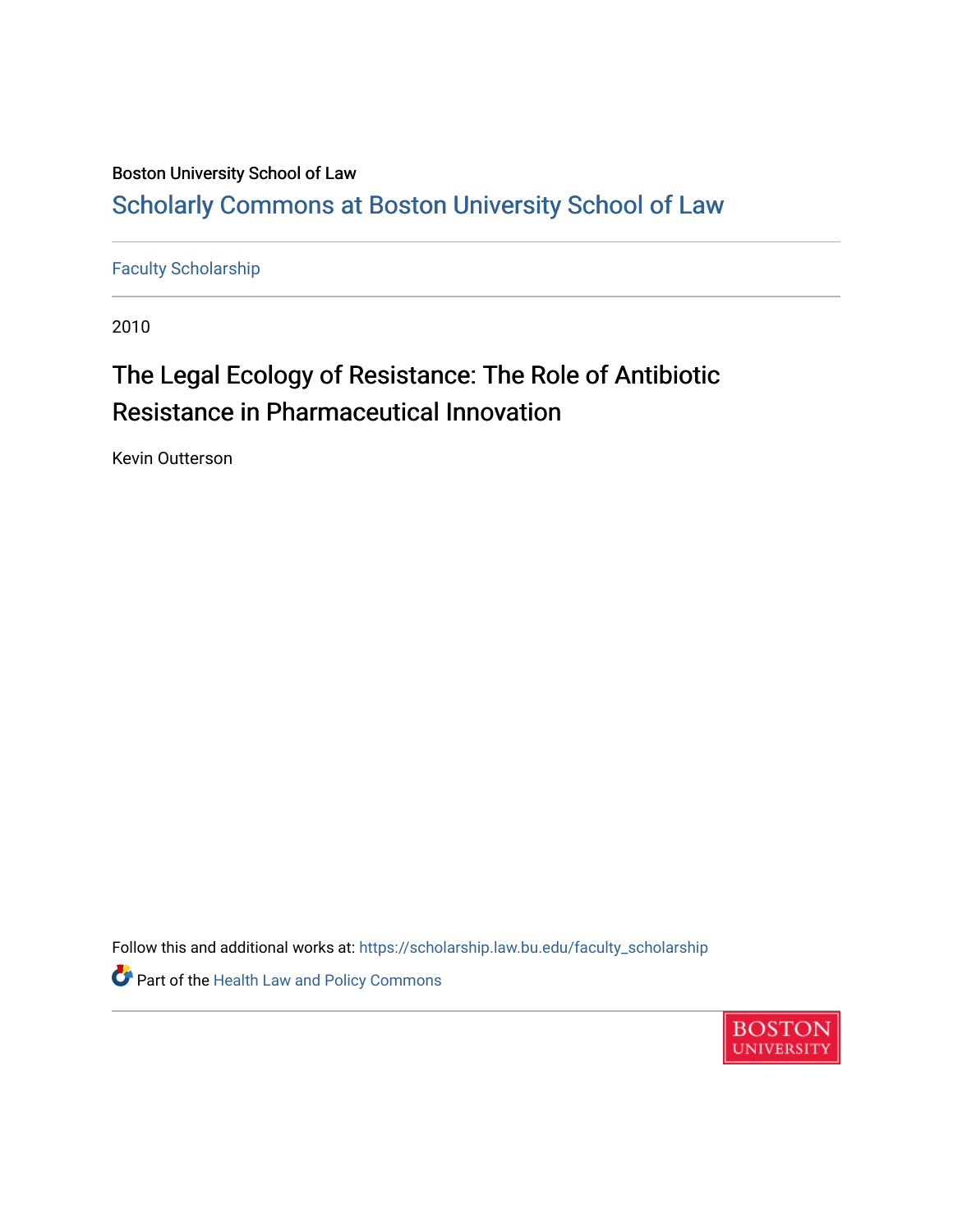

# **THE LEGAL ECOLOGY OF RESISTANCE:**

# **THE ROLE OF ANTIBIOTIC RESISTANCE IN PHARMACEUTICAL INNOVATION**

Forthcoming Cardozo Law Review Boston University School of Law Working Paper No. 09-48 (October 21, 2009) Kevin Outterson

Revised October 30, 2009

This paper can be downloaded without charge at:

http://www.bu.edu/law/faculty/scholarship/workingpapers/2009.html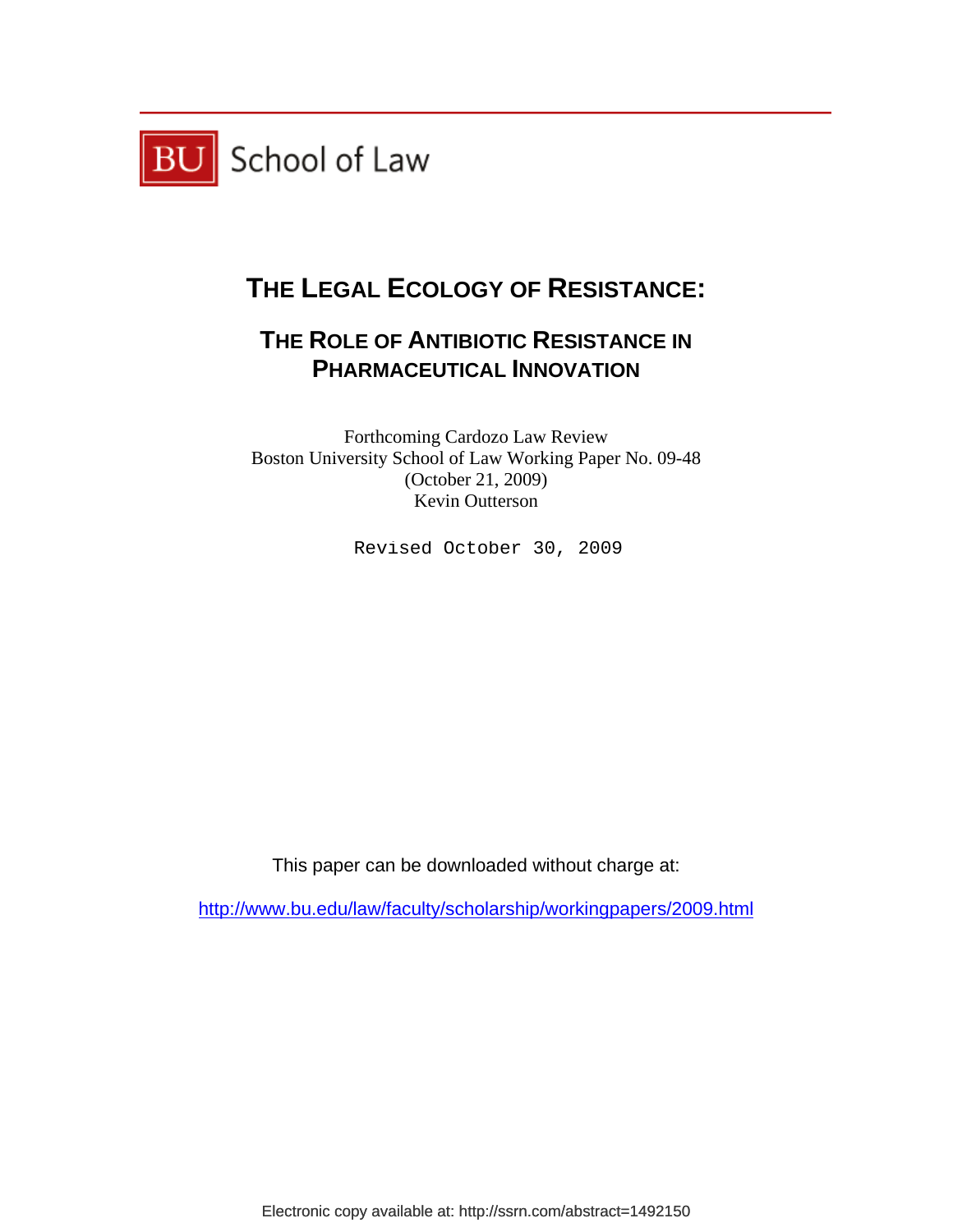# THE LEGAL ECOLOGY OF RESISTANCE: THE ROLE OF ANTIBIOTIC RESISTANCE IN PHARMACEUTICAL INNOVATION

*Kevin Outterson*\*

#### ABSTRACT

*Antibiotic effectiveness is a common pool resource that can be prematurely depleted through resistance. Some experts warn that we may face a global ecological collapse in antibiotic effectiveness.*

*Conventional wisdom argues for more intellectual property rights to speed the creation of new antibiotics. Recent theoretical literature suggests that conservation-based approaches may yield superior results. This Article describes a novel typology for organizing these emerging theories and provides an early empirical test of these models using proprietary data on the sales of vancomycin, an important hospital antibiotic for the last three decades.*

*The results challenge the assumptions in several models and will force a re-evaluation of the role of intellectual property rights in antibiotic resistance and conservation. In particular, insurance reimbursement may be a more effective policy lever than patent law to preserve antibiotic effectiveness.*

#### I. THE TRAGEDY OF THE ANTIBIOTIC COMMONS

Antibiotics may be the greatest single medical success of the twentieth century. But this achievement rests on an insecure foundation. As antibiotics are used, they create evolutionary pressure that threatens their undoing through resistance.<sup>1</sup> In a post-antibiotic

<sup>\*</sup> Associate Professor of Law, Boston University School of Law. My thanks to Dr. Marc Lipsitch of the Harvard School of Public Health for his assistance in the biology of resistance, and Aaron Kesselheim, M.D., at the Harvard Medical School, for our joint work relating to innovative coordination mechanisms for antimicrobial conservation.

Other reviewers include Michael Meurer, Ursula Theuretzbacher, Gary Lawson and Wendy Gordon. This Article was presented at the Healthcare Fragmentation Conference at Harvard Law School in June 2008; the Boston University Law School faculty workshop in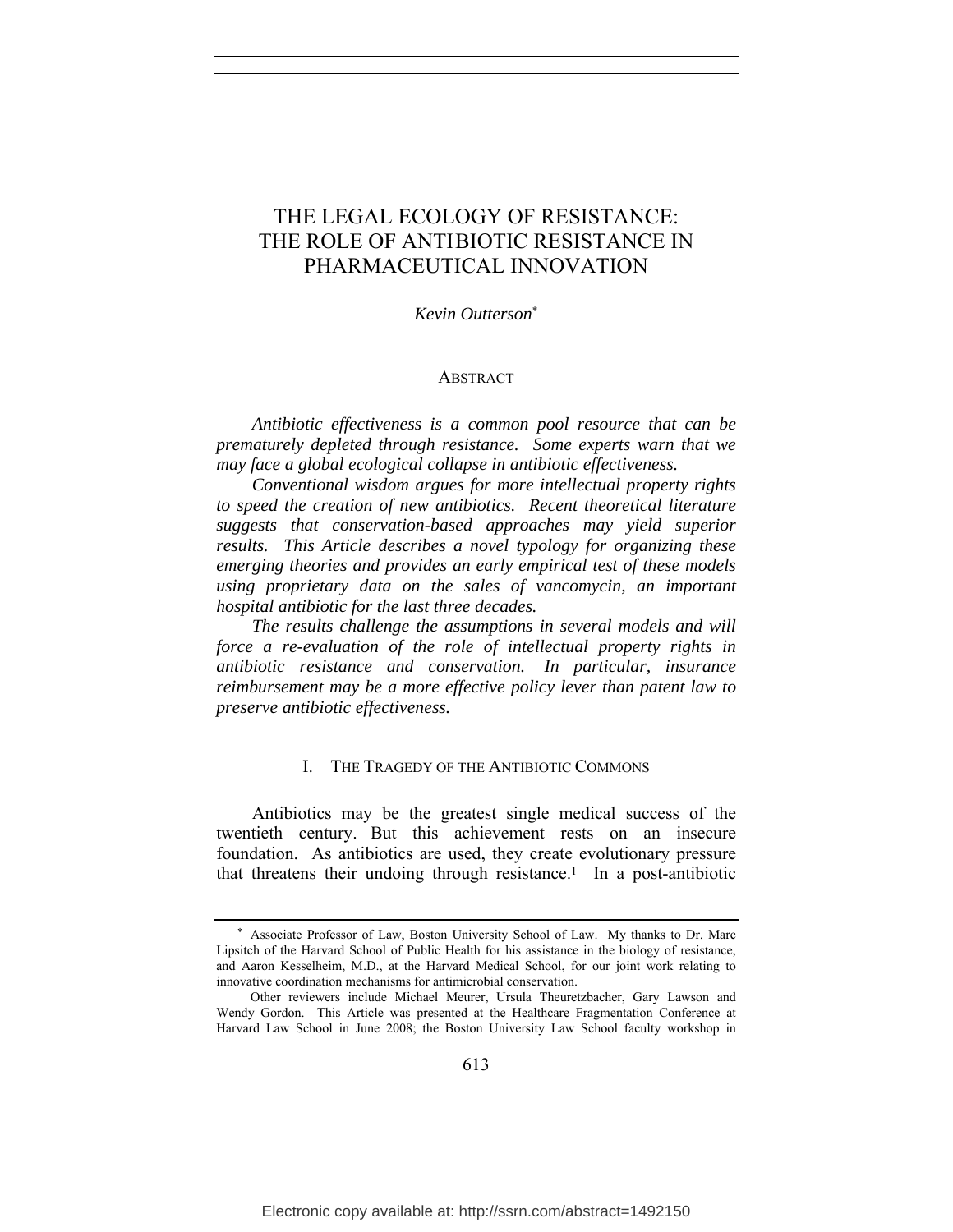world,<sup>2</sup> some of the advances in health over the previous seventy-five years would be threatened.3 The edifice of modern medicine assumes the efficacy of antibiotic therapies as a foundational tool.

Antibiotic effectiveness is correctly viewed as a valuable common pool resource4 akin to verdant forests, productive fisheries, and a stable Greenland Ice Sheet. Common pools are prone to depletion and collapse through uncoordinated withdrawals. In the case of antibiotics, withdrawals occur as antibiotic resistance grows through use and misuse. We face a tragedy of the antibiotic commons as uncoordinated use and misuse of precious antibiotics may prematurely destroy these important drugs.5

2 Per Nordberg, Dominique L. Monnet & Otto Cars, *Antibacterial Drug Resistance*, *in* WORLD HEALTH ORGANIZATION, PRIORITY MEDICINES FOR EUROPE AND THE WORLD: PUBLIC HEALTH APPROACHES TO INNOVATION ch. 6.1 (2004), *available at* http://archives.who.int/ prioritymeds/report/index.htm; Richard P. Wenzel, *The Antibiotic Pipeline—Challenges, Costs, and Values*, 351 NEW ENG. J. MED. 523 (2004) ("Currently, the antibiotic era is threatened . . . .").

3 Many commentators focus on the devastating return of infectious diseases in a postantibiotic era. *See, e.g.*, RAMANAN LAXMINARAYAN ET AL., EXTENDING THE CURE: POLICY RESPONSES TO THE GROWING THREAT OF ANTIBIOTIC RESISTANCE 1-28, and sources cited therein (2007); William M. Sage & David A. Hyman, *Combating Antimicrobial Resistance: Regulatory Strategies and Institutional Capacity*, 84 TULANE L. REV. (forthcoming 2010), *available at* www.ssrn.com/abstract=1436154, at 3-4. But the majority of the decline in 20thcentury infectious disease mortality in the United States occurred before the introduction of antibiotics. Gregory L. Armstrong, Laura A. Conn & Robert W. Pinner, *Trends in Infectious Disease Mortality in the United States During the 20th Century*, 281 J. AM. MED. ASS'N 61, 63 fig.1 (1999) (showing a decline in infectious disease mortality rates in the United States from about 800 per 100,000 persons in 1900 to less than 400 per 100,000 persons prior to 1935). Nevertheless, much of the current practice of medicine in U.S. hospitals and ambulatory surgical centers depends upon effective antibiotics and would undergo radical changes in a post-antibiotic

era. 4 Several authors have written of antimicrobial effectiveness as a common pool resource. *See* LAXMINARAYAN ET AL., *supra* note 3; Eric Kades, *Preserving a Precious Resource: Rationalizing the Use of Antibiotics*, 99 NW. U. L. REV. 611 (2005); Kevin Outterson, Julie Balch Samora & Karen Keller-Cuda, *Will Longer Antimicrobial Patents Improve Global Public Health?*, 7 LANCET INFECTIOUS DISEASES 559 (2007) [hereinafter Outterson et al., *Antimicrobial Patents*]; Kevin Outterson, *The Vanishing Public Domain: Antibiotic Resistance, Pharmaceutical Innovation and Intellectual Property Law*, 67 U. PITT. L. REV. 67, 78-80 (2004) [hereinafter Outterson, *Vanishing Public Domain*]. Some consider antimicrobial effectiveness a public good. *See, e.g.*, RACHEL NUGENT ET AL., CENTER FOR GLOBAL DEVELOPMENT, PROTECTING DRUG EFFICACY AS A GLOBAL HEALTH GOOD: DRAFT REPORT OF THE DRUG RESISTANCE WORKING GROUP (Dec. 5, 2008) (on file with author); Sage & Hyman, *supra* note 3, at 8. But antibiotics themselves are not public goods: Consumption is rivalrous through resistance, and exclusion is possible through global intellectual property law.

5 For a general introduction to the tragedy of the commons, see Randall R. Dipert,

September 2008; the Drug Policy Research Group at Harvard Medical School in October 2008; and at several meetings of the Drug Resistance Working Group at the Center for Global Development. This work is supported by research grants from The Robert Wood Johnson Foundation, Resources for the Future; the Boston University School of Law; the Ewing Marion Kauffman Foundation; and an in-kind grant from IMS Health.

<sup>1</sup> The relationships between use and resistance are not linear and are occasionally negatively correlated. Marc Lipsitch, *The Rise and Fall of Antimicrobial Resistance*, 9 TRENDS IN MICROBIOLOGY 438, 441-42 (2001).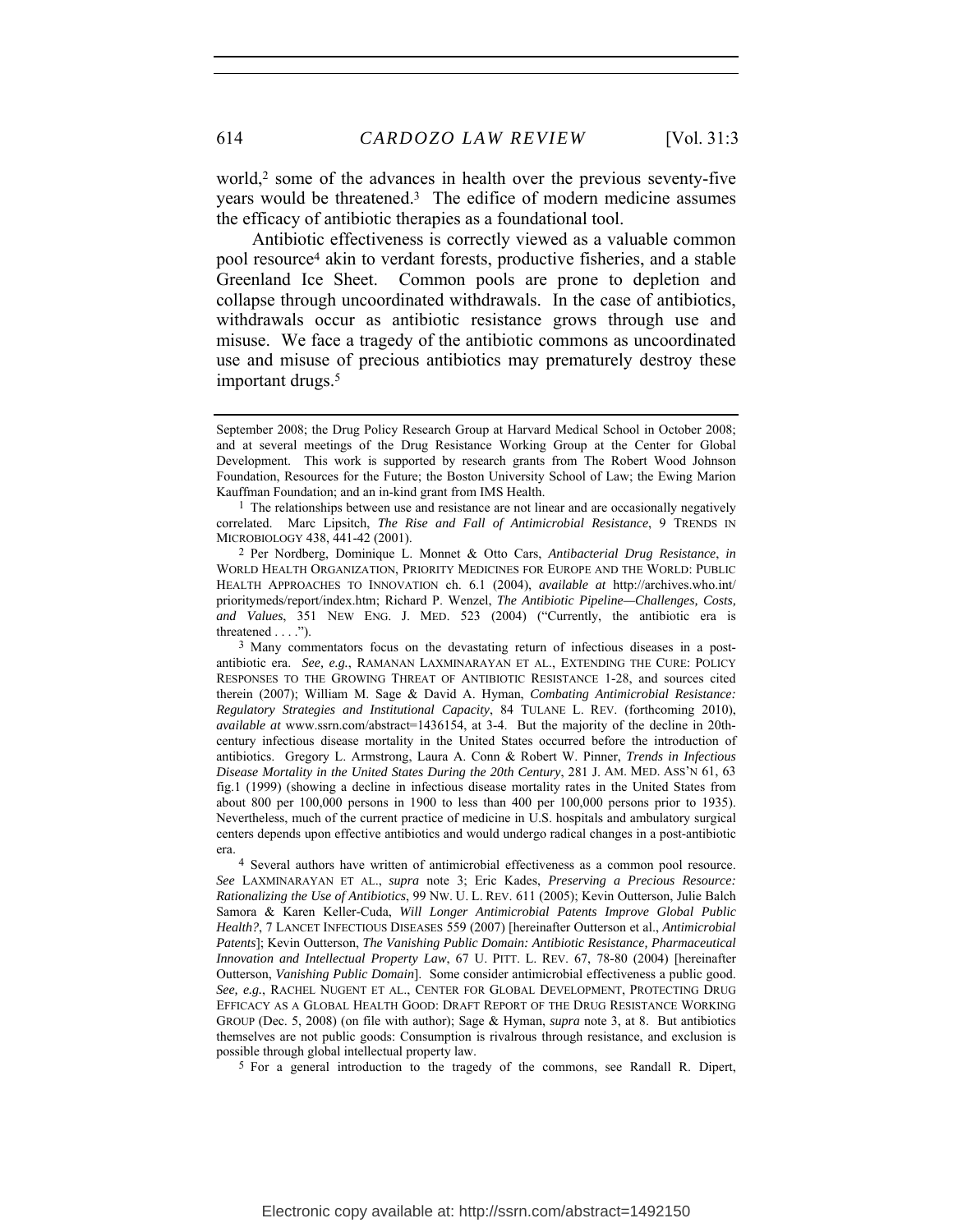This Article focuses on three important policy questions concerning resistance. The first is the tension between production of new antibiotics and conservation of existing drugs. At first blush, both seem to be laudable goals, but in many ways conservation and production work at cross purposes, and difficult choices must be made between them. For example, antibiotic conservation suppresses demand for antibiotics by controlling infectious diseases and curbing inappropriate use. Viewed from the perspective of new drugs, these programs undercut market incentives by dampening future demand. This is known as the "conservation dampens production" hypothesis, as discussed at length below.6 But from the perspective of public health, infection control is an unqualified success when infections are prevented. Another important hypothesis, "patent holder conservation,"7 posits that patent holders will be careful stewards of antibiotics, promoting conservation through patent law. This Article explores these concepts and suggests that greater emphasis should be placed on conservation, but not necessarily through patent law.

The second question is the relationship between resistance and innovation. The conventional wisdom assumes that resistance is a problem in antibiotic innovation, but this Article argues that resistance may actually stimulate innovation rather than retard it.<sup>8</sup> Resistance makes highly effective antibiotics obsolete over time, which clears the competitive field before a new drug enters the market. This process of creative destruction may favor innovation.

The final question evaluates the policy levers employed in the battle against antibiotic resistance. This Article questions the current reliance on patent law to solve antibiotic resistance problems. For example, the Infectious Diseases Society of America (IDSA) correctly identifies the need for effective antibiotic therapies, but has mistakenly called for significant changes in patent law to remedy the problem, including patent extensions and wildcard patent extensions<sup>9</sup> for

*Sidestepping the Tragedy of the Commons*, *in* THE COMMONS: ITS TRAGEDIES AND OTHER FOLLIES 27 (Tibor R. Machan ed., 2001); Garrett Hardin, *The Tragedy of the Commons*, 162 SCIENCE 1243 (1968).

<sup>6</sup> *See infra* Part II.C.

<sup>7</sup> *See id.*

<sup>8</sup> This is the "resistance stimulates innovation" hypothesis, discussed *infra* Parts II.C and III.C.

<sup>9</sup> A wildcard patent extension grants additional years of patent life on any drug of a company's choice if the company achieves some socially desirable goal—in this case, development of a novel antibiotic. Wildcard patent extensions have generated sharp academic exchanges in recent years. *See* Jorn Sonderholm, *Wild-Card Patent Extensions as a Means to Incentivize Research and Development of Antibiotics*, 37 J.L. MED. & ETHICS 240 (2009) (supporting wildcard patent extensions); Amy Kapczynski, *Commentary: Innovation Policy for a New Era*, 37 J.L. MED. & ETHICS 264 (2009) (critiquing Sonderholm); Outterson et al., *Antimicrobial Patents*, *supra* note 4, at 561-62 (finding wildcard patent extensions to be inefficient, unfair, and possibly unconstitutional); Brad Spellberg, *Antibiotic Resistance and*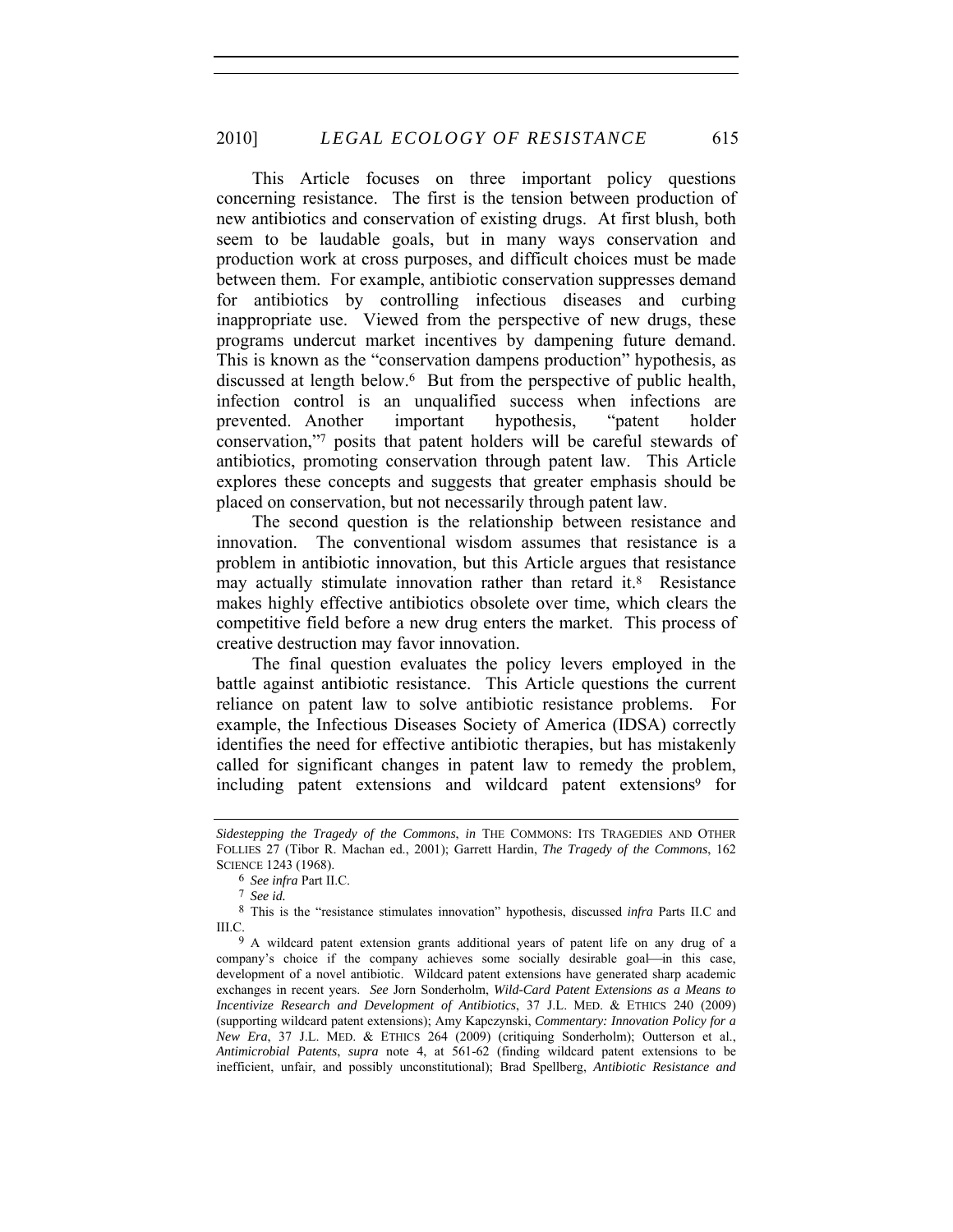antibiotics.10 Patent law mechanisms are ill-suited to address this problem, in part because pharmaceutical prices in the United States are not really set by the market.<sup>11</sup> To the extent that market-based pricing is an important element of the patent system,<sup>12</sup> its absence in pharmaceuticals is quite troubling. If the primary market signals are muddled or broken, additional patent-based programs should not be rolled out before the reimbursement system is fixed.13

Insurance reimbursement is a powerful tool that is not well deployed to promote continued antibiotic effectiveness. As discussed *infra* Part III.C, reimbursement has created both helpful and perverse financial incentives. The former improves access to drugs through third party reimbursement; the latter hinders conservation and allows hospitals and physicians to receive additional payments for out-ofcontrol infections and unnecessary prescriptions. Private incentives and social goals are seriously mismatched. But perhaps it is easier to fix the reimbursement system than to implement effective patent-based solutions. If so, our policy focus should be on reimbursement rather than patents.

This Article proceeds as follows. Part II maps the theoretical terrain surrounding the tragedy of the antibiotic commons, with an emphasis on organizing existing approaches into a new typology, found in Table 1.14 The goal of this exercise is to place existing work into six theoretical categories and to identify missing elements in the current literature. Seven key hypotheses from the most relevant theories are then collected and summarized in Table 2.15 For example, one hypothesis is called "patent holder waste" because it posits that an antibiotic patent holder, facing imminent expiration of its patent, may be inclined to waste the asset (from society's viewpoint) through overzealous marketing before the patent enters the public domain. The patent holder waste hypothesis, if proven, offers patent law as a possible antibiotic conservation tool: With a longer patent, the drug company

*Antibiotic Development*, 8 LANCET INFECTIOUS DISEASES 211-12 (2008) [hereinafter Spellberg, *Antibiotic Resistance*] (critiquing Outterson et al.); Kevin Outterson, *Antibiotic Resistance and Antibiotic Development—Author's Reply*, 8 LANCET INFECTIOUS DISEASES 212-14 (2008) [hereinafter Outterson, *Antibiotic Resistance*] (responding to Spellberg's critique); B. Spellberg et al., *Societal Costs Versus Savings from Wild-Card Patent Extension Legislation to Spur Critically Needed Antibiotic Development*, 35 INFECTION 167 (2007) [hereinafter Spellberg et al., *Societal Costs Versus Savings*] (supporting wildcard patent extensions for antibiotics).

<sup>10</sup> INFECTIOUS DISEASES SOC'Y OF AM., BAD BUGS, NO DRUGS: AS ANTIBIOTIC DISCOVERY STAGNATES . . . A PUBLIC HEALTH CRISIS BREWS 22-26 (2004) [hereinafter BAD BUGS]. This report was a call to action from the leading infectious diseases society in the United States.

<sup>11</sup> *See infra* Part III.C.

<sup>12</sup> *See infra* Part III.C.

<sup>13</sup> Arti K. Rai, *Building a Better Innovation System: Combining Facially Neutral Patent Standards with Therapeutics Regulation*, 45 HOUS. L. REV. 1037, 1056-57 (2008).

<sup>14</sup> *See infra* Part II.B tbl.1.

<sup>15</sup> *See infra* Part II.C tbl.2.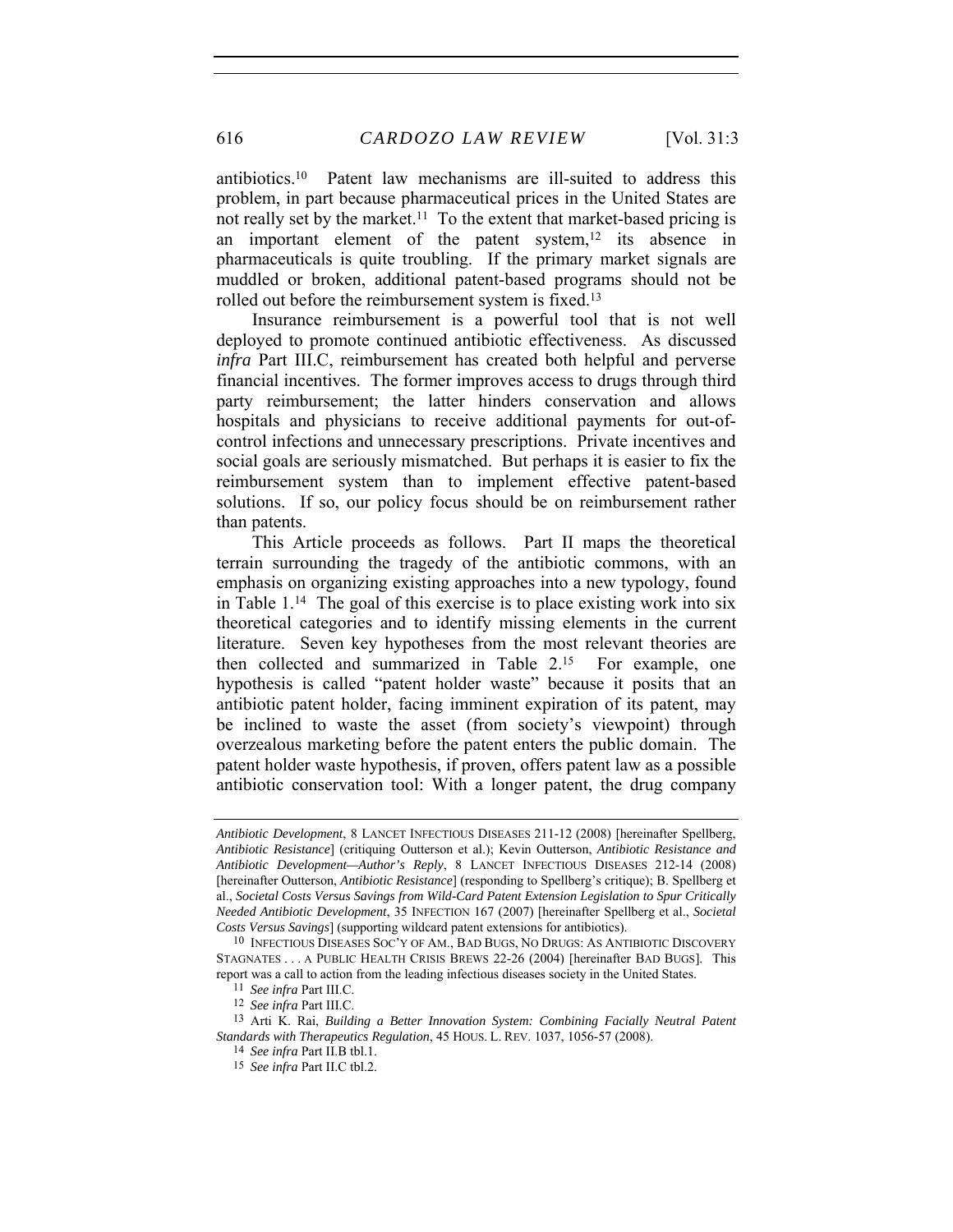could manage the antibiotic more in keeping with society's long-term interests. This Article casts some doubt on the validity of the patent holder waste hypothesis, as well as several other proffered hypotheses.

Since context matters, Part III is more practical in orientation, exploring the institutional and legal structures in the U.S. market that directly affect continued antibiotic effectiveness, including the central role of reimbursement (in Part III.C). This Part also draws heavily upon the biomedical evidence on resistance, since resistance involves biologically complex systems with many heterogeneous elements. To adequately understand and model resistance, understanding both the biological and legal ecology is vital.

Part IV is the case study on vancomycin, using proprietary sales and volume data for this important antibiotic over the past few decades. Vancomycin sales and patent data are evaluated with respect to two of the most important conditions related to antibiotic resistance: *Clostridium difficile-*associated disease (CDAD) and methicillinresistant *Staphylococcus aureus* (MRSA). The data are placed in the context of U.S. markets for antibiotics, including the relevant patents and insurance reimbursement systems.

The case study challenges several key hypotheses from Table 2.16 For example, the "resistance stimulates innovation" hypothesis is found to be supported, upending conventional wisdom. Resistance appears to have an overall positive effect on antibiotic production, at least from the public health perspective. On the other hand, the vancomycin case study does not support the "patent holder waste" hypothesis, since limited patent terms do not appear to have encouraged vancomycin waste. The evaluation of the seven hypotheses in light of the case study is found in Table 3.17

This Article also challenges the assumption that intellectual property law is the key policy lever for antibiotic markets. The language of intellectual property has been an important framing tool,<sup>18</sup> but other market structures are equally or more important for antibiotics, especially insurance reimbursement. If we repair the broken reimbursement system for antibiotics, patent changes may not be necessary at all.

The stakes are huge for getting these policies right; the Infectious Diseases Society of America warns that the alternative may be a global ecological collapse in antibiotic effectiveness.19

<sup>16</sup> *Id.*

<sup>17</sup> *See infra* Part IV.C tbl.3.

<sup>18</sup> Amy Kapczynski, *The Access to Knowledge Mobilization and the New Politics of Intellectual Property*, 117 YALE L.J. 804 (2008).

<sup>19</sup> *See* BAD BUGS, *supra* note 10.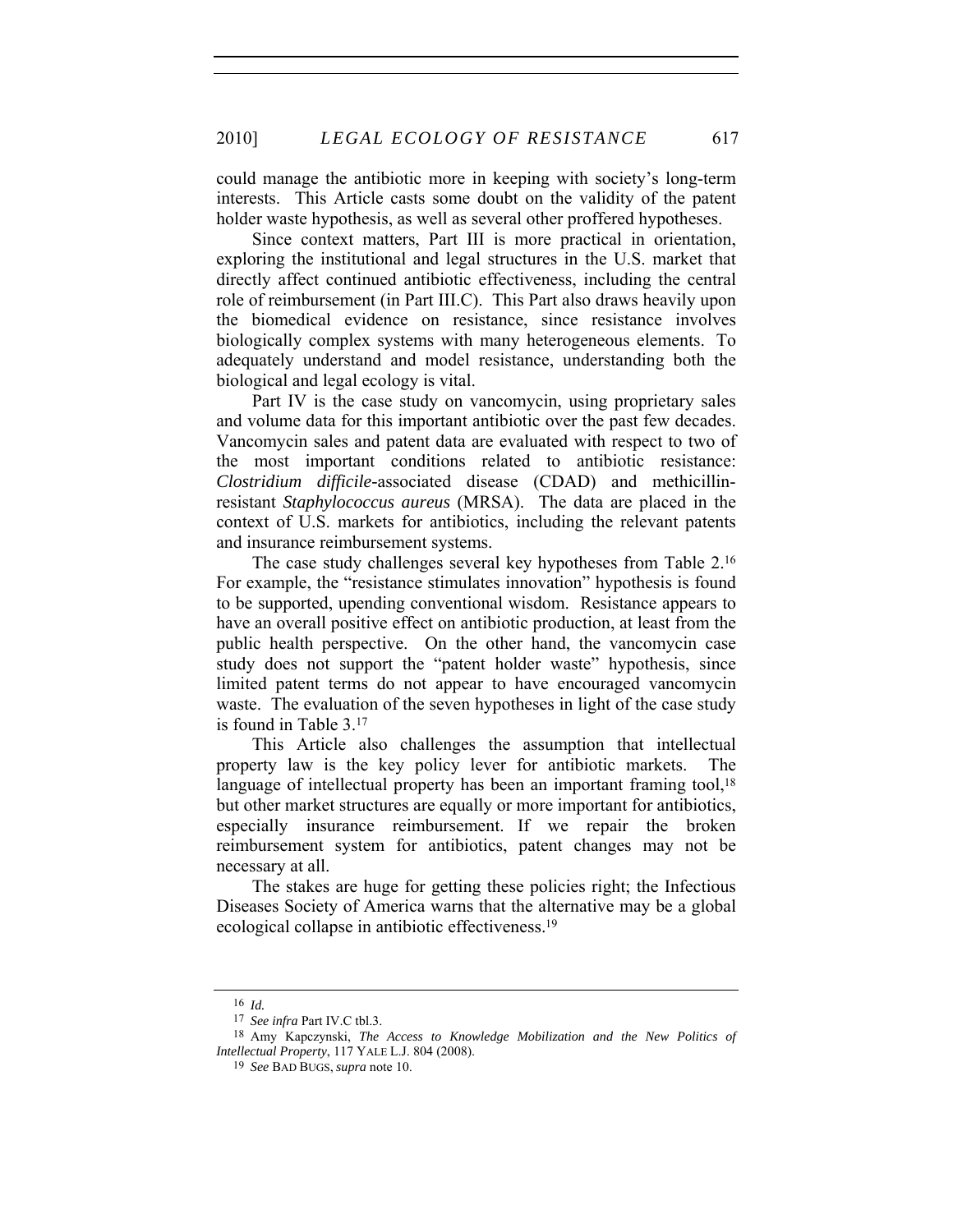### II. LEGAL RESPONSES TO COMMON POOL DEPLETION PROBLEMS

Tragedies of the commons can be addressed through law. Three legal mechanisms have been used in other contexts: private coordination through property law, public coordination through regulation, and private coordination through contract.

#### A*. Property, Regulation, and Contract*

The first mechanism is privatization—enclosure of the commons through property rights.20 The archetype is the overgrazed common pasture facing ecological collapse. The common pasture first becomes private property, and then the new owner manages the resource with property law. The consolidated owner or firm, it is hoped, manages the property for long-term sustainability. The "patent holder conservation" hypothesis is an application of this narrative, substituting public domain antibiotics for common pastureland.21 We will call this approach "property."

The second legal mechanism is public coordination through regulation. The federal and state regulation of air pollution is a prime example. The atmosphere itself is not easily privatized, and the number of polluters is too large for private coordination, so regulation is a likely tool.22 We will call this approach "regulation."

The final legal mechanism is private coordination through contract. When transaction costs are low enough, contract can be used for private coordination, often in conjunction with property law.23 In addition, groups can sometimes manage common resources through informal mechanisms to prevent uncoordinated use and withdrawals.24 With due regard for the potential for informal coordination, we will nevertheless call this approach "contract."

When property, regulation, and contract tools are all plausible options, the ideal policy surely depends on the context. For some

<sup>20</sup> For a critical view, see James Boyle, *The Second Enclosure Movement and the Construction of the Public Domain*, 66 LAW & CONTEMP. PROBS. 33 (2003).

<sup>21</sup> *See infra* Part II.C.

<sup>22</sup> If one focuses solely on downwind property owners, and their number is small, pollution externalities could be resolved in contract. *See* Ronald H. Coase, *The Problem of Social Cost*, 3 J.L. & ECON. 1 (1960). When the number of parties and transaction costs grow, contract evolves into either the firm or social contract (i.e., regulation).

<sup>23</sup> *Id.*

<sup>24</sup> *See generally* ROBERT C. ELLICKSON, ORDER WITHOUT LAW: HOW NEIGHBORS SETTLE DISPUTES (1994); ELINOR OSTROM, GOVERNING THE COMMONS: THE EVOLUTION OF INSTITUTIONS FOR COLLECTIVE ACTION (1990).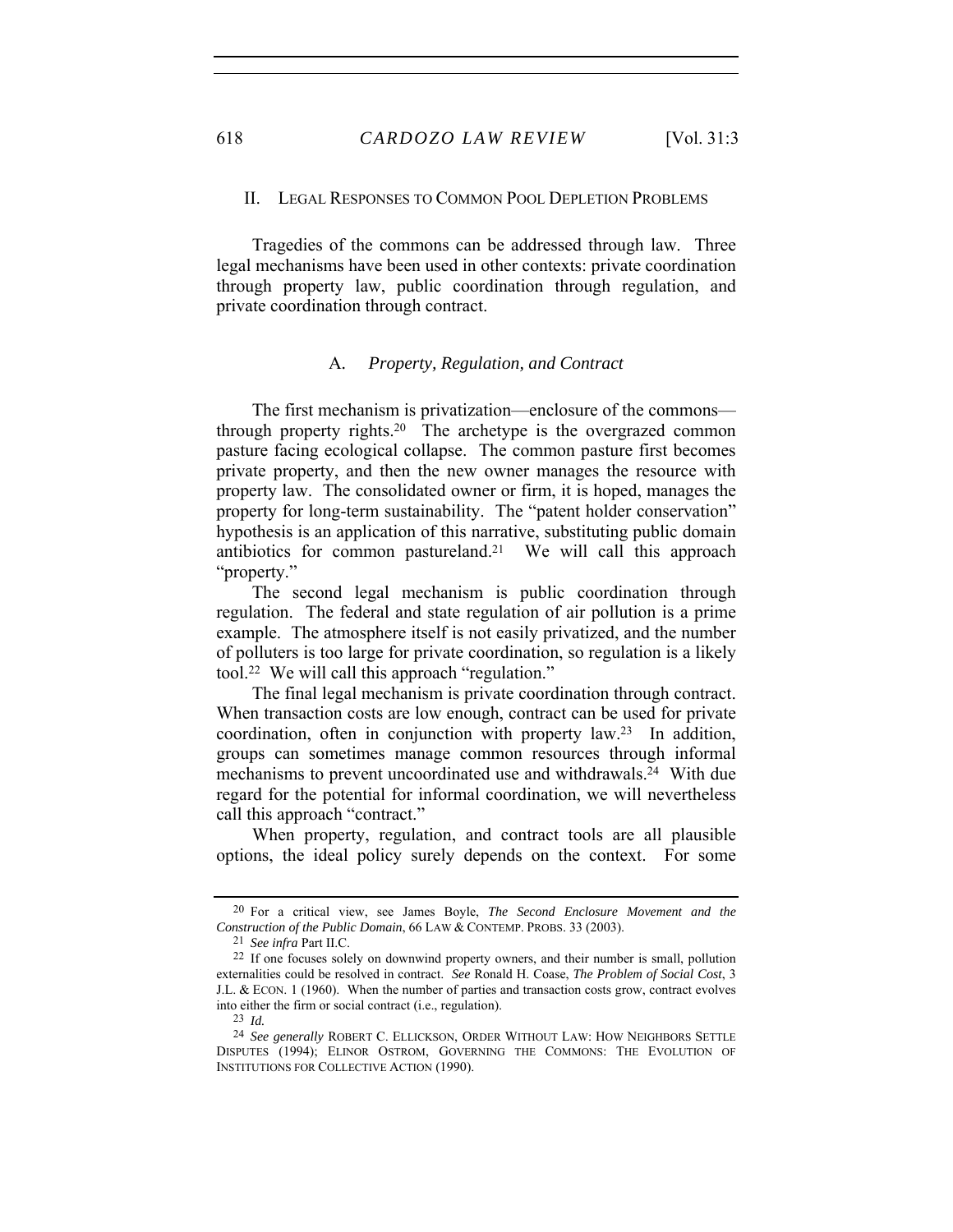common pools such as pastureland, property rights may be an effective primary regime. For the Greenland Ice Sheet, direct property rights are an unlikely path to success. Even if we were willing and able to privatize the Greenland Ice Sheet, most of the damages and benefits would not easily be internalized to the owner. The owner would find it difficult to collect fees from the low-lying regions of the world threatened by a rise in sea levels and would find it equally difficult to influence the behaviors of billions of people partially responsible for climate change in order to protect the integrity of the common pool resource. This problem appears to be a candidate for global regulation. Nevertheless, property rights and contract may still play a prominent part. Property rights might slow global climate change through property-based contract schemes like carbon "cap and trade" programs.25

In some contexts, mixed approaches dominate. Many forests are a mix of public and private ownership, but even privately owned forests are sometimes regulated for various public benefits. Multiple companies may own and tap large pools of underground oil, but legal regulation can attempt to protect the joint oil pool when private contract falls short.<sup>26</sup> Other examples could be offered, but in each one the ideal mix of property rights, regulation, and contract is likely to vary considerably according to the context. As Coase noted:

[D]irect governmental regulation will not necessarily give better results than leaving the problem to be solved by the market or the firm. But equally there is no reason why, on occasion, such governmental administrative regulation should not lead to an improvement in economic efficiency. This would seem particularly likely when, as is normally the case with the smoke nuisance, a large number of people are involved and in which therefore the costs of handling the problem through the market or the firm may be high.<sup>27</sup>

We will return to context in Part III.

#### B*. A Legal Typology of Resistance*

Like the collapse of global fisheries, $28$  we may be experiencing an ecological crisis through biological resistance.29 Legal institutions must

<sup>25</sup> *U.S. State Governments Join International Carbon Action Partnership on Global Cap-and-Trade Carbon Markets*, 102 AM. J. INT'L L. 162 (John R. Crook ed., 2008) (describing the use of cap-and-trade carbon markets to reduce global carbon emissions). Bill Sage and David Hyman have discussed this concept for antibiotics as well. Sage & Hyman, *supra* note 3, at 16.

<sup>26</sup> *See, e.g.*, EUGENE KUNTZ ET AL., LAW OF OIL AND GAS (2009).

<sup>27</sup> Coase, *supra* note 22, at 18. Coase also notes a third option: doing nothing at all when the costs of regulation exceed the costs of the underlying problem.

<sup>28</sup> *Plenty More Fish in the Sea?*, ECONOMIST, Jan. 3, 2009, Special Report, at 10.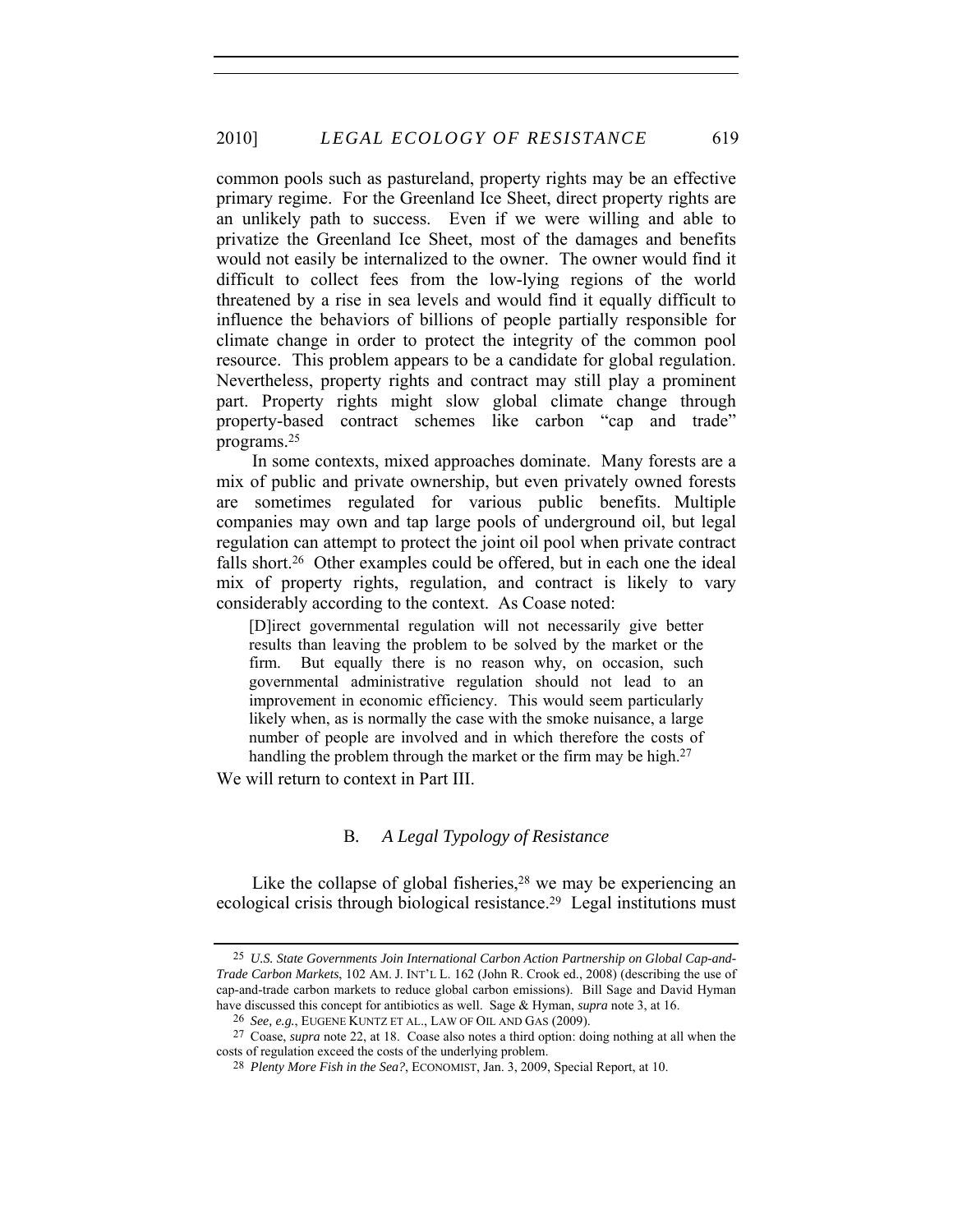evolve to confront this crisis, with the goal being continued antibiotic effectiveness. The conventional prescriptions in the policy literature are familiar: (1) public health regulation to dampen demand and conserve existing antibiotics (conservation or demand-side tools); $30$  and (2) incentives to create new antibiotics, typically through intellectual property rights and government grants (production or supply-side  $tools)$ .  $31$ 

Conservation/Production are a related dyad for antibiotic common pools, similar to the Property/Regulation/Contract coordination discussion immediately above. Mapping these elements onto a simple grid creates the following Table 1. This approach organizes existing tools into six sectors. Any particular sector should not be mistaken as the ultimate objective. The policy goal is not more drug patents (Sector 2), better conservation programs (Sector 3), or more efficient insurance reimbursement (Sector 5), but the continued availability of effective antibiotic treatments when needed.

<sup>29</sup> *See* BAD BUGS, *supra* note 10.

<sup>30</sup> For a classic book length introduction, see STUART B. LEVY, THE ANTIBIOTIC PARADOX: HOW THE MISUSE OF ANTIBIOTICS DESTROYS THEIR CURATIVE POWERS (2d ed. 2002); *see also* DEPT. OF COMMUNICABLE DISEASE SURVEILLANCE & RESPONSE, WORLD HEALTH ORGANIZATION, WHO GLOBAL STRATEGY FOR CONTAINMENT OF ANTIMICROBIAL RESISTANCE (2001). For a recent review, see Aaron S. Kesselheim & Kevin Outterson, *Fighting Antibiotic Resistance—Innovative Strategies to Promote Continued Antibiotic Effectiveness*, 29 HEALTH AFF. (forthcoming 2010).

<sup>31</sup> *See, e.g.*, F.M. Scherer, *The Pharmaceutical Industry—Prices and Progress*, 351 NEW ENG. J. MED. 927 (2004) (presenting an authoritative overview on the relationship between patented drug prices and R&D). Otto Cars and colleagues advocate both approaches in concert. Otto Cars et al., *Meeting the Challenge of Antibiotic Resistance*, 337 BRIT. MED. J. 726 (2008).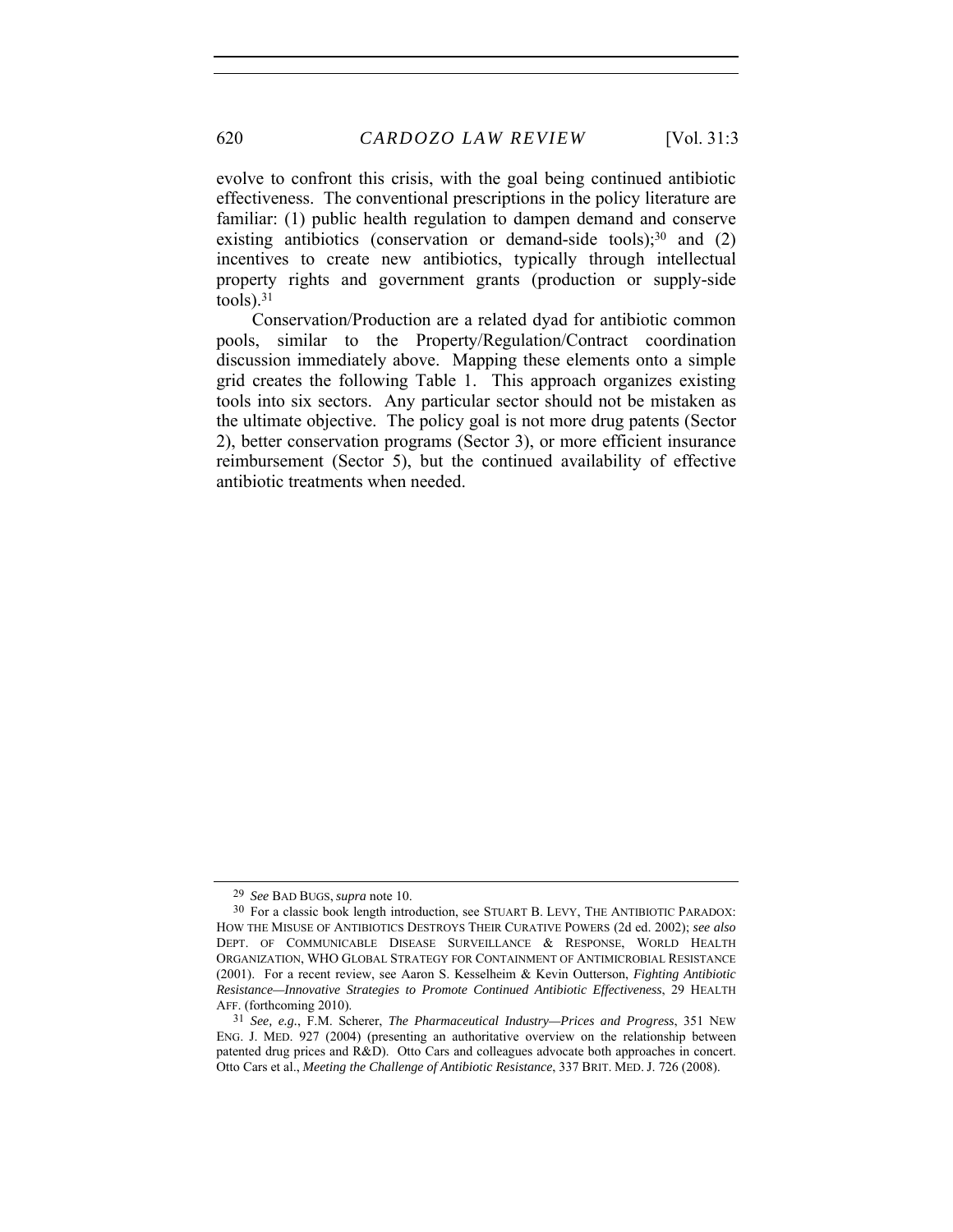|                   | <b>Conservation</b>        | <b>Production</b>            |
|-------------------|----------------------------|------------------------------|
| <b>Property</b>   | 1. Patents as conservation | 2. Patents as incentives to  |
|                   | tools to privately         | bring new antibiotics to     |
|                   | constrain demand.          | market.                      |
| <b>Regulation</b> | 3. Public health infection | 4. FDA regulations could     |
|                   | control and regulatory     | be relaxed to speed          |
|                   | antibiotic stewardship     | approval of new antibiotics. |
|                   | programs regulate          | Tax subsidies support        |
|                   | demand for antibiotics.    | antibiotic research and      |
|                   |                            | development.                 |
| <b>Contract</b>   | 5. Insurance               | 6. Prizes, grants, and       |
|                   | reimbursement could be     | generous reimbursement       |
|                   | deployed as a              | could support antibiotic     |
|                   | conservation tool.         | research and development.    |

**Table 1. Legal Approaches to Continued Antibiotic Effectiveness** 

This typology can help identify policy gaps among the six sectors. For example, it is often assumed that antibiotic production incentives are largely property-based, rooted in intellectual property law to foster the introduction of new antibiotics,  $32$  but the production column of Table 1 identifies other options, including modifying U.S. Food and Drug Administration (FDA) regulations and creating prizes and grants for new antibiotics. Conversely, antibiotic conservation programs are generally described as regulatory approaches, without sufficient discussion of possible property-based and contract-based conservation tools.33 The conservation column of Table 1 identifies some alternative approaches, including insurance reimbursement as a contract-based tool.

More fundamentally, it is important to view production and conservation as separate but interrelated realms and to focus appropriate attention on both. Our energy policy once suffered from a singular focus on production and neglected conservation. Today, a broader consensus supports government intervention in favor of both production and conservation.34 Politicians and economists debate their relative importance but generally support incentives for both as complimentary strategies. For antibiotic policy, a similar consensus has yet to translate into effective action. Sector 3 public health programs, such as hospital infection control and rational use of antibiotics, are commonly

<sup>32</sup> *See, e.g.*, BAD BUGS, *supra* note 10.

<sup>33</sup> *See, e.g.*, LEVY, *supra* note 30.

<sup>34</sup> *See, e.g.*, American Clean Energy and Security Act of 2009, H.R. 2454, 111th Cong. (2009).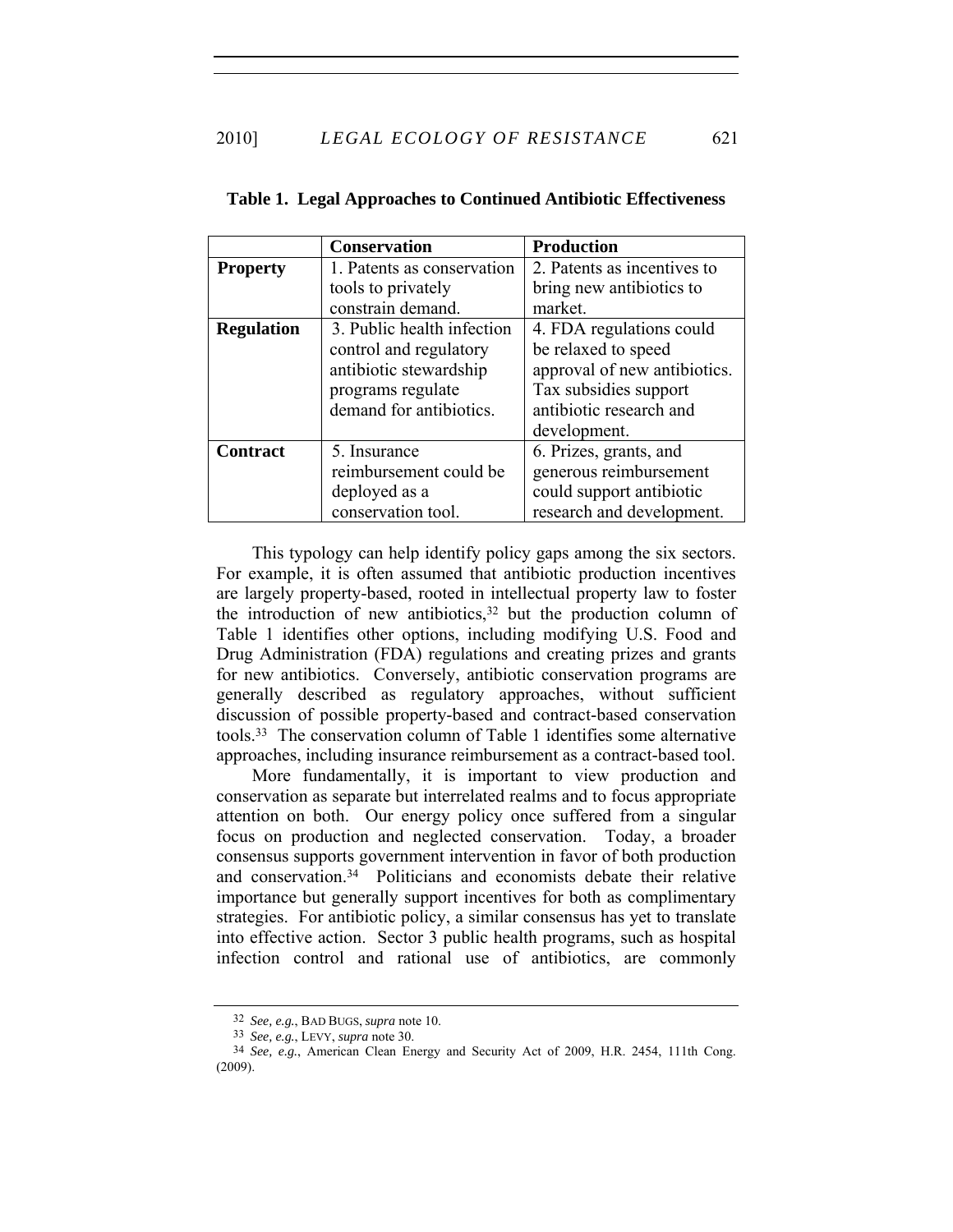622 *CARDOZO LAW REVIEW* [Vol. 31:3

applauded, but the structure of our health care system funnels remarkably little money to them. As a result, policy options in Sectors 3 and 5, such as reimbursement for conservation, are starved for cash.35 The U.S. health care system spends most of the relevant financial resources in Sector 2, to the detriment of the other policy options.

In a similar fashion, most of the relevant legal scholarship has focused on IP solutions in Sector 2, such as drug patents.36 Patents are particularly valuable for the pharmaceutical industry.37 Patents and intellectual property law allow pharmaceutical companies to earn excess profits from health insurance companies, government health programs, and consumers. Patent-based drug companies can charge higher prices during periods of marketing exclusivity,<sup>38</sup> which in turn support investments in research and development (R&D). Patents may also

37 JAMES BESSEN & MICHAEL JAMES MEURER, PATENT FAILURE: HOW JUDGES, BUREAUCRATS AND LAWYERS PUT INNOVATORS AT RISK 14 (2008).

<sup>35</sup> Otto Cars et al., *Meeting the Challenge of Antibiotic Resistance*, 337 BRITISH MED. J. 726, 726 (2008) ("However, sufficient financial and human resources to implement the strategy were never provided."); *see also* NUGENT ET AL., *supra* note 4, at 35-38; Richard S. Saver, *In Tepid Defense of Population Health: Physicians and Antibiotic Resistance*, 34 AM. J.L. & MED. 431 (2008) (emphasizing physician demand-side conservation issues).

<sup>36</sup> For an overview, see COMM'N ON INTELLECTUAL PROP. RIGHTS, INNOVATION & PUB. HEALTH, WORLD HEALTH ORG., PUBLIC HEALTH: INNOVATION AND INTELLECTUAL PROPERTY RIGHTS 22 (2006), *available at* http://www.who.int/intellectualproperty/documents/thereport/ ENPublicHealthReport.pdf [hereinafter WHO CIPIH Report]. For an introduction to the legal literature, see Frederick M. Abbott & Jerome H. Reichman, *The Doha Round's Public Health Legacy: Strategies for the Production and Diffusion of Patented Medicines Under the Amended TRIPS Provisions*, 10 J. INT'L ECON. L. 921 (2007); Mark A. Lemley, *Ex Ante Verses Ex Post Justifications for Intellectual Property*, 71 U. CHI. L. REV. 129 (2004). For an introduction to the economic literature, see Kenneth W. Dam, *The Economic Underpinnings of Patent Law*, 23 J. LEGAL STUD. 247, 247-48 (1994); Edmund W. Kitch, *The Nature and Function of the Patent System*, 20 J.L. & ECON. 265, 276-77 (1977); F.M. Scherer, *Nordhaus' Theory of Optimal Patent Life: A Geometric Reinterpretation*, 62 AM. ECON. REV. 422, 427 (1972).

<sup>38</sup> In addition to patents, drug company products may enjoy additional periods of marketing exclusivity based on regulatory standards. In the United States, the FDA often manages these additional periods of exclusivity. *See, e.g.*, 21 U.S.C. § 355 (2006) (establishing general five-year period of data exclusivity); The Orphan Drug Act, 21 U.S.C.  $\S$  360cc(a)(2) (2006) (granting seven years of data exclusivity for qualifying orphan products); U.S. FDA, DEPT. HEALTH & HUMAN SERV., THE PEDIATRIC EXCLUSIVITY PROVISION: JANUARY 2001 STATUS REPORT TO CONGRESS (2001), *available at* http://www.fda.gov/downloads/Drugs/DevelopmentApproval Process/DevelopmentResources/UCM049915.pdf (granting six-month extension for pediatric testing). Data exclusivity periods operate independently of patent law and have been the subject of several controversial bilateral trade negotiations. *See* MÉDECINS SANS FRONTIÈRES, BRIEFING NOTE, ACCESS TO MEDICINES AT RISK ACROSS THE GLOBE: WHAT TO WATCH OUT FOR IN FREE TRADE AGREEMENTS WITH THE UNITED STATES 4-6 (2004); Ken J. Harvey et al., *Will the Australia-United States Free Trade Agreement Undermine the Pharmaceutical Benefits Scheme?*, 181 MED. J. AUSTL. 256 (2004); Kevin Outterson, *Agony in the Antipodes: The Generic Drug Provisions in the Australia–USA Free Trade Agreement*, 2 J. GENERIC MED. 316 (2005), *available at* http://papers.ssrn.com/sol3/papers.cfm?abstract\_id=787224; M. Kevin Outterson, *Free Trade in Pharmaceuticals*, 181 MED. J. AUSTL. 260 (2004); *Teva Opposes 10-Year Data Exclusivity Provision for Israel*, GENERIC LINE, May 5, 2004; Hadas Manor, *US to Israel: Grant 5-Year Exclusivity for Ethical Drugs*, GLOBES ONLINE, July 1, 2004, http://www.globes.co.il/ serveen/globes/docview.asp?did=810543&fid=942.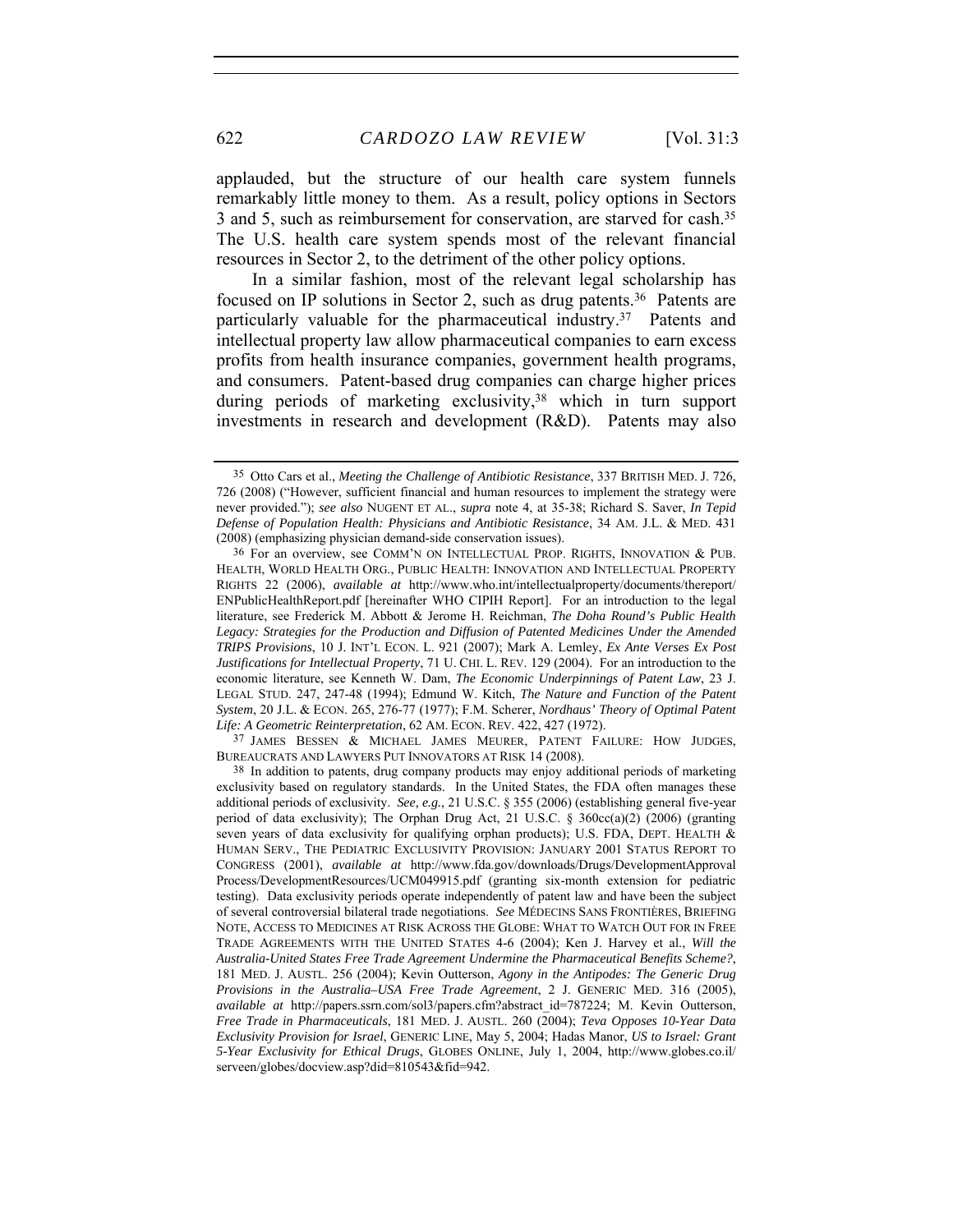create access problems.39 This literature is valuable and interesting, but generally does not analyze antibiotics separately.

More novel and germane to antibiotic resistance has been the attempt by a leading professional society and others to expand patent law as an incentive for new antimicrobial production, including introducing longer antibiotic patents.40 The Infectious Diseases Society of America has suggested extensive patent changes without much relevant analysis of the interaction between patent law and antibiotic markets. Much more sophisticated analysis has come from the *Extending the Cure* report issued in 2007 by Anup Malani and Ramanan Laxminarayan under the auspices of the think tank Resources for the Future.<sup>41</sup>

This focus on intellectual property rights is certainly understandable given the value of patents to pharmaceutical innovation,42 but Sector 2 is just one of six possible solution spaces for continued antibiotic effectiveness. In recent years, some authors have explored prize-based R&D approaches (Sector 6) with a range of quite remarkable proposals. Two of the most innovative thinkers in this area are James Love and Tim Hubbard,<sup>43</sup> and many other scholars are working on prize-related approaches to pharmaceutical innovation generally, including law professors Terry Fisher and Talha Syed, philosopher Thomas Pogge, and economist Aiden Hollis.44 Antibiotic

44 For book-length treatments of prize proposals, see WILLIAM W. FISHER, III & TALHA SYED, DRUGS, LAW, AND THE HEALTH CRISIS IN THE DEVELOPING WORLD (forthcoming 2010), *available at* http://www.tfisher.org/Drugs%20Contents.htm (selected chapters); AIDEN HOLLIS &

<sup>39</sup> *See* Kevin Outterson, *Pharmaceutical Arbitrage: Balancing Access and Innovation in International Prescription Drug Markets*, 5 YALE J. HEALTH POL'Y L. & ETHICS 193 (2005).

<sup>40</sup> BAD BUGS, *supra* note 10, at 4-5 (supporting patent extensions, wildcard patents, and other patent and tax-based incentives to promote antimicrobial development); LAXMINARAYAN ET AL., *supra* note 3, at 9-10 (listing patent modifications as potential policy options to incentive new antimicrobial development and discussing conservation); Spellberg, *Antibiotic Resistance*, *supra* note 9; Spellberg et al., *Societal Costs Versus Savings*, *supra* note 9; George H. Talbot et al., *Bad Bugs Need Drugs: An Update on the Development Pipeline from the Antimicrobial Availability Task Force of the Infectious Diseases Society of America*, 42 CLINICAL INFECTIOUS DISEASES 657, 666 (2006) (supporting legislation proposed in Congress with the support of the Infectious Disease Society of America). *But see* Outterson et al., *Antimicrobial Patents*, *supra* note 4, at 561-62 (criticizing the wild-card patent proposal); Outterson, *Antibiotic Resistance*, *supra* note 9.

<sup>41</sup> LAXMINARAYAN ET AL., *supra* note 3, ch. 7.

<sup>42</sup> BESSEN & MEURER, *supra* note 37.

<sup>43</sup> James Love & Tim Hubbard, *The Big Idea: Prizes to Stimulate R&D for New Medicines*, 82 CHI.-KENT L. REV. 1519 (2007); Tim Hubbard & James Love, *A New Trade Framework for Global Healthcare R&D*, 2 PLOS BIOLOGY 147 (2004); James Love, *Prizes, Not Prices, to Stimulate Antibiotic R&D*, SCIENCE & DEV. NETWORK, Mar. 26, 2008, http://www.scidev.net/ en/health/antibiotic-resistance/opinions/prizes-not-prices-to-stimulate-antibiotic-r-d-.html. *But see* Marlynn Wei, *Should Prizes Replace Patents? A Critique of the Medical Innovation Prize Act of 2005*, 13 B.U. J. SCI. & TECH. L. 25 (2007); Joseph A. DiMasi & Henry G. Grabowski, Patents and R&D Incentives: Comments on the Hubbard and Love Trade Framework for Financing Pharmaceutical R&D 2 (June 25, 2004), http://www.who.int/intellectualproperty/news/en/ Submission3.pdf.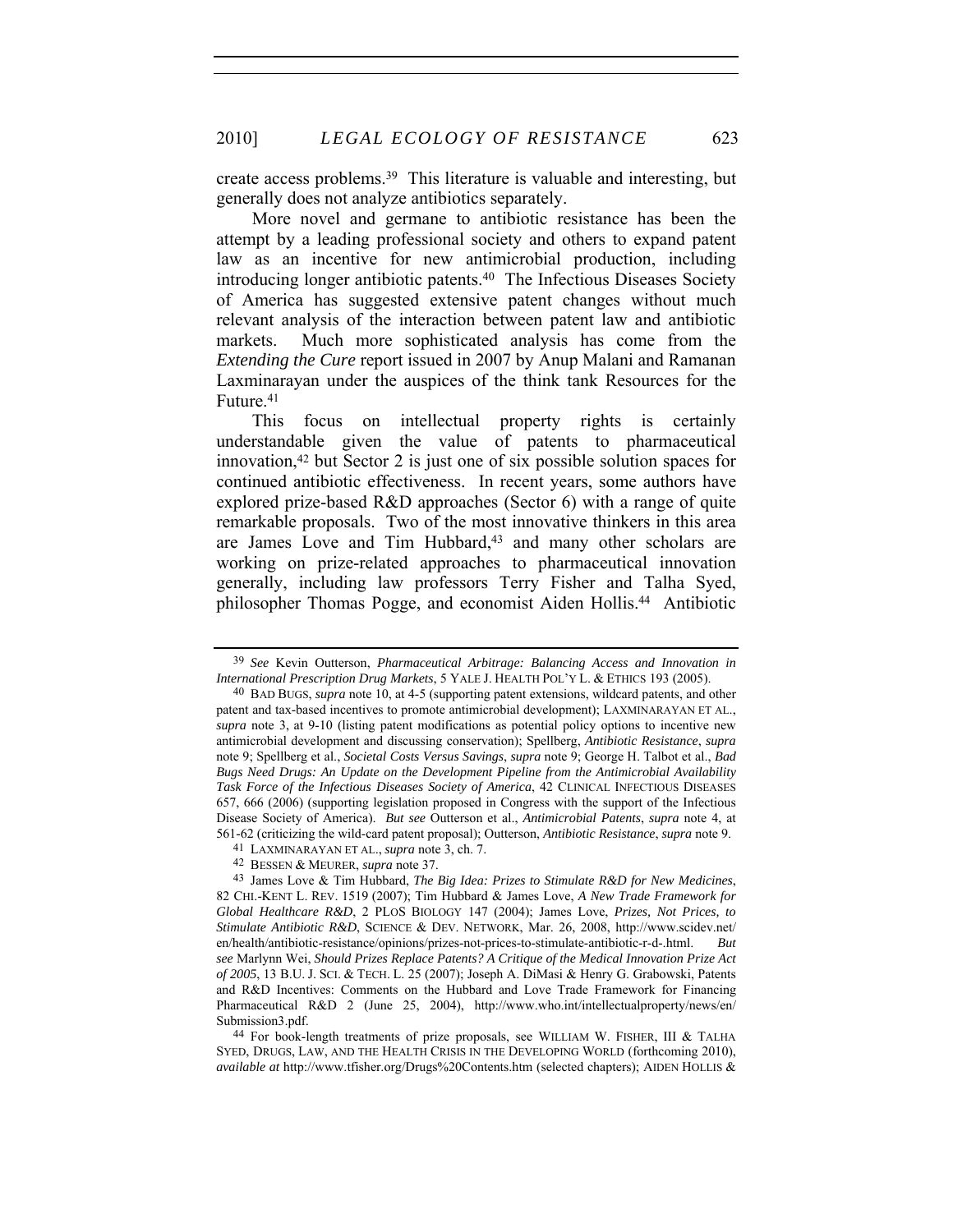prizes might be offered for novel first-in-class drugs with powerful mechanisms against resistance or for antibiotics targeting specific resistance pathogens for which the drug pipeline appears to be inadequate.45 Another possible antibiotic prize mechanism would purchase the patent rights to a novel antibiotic, holding the drug in a "Strategic Antibiotic Reserve."46 The drug would not be marketed, and saved for only the most urgent cases, until such time as resistance to other drugs made it necessary to resort to the reserved drug.47

In Sector 3, the medical literature is quite extensive on antibiotic conservation programs,<sup>48</sup> but the legal scholarship is much thinner. A recent effort by Richard Saver admirably moves these Sector 3 issues forward, with a strong emphasis on the role of physicians in managing the demand for antibiotics.49 Physicians often exhibit agency problems when their desire to make money conflicts with the best treatments for their patients; with antibiotics, an additional problem arises because the best course of treatment for a particular patient might impose a small but cumulatively significant cost on society through resistance.<sup>50</sup>

45 For a list of likely pathogens for such a prize, see Louis B. Rice, *Federal Funding for the Study of Antimicrobial Resistance in Nosocomial Pathogens: No ESKAPE*, 197 J. INFECTIOUS DISEASES 1079 (2008).

THOMAS POGGE, INCENTIVES FOR GLOBAL HEALTH, THE HEALTH IMPACT FUND: MAKING NEW MEDICINES ACCESSIBLE FOR ALL (2008); MICHAEL KREMER & RACHEL GLENNERSTER, STRONG MEDICINE: CREATING INCENTIVES FOR PHARMACEUTICAL RESEARCH ON NEGLECTED DISEASES (2004); *see also* William W. Fisher & Talha Syed, *Global Justice in Health Care: Developing Drugs for the Developing World*, 40 U.C. DAVIS L. REV. 581 (2007); Joseph E. Stiglitz, *Scrooge and Intellectual Property Rights: A Medical Prize Fund Could Improve the Financing of Drug Innovations*, 333 BRITISH MED. J. 1279 (2006). The economic and health policy literature is also significant. *See, e.g.*, Robert C. Guell & Marvin Fischbaum, *Toward Allocative Efficiency in the Prescription Drug Industry*, 73 MILBANK QUARTERLY 213 (1995); Steven Shavell & Tanguy Van Ypersele, *Rewards Versus Intellectual Property Rights*, 44 J.L. & ECON. 525 (2001); Brian D. Wright, *The Economics of Invention Incentives: Patents, Prizes, and Research Contracts*, 73 AM. ECON. REV. 691 (1983); Aiden Hollis, An Efficient Reward System for Pharmaceutical Innovation (Jan. 17, 2005), http://econ.ucalgary.ca/fac-files/ah/drugprizes.pdf. For a more philosophical approach, see Thomas Pogge, *Harnessing the Power of Pharmaceutical Innovation*, *in* THE POWER OF PILLS: SOCIAL, ETHICAL, AND LEGAL ISSUES IN DRUG DEVELOPMENT, MARKETING, AND PRICING 142 (Jillian Claire Cohen et al. eds., 2006).

<sup>46</sup> The analogy is to the Strategic Petroleum Reserve, an idea I floated in 2005 and fleshed out in 2007. Outterson, *Vanishing Public Domain*, *supra* note 4, at 100 ("Postponing discovery of new antibiotics might be the best course so long as the present drugs are better managed."); *id.* at 116 ("Possible market-making techniques include patent buyouts, prizes, strategic stockpiles, and contractual purchase commitments."); Outterson et al., *Antimicrobial Patents*, *supra* note 4, at 564 (not using the term, but calling for paying patent owners to hold important antibiotics "offmarket as a conservation plan"); *see also* Kesselheim & Outterson, *supra* note 30, at 9. Bill Sage and David Hyman are also beginning to discuss this idea, *see* Sage & Hyman, *supra* note 3, at 21, and other researchers may have used similar terms as well.

<sup>47</sup> For a discussion of vancomycin as an accidental model for the Strategic Antibiotic Reserve, see *infra* Part IV.C.

<sup>48</sup> For a recent review of the medical literature, see Kesselheim & Outterson, *supra* note 30, at 6-7.

<sup>49</sup> Saver, *supra* note 35 (emphasizing physician demand-side conservation issues).

<sup>50</sup> Sage & Hyman, *supra* note 3, at 6-11 (discussing physician agency issues).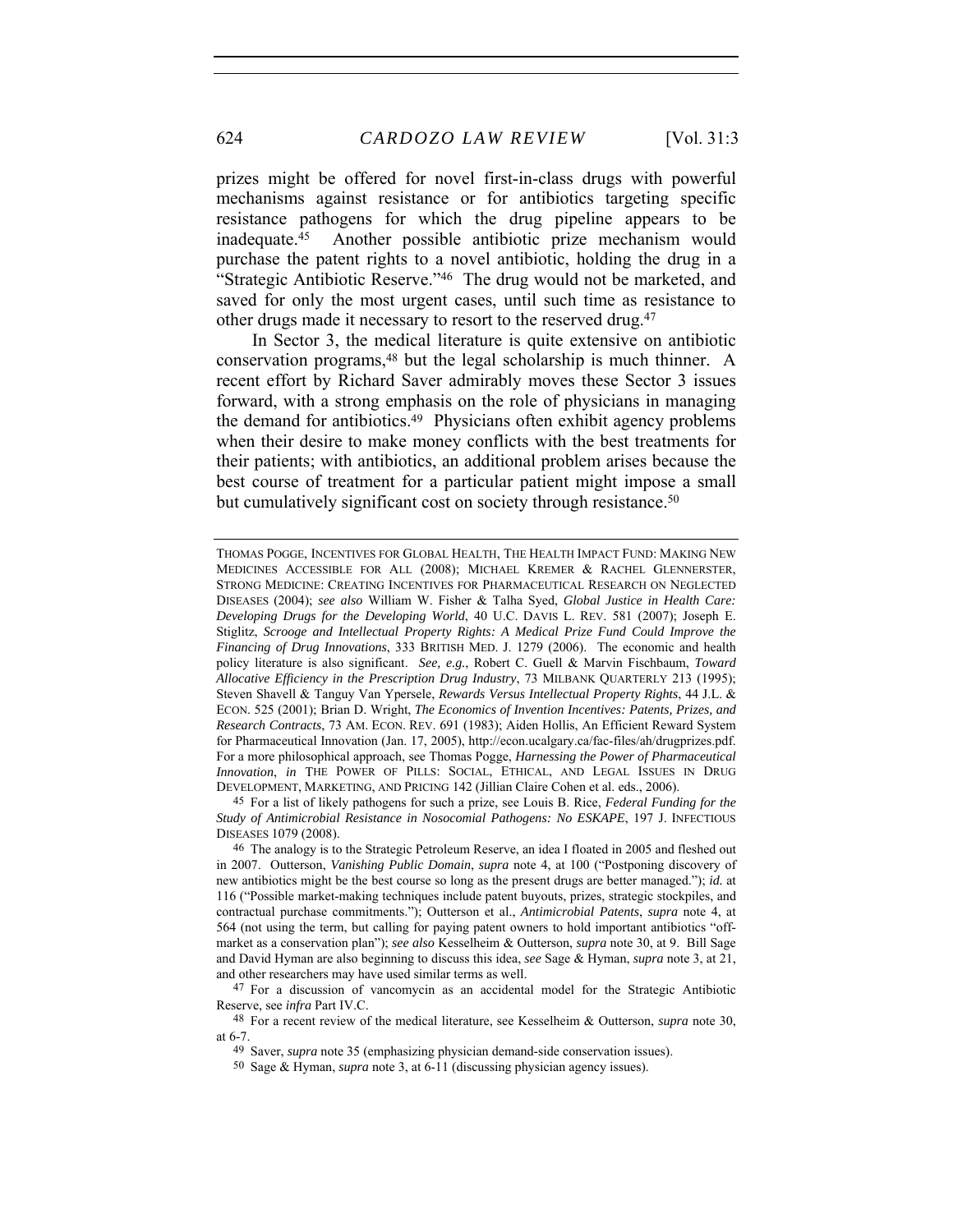This brings us to Sector 1, the intersection of conservation and property rights. Some Sector 1 models look to patent law to solve antibiotic conservation problems. An obvious solution would be to patent technologies that promote antibiotic conservation, such as rapid diagnostic tests that would permit a physician to specifically diagnose an infection in the office. The physician could then prescribe the appropriate antibiotic for the specific infection, or, if the infection was not bacterial, avoid an unnecessary prescription altogether. Another example is a catheter with patented anti-bacterial properties. Avoiding hospital-associated infections with improved catheters would reduce demand for antibiotics.

A more adventurous Sector 1 idea is to expand antibiotic patent rights as a conservation tool, allowing patent owners to more fully control the use of their products.<sup>51</sup> The basic proposal is to expand private property rights in antibiotics in order to promote conservation, resolving the tragedy of the antibiotic commons through enclosure and private ordering. Beginning in 2005, Eric Kades<sup>52</sup> suggested that patent-based property rights in antibiotic innovation lead to wasteful overuse as patent expirations approach.53 He called for much longer patent terms in order to give the patent holder a long-term perspective on the antibiotic patent.<sup>54</sup> Later that same year, I analogized this situation to the ancient tort of waste, a classic temptation as a timelimited property right nears expiration.<sup>55</sup> We built upon prior work of economists and others working on patent-based incentives relating to antibiotic conservation.56 In general, this work has been theoretical

<sup>51</sup> It appears that Kades introduced this concept to the legal literature. Kades, *supra* note 4, at 635-43, 653-59; *see also* LAXMINARAYAN ET AL., *supra* note 3, at 20; Carolyn Fischer, *Does the Monopolist Care About Resistance?*, *in* BATTLING RESISTANCE TO ANTIBIOTICS AND PESTICIDES: AN ECONOMIC APPROACH 288-92 (Ramanan Laxminarayan ed., 2003) [hereinafter BATTLING RESISTANCE]; John B. Horowitz & H. Brian Moehring, *How Property Rights and Patents Affect Antibiotic Resistance*, 13 HEALTH ECON. 575, 577-78 (2004); Ramanan Laxminarayan, *How Broad Should the Scope of Antibiotic Patents Be?*, 84 AM. J. AGRICULTURAL ECON. 1287 (2002) [hereinafter Laxminarayan, *Scope of Antibiotic Patents*]; Douglas Noonan, *An Economic Model of a Genetic Resistance Commons: Effects of Market Structure Applied to Biotechnology in Agriculture*, *in* BATTLING RESISTANCE, *supra*, at 263-87; Outterson, *Vanishing Public Domain*, *supra* note 4, at 80.

<sup>52</sup> Kades, *supra* note 4.

<sup>53</sup> LAXMINARAYAN ET AL., *supra* note 3, at 12; Kades, *supra* note 4, at 629-38.

<sup>54</sup> Kades, *supra* note 4, at 653-59. Success of the patent extension strategy as a conservation device would require drug companies to value future sales over present sales. If the discount rate was high (as in an inflationary economy), present sales would be strongly preferred. Even in normal economic times, future sales must be discounted. Therefore, as a conservation measure, patent extension will be least valuable in the early years of marketing an antibiotic, and more valuable if added when the patent faced immanent expiration. The effect on resistance is unknown.

<sup>55</sup> Outterson, *Vanishing Public Domain*, *supra* note 4, at 81-86; *see also* Outterson et al., *Antimicrobial Patents*, *supra* note 4, at 563.

<sup>56</sup> LAXMINARAYAN ET AL., *supra* note 3, at 9-10, 12-13; Cars et al., *supra* note 35; Fischer,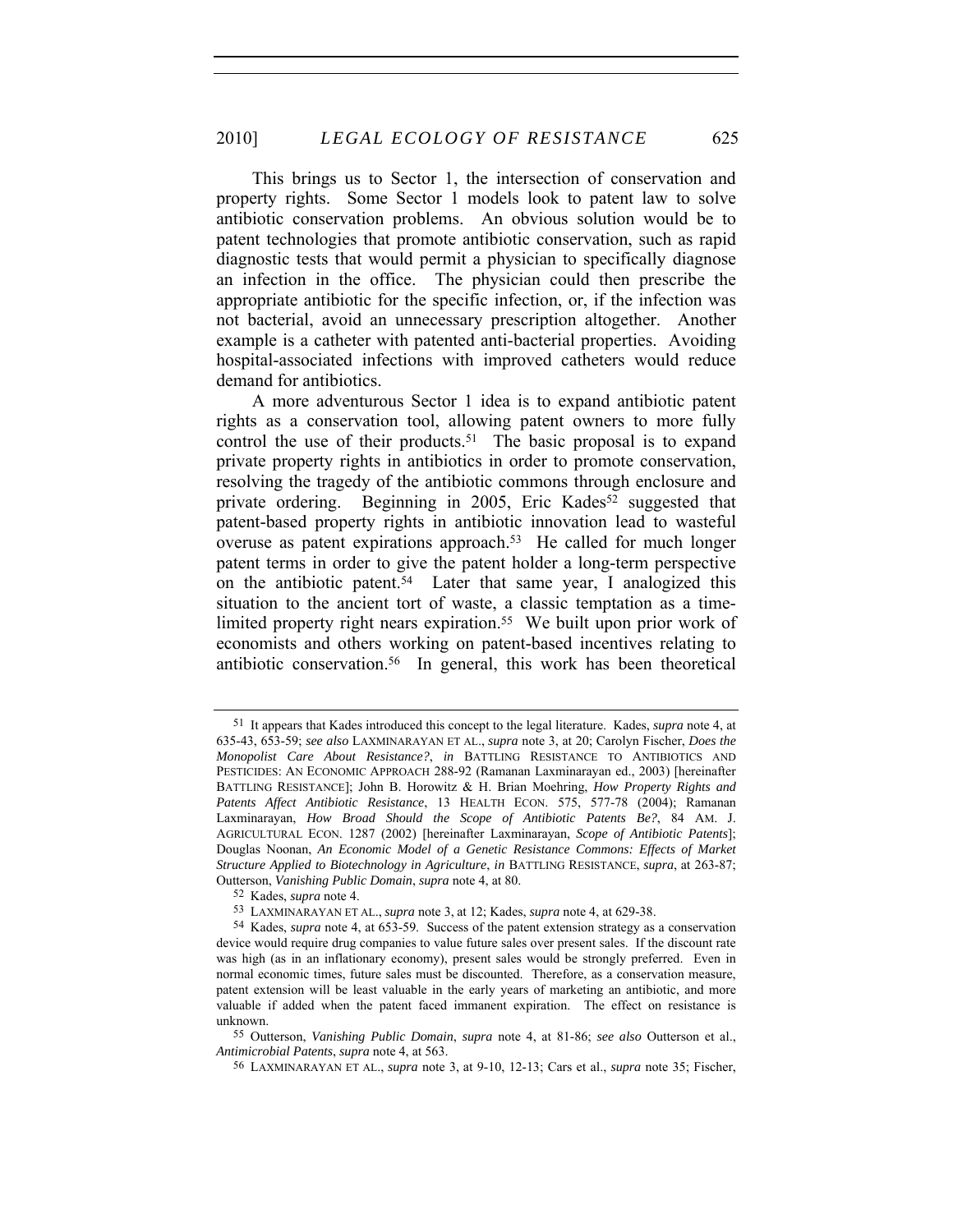rather than empirical. In two recent articles, I offered some anecdotal examples that might be considered evidence of the "patent holder waste" hypothesis,<sup>57</sup> but hard data was lacking. This Article is the first to test these emerging theories with empirical data from an important hospital-based antibiotic—vancomycin.

# C*. Hypotheses Concerning Antibiotic Production and Conservation*

Generally speaking, knowledge is non-excludible (inappropriable) and nonrivalrous (inexhaustible); patent law seeks to solve the free-rider problem by awarding market exclusivity to the patent holder. Patent disclosure publicizes useful knowledge, and a patent's expiration makes such knowledge fully available to the public domain. Since knowledge is generally not rivalrous, temporary exclusive use does not diminish the public domain.

Antibiotics depart from the general case because antibiotic innovation is potentially exhaustible (rivalrous). Antibiotic innovation is exhaustible when use creates resistance and resistance degrades utility. I have reviewed the literature and discussed these questions at length in prior articles,<sup>58</sup> but will briefly highlight seven important hypotheses that relate to these questions and place them in the context of the six sectors in Table 2 *infra*. Since these hypotheses are being proffered collectively for the first time, this Part is primarily descriptive.

*supra* note 51; Horowitz & Moehring, *supra* note 51; Ramanan Laxminarayan, *Introduction: On the Economics of Resistance*, *in* BATTLING RESISTANCE, *supra* note 51, at 9; Laxminarayan, *Scope of Antibiotic Patents*, *supra* note 51; Stéphane Mechoulan, *Market Structure and Communicable Diseases*, 40 CAN. J. ECON. 468 (2007); Noonan, *supra* note 51; Tomas J. Philipson & Stéphane Mechoulan, *Intellectual Property and External Consumptive Effects: Generalizations from Pharmaceutical Markets* 9, 13-14 (Nat'l Bureau of Econ. Research, Working Paper No. 9598, 2003), *available at* http://www.nber.org/papers/w9598.pdf?new\_ window=1 (arguing that optimal patent life is infinite if the good creates negative externalities, citing antibiotic resistance as one example). These authors also draw on two older articles. *See*  Gardner Brown & David F. Layton, *Resistance Economics: Social Cost and the Evolution of Antibiotic Resistance*, 1 ENV'T & DEV. ECON. 349, 351 (1996); Clem Tisdell, *Exploitation of Techniques That Decline in Effectiveness with Use*, 37 PUB. FIN. 428, 436 (1982).

<sup>57</sup> Outterson et al., *Antimicrobial Patents*, *supra* note 4, at 563. For a description of the "patent holder waste" hypothesis, see *infra* Part II.C.

<sup>58</sup> *Id.*; Outterson, *Vanishing Public Domain*, *supra* note 4, at 76-78.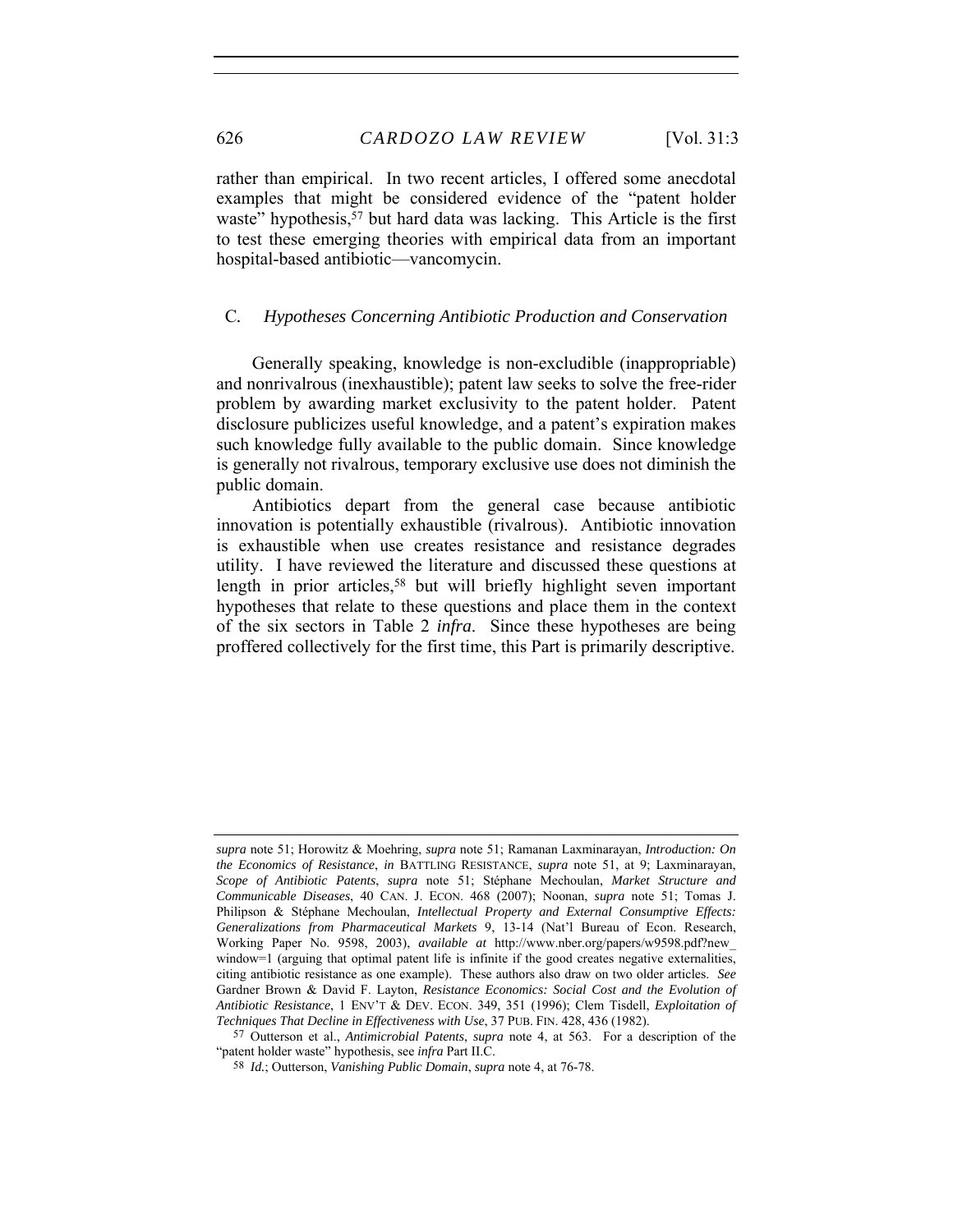### 2010] *LEGAL ECOLOGY OF RESISTANCE* 627

# **Table 2. Hypotheses From Legal and Economic Theory on Continued Antibiotic Effectiveness**

| <b>Hypothesis</b>                                       |  |
|---------------------------------------------------------|--|
| H1. Patent holder waste                                 |  |
| H <sub>2</sub> . Patent holder conservation             |  |
| H3. Patent incentives are inadequate for production     |  |
| H4. Resistance stimulates innovation                    |  |
| H5. Conservation dampens production                     |  |
| H6. Excessive regulation dampens production             |  |
| H7. Antibiotic externalities are predominantly negative |  |

The first two hypotheses—patent holder waste (H1) and patent holder conservation (H2)—are important foundations for propertybased conservation efforts in Sector 1. The third and fourth hypotheses—patent incentives are inadequate for production (H3) and resistance stimulates innovation (H4)—relate to the production of novel antibiotic therapies in Sector 2. H5—conservation dampens production—evaluates the impact of Sector 3 conservation initiatives on the production of new antibiotics. H6—excessive regulation dampens production—evaluates the impact of regulatory changes in Sector 4 on the production of new drugs. H7 does not fit neatly into any particular Sector, but has important implications for several areas. The following Part explores each hypothesis in more depth.

Both economists and lawyers have suggested that expansions in patent law might encourage appropriate conservation of antibiotics.59 Two hypotheses arise from this literature: patent holder waste (H1), and a related concept, patent holder conservation (H2).<sup>60</sup> Patent holder waste (H1) suggests that when companies hold time-limited property rights, they lack financial incentives to manage the antibiotic for the long-term public health. Facing patent expiration in a few years, a company might zealously market the drug, leading to premature resistance.61 The remaining costs of that resistance are externalized when the patent expires.<sup>62</sup>

<sup>59</sup> *See supra* note 51 and accompanying text.

<sup>60</sup> The term "waste" is taken from the Statute of Gloucester, 6 Edw. 1, ch. 5 (1278). Outterson, *Vanishing Public Domain*, *supra* note 4, at 81-86; Outterson et al., *Antimicrobial Patents*, *supra* note 4, at 563.

<sup>61</sup> LAXMINARAYAN ET AL., *supra* note 3, at 20; Fischer, *supra* note 51; Noonan, *supra* note 51; Horowitz & Moehring, *supra* note 51, at 578-80; Kades, *supra* note 4, at 635-43; Laxminarayan, *Scope of Antibiotic Patents*, *supra* note 51; Outterson, *Vanishing Public Domain*, *supra* note 4, at 80.

 $62$  This is a simplification in at least two ways. First, expiration of the patent is not a bright line moment for generic entry, as companies generally litigate generic entry and may have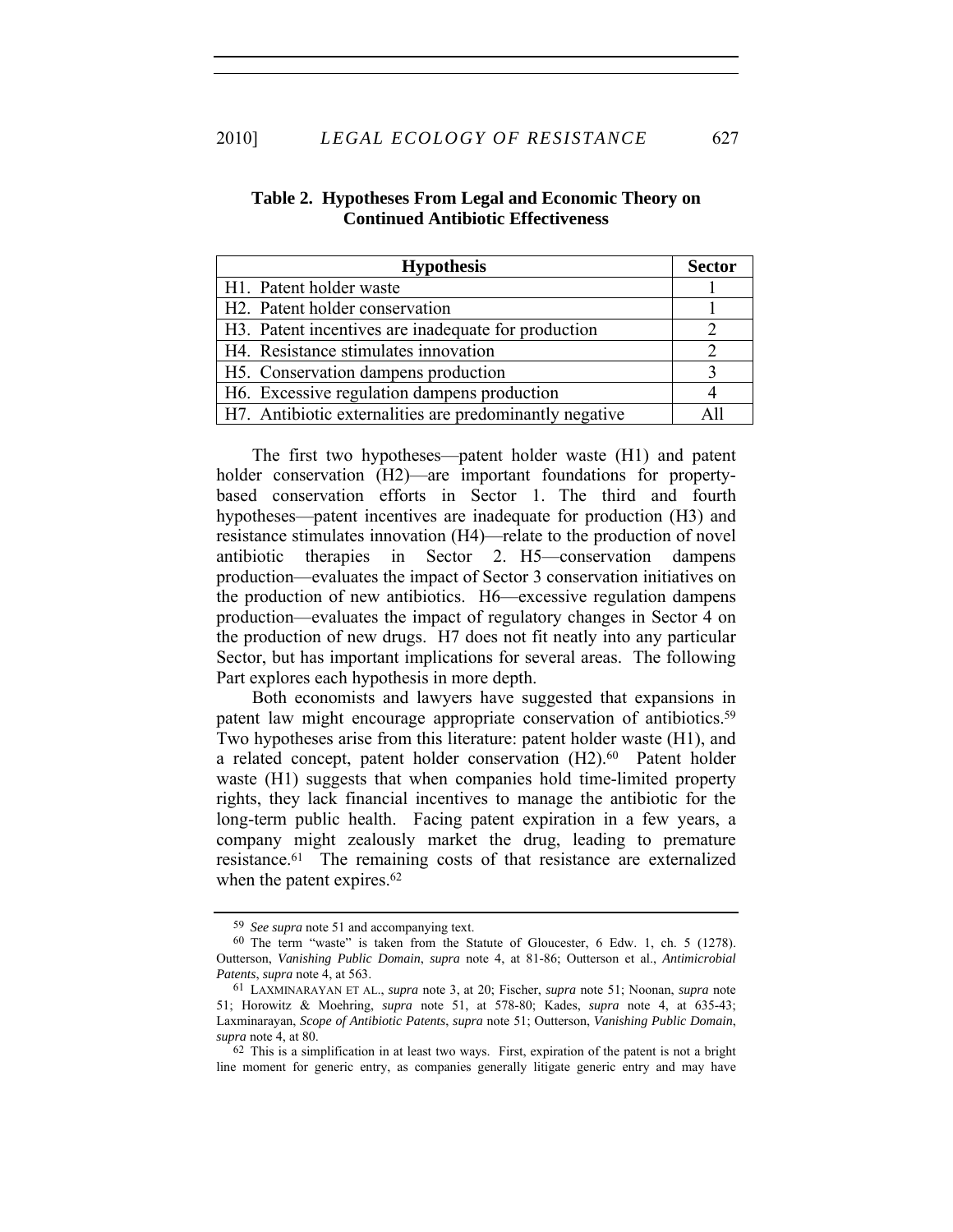Patent holder conservation (H2) is a related claim, suggesting that if patent holders were given longer and broader patent rights, they could manage resistance more efficiently. The classic analogy is the enclosure of the commons from Hardin's seminal article in *Science*. 63 Although they are related claims, patent holder waste (H1) and patent holder conservation (H2) should be distinguished because the empirical data for each proposition may diverge. For example, H1 predicts that patent owners will aggressively market antibiotics during the last few years of patent life. H2 makes a different claim—that if granted longer patents, the companies would manage antibiotic use for the long term. These propositions are logically distinct. If companies always sell to the extent the market will bear, then H1 may be true while H2 will be false. Put another way, H1 describes a potential problem while H2 is a possible solution.

A simplified example illustrates the difficulties with patent holder conservation. Assume that a patented antibiotic yields \$100 million in sales per year, with ten years left in the patent term. With a discount (inflation) rate of five percent, the net present value of the expected income stream is approximately \$772 million.<sup>64</sup> If additional marketing could add ten percent per year to net revenues, the company's net present value jumps by \$413 million to \$1.185 billion.<sup>65</sup> In this simplified example, conservation will not generate positive economic results for the company unless incremental resistance would have destroyed about thirty-five percent of the net present value sales during the patent period.66 These calculations are very sensitive to the major assumptions: the discount (inflation) rate, $67$  the increase in sales that could be achieved with unchecked marketing, and the response rate of resistance. Therefore, patent holder conservation depends upon both the effectiveness of advertising to change discretionary sales, as well as the effect of those marginal sales upon resistance during the patent period.

These hypotheses are theoretical predictions that should be empirically tested. For example, real-world changes in drug firm marketing behavior near the end of the patent term raise difficult questions for H1. Patent-based drug companies generally reduce their

multiple patents on a product or use. Second, branded sales do not automatically cease upon patent expiration. In both cases, the patent holder waste hypothesis is weakened in that the assumption of a time-limited property right is empirically disproven, or at least made significantly more complex.

<sup>63</sup> Hardin, *supra* note 5, at 1243-48.

<sup>64</sup> Net present value calculation made at Investopedia New Present Value Calculator, http://www.investopedia.com/calculator/NetPresentValue.aspx?viewed=1 (assuming \$100) million in revenues each year for ten years with a five percent discount rate).

<sup>65</sup> *Id.* (assuming a five percent discount rate and a ten percent increase in sales each year, i.e., \$100 million in year 1, \$110 million in year 2, \$121 million in year 3, etc.).

<sup>66</sup> \$413 is 34.9% of \$1185.

<sup>67</sup> Higher discount rates make antibiotic conservation less attractive to companies.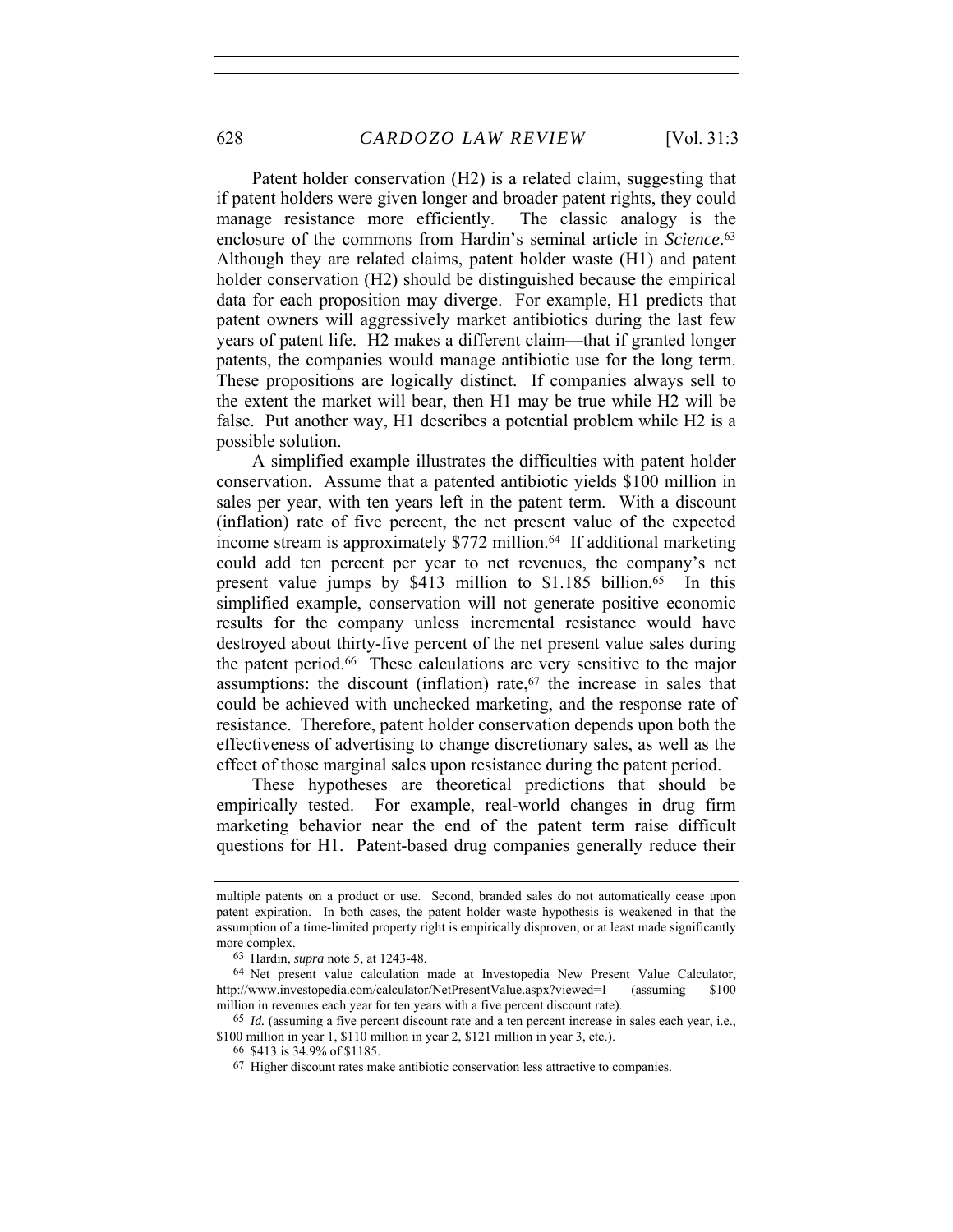marketing expenses several years in advance of patent expiration, perhaps due to the time lag between marketing investments and resulting drug sales.68 To avoid creating positive externalities for generic rivals, the patent-based drug companies generally reduce marketing in the last few years of the patent.<sup>69</sup> This is exactly the opposite of the behavior predicted by patent holder waste (H1). Furthermore, after patent expiry, neither generic companies nor the former patent holder engage in much marketing,<sup>70</sup> suggesting that losing patent protection might actually reduce waste through less intensive marketing. Lichtenberg and Duflos find prescription drug utilization to be relatively flat after patent expiration, despite the entry of much cheaper generics. They hypothesize that the price effect and marketing effect roughly cancel one another out.<sup>71</sup> If this result holds true for antibiotics, then both the patent-holder waste (H1) and patent-holder conservation (H2) hypotheses suffer a direct empirical challenge.

The third hypothesis (patent incentives are inadequate for antibiotic production) is rooted in the relatively short treatment course<sup>72</sup> and low reimbursement rates for most antibiotics.73 It is said that antibiotic markets remain inappropriately small compared to their health benefits.74 This is another way of saying that the patent owner captures an inadequate percentage of the social welfare surplus created by the antibiotic. Absent attractive markets, companies will not invest appropriately in antibiotic R&D. Many methods could be employed to augment revenues during the patent term, including tax incentives

<sup>68</sup> FRANK R. LICHTENBERG & GAUTIER DUFLOS, MANHATTAN INSTITUTE FOR MEDICAL RESEARCH, TIME RELEASE: THE EFFECT OF PATENT EXPIRATION ON U.S. DRUG PRICES, MARKETING, AND UTILIZATION BY THE PUBLIC (2009), http://www.manhattaninstitute.org/html/mpr\_11.htm.

<sup>69</sup> *Id.*

<sup>70</sup> *Id.*

<sup>71</sup> *Id.* ("The two hypothesized effects of increased competition from generics—increased utilization due to falling prices, and decreased utilization due to reduced marketing—appear approximately to offset each other.... [T]he number of free samples declined sharply after patent expiration . . . ."). Their data was virtually all prescription drugs sold in the United States during 2000-2004, not just antibiotics.

<sup>72</sup> J.H. Powers, *Antimicrobial Drug Development—The Past, the Present, and the Future*, 10 CLINICAL MICROBIOLOGY & INFECTION 23, 26 (2004) ("Finally, many antimicrobials are prescribed for treatment durations ranging from a single dose to 10 days of treatment. This shortterm use limits the potential profitability of antibacterial drugs compared to other classes of drugs."); Sage & Hyman, *supra* note 3, at 8. While this maxim is oft-repeated, there is no inherent reason why reimbursement must be tied to length of treatment. Several recent biological drugs, especially in oncology, have prices in excess of \$20,000 despite a short course of treatment. *See, e.g.*, Tito Fojo & Christine Grady, *How Much Is Life Worth: Cetuximab, Non-Small Cell Lung Cancer, and the \$440 Billion Question*, 101 J. NAT'L CANCER INST. 1044 (2009). The problem is actually the reimbursement model, not the length of treatment.

<sup>73</sup> *See infra* Part III.C.

<sup>74</sup> Steven J. Projan, *Why Is Big Pharma Getting Out of Antibacterial Drug Discovery?*, 6 CURRENT OPINION IN MICROBIOLOGY 427, 427-28 (2003); Wenzel, *supra* note 2.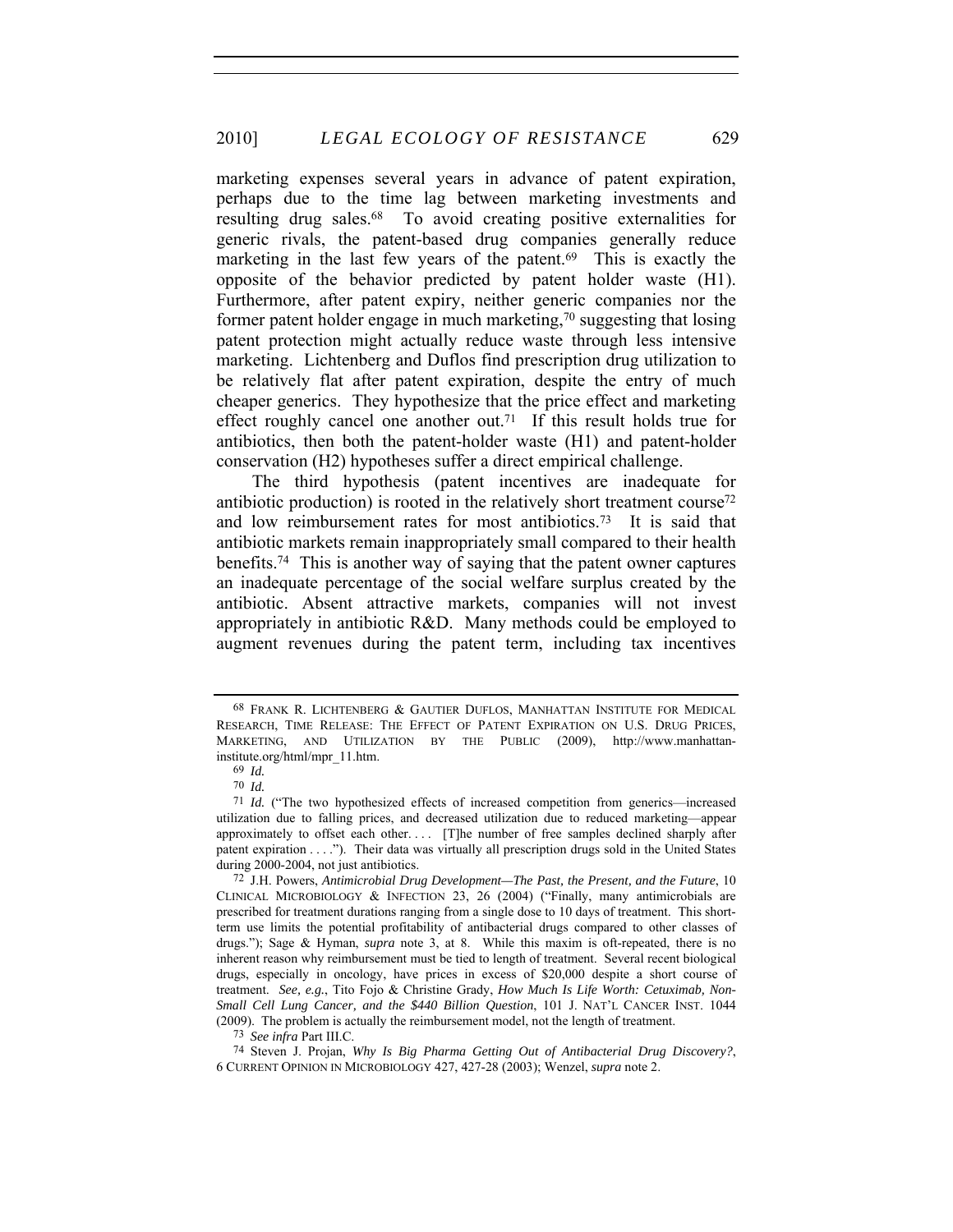(Sector 4) and improved reimbursement (Sector 5), but longer patent terms are most frequently proposed as an additional incentive for antibiotic production. This view has many champions, including a wellknown drug company representative;<sup>75</sup> the Infectious Diseases Society of America;76 an intergovernmental conference in Europe;77 and other leading infectious disease experts.78 Others advance this claim in narrower circumstances. Ben Roin has argued that pharmaceutical patent incentives are particularly weak for obvious uses of existing drugs.79 Roin calls for new periods of data exclusivity rather than longer patents.<sup>80</sup>

Fourth, resistance makes existing antibiotic drugs obsolete over time, creating market opportunities for new drugs. $81$  To the extent that competition with existing drugs discourages market entry by a new drug,82 resistance clears the field and facilitates introduction of new drugs. This is the resistance stimulates innovation hypothesis (H4). Resistance also encourages the production of antibiotics with novel features. Examples include new drug classes that bypass existing resistance mechanisms, such as ketolides, <sup>83</sup> glycylcyclines, <sup>84</sup> and some

79 Data exclusivity hinders FDA approval by generic companies, and hence delays market entry. The general effect is somewhat similar to patents, but the legal mechanism is different. *See* Benjamin N. Roin, *Unpatentable Drugs and the Standards of Patentability*, 87 TEX. L. REV. 503, 567 (2009).

80 *Id. But see* Kevin Outterson, *Death from the Public Domain?*, 87 TEXAS L. REV. 45 (2009), http://www.texaslrev.com/seealso/volume-87/roin/death-from-the-public-domain.html (critiquing Roin's positions).

81 *See infra* Part III.A.

82 Powers, *supra* note 72, at 25-26 ("There are several reasons why antibacterials may be at a competitive disadvantage relative to other drugs. There is a high level of competition with drugs already on the market. As shown above, there are a number of agents within various classes still available. While resistance is an emerging problem in a relative sense, the majority of infectious diseases in terms of absolute numbers in the USA are still caused by susceptible pathogens.").

83 C.E. Nord, D.J. Farrell & R. Leclercq, *Impact of Ketolides on Resistance Selection and Ecological Effects During Treatment for Respiratory Tract Infections*, 10 MICROBIAL DRUG RESISTANCE 255, 257 (2004) ("Overall, these findings suggest that ketolides may have a lower potential to select for resistance than existing MLS antibacterials, a factor that will be advantageous in terms of preserving their long-term utility."); *see also* Grit Ackermann & Arne C. Rodloff, *Drugs of the 21st Century: Telithromycin (HMR 3647)—The First Ketolide*, 51 J. ANTIMICROBIAL CHEMOTHERAPY 497, 506 (2003) ("[T]elithromycin did not lead to *Clostridium* 

<sup>75</sup> Projan, *supra* note 74, at 429-30.

<sup>76</sup> BAD BUGS, *supra* note 10; Brad Spellberg et al., *Trends in Antimicrobial Drug Development: Implications for the Future*, 38 CLINICAL INFECTIOUS DISEASES 1279 (2004); Talbot et al., *supra* note 40.

<sup>77</sup> Roger Finch & Pamela A. Hunter, *Antibiotic Resistance—Action to Promote New Technologies: Report of an EU Intergovernmental Conference Held in Birmingham, U.K., 12-13 December 2005*, 58 J. ANTIMICROBIAL CHEMOTHERAPY (SUPP. S1) i3 (2006).

<sup>78</sup> S. Ragnar Norrby, Carl Erik Nord & Roger Finch, *Lack of Development of New Antimicrobial Drugs: A Potential Serious Threat to Public Health*, 5 LANCET INFECTIOUS DISEASES 115 (2005); Wenzel, *supra* note 2; Barry Eisenstein, Editorial, *Antibiotic Research: The Kryptonite of Superbugs*, BOSTON GLOBE, Oct. 19, 2009, at 9 (calling for longer antibiotic patent periods; Eisenstein is the Senior Vice President of Scientific Affairs at Cubist Pharmaceuticals).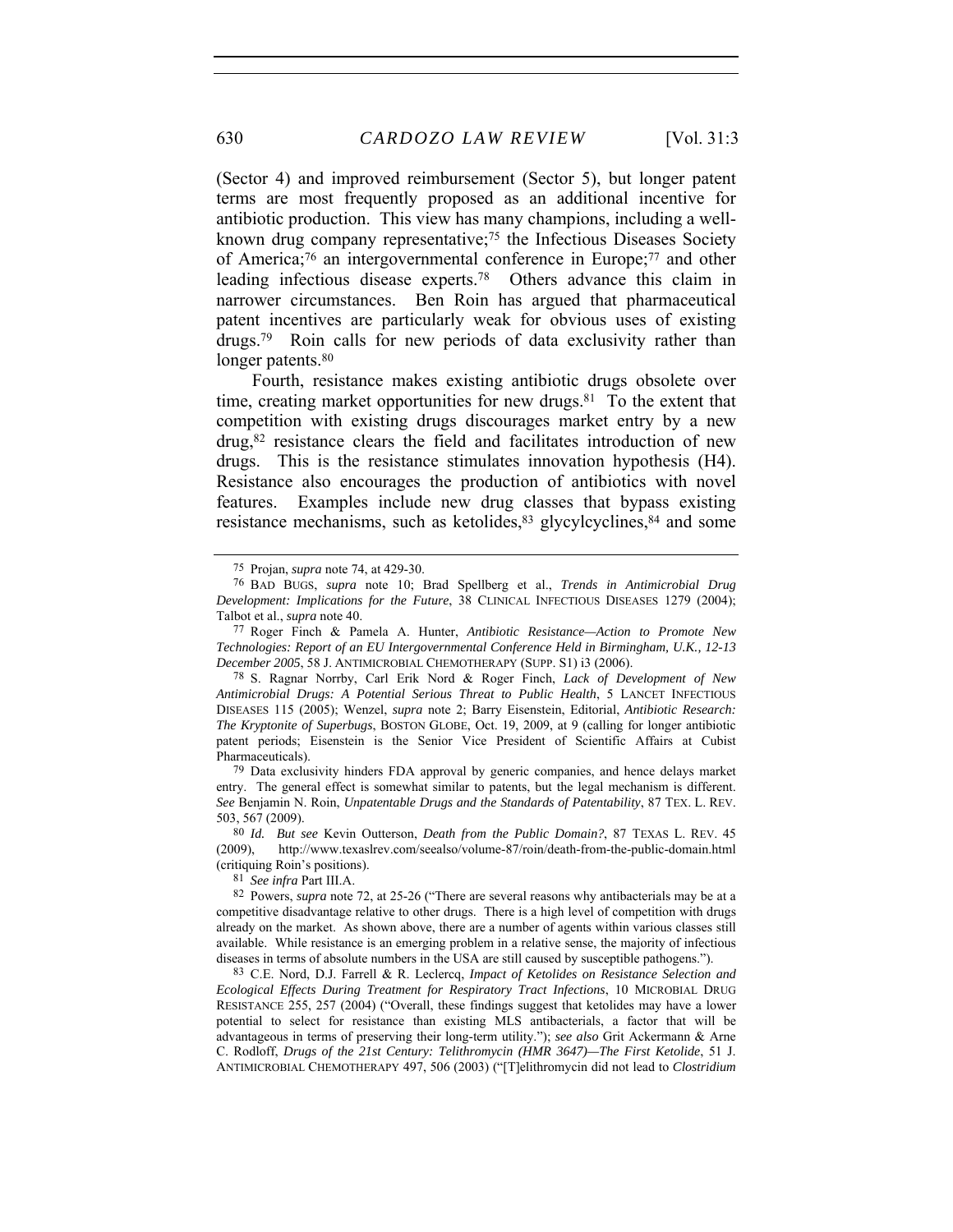other antibiotics.85 This second innovation effect is not limited to drugs, but includes innovation in complementary products such as diagnostic tests and conservation techniques.

Fifth, effective conservation measures will dampen the demand for antibiotics and therefore reduce the incentive to develop new ones.<sup>86</sup> Efforts to reduce unnecessary use of antibiotics necessarily impair the market for these products, reducing unit sales.<sup>87</sup> This is the conservation dampens production hypothesis (H5). But it is not clear whether H5 is a bad thing if the goal is healthy people rather than just more drugs. Conservation prevents infections, which is even better than successfully treating them.

Sixth, according to some drug companies, the FDA imposes unreasonable regulatory burdens prior to marketing approval that are particularly difficult to overcome for antibiotics.88 These regulations are said to increase the expense of clinical trials, delay market entry, and generally discourage antibiotic production. This is the excessive regulation dampens production hypothesis (H6):

The main reason why industry has left the field of antibiotic research and development is the poor return on investment owing to increasing costs of drug development, caused, in part, by increasing demands from regulatory authorities, and stricter pricing controls imposed by many governments.89

88 *See, e.g.*, Projan, *supra* note 74, at 429.

*difficile* colonization.").

<sup>84</sup> Gary E. Stein & William A. Craig, *Tigecycline: A Critical Analysis*, 43 CLINICAL INFECTIOUS DISEASES 518, 518 (2006) ("[Tigecycline] overcome[s] the 2 major mechanisms of tetracycline resistance: tetracycline-specific efflux pump acquisition and ribosomal protection.").

<sup>85</sup> David L. Paterson, *Clinical Experience with Recently Approved Antibiotics*, 6 CURRENT OPINION PHARMACOLOGY 486 (2006) ("Pharmaceutical companies recognized the threat of increasing antibiotic resistance in organisms such as enterococci and staphylococci. Several new compounds were developed with activity against vancomycin-resistant enterococci and vancomycin-resistance *S. aureus.*").

<sup>86</sup> Kades, *supra* note 4, at 656; Outterson, *Vanishing Public Domain*, *supra* note 4, at 100, 119; Brad Spellberg et al., *The Epidemic of Antibiotic-Resistant Infections: A Call to Action for the Medical Community from the Infectious Diseases Society of America*, 46 CLINICAL INFECTIOUS DISEASES 155, 158 (2008).

<sup>87</sup> Norrby, *supra* note 78, at 117 ("Another problem for pharmaceutical companies is that the indications for which antibiotics are prescribed most commonly are now being questioned. The best examples are acute bronchitis, acute exacerbations of acute bronchitis, acute sinusitis, and acute otitis media, indications for which drastically reduced use is now advocated."); Powers, *supra* note 72, at 26 ("[C]linicians see the appropriate public health need to preserve older antimicrobial agents through judicious use, that is, not prescribing antibacterials to patients who do not have a bacterial infection. . . . Experts often also recommend reserving new agents for patients who may have disease caused by resistant pathogens, limiting the potential use of a new drug.").

<sup>89</sup> Norrby, *supra* note 78, at 116-19 (suggesting relaxation of regulatory requirements in antibiotic clinical testing). *But see* Powers, *supra* note 72 at 26 ("However, there are no increased regulatory hurdles for antimicrobials, or specifically antibacterials, compared with other therapeutic classes.").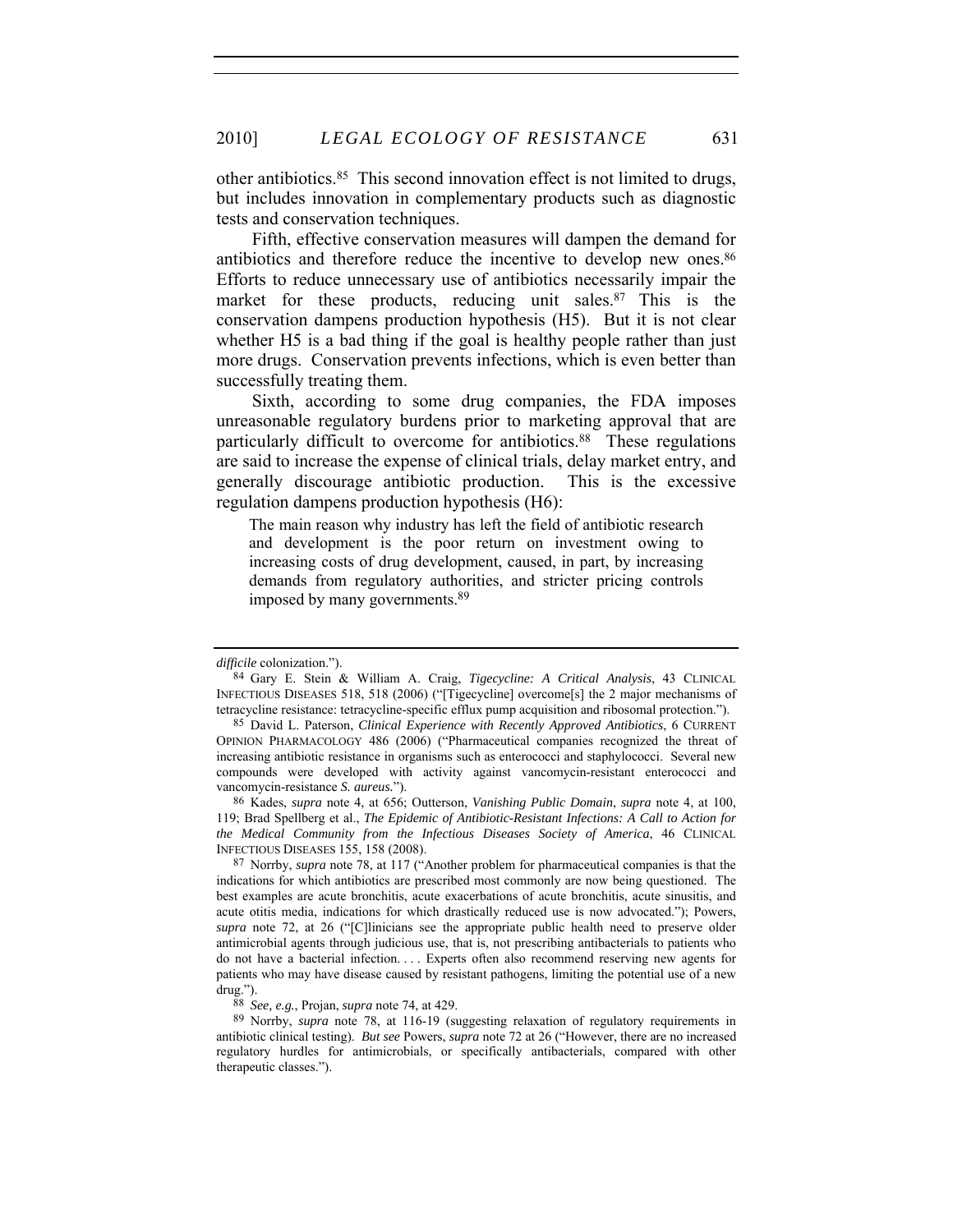Finally, much of the legal and economic literature describes externalities from antibiotic use as predominantly negative (H7). The classic example is inappropriate use of an antibiotic by a patient with a viral upper respiratory infection, which threatens the public with resistant infections.90 In this archetype, the doctor and patient both have inappropriate reasons to use the antibiotic despite the lack of medical need (antibiotics are ineffective against viruses). Society bears the costs of both resistance and inappropriate drug expenditures.

The medical literature describes these relationships with more complexity and subtlety.91 In addition to negative externalities, the patient may be harmed directly (an internalized cost). Receiving antibiotics may expose the patient to significant personal risk. One mechanism is *Clostridium difficile*-associated disease (CDAD), which is a severe and sometimes life-threatening diarrheal disease triggered by antibiotic use (i.e., a nosocomial disease).<sup>92</sup> A second personal cost is promoting resistance in commensal bacteria in the patient's body.93 Prior antibiotic use is a risk factor for infection by drug-resistant bacteria such as MRSA, increasing the relative risk by a factor of 2.1.94 When certain antibiotics are used, the relative risk of MRSA is almost three times greater.95 Similar results have been found for resistant pneumococci after the use of oral cephalosporins and penicillins, with each drug resulting in quite different patterns of resistance and susceptibility.96 Twenty-five percent of patients receiving fourteen-day treatments of ciprofloxacin developed resistance to nalidixic acid or ciprofloxacin that was not detected before therapy began.97 One third of

<sup>90</sup> *See, e.g.*, Kades, *supra* note 4, at 626-27.

<sup>91</sup> *See, e.g.*, Marc Lipsitch & Matthew H. Samore, *Antimicrobial Use and Antimicrobial Resistance: A Population Perspective*, 8 EMERGING INFECTIOUS DISEASES 347 (2002); *see also*  Kesselheim & Outterson, *supra* note 30, at 4-5 (collecting sources); Outterson, *Vanishing Public Domain*, *supra* note 4, at 104-09.

<sup>92</sup> R.C. Owens, Jr. et al., *Antimicrobial-Associated Risk Factors for* Clostridium difficile *Infections*, 46 CLINICAL INFECTIOUS DISEASES S19 (2008); *see also infra* Part IV.B.

<sup>93</sup> Bruno Fantin et al., *Ciprofloxacin Dosage and Emergence of Resistance in Human Commensal Bacteria*, 200 J. INFECTIOUS DISEASES 390 (2009) (finding that ciprofloxacin use may select for resistance in commensal non-pathogenic bacteria).

<sup>94</sup> Evelina Tacconelli et al., *Does Antibiotic Exposure Increase the Risk of Methicillin-Resistant* Staphylococcus aureus *(MRSA) Isolation? A Systematic Review and Meta-Analysis*, 61 J. ANTIMICROBIAL CHEMOTHERAPY 26, 32 (2008). association between exposure to antibiotics and MRSA isolation." *Id.* at 26.

<sup>95</sup> *Id.* at 33 ("This risk is almost three times greater after the use of quinolones and glycopeptides.").

<sup>96</sup> Matthew H. Samore et al., *Mechanisms by Which Antibiotics Promote Dissemination of Resistant* Pneumococci *in Human Populations*, 163 AM. J. EPIDEMIOLOGY 160, 166 (2006) ("The results of this study support the hypothesis that distinct antimicrobial classes promote pneumococcal resistance by different mechanisms.").

<sup>97</sup> Fantin et al., *supra* note 93, at 395.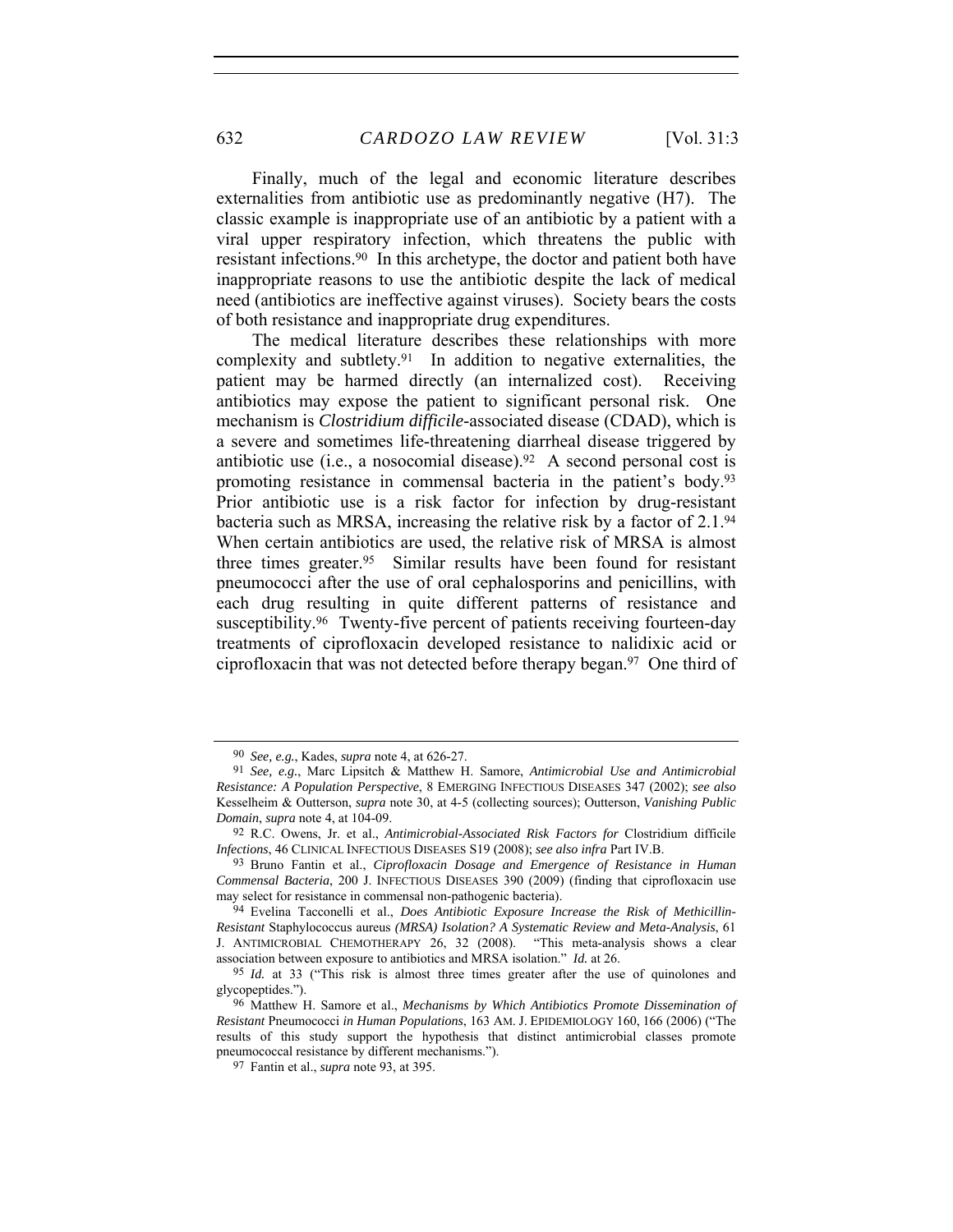these patients developed resistance to levofloxacin during ciprofloxacin therapy.98 Antibiotics can directly harm some patients.

Information deficits also play a role. Even if the patient is directly harmed, the negative effect is not truly "internalized" if patients and physicians are not aware of the existence and magnitude of the damage. This situation is akin to a factory that is not aware that it is polluting or that the pollution is damaging its own property. Even with low transaction costs, optimal solutions require accurate knowledge.

In addition, some resistance externalities may be positive. Search and destroy infection control techniques in hospitals and long-term care facilities can reduce the spread of MRSA in a facility, but they also create positive externalities for competing facilities in the community when the patient is discharged.<sup>99</sup> Discharging only non-carriers makes infection control easier and cheaper for competitors within the same epidemiological "germ-shed."100

Finally, some antibiotics and patients display heterogeneous externality profiles. Some company-sponsored studies suggest that ketolides may inflict less ecological damage than some other antibiotics.101 Some antibiotics are associated with higher risks of MRSA.102 For some important infections (tuberculosis, HIV, influenza and Group A streptococci), treatment itself is a major tool for preventing transmission of susceptible strains. Negative resistance externalities might also be weighed differently if the patient is an African child with a high fever in a low-resource setting. All of these factors add to the complexity of the analysis. Any attempt to optimize antibiotic conservation and production incentives should understand the ecosystem prior to intervention. The next Part explores these contextual elements.

<sup>98</sup> *Id.*

<sup>99</sup> Put another way, transferring MRSA carriers to nursing homes or community hospitals, or discharging them to the community, imposes uncompensated external costs on competitors.

<sup>100</sup> A "germ-shed" is roughly analogous to a watershed: regions that are epidemiologically interdependent and thus share positive and negative infectious disease externalities. Kevin Outterson, Germ-Sheds (unpublished manuscript, on file with author); Sage & Hyman, *supra*  note 3, at 34.

<sup>101</sup> Nord et al., *supra* note 83, at 255 ("Thus, it is prudent to evaluate the likely ecologic impact of new antibacterial agents—and their potential to select for resistance—before they are widely introduced into clinical practice."); *id.* at 257 ("Overall, these findings suggest that ketolides may have a lower potential to select for resistance than existing MLS antibacterials, a factor that will be advantageous in terms of preserving their long-term utility."); *see also* Ackermann & Rodloff, *supra* note 83, at 506 ("[T]elithromycin did not lead to *Clostridium difficile* colonization.").

<sup>102</sup> Tacconelli et al., *supra* note 94, at 33 ("This risk is almost three times greater after the use of quinolones and glycopeptides.").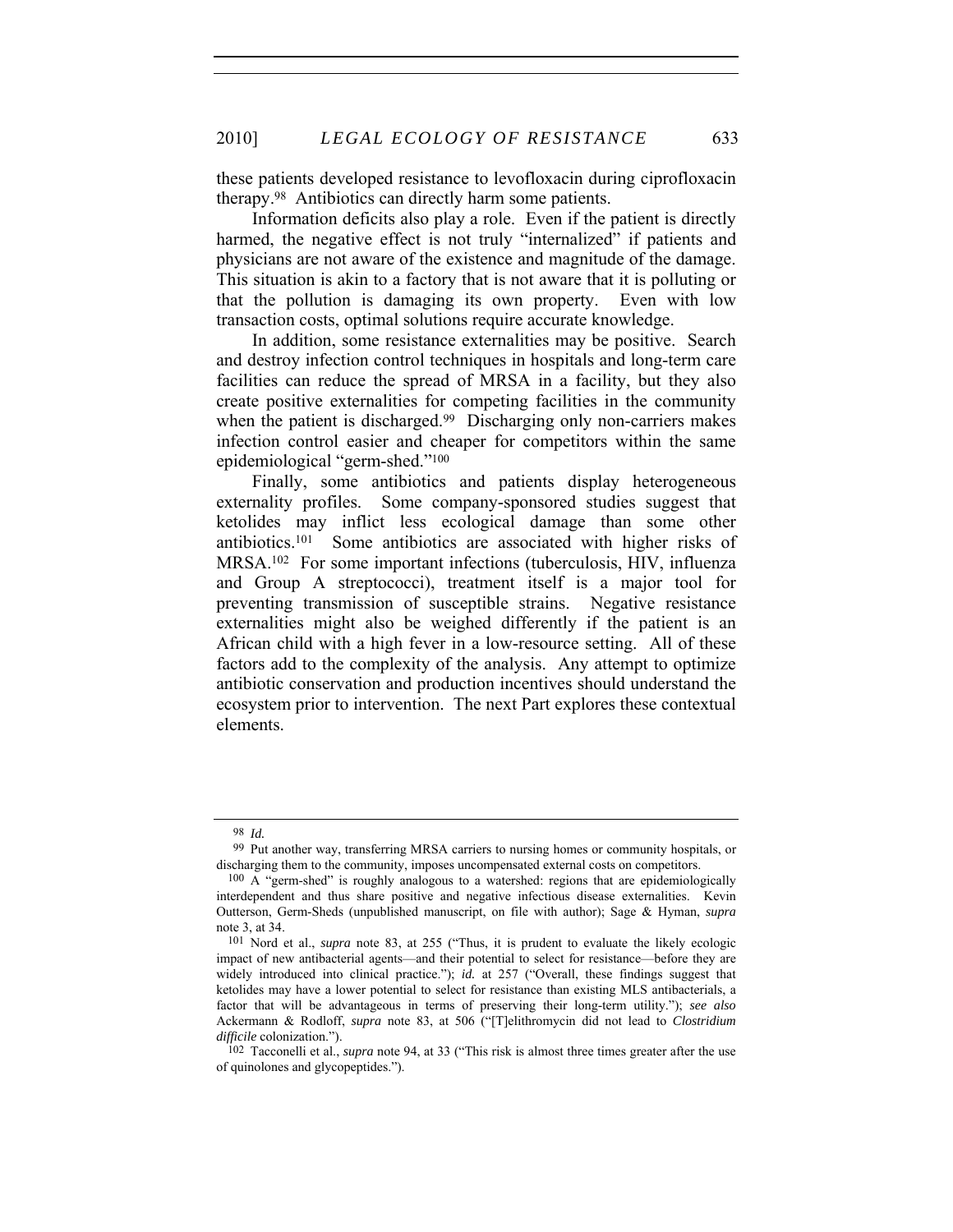#### III. THE ECOLOGY OF RESISTANCE AND INNOVATION

Legal and economic models tend to oversimplify the biology of antibiotic resistance. The relationships are heterogeneous and complex, as are most ecological systems.103 As Marc Lipsitch notes: "[T]he scale of the problem, and the rate at which resistance becomes a problem, is highly variable, depending on the antimicrobial agent, the pathogen and the setting in which transmission occurs."104 For example, while resistance to penicillin is widespread for some bacterial species,<sup>105</sup> group A streptococci remain fully susceptible to penicillin after many decades of intensive use.106 For other drugs and species, limited resistance emerged almost immediately.107

Resistance is not limited by the boundaries of a single patent application. Resistance frequently occurs across different drugs within a class,108 and a few forms of resistance (some efflux systems and permeability changes) apply across multiple classes. In a recent clinical trial, treatment of healthy volunteers with a fourteen-day regime of ciprofloxacin triggered resistance to other members of the quinolone and fluoroquinolone class, including nalidixic acid and levofloxacin.109 Resistance can also be transmitted across bacterial species.<sup>110</sup> Resistance within classes and between classes differs by both pathogen

<sup>103</sup> Lipsitch, *supra* note 1.

<sup>104</sup> *Id.* at 438.

<sup>105</sup> *CDC's Role in Monitoring and Preventing Antimicrobial Resistance: Hearing Before the S. Comm. on Health, Education, Labor and Pensions*, 110th Cong. 2 (June 24, 2008) (statement of Fred C. Tenover, Dir., Office of Antimicrobial Resistance, Center for Disease Control and Prevention) [hereinafter *CDC's Role Hearing*] ("To provide a sense of the problem, unpublished data from CDC's National Nosocomial Infection Surveillance System indicate that [more than ninety percent] of strains of *Staphylococcus aureus*, a bacterial species that causes a spectrum of illnesses from minor skin infections to serious life-threatening diseases, are no longer treatable with penicillin, while one third of *Streptococcus pneumoniae* isolates, a common cause of ear infections, pneumonia, and meningitis, are also no longer treatable with penicillin.").

<sup>106</sup> Symposium, *Why Have Group A Streptococci Remained Susceptible to Penicillin?*, 26 CLINICAL INFECTIOUS DISEASES 1341 (1998).

<sup>107</sup> *See, e.g.*, Ellie Hershberger et al., *Quinupristin-Dalfopristin Resistance in Gram-Positive Bacteria: Mechanism of Resistance and Epidemiology*, 38 CLINICAL INFECTIOUS DISEASES 92 (2004) (finding that resistance emerged not long after regulatory approval).

<sup>108</sup> *See* Outterson, *Vanishing Public Domain*, *supra* note 4, at 94-99 (collecting sources).

<sup>109</sup> Fantin et al., *supra* note 93, at 395; *see also* David C. Hooper, *Emerging Mechanisms of Fluoroquinolone Resistance*, 7 EMERGING INFECTIOUS DISEASES 337 (2001) (describing the mechanisms of fluoroquinolone resistance, including the role of transmission and selection in reservoir populations).

<sup>110</sup> Cesar A. Arias & Barbara E. Murray, *Antibiotic-Resistant Bugs in the 21st Century—A Clinical Super-Challenge*, 360 NEW ENG. J. MED. 439, 443 (2009) ("Moreover, the common presence of these β-lactamase genes of gram-negative bacteria in transferable mobile elements means that these genes could reach virtually any gram-negative bacterium and become a major threat in the future.").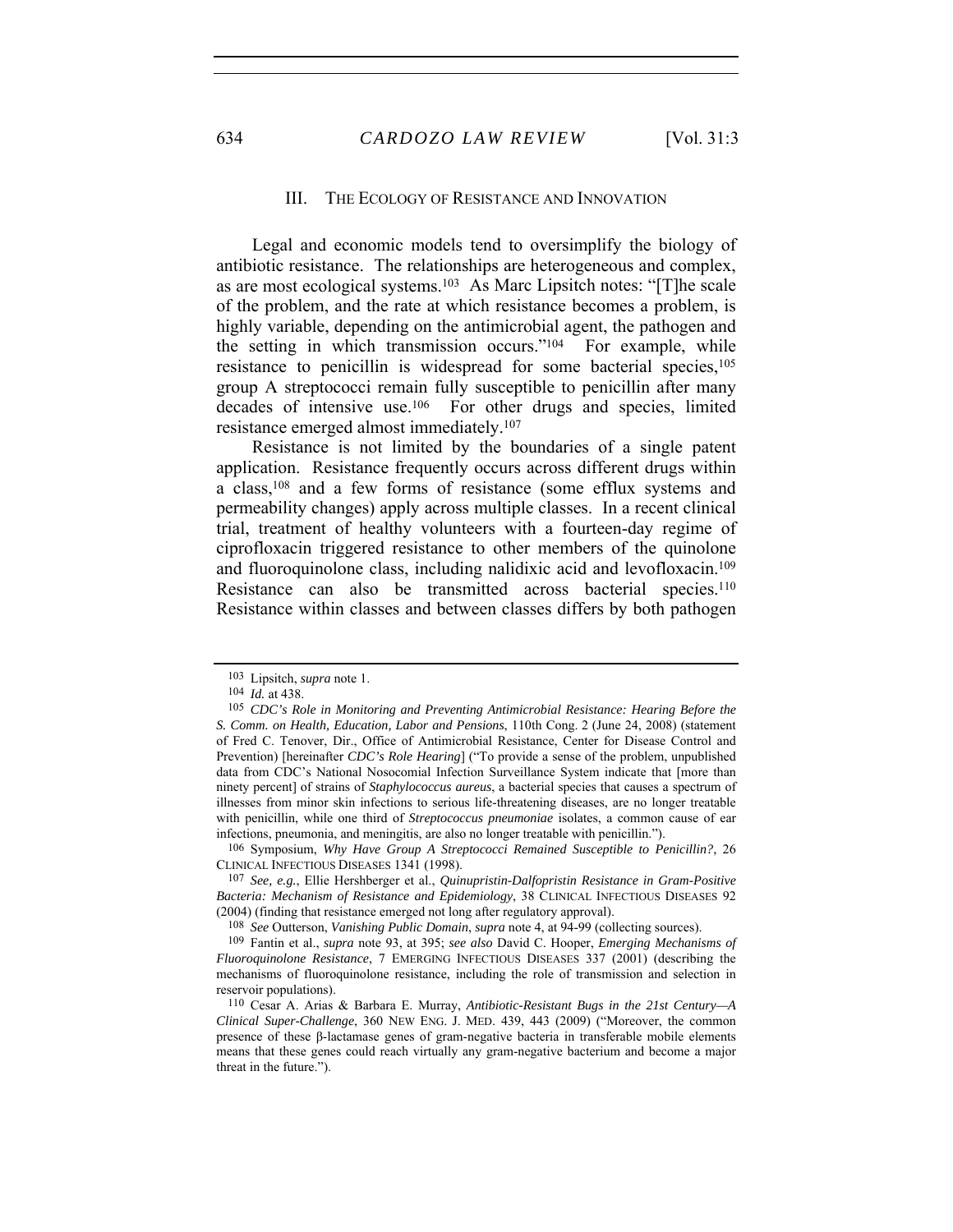and drug,111 so the relationships are complex and subject to revision as the biology becomes better known.

Many of the models for resistance mistakenly assume that resistance occurs primarily through single point mutations, based on the example of tuberculosis. If the avoidance of single point mutations is the goal, then policy makers will insist on preventing suboptimal dosing or premature suspension of antibiotic therapy. For this reason, patients are often told to complete the full course of antibiotics. But single point mutation is rare in some drug-bug combinations, meaning that this advice may be counterproductive in some cases. Resistance to some drugs is acquired only through complex exchanges of genetic material, and the novel strains thereby created may gain an advantage in transmitting to other hosts for many reasons other than treatment of the infection of interest with the drug of interest.112 Such mechanisms of indirect selection for resistant strains may include treatment of patients who do not suffer from the organism of interest but who harbor it on their bodies, or treatment with other antibiotics (besides the one of interest) to which the same strains happen to be resistant.<sup>113</sup> For these patients, a completely different strategy might be appropriate, including early cessation of antibiotic therapy.<sup>114</sup>

Several examples from Lipsitch and Samore illustrate other potential models for acquisition of a resistant infection, focusing on a population perspective rather than simply a single patient. First, if a hospital ward is already colonized with resistant bacteria, treating a patient with an antibiotic as a surgical prophylactic (preventative treatment) might clear an ecological niche for the rapid growth of resistant infections like MRSA in the patient.115 Second, patients may enter the hospital colonized with both susceptible and resistant species; treatment with an antibiotic clears the susceptible species and may

<sup>111</sup> *See, e.g.*, Richard J. Ryan, Chris Lindsell & Paul Sheehan, *Fluoroquinolone Resistance During 2000-2005: An Observational Study*, 8 BMC INFECTIOUS DISEASES 71 (2008) (associating empiric use of moxifloxacin, a fluoroquinolone marketed as Avelox®, with increased resistance by Gram negative bacteria; use of other tested fluoroquinolones (ciprofloxacin, levofloxacin, and gatifloxacin) was associated with a decrease in resistance by Gram negative organisms).

<sup>112</sup> Lipsitch & Samore, *supra* note 91 (describing four models of antimicrobial resistance).

<sup>113</sup> Hooper, *supra* note 109, at 339 ("Thus, for all three organisms in which fluoroquinolone resistance has become problematic despite a requirement for multiple mutations, other epidemiologic factors (of transmission and ongoing selection in reservoir populations of organisms) appear to be at work.").

<sup>114</sup> A study is underway in the Netherlands to test prospectively whether a common fourteenday antibiotic course of treatment can be shortened to seven days. Cees van Nieuwkoop et al., *Treatment Duration of Febrile Urinary Tract Infection (FUTIRST trial): A Randomized Placebo-Controlled Multicenter Trial Comparing Short (7 Days) Antibiotic Treatment with Conventional Treatment (14 Days)*, 9 BMC INFECTIOUS DISEASES 131 (2009).

<sup>115</sup> Lipsitch & Samore, *supra* note 91, at 349 (describing four models of antimicrobial resistance).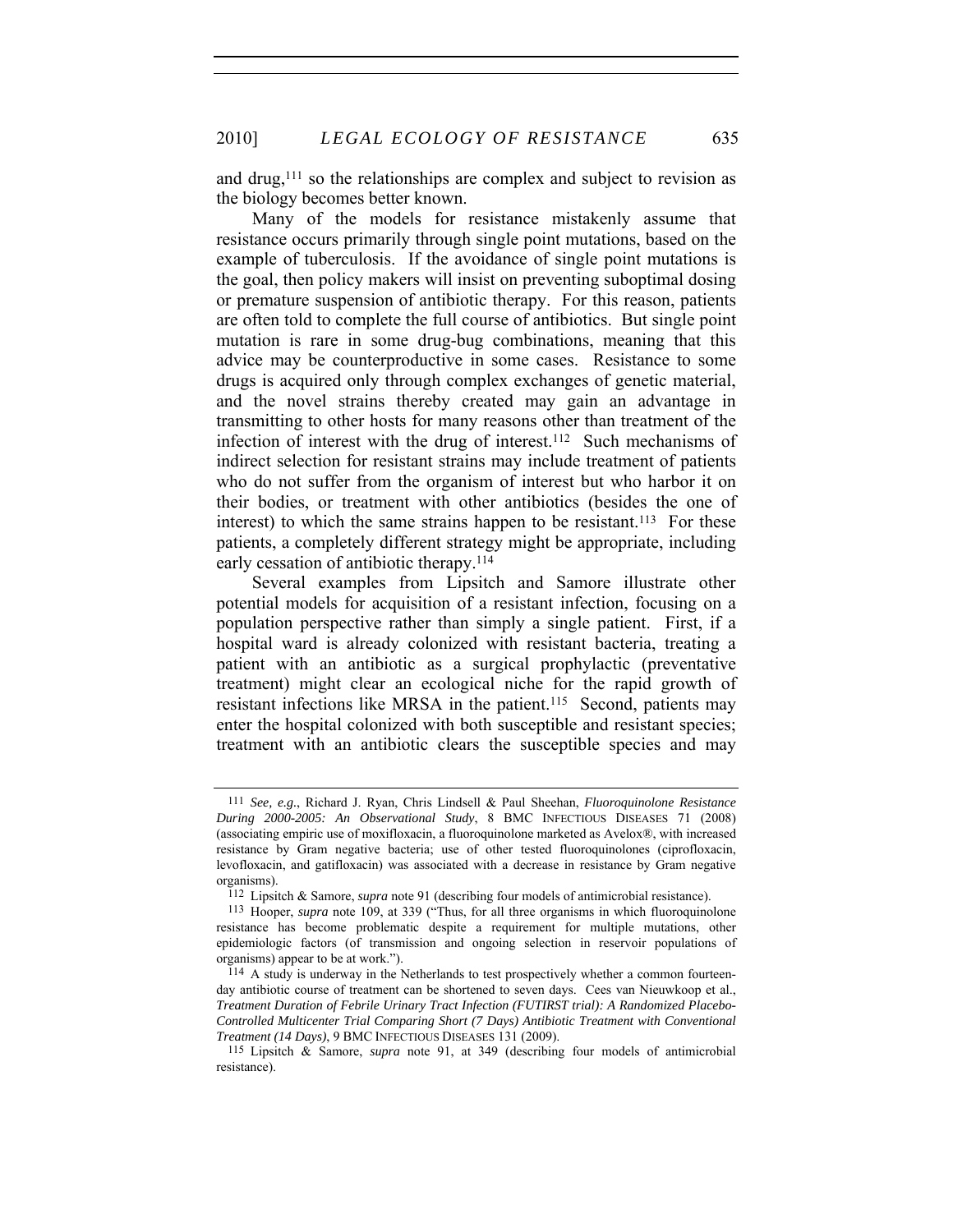induce growth in the resistant bacteria.<sup>116</sup> Finally, if the bacterial population within an individual includes a mixture of resistant and susceptible bacteria, as is often the case, treatment will increase the burden of resistant bacteria in the treated person and the risk of transmission of these bacteria, increasing the chance of infection with resistant species, even to people who were never treated.117 The common theme of these mechanisms is that none of them requires the new appearance of a resistant strain within a treated individual, but rather all rely on the indirect effects of treatment, frequently creating negative externalities. Legal and economic studies of antibiotic resistance should not ignore these indirect treatment effect externalities.

Simplistic models of resistance miss too much biological complexity. We should expect no less heterogeneity and complexity when we introduce legal variables. The conclusions we draw about appropriate policy responses to resistance may need to be carefully tailored to the complex ecology of drug-bug interactions. Legal and economic models have an uncanny penchant for simplifying assumptions, but the relationship between resistance and innovation should not be among them. Normal legal arguments supporting innovation and new drug production may not apply to antibiotics, and antibiotic conservation may yield unique social welfare gains that might not otherwise be expected.

The following three sub-Parts explore these contextual issues in depth: (A) innovation in the face of resistance; (B) balancing conservation and production; and (C) the role of insurance reimbursement.

#### A*. Resistance May Promote Innovation*

The conventional wisdom is that resistance undermines antibiotic innovation. Fear of resistance may discourage companies from introducing new antibiotics into the market.<sup>118</sup> This Part directly challenges this proposition. Resistance may plausibly affect innovation through three mechanisms: (1) clearing out competitor drugs; (2) affecting sales during the patent period; and (3) steering innovation towards novel classes.

<sup>116</sup> *Id.*

<sup>117</sup> *Id.*

<sup>118</sup> Projan, *supra* note 74, at 428.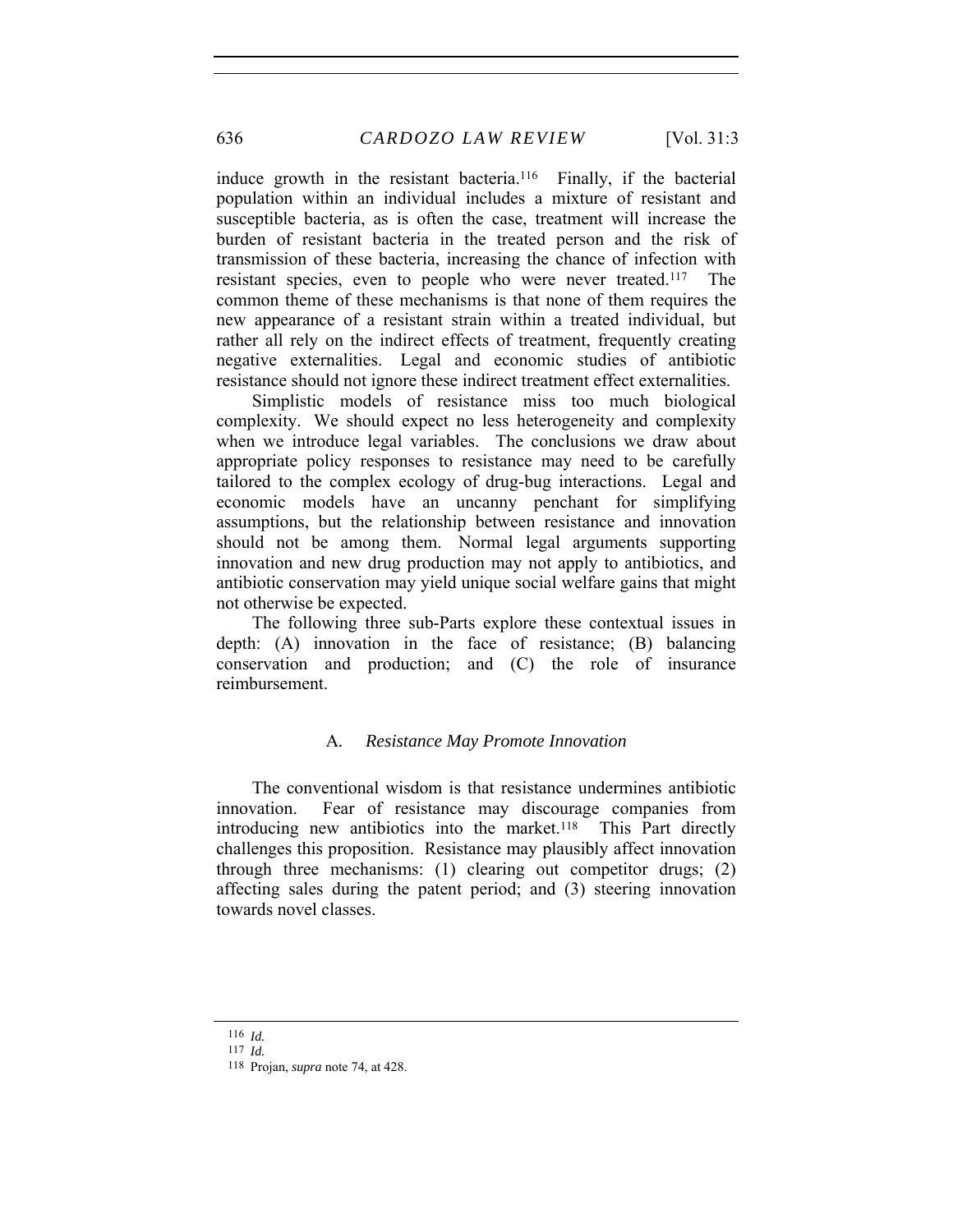#### 1. Resistance Facilitates Competitive Entry

Resistance facilitates market entry by destroying competing drugs and thereby creating new markets for antibiotic drugs.119 The U.S. Food and Drug Administration (FDA) approves drugs based upon their safety and effectiveness. For most drugs, effectiveness is a static determination.120 Approved drugs can lose relative effectiveness over time as better drugs enter the market, but this is simply the natural effect of competition and innovation. Antibiotics are not immune to this competitive dynamic, but they suffer an additional market threat as resistance erodes the *absolute* effectiveness of the drug. Resistance destroys existing antibiotics by rendering them absolutely less effective over time. Penicillin and methicillin were excellent antibiotics and would have retained greater market share but for resistance, which paved the way for subsequent less desirable blockbuster drugs like ciprofloxacin, erythromycin, levofloxacin, and vancomycin. These follow-on drugs would have faced more difficult competition absent resistance, which diminished both the relative and, more importantly, the absolute effectiveness of penicillin and methicillin.

# 2. Resistance Does Not Appear to Significantly Harm Sales During the Patent Term

Patent-based drug companies face a disincentive only if resistance appears at commercially significant levels during the patent term. Begin with the assumption that that economically significant resistance occurs no earlier than patent expiration.121 If so, then resistance does not undermine patent-based incentives for innovation. This is an

<sup>119</sup> An early version of this was offered by David Shlaes in 2003: "Resistance creates markets; use creates resistance." David M. Shlaes, *The Abandonment of Antibacterials: Why and Wherefore?*, 3 CURRENT OPINION IN PHARMACOLOGY 470, 471 fig.1 (2003); *see also* Kesselheim & Outterson, *supra* note 30, at 7 (noting that firms are targeting the MRSA market); THE GLOBAL ANTIBACTERIALS MARKET: R&D PIPELINES, MARKET ANALYSIS AND COMPETITIVE LANDSCAPES (Arrowhead Publishers, 2007) ("The global anti-infective market is currently valued at US\$66.5 billion with antibacterial agents accounting for over [fifty percent] of sales. The antibacterial market is set to grow to over US\$45.0 billion by 2012, driven by the uptake of newer antibacterial agents . . .").

<sup>120</sup> The FDA evaluates safety and efficacy, not comparative effectiveness. The U.S. Congress recently funded some comparative effectiveness research but did not change the FDA approval process. Paige Goodwin & Kevin Outterson, Editorial, *From Comparative Effectiveness to Cost Effectiveness?*, 14 PHARMA PRICING & REIMBURSEMENT 126 (2009).

<sup>121</sup> To be precise, I mean the earlier of patent expiration per the FDA Orange Book or the date of first generic entry in the United States. This date sets the baseline period of marketing exclusivity that the company should reasonably expect from U.S. patent law.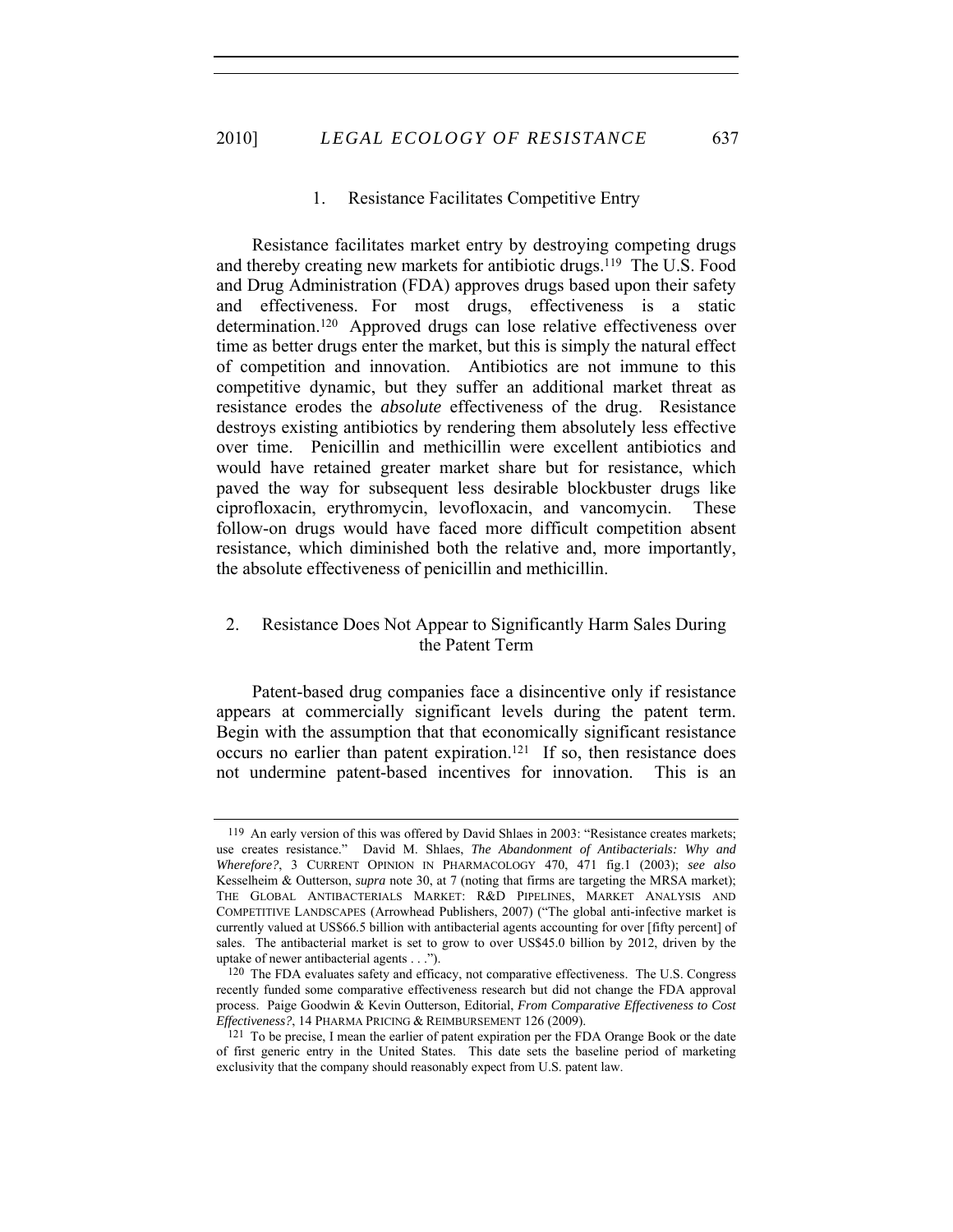important point: When economically significant resistance is delayed until after patent expiry, the drug company receives the full economic benefit of the patent period.<sup>122</sup> The company may also benefit from resistance that reduces competition from prior drugs. A myriad of other factors might interrupt the commercial plans of the drug company, but premature resistance would not be among them.<sup>123</sup> This assumption, if true, would mean that the relationship between resistance and innovation held a positive sign: Increased resistance would increase innovation.124

As noted above, this second point rests on the assumption that economically significant resistance does not occur during the patent term. This assumption can be empirically tested. One method would be to compare sales data for leading antibiotics with their patent expiration dates. A recent study identified the top ten hospital antibiotics, by days of therapy per 1,000 patient-days.125 The following analysis looks at these ten hospital antibiotics. Proprietary sales data from IMS Health establish that all of these leading antibiotics were still generating significant sales after generic entry.<sup>126</sup> Four of these drugs (cefazolin, metronidazole, vancomycin, and clindamycin) have been off patent for at least a decade, and yet still sell in sufficient volume to make the top ten list. For vancomycin and metronidazole, sales actually accelerated after patent expiration, as will be discussed in Part IV *infra*. Only levofloxacin remained on patent in early 2009, with expiration due in 2010; gatifloxacin was removed from the U.S. market in 2006 for safety concerns, but sold well up to that point. The four remaining antibiotics on the list have recently experienced patent expiration, which permits us

<sup>122</sup> The question of *ex post* experiences and *ex ante* projections of resistance will be discussed shortly.

<sup>123</sup> For a discussion of these other factors, see Projan, *supra* note 74; S.J. Projan & D.M. Shlaes, *Antibacterial Drug Discovery: Is It All Downhill from Here?*, 10 CLINICAL MICROBIOLOGY & INFECTION (SUPP. 4) 18 (2004).

<sup>124</sup> In this simple model, resistance reduces the existing stock of generic competitors and does not harm the innovator molecule until after patent expiration. Both signs are positive for the production of innovative new antibiotics.

<sup>125</sup> Conan MacDougall & Ronald E. Polk, *Variability in Rates of Use of Antibacterials Among 130 US Hospitals and Risk-Adjustment Models for Interhospital Comparison*, 29 INFECTION CONTROL & HOSPITAL EPIDEMIOLOGY 203, 206 (2008). The top ten hospital antibiotics in these U.S. hospitals, from August 2002 to July 2003, in descending order, were: levofloxacin, cefazolin, ceftriaxone, metronidazole, vancomycin, piperacillin-tazobactam, gatifloxacin, azithromycin, ciprofloxacin and clindamycin. For a similar list, also see Amy L. Pakyz, Conan MacDougall, Michael Oinonen & Ronald E. Polk, *Trends in Antibacterial Use in US Academic Health Centers: 2002 to 2006*, 168 ARCHIVES OF INTERNAL MED. 2254, 2258 (2008).

<sup>126</sup> I chose sales as the relevant metric rather than published reports of resistance, primarily because the task is to measure the effect of resistance on R&D incentives. Published reports of resistance to a specific pathogen may affect sales, but other factors (including marketing and medical need) may nonetheless intervene to drive overall sales. Measuring sales directly seems the most accurate method.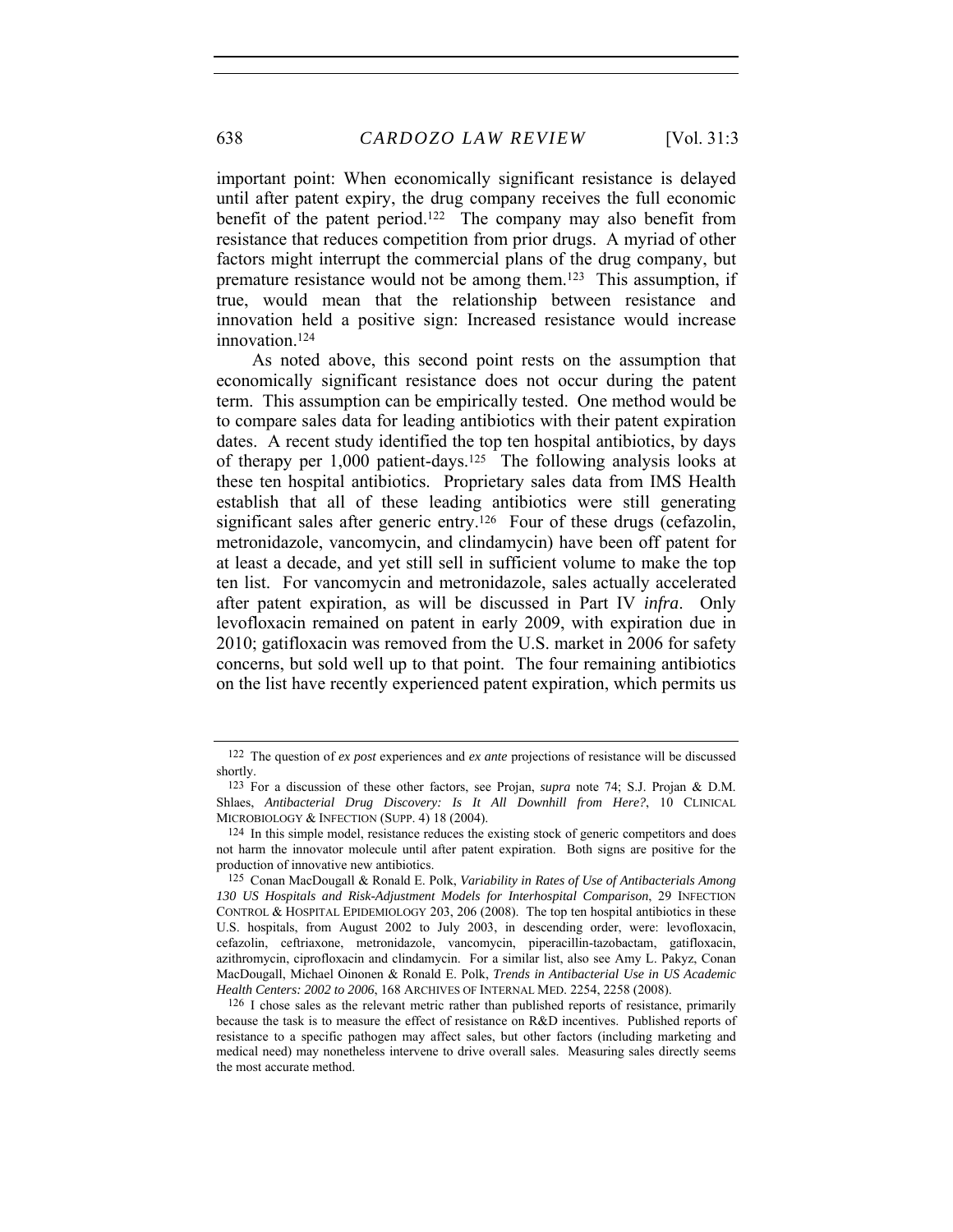to observe U.S. sales in the five years prior to generic entry. Chart 1 presents this data.





Resistance does not appear to have significantly undercut sales for the patent holders at the end of the terms,128 although we do not know the counterfactual (i.e., what sales would have been absent any resistance). We are also unable to measure the effect of reduced marketing in the last years of patent life. Nevertheless, it would be difficult to conclude that resistance was economically significant during the patent term for these drugs.<sup>129</sup>

The data on Zithromax® (azithromycin) and Cipro® (ciprofloxacin) deserve special mention. One might be tempted to see evidence of H1 patent holder waste in the last full year of the core

<sup>127</sup> Proprietary data from IMS Health Inc. MIDAS™ database, 1997-2007 (Antibiotics ATC Level 4, J1C1, MNF YTD Oct. 2004) (on file with author) [hereinafter *IMS Data*]. This data includes all branded forms of Recephin® (ceftriaxone), Zosyn® (piperacillin-tazobactam), Zithromax® (azithromycin), and Cipro® (ciprofloxacin). Since the data covers different years for each antibiotic, a uniform annual deflator of 2.9% was applied; this was the average Consumer Price Index for All Urban Consumers (CPI-U) for 2002-2006.

<sup>128</sup> These conclusions are tentative, for antibiotic sales also fluctuate with cycles of infectious disease and other exogenous factors unrelated to resistance. I have not adjusted the data for the overall level of infections in a given year.

<sup>129</sup> The simplified example suggested that relatively high levels of commercially significant resistance would be required in order to make conservation economically desirable for the patent holder. *See supra* notes 64-67. The data sample in this Part may have a significant selection bias, as it is comprised of only the most successful antibiotics, which will not include antibiotics decimated by resistance. A possible response is that some antibiotics are more vulnerable to resistance than others, and since the goal is population health, we should focus on the antibiotics most used in the population. These issues deserve more attention.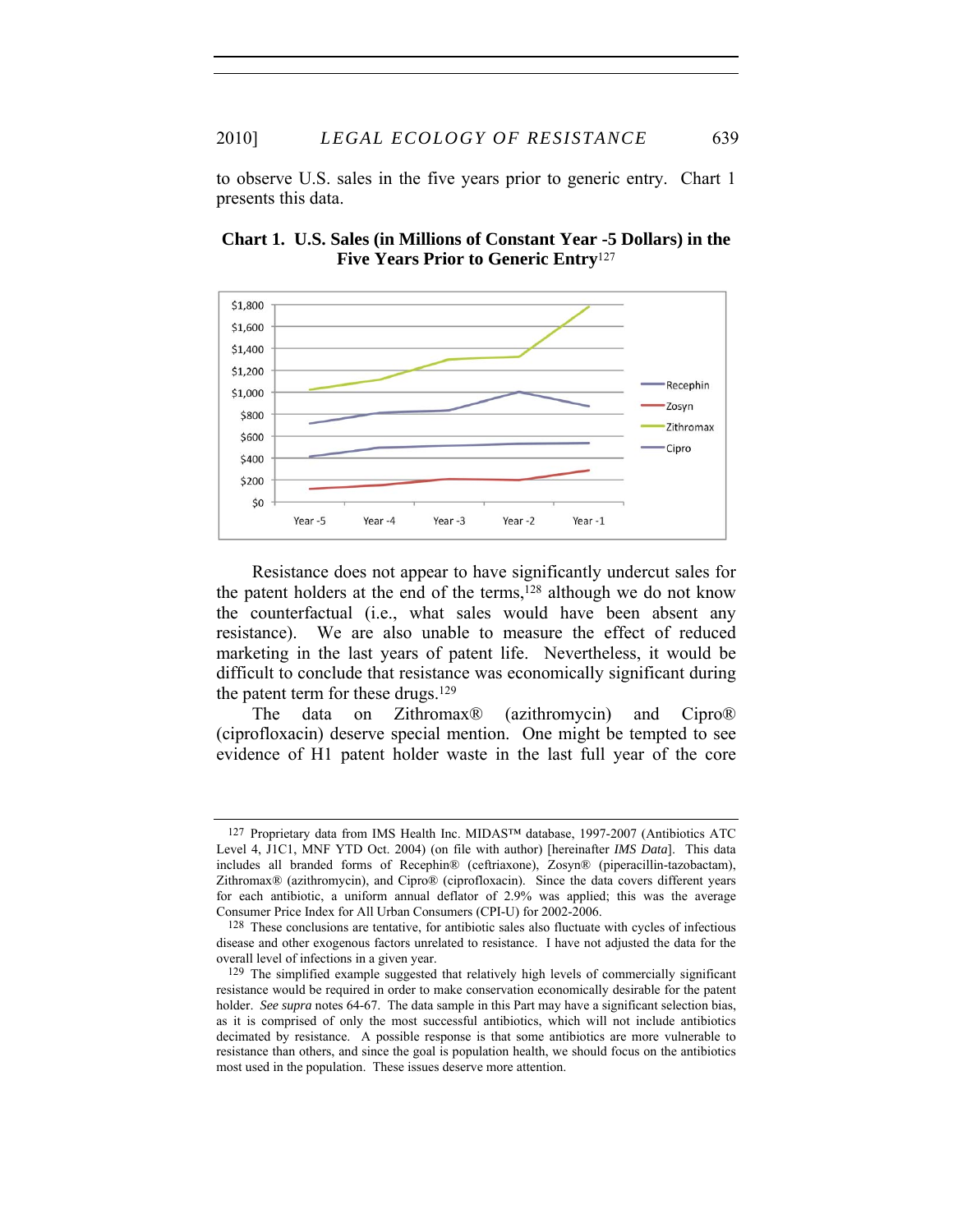Zithromax<sup>®</sup> patent,<sup>130</sup> but, despite significant levels of resistance,<sup>131</sup> unit sales of azithromycin remained strong in 2009. Pfizer may have aggressively marketed Zithromax® (the evidence is not clear), but it is harder to prove that waste resulted.

The spike in Cipro® (ciprofloxacin) sales in Year-2 includes sales generated by the anthrax scare in the United States following the terrorist attacks of September 11, 2001 and the subsequent mailing of several packages containing anthrax spores in October 2001. The decline in the following year may reflect regression to the mean. In any case, the decline in 2002 has little to do with resistance, as ciprofloxacin retains significant sales in the United States even today.132

A second way to approach this question would be to identify the date when an antibiotic encountered resistance sufficient to decimate sales, and then compare that date with patent expiry. Such examples are difficult to identify. Very high levels of resistance may be necessary before sales are damaged. Azithromycin resistance levels in the United States have declined slightly from 31% in 2000 to 28.9% 2004,133 and yet U.S. sales remain robust and growing, with the sales of the branded product Zithromax® nearly doubling during the period.134 Indeed, Zithromax® was the best selling antibiotic on Chart 1, despite high resistance levels in the years immediately prior to generic entry. High levels of resistance during the patent term do not necessarily undercut the patent holder's return on investment.

An important example of robust sales despite resistance is broadspectrum oral penicillin, the poster child for resistance. Penicillin enjoyed annualized U.S. sales exceeding \$1.38 billion in 2004, confirming that sales remain strong many decades after introduction, despite the presence of penicillin-resistant bacteria.135 In June 2008, the Director of the CDC Office of Antimicrobial Resistance testified before Congress that certain tested strains of *Staphylococcus aureas* were "[ninety percent] resistant to penicillin."136 Apparently, ninety percent resistance to *Staphylococcus aureus* does not foreclose a major commercial U.S. antibiotic market. Resistance levels differ widely across different bug-drug combinations. Physicians are prescribing

<sup>130</sup> The core Zithromax® patent expired in November 2005. Pfizer Inc. Annual Report (Form 10-K), at 9 (Mar. 1, 2006).

<sup>131</sup> Stephen G. Jenkins, Steven D. Brown & David J. Farrell, *Trends in Antibacterial Resistance Among* Streptococcus pneumoniae *Isolated in the USA: Update from PROTEKT US YEARS 1-4*, 7 ANNALS CLINICAL MICROBIOLOGY & ANTIMICROBIALS 1, 4 tbl.2 (2008).

<sup>132</sup> In addition, the generic entry of ciprofloxacin was highly litigated, which may be a complicating factor. *See, e.g.*, *In re* Ciprofloxacin Hydrochloride Antitrust Litig., 544 F.3d 1323 (Fed. Cir. 2008).

<sup>133</sup> Jenkins et al., *supra* note 131.

<sup>134</sup> *IMS Data*, *supra* note 127.

<sup>135</sup> *IMS Data*, *supra* note 127.

<sup>136</sup> *CDC's Role Hearing*, *supra* note 105.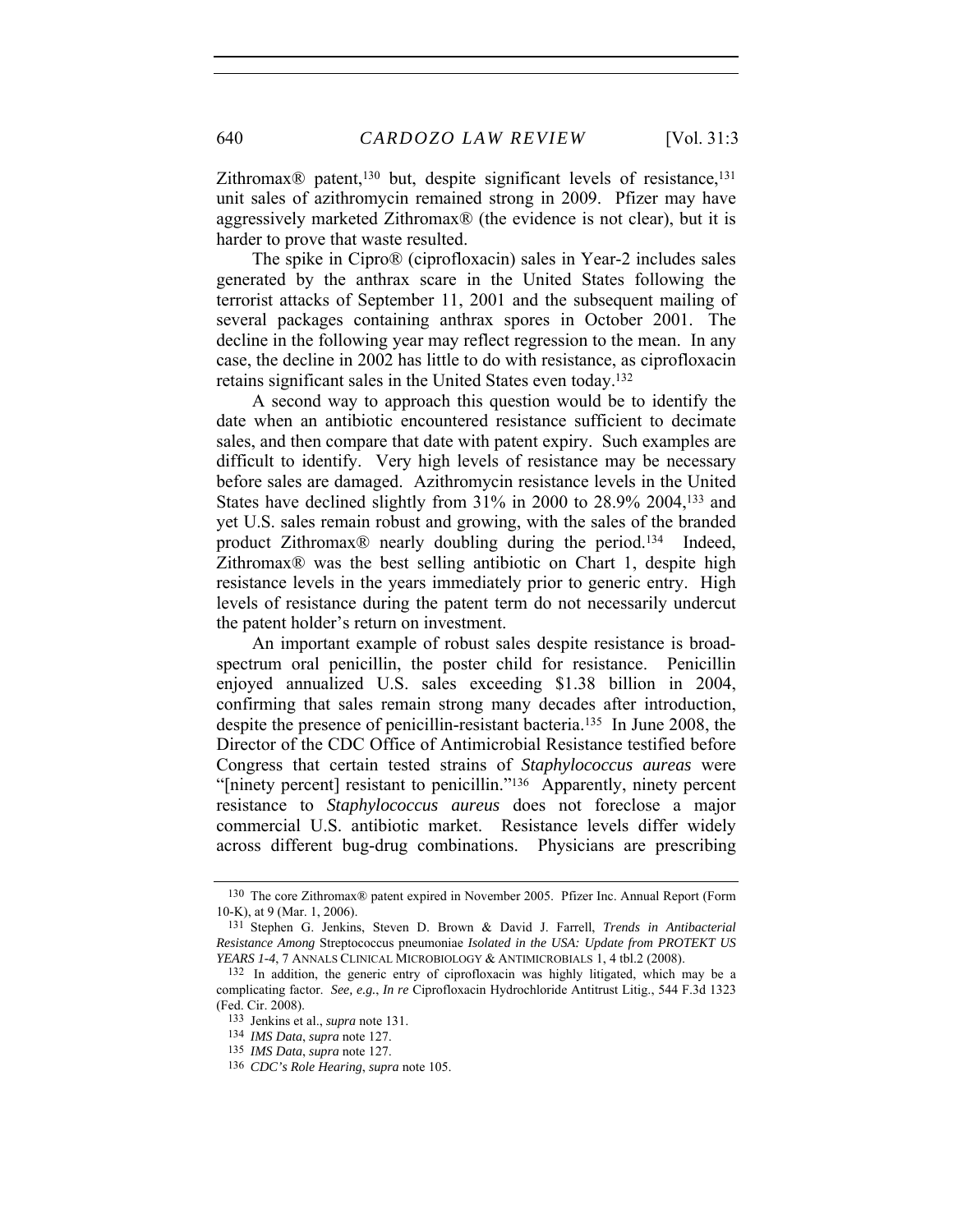penicillin for other pathogens, such as group A streptococci.137 In any event, penicillin continues to be a blockbuster drug, even at generic pricing, despite high resistance levels for some bacteria.

A final example of sales despite some resistance is levofloxacin, the most-used hospital antibiotic and the most recent member of the "top  $10$ " list<sup>138</sup> to be approaching patent expiration.<sup>139</sup> Recent clinical articles describe levofloxacin as a highly desirable antibiotic without widespread resistance to commercially significant pathogens.<sup>140</sup> In short, it does not appear that clinically important hospital antibiotics have been economically weakened through resistance during their patent terms.141

### 3. Resistance Drives Companies Toward More Innovative Products

Any fear of resistance during the patent term skews R&D towards antibiotic projects that are less likely to suffer early resistance. In early stage testing of new antimicrobial compounds, researchers evaluate likely resistance profiles. Compounds for which resistance could be easily achieved are likely to be set aside early in the R&D process.<sup>142</sup> The fear of economically significant resistance may generate social welfare gains by directing research towards novel antibiotics with stronger resistance profiles rather than me-too extensions of existing classes. Private losses are possible here if research into novel classes is uniquely more expensive. But private gains are also plausible, if novel antibiotics are more able to attract venture capital, licensing, and eventual clinical sales.

<sup>137</sup> *Why Have Group A Streptococci Remained Susceptible to Penicillin?*, *supra* note 106.

<sup>138</sup> MacDougall & Polk, *supra* note 125.

<sup>139</sup> Generic entry for levofloxacin is expected in 2010. *See* Johnson & Johnson Quarterly Report (Form 10-Q), at 28-29 (Aug. 4, 2009) (discussing litigation in 2009 to delay approval of the Abbreviated New Drug Application (ANDA) filed by Lupin); Johnson & Johnson Annual Report (Form 10-K), at 2 (Feb. 20, 2009) (disclosing that levofloxacin patent expires on Dec. 20, 2010).

<sup>140</sup> V.R. Anderson & C.M. Perry, *Levofloxacin: A Review of Its Use as a High-Dose, Short-Course Treatment for Bacterial Infection*, 68 DRUGS 535 (2008); David Felmingham, Rafael Canton & Stephen G. Jenkins, *Regional Trends in B-Lactam, Macrolide, Fluoroquinolone and Telithromycin Resistance Among* Streptococcus pneumoniae *Isolates 2001-2004*, 55 J. INFECTION 111, 113 tbl.1 (2007) (finding levofloxacin resistance to be quite low, around one percent in 2004); Jenkins et al., *supra* note 133.

<sup>141</sup> One objection to this analysis is the failure to consider the *ex ante* expectations of the patent owner rather than their *ex post* experience with resistance. *Ex ante* projections are more relevant to the investment decisions of patent owners. The data used in this Article focuses on the *ex post* experience as a proxy for expectations.

<sup>142</sup> In the author's experience, many anti-infective biotech companies highlight the resistance profiles of their compounds at investor conferences.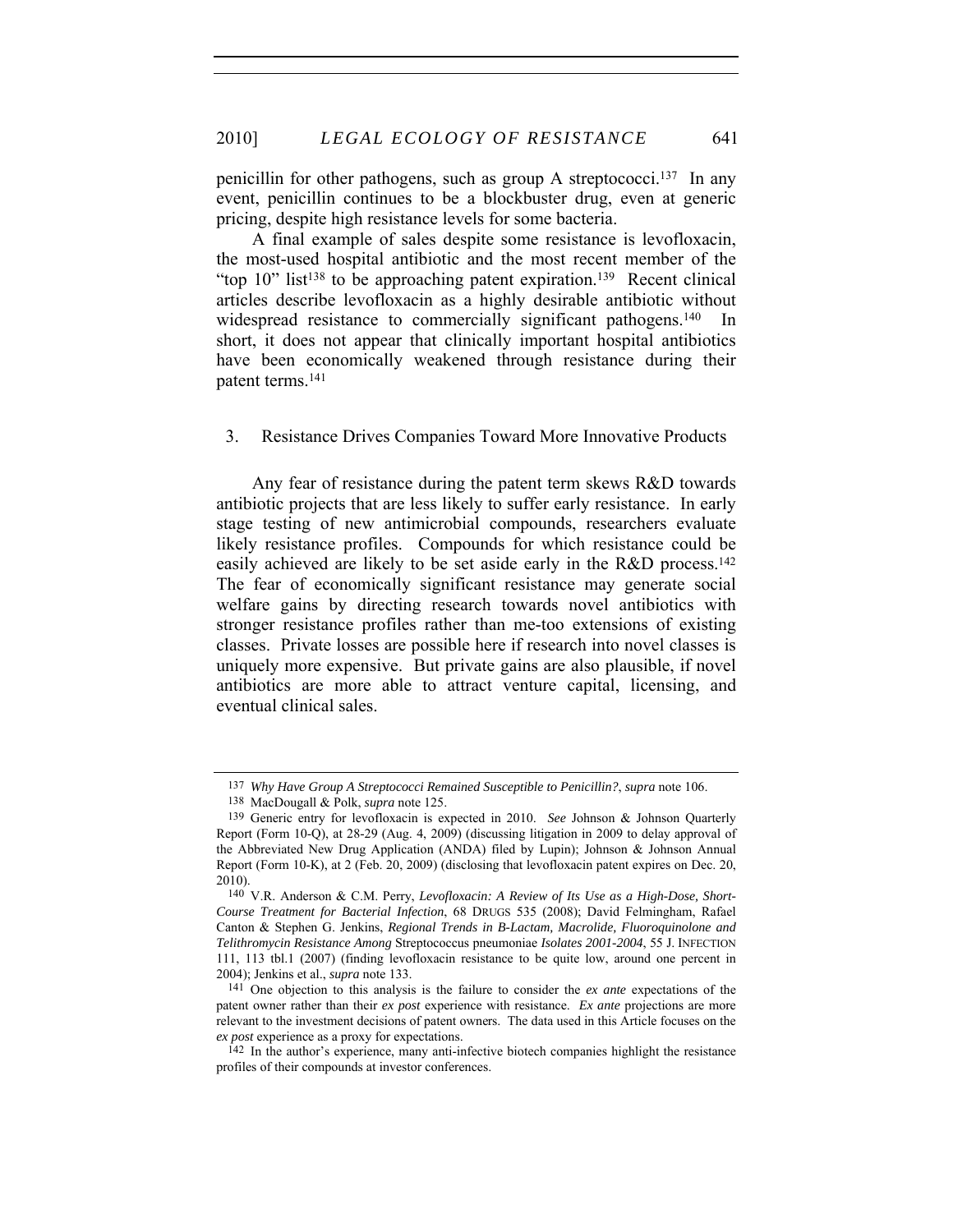To summarize, resistance may plausibly affect innovation through three mechanisms: (1) clearing out competitor drugs; (2) affecting sales during the patent period; and (3) steering innovation towards novel classes. The first proposition appears to be well supported and the result encourages the production of new drugs, a unique advantage for antibiotic innovation. The second proposition appears to be unsupported by the available data, meaning it has little or no effect on antibiotic innovation. The third is supported by anecdotal evidence from industry, and may plausibly yield positive private and public gains, but the definitive exploration of this issue is not undertaken in this Article.

With these caveats in mind, resistance appears to have an overall positive effect on the production of innovative antibiotics. This result erodes the foundation of claims that antibiotics possess unique qualities that require additional production incentives, as Sector 2 proponents often claim. Indeed, the opposite conclusion seems appropriate: Antibiotics require fewer innovation incentives than other types of drugs.

# B*. Conservation Reduces Demand for New Antibiotics, but May Yield Overall Social Welfare Gains*

One response to resistance is antibiotic conservation, careful rationing or stewardship of these drugs to prolong clinical effectiveness. Many antibiotics are overused in clinically improper settings. Encouraging the rational use of antibiotics is a conservation measure.<sup>143</sup> Other Sector 3 conservation measures include public health practices to reduce the incidence and spread of infectious disease and infection control in the hospital, clinic, and community.144

Conservation is a sound strategy for reducing resistance, but these efforts appear to work at cross-purposes with incentives to produce novel antibiotics. Conservation efforts, if successful, necessarily reduce the unit sales of antibiotics, which is the central idea in H5 conservation dampens production. Antibiotic stewardship and rational use programs can be considered anti-marketing campaigns. Infection control efforts, if successful, reduce the spread of dangerous infections and reduce the need for antibiotic treatments.

Conservation also prolongs the clinical usefulness of existing products, which makes competitive entry more difficult. It seems clear

<sup>143</sup> LEVY, *supra* note 30. Rational use also has other benefits: lower costs, fewer significant side effects, and fewer interactions with other drugs.

<sup>144</sup> Saver, *supra* note 35, at 431 (emphasizing the need to focus on physician demand-side issues that drive antibiotic misuse).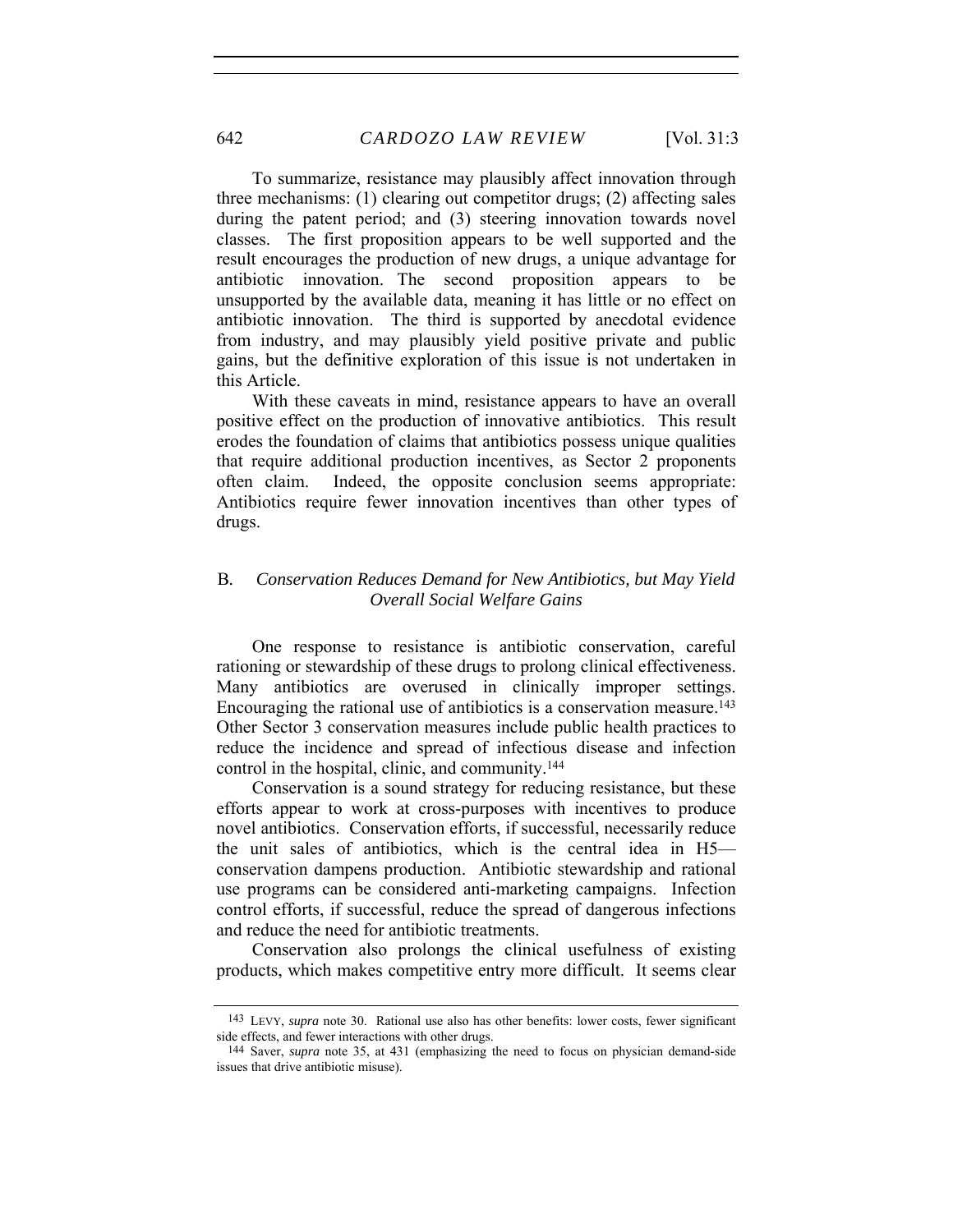that Sector 3 (public health conservation) is in tension with Sector 2 (production of new drugs). As shown in Part III.A.2 *supra*, the threat of commercially significant resistance emerging during the patent term is modest. The same cannot be said for the commercial threats of national conservation programs, which may be funded by governments and reduce unit sales significantly.145 Drug companies should not fear the effect of resistance on their cash flows, but should be greatly concerned about well-funded Sector 3 conservation programs.

In normal pharmaceutical markets, reducing the flow of innovative new products might be considered negative. In every other disease category, society should celebrate the arrival of improved therapies. In antibiotic markets, this might not be true. If existing antibiotic therapies remain effective, we do not yet need new ones. Remember that the goal is continued antibiotic effectiveness, not new drugs per se. If patients receive effective treatment, or better yet, avoid infection in the first instance, then the social welfare goals have been met.

Furthermore, the case for innovation presupposes that new drugs are better than old ones. This assumption is not uniformly true.146 If a new drug is no better than the old, then the health gains from innovation are zero. From a societal perspective, the net effect is negative, due to the expense of R&D. If a new drug is not better and entails unknown safety risks, then innovation results in an even greater social welfare loss. Since resistance degrades the absolute efficacy of established antibiotics over time, it may be easier to show that a new antibiotic is medically superior to the then-available alternatives. Social planners—

<sup>145</sup> *See, e.g.*, Elifsu Sabuncu et al., *Significant Reduction of Antibiotic Use in the Community After a Nationwide Campaign in France, 2002-2007*, PLOS MED., June 2, 2009, http://www.plosmedicine.org/article/info%3Adoi%2F10.1371%2Fjournal.pmed.1000084

<sup>(</sup>studying a French national campaign over six years that resulted in a 26.5% reduction in the number of antibiotic prescriptions); Benedikt Huttner & Stephan Harbarth, *"Antibiotics Are Not Automatic Anymore"—The French National Campaign to Cut Antibiotic Overuse*, PLOS MED., June 2, 2009, http://www.plosmedicine.org/article/info%3Adoi%2F10.1371%2Fjournal.pmed. 1000080 (noting that said campaign cost  $\epsilon$ 500 million).

<sup>146</sup> *See, e.g.*, Margaret Gilhooley, *Drug Preemption and the Need to Reform the FDA Consultation Process*, 34 AM. J.L. & MED. 539 (2008); Margaret Gilhooley, *Vioxx's History and the Need for Better Procedures and Better Testing*, 37 SETON HALL L. REV. 941 (2007) (detailing the Vioxx safety recall); Aaron S. Kesselheim et al., *The Rise and Fall of Natrecor for Congestive Heart Failure: Implications for Drug Policy*, 25 HEALTH AFF. 1095 (2006) (detailing safety issues with a new drug); Aaron S. Kesselheim & Jerry Avorn, *The Role of Litigation in Defining Drug Risks*, 297 JAMA 308 (2007); Ray Moynihan, Iona Heath & David Henry, *Selling Sickness: The Pharmaceutical Industry and Disease Mongering*, 324 BRITISH MED. J. 886 (2002) (questioning the medical need for some new drugs); Mary K. Olson, *The Risk We Bear: The Effects of Review Speed and Industry User Fees on New Drug Safety*, 27 J. HEALTH ECON. 175 (2008) (finding increased safety problems with new drugs approved in an accelerated timeframe); Michael A. Steinman et al., *Characteristics and Impact of Drug Detailing for Gabapentin*, PLOS MED., Apr. 24, 2007, http://www.plosmedicine.org/article/info%3Adoi%2F10.1371%2Fjournal. pmed.0040134 (examining the off label promotion of a drug for indications for which evidence of efficacy was lacking).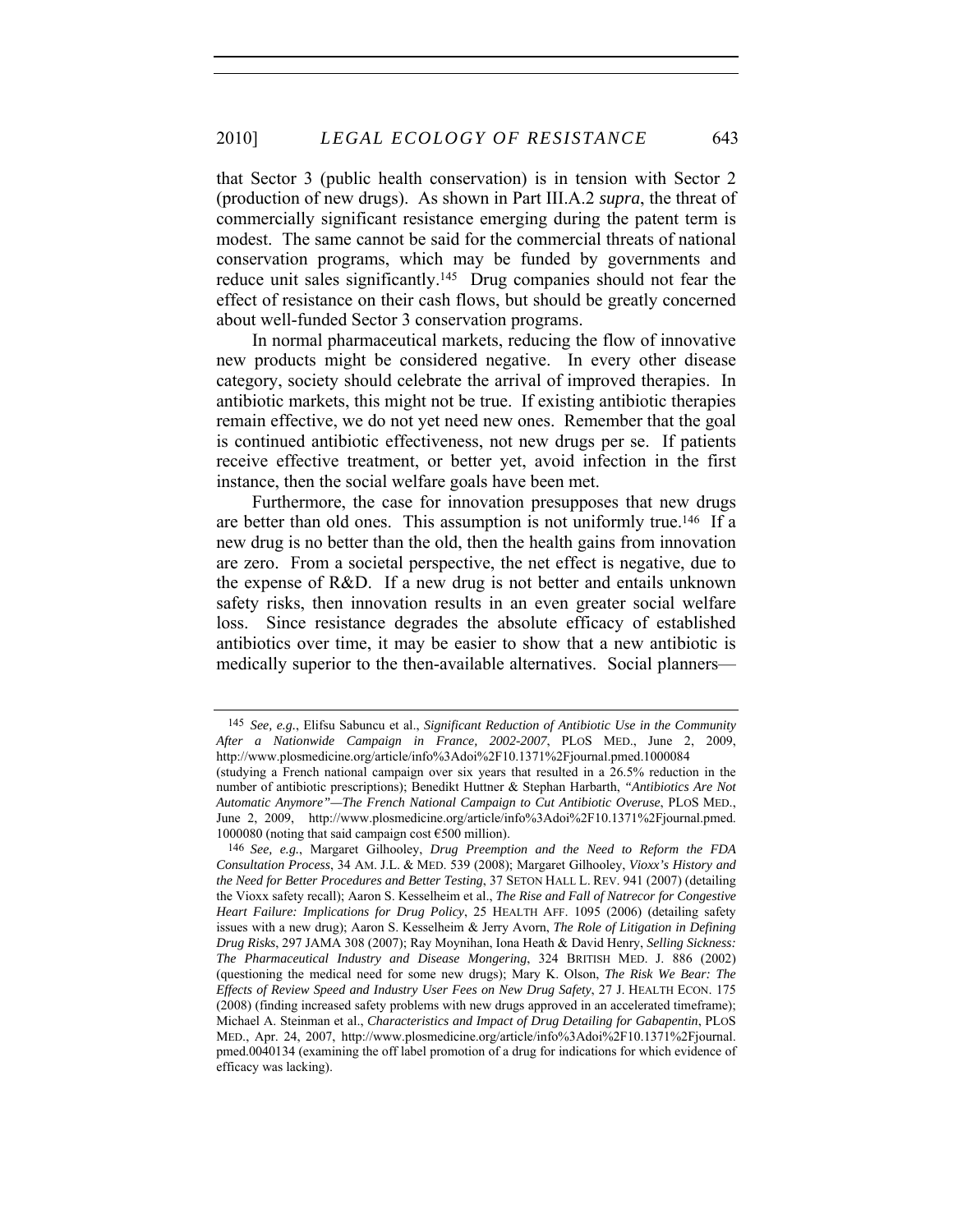or a federal comparative effectiveness agency147—should prefer new therapies that represent substantial clinical improvements, but the FDA does not require proof of superior efficacy for antibiotics, just safety and noninferiority.148

But let us assume that a certain new antibiotic is actually a better drug than existing therapies. It still does not follow that we should prioritize innovative production at the expense of conservation. Most new antibiotics carry serious side effect risks, including adverse reactions, liver toxicity, and other serious risks of organ failure.<sup>149</sup> The properly framed societal choice is not between vancomycin and penicillin with high levels of resistance, but between vancomycin with all its dangerous side effects and fully effective penicillin protected by conservation. Penicillin was the better drug, and conservation of that better drug would have resulted in a social welfare gain by both prolonging the usefulness of penicillin and delaying the necessity of using more dangerous antibiotics. In some European countries, clinicians have successfully conserved older antibiotics in order to reduce the need to resort to more dangerous drugs such as vancomycin.150

Finally, experts suggest that the low-hanging fruit in antibiotic research may have been already discovered.151 If true, investments in antibiotic R&D will yield declining marginal returns. As each new antibiotic becomes more expensive, the value of conservation rises, if both are properly priced in the market. In Part III.C.1 *infra*, I demonstrate that they are not. In energy policy, we see a significant relationship between increased energy prices and the demand for conservation and renewable energy technologies. If antibiotic markets are a similar exhaustible resource, then from a societal perspective,

<sup>147</sup> American Recovery and Reinvestment Act of 2009, tit. VIII, Pub. L. No. 111-4, 123 Stat. 115 (allocating funding for comparative effectiveness research); *see also* Goodwin & Outterson, *supra* note 120.

<sup>&</sup>lt;sup>148</sup> Clinical drug trials include a treatment arm and a control arm, generally using a placebo. In antibiotic trials, placebos are considered unethical, and therefore the control arm utilizes an antibiotic that is the standard of care. The treatment arm must show noninferiority to the control arm. Brad Spellberg and others at the IDSA suggest that the noninferiority standard should be weakened to approximate a placebo-controlled trial conducted in a pre-antibiotic era. Brad Spellberg et al., *Antimicrobial Agents for Complicated Skin and Skin-Structure Infections:*  Justification of Noninferiority Margins in the Absence of Placebo-Controlled Trials, 49 CLINICAL INFECTIOUS DISEASES 383 (2009); Dennis L. Stevens, Editorial, *Antimicrobial Agents for Complicated Skin and Skin-Structure Infections: Noninferiority Margins, Placebo-Controlled Trials, and the Complexity of Clinical Trials*, 49 CLINICAL INFECTIOUS DISEASES 392 (2009). This proposal would make it easier to achieve FDA approval for efficacy.

<sup>149</sup> For example, vancomycin, a major hospital antibiotic, replaced methicillin for treatment of MRSA despite significant limitations including poor tissue penetration and potential liver toxicity. Marin H. Kollef, *Limitations of Vancomycin in the Management of Resistant Staphylococcal Infections*, 45 CLINICAL INFECTIOUS DISEASES S191 (2007).

<sup>150</sup> Personal communication with Ursula Theuretzbacher (on file with author).

<sup>151</sup> *See* Outterson, *Vanishing Public Domain*, *supra* note 4, at 77, and sources cited therein.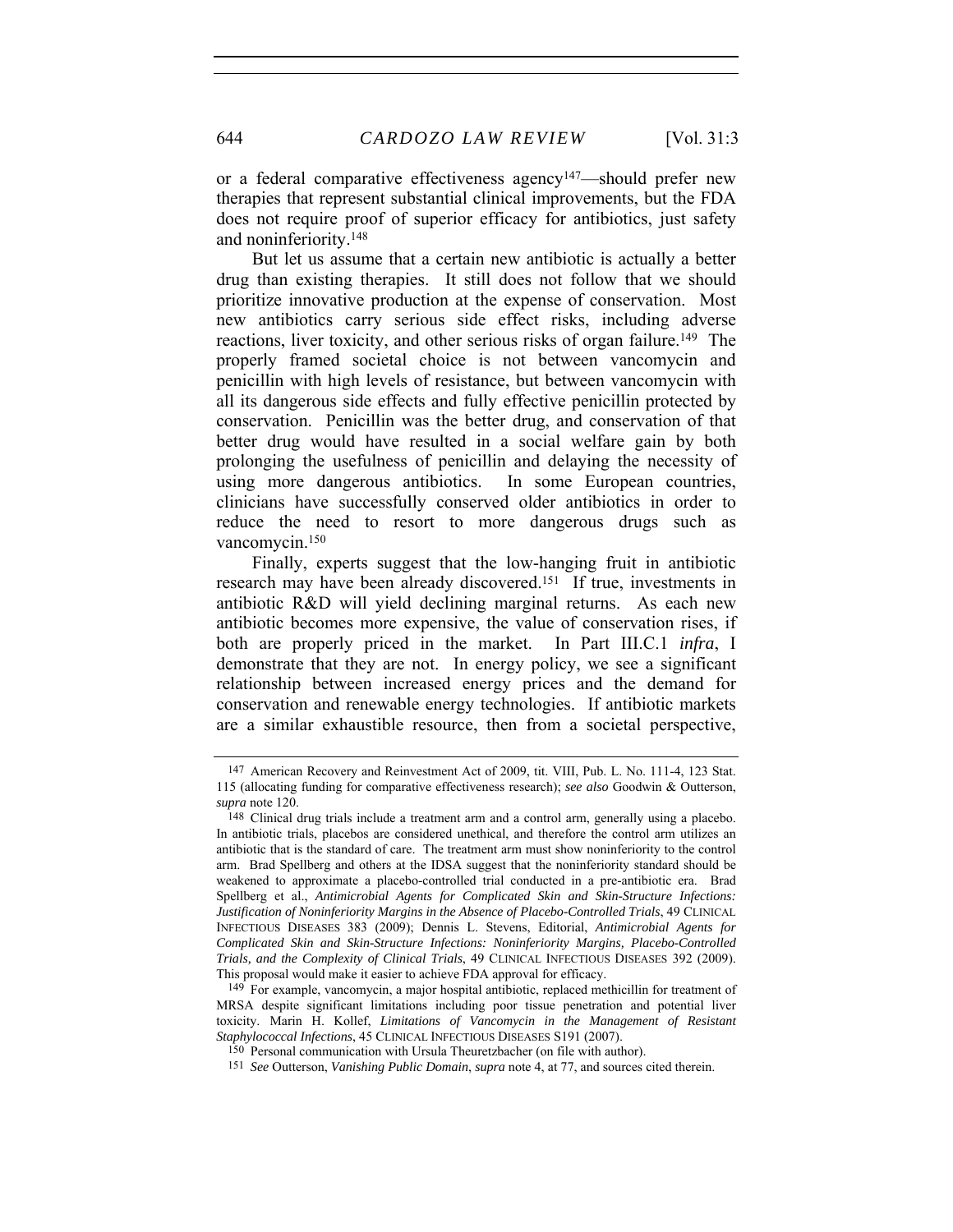conservation should be an increasingly important policy element, in contrast to new production. Of course, conservation is never fully effective over time, so even the most robust conservation program must also be paired with some new production of antibiotics.

# C*. Insurance Reimbursement Significantly Influences Resistance and Conservation*

The third contextual issue is money: Insurance reimbursement for antibiotics affects innovation and conservation in dramatic ways. For all the ink spilt on intellectual property issues, relatively little has been said about reimbursement for antibiotic conservation.<sup>152</sup> This is a major weakness of the existing literature, as reimbursement systems may prove to be of equal or greater importance to many of the institutions and people directing antibiotic use.

On the question of pharmaceutical innovation, much of the literature tinkers with the patent system; but in a world of government insurance programs, reimbursement changes can have a much more direct and powerful effect on company revenues.<sup>153</sup> The patent-based drug industry recently announced an \$80 billion "contribution" to the Obama health care reform efforts, including changes in Medicare and Medicaid reimbursement.154 As Bill Sage and David Hyman put it, federal reimbursement "offers the longest lever for altering antibiotic usage and infection control patterns."<sup>155</sup> Few patent policy levers are of this magnitude and immanence; for a best-selling antibiotic, even a substantial extension to the patent term would increase the net present value of cash flows by a modest amount.<sup>156</sup> By contrast, changes in

<sup>152</sup> Two notable exceptions are LAXMINARAYAN ET AL., *supra* note 3, especially at ch. 3 and ch. 6, and Sage & Hyman, *supra* note 3, at 28.

<sup>153</sup> *Prescription Drugs—An Overview of Approaches to Negotiate Drug Prices Used by Other Countries and U.S. Private Payers and Federal Programs: Hearing Before the S. Comm. on Finance*, 110th Cong. (2007) (statement of John Dicken, Dir., U.S. Gov't Accountability Office), *available at* http://www.gao.gov/new.items/d07358t.pdf [hereinafter *Prescription Drugs*]; U.S. DEPT. OF COMMERCE, INT'L TRADE ADMIN., PHARMACEUTICAL PRICE CONTROLS IN OECD COUNTRIES: IMPLICATIONS FOR U.S. CONSUMERS, PRICING, RESEARCH AND DEVELOPMENT, AND INNOVATION (2004), *available at* http://www.ita.doc.gov/td/chemicals/drugpricingstudy.pdf [hereinafter PRICE CONTROLS] (discussing the large impact that European drug pricing reimbursement systems have on drug companies); *Drug Importation: Would the Price Be Right? Hearing Before the S. Committee on Health, Education, Labor and Pensions*, 109th Cong. (2005) (statement of Kevin Outterson), [hereinafter *Drug Importation*] (offering a critique of the U.S. Department of Commerce study).

<sup>154</sup> Laura Meckler & Alicia Mundy, *For Drug Makers, Concessions Have a Bright Side*, WALL ST. J., June 23, 2009, at A4.

<sup>155</sup> Sage & Hyman, *supra* note 3, at 28.

<sup>156</sup> *See* Outterson et al., *Antimicrobial Patents*, *supra* note 4, at 562 (calculating the net present value of patent term extensions for antibiotics).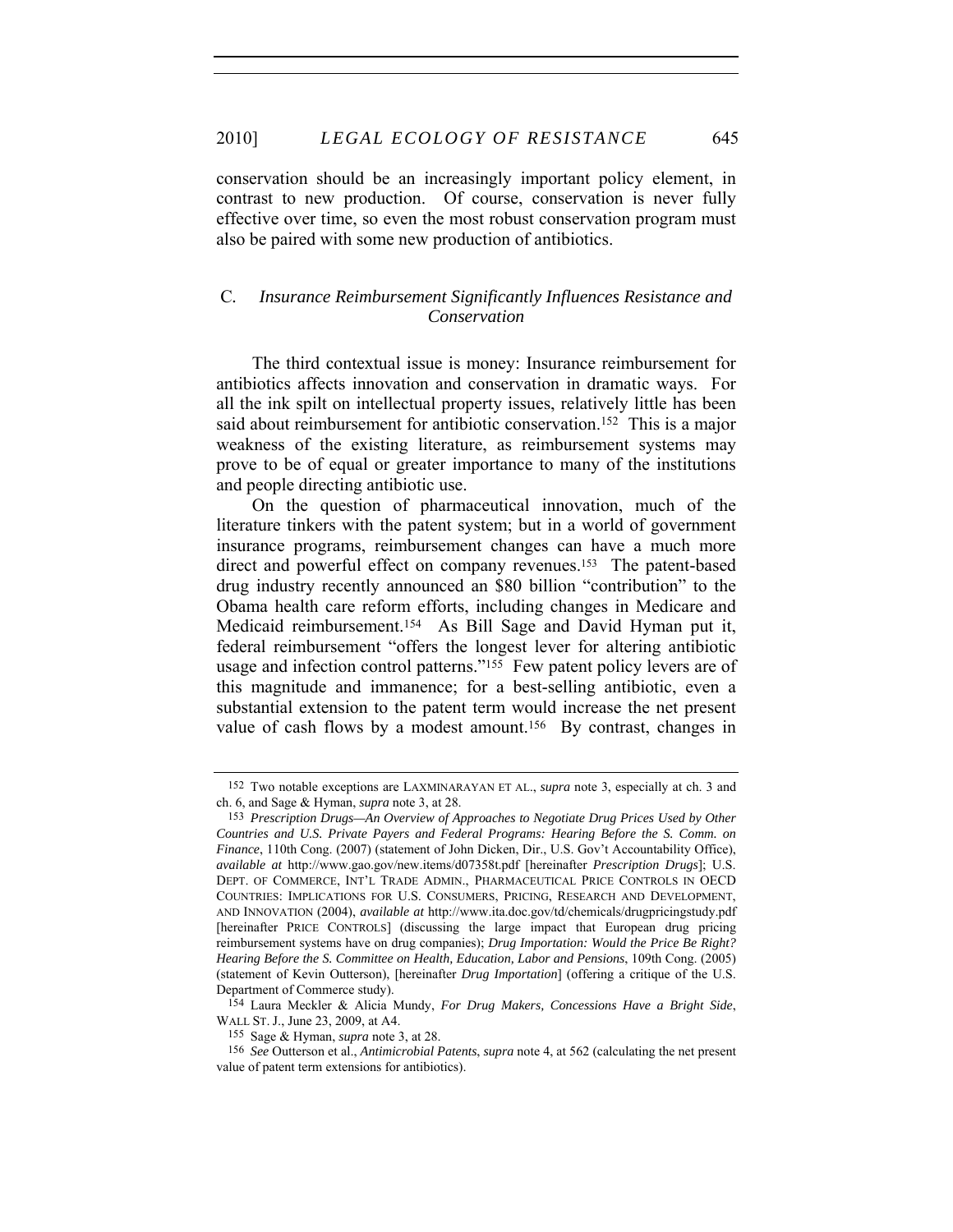hospital, physician, and prescription drug reimbursement currently being discussed in Congress could shift tens of billions of dollars immediately.157

While drug patents are undeniably valuable to the pharmaceutical companies, their impact on the other institutional players in the U.S. health care sector is limited. For providers such as hospitals and physicians, reimbursement systems such as Medicare, Medicaid, and private insurance company reimbursement are much more important.158 Similarly, patients are little affected by antibiotic drug patents as long as they are insured,159 but the structure of the insurance reimbursement system directly affects the financial incentives presented to patients regarding antibiotic therapy.160 Just as bacteria live in complex ecological systems, principals and agents in the U.S. health care sector inhabit a space populated with powerful institutions that should not be ignored in theoretical models. In the following Parts, we will examine the impact of reimbursement on incentives for drug companies, providers (hospitals, physicians), and patients. My claim is that many elements of reimbursement affect antibiotic resistance in complex patterns.

# 1. Drug Company Reimbursement

The first example of reimbursement complexity is the amount paid to drug companies for their products.161 Patent law theorists are especially fond of market-based price signals for patented products because the market sets the value of the patent. If a patented product does not draw much consumer interest, the patent owner will either adjust the price or accept smaller unit sales. If the product is wildly successful, the magnitude of market demand directly affects the patentbased profits that are collected. In theory, the market for patented products thus rewards products in proportion to consumer demand in the market, an important advantage over other methods that may lack a market test.

<sup>157 1</sup> CONGRESSIONAL BUDGET OFFICE, BUDGET OPTIONS: HEALTH CARE (2008), *available at* http://www.cbo.gov/ftpdocs/99xx/doc9925/12-18-HealthOptions.pdf.

<sup>158</sup> Sage & Hyman, *supra* note 3, at 28.

<sup>159</sup> On a static basis, patents increase the cost of all health care and thus the social cost of insurance, but this effect does not specifically alter antibiotic incentives. On a dynamic basis, theory suggests that health care innovation may raise quality and lower costs, but it is hard to find empirical support for this in the expensive, innovative, and mixed quality environment of the U.S. health sector.

<sup>160</sup> LAXMINARAYAN ET AL., *supra* note 3, ch. 3 (discussing the role of insurance on antibiotic resistance).

<sup>161</sup> *See, e.g.*, PRICE CONTROLS, *supra* note 153; *Drug Importation*, *supra* note 153; *Prescription Drugs*, *supra* note 153.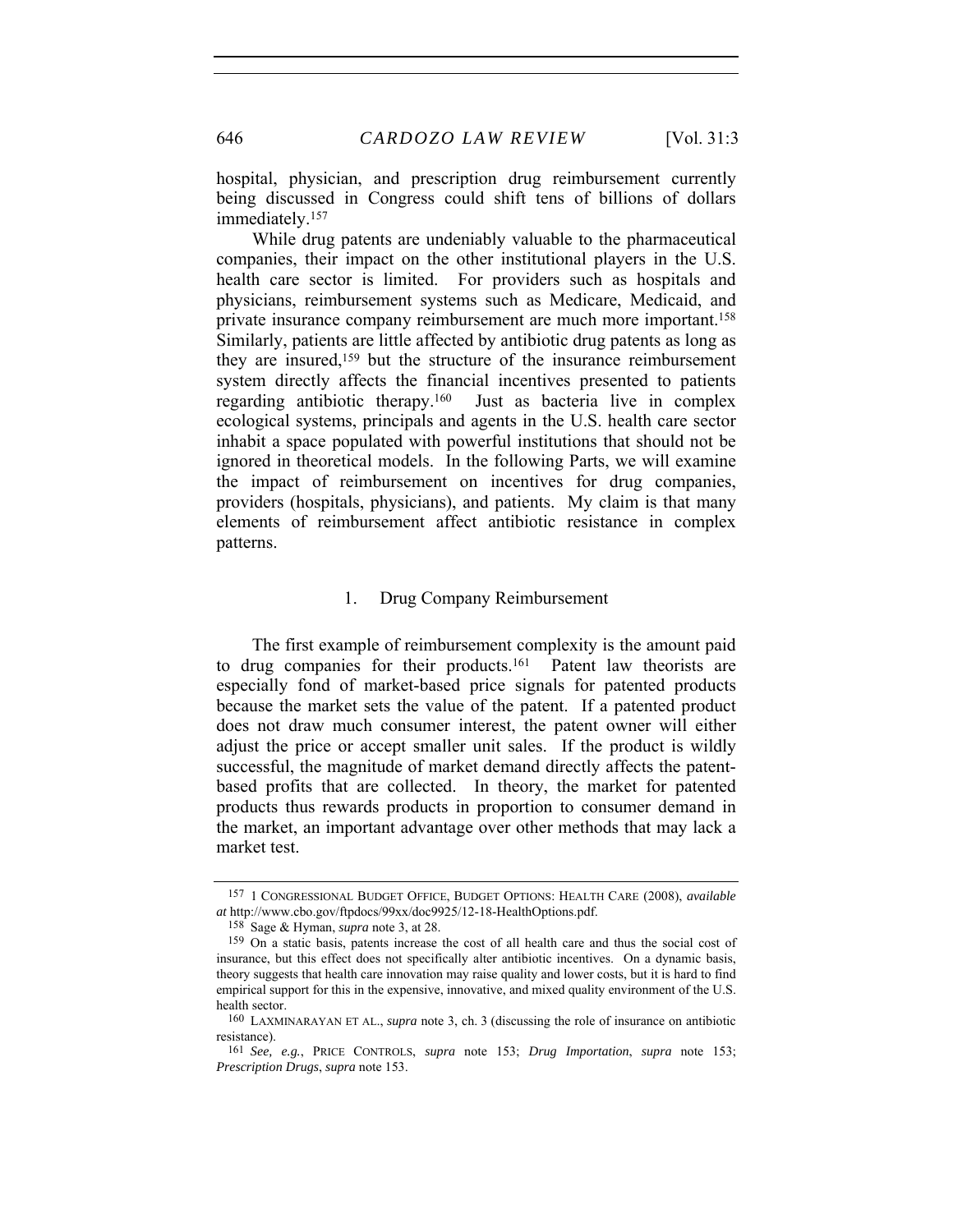But the market does not set pharmaceutical prices in high-income countries, including the United States.162 U.S. drug reimbursement prices are negotiated through a complex process with significant government intervention benefiting specific payors.163 Favored payors include Medicaid,<sup>164</sup> the Veterans' Administration  $(VA)$ ,<sup>165</sup> and public health clinics under § 340b.<sup>166</sup> The current Medicare law prohibits the government from negotiating drug prices on behalf of private Medicare Part D plans.<sup>167</sup> A professed goal of the Democratic leadership in Congress is to reverse this ban, which might result in near-monopsony (oligopsony) purchasing power by Medicare as a purchaser.168

Even private pharmaceutical reimbursement markets contain an interesting mixture of near-monopsony and competition. Many health plans subcontract their prescription drug plans to a small number of pharmaceutical benefit managers (PBMs). Three PBMs dominate the market,<sup>169</sup> and one of these large PBMs (Caremark) was recently purchased by CVS, a large drug store chain.170 This market structure limits price negotiations to a small number of participants.

Many factors affect the outcome of these negotiations, especially efforts to influence agents acting on behalf of the patient. If a drug is generic with many bioequivalent competitors, PBMs can negotiate quite low reimbursement rates in a fairly competitive market. If the drug is both important medically and has no good substitutes, the drug company wields significant market power in setting prices. An

166 42 U.S.C. § 256b (2006) (codifying section 340B of the Public Health Service Act); GOV'T ACCOUNTABILITY OFFICE, PRESCRIPTION DRUGS: EXPANDING ACCESS TO FEDERAL PRICES COULD CAUSE OTHER PRICE CHANGES (2000), *available at* http://www.gao.gov/archive/2000/ he00118.pdf. Section 340B also applies to other special categories of favored providers, including certain disproportionate share hospitals, urban Indiana health centers, and other specified providers serving special populations. *See* U.S. Department of Health and Human Services, Health Resources and Services Administration, HRSA—340B Drug Pricing Program/Pharmacy Affairs, http://www.hrsa.gov/opa/introduction.htm (last visited Jan. 15, 2010).

167 Medicare Prescription Drug, Improvement, and Modernization Act of 2003, Pub. L. No. 108-173, sec. 101(a)(2), § 1395w-111, 117 Stat. 2066, 2092-99 (codified as 42 USC § 1395w-111(i) (2006)); *see* Outterson & Kesselheim, *supra* note 163.

168 Outterson & Kesselheim, *supra* note 163.

169 Medco Health Solutions, Inc., Express Scripts, Inc., and CVS Caremark Corporation are the largest. Some large health plans and retail pharmacy chains have PBM capabilities in-house. CVS Caremark Corp., Annual Report (Form 10-K), at 8, 21 (Feb. 27 2008).

<sup>162</sup> *See* PRICE CONTROLS, *supra* note 153 (discussing the large impact that European drug pricing reimbursement systems have on drug companies); *Prescription Drugs*, *supra* note 153.

<sup>163</sup> Kevin Outterson & Aaron S. Kesselheim, *How Medicare Could Get Better Prices on Prescription Drugs*, 28 HEALTH AFF. w832 (2009) (web exclusive).

<sup>164 42</sup> U.S.C. § 1396r-8 (2006) (outlining mandatory and supplemental Medicaid drug rebate programs).

<sup>165</sup> Veterans Health Care Act of 1992, Pub. L. 102-585, §§ 601, 603, 106 Stat. 4943 (limiting prices for prescription drugs purchased by the VA and certain other federal agencies); *id.* at § 602 (referencing the 340B program under the Public Health Service Act); 38 U.S.C. § 8126 (2006).

<sup>170</sup> *Id.* at 3. The acquisition closed on March 22, 2007. *Id.*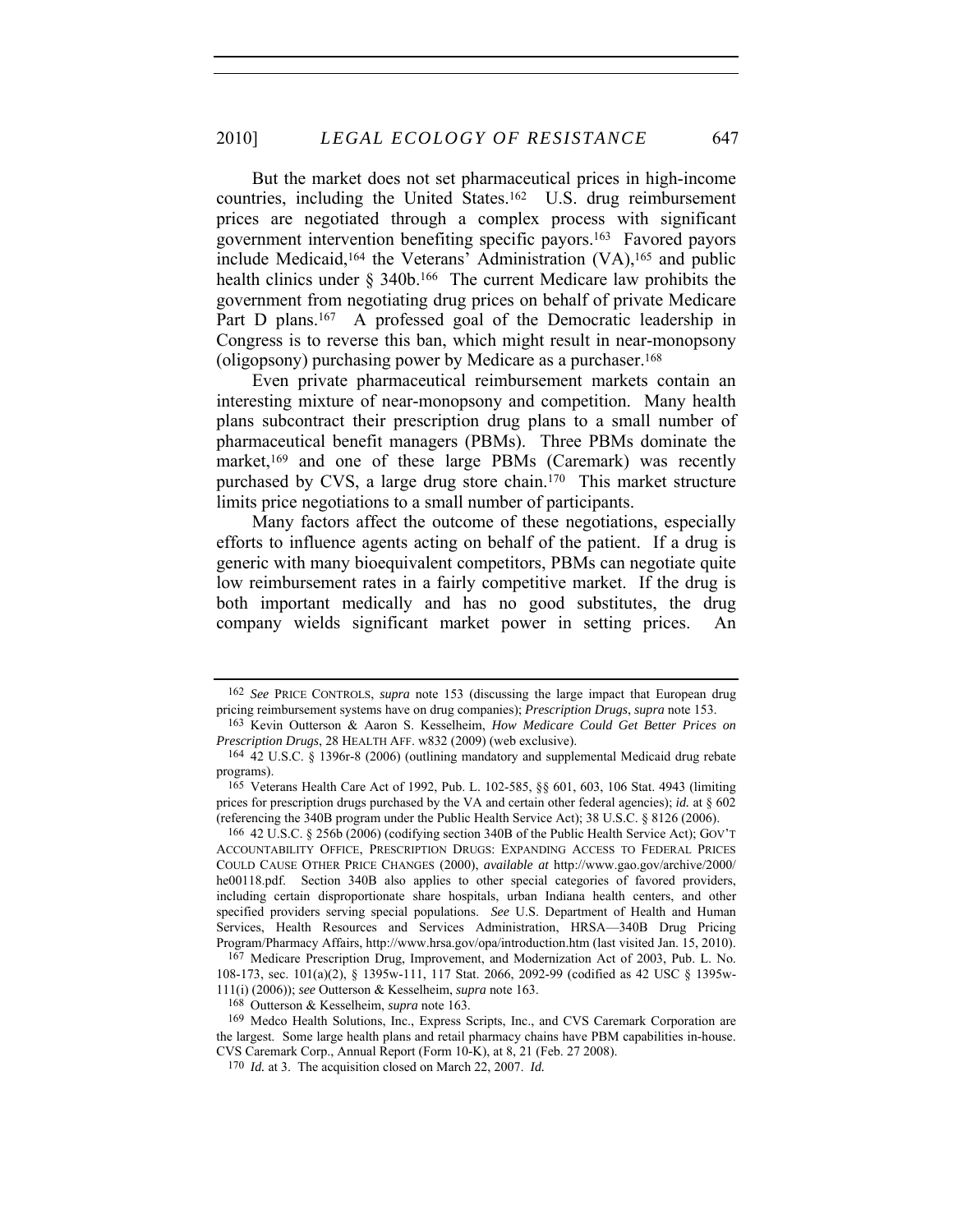intermediate case is a drug with possible substitutes, $171$  especially if the PBMs can credibly threaten to refuse to purchase the drug. This creates a potential conflict between the medical needs of the patient and the financial goals of the PBM and the insurance company. One role of direct-to-consumer advertising and physician detailing (personal marketing by drug companies) is to diminish the latitude of PBMs in this situation by driving consumer and physician demand for a particular drug. PBMs react by creating restrictive formularies,172 with tiered copays for different types of drugs,<sup>173</sup> but they must consider consumer and provider preferences when creating and enforcing a formulary.174 Drug companies give financial support to some patient advocacy groups and deploy the groups to fight formulary restrictions and increased copays, frequently without disclosing the conflicts of interest.175 Some drug companies have responded to copay increases for branded drugs by issuing coupons, which may distort patients' perceived cost of such drugs.176 Drug companies also engage in offlabel marketing, expanding sales into conditions lacking FDA approval.177

More broadly, many commentators are concerned with the mismatch between reimbursement and medical need—consumer demand builds markets for drugs with modest population health impact, while companies fail to mount impressive R&D programs for many important diseases. This problem has three foundations.

<sup>171</sup> Substitutions may come within a drug class, or substitutions from other therapies such as surgery.

<sup>&</sup>lt;sup>172</sup> A formulary is a list of drugs that a health plan will cover. Formularies may impose restrictions on more expensive drugs, including higher co-payments or multiple tiers of copayments. For example, a formulary might impose a \$0 co-pay on generic drugs, a \$15 co-pay on preferred drugs, and a \$50 co-pay on non-preferred drugs.

<sup>173</sup> *Prescription Drugs—Overview of Approaches to Control Prescription Drug Spending in Federal Programs: Hearing Before the Subcomm. on Federal Workforce, Postal Service and the District of Columbia of the H. Comm. on Oversight and Government Reform*, 111th Cong. (2009) (statement of John E. Dicken, Dir., Health Care, Gov't Accountability Office), *available at* http://www.gao.gov/new.items/d09819t.pdf.

<sup>174</sup> Agency costs are present in the PBM relationship as well. PBMs serve as agents of the consumer when negotiating access and prices, but they have their own interests as well, which may be in conflict. National Legislative Association on Prescription Drug Pricing, Pharmacy Benefit Managers Policy Background, http://www.reducedrugprices.org/pbm\_policy.asp (last visited Jan. 15, 2010) (detailing potential conflicts of interest regarding PBMs).

<sup>175</sup> H. Marcy Bortner, Conflicted Advocates: Pharmaceutical Companies' Funding of Patient Advocacy Groups: Report to the West Virginia Pharmaceutical Cost Management Council (Apr. 6, 2005) (unpublished report, on file with author); Tinker Ready, *Divided Loyalties?: Nonprofit Health Advocacy Groups Like to Portray Themselves as Patients' Allies; Can They Serve Corporate Benefactors at the Same Time?*, WASH. POST, Feb. 7, 2006, at F1.

<sup>176</sup> Chana Joffe-Walt, *Drug Coupons Hide True Costs from Consumers*, NPR, Oct. 20, 2009, http://www.npr.org/templates/story/story.php?storyId=113969968.

<sup>177</sup> Randall S. Stafford, *Regulating Off-Label Drug Use—Rethinking the Role of the FDA*, 358 NEW ENG. J. MED. 1427 (2008).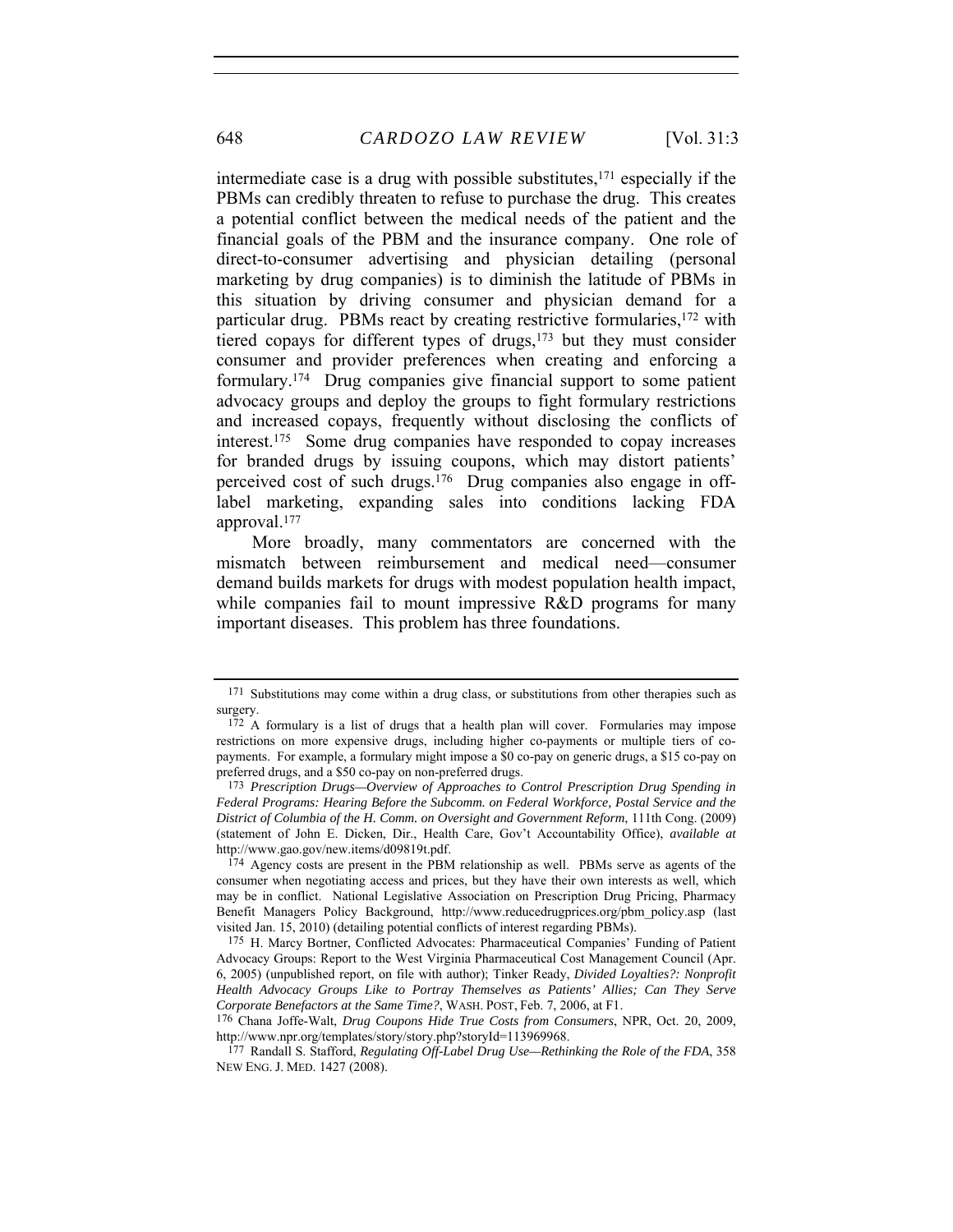First, global medical need and wealth are not equally distributed or correlated. In fact, the very opposite characterizes our world.178 For this reason, pharmaceutical companies develop ever-lengthening lists of drugs for the lifestyles of wealthy consumers in high-income countries, while devoting relatively little to treating diseases particular to the poor.179 This disparity is less salient within high-income countries with comprehensive health insurance programs that cover pharmaceuticals.

The second foundation is the problem of information asymmetries regarding pharmaceuticals. Consumers are not well informed about the risks and benefits of prescription drugs, including antibiotics. Even physicians are overwhelmed by the flood of peer-reviewed literature and end up relying to some extent on intermediaries such as drug marketers. These informational asymmetries are present for other consumer products as well, but the stakes are higher and the process is different for drugs. If we are talking about toasters or coffee shops, revealed consumer preferences may be a fine methodology for allocating goods and services in the market; we may feel differently for antibiotics with the potential for both internal and external harm from either using too much or too little, and the potential for a collapse in a common pool resource.

Some view direct-to-consumer (DTC) marketing as a remedy to this information gap;180 others consider DTC marketing a corporate tool that exploits information asymmetries, creating false demand for cures to spurious diseases.181 DTC advertising is not widely used for antibiotics in the United States at the present time.182

Finally, agency costs introduce distortions into consumer pharmaceutical markets.183 The patient must rely on a physician to decide how and when to prescribe. In general, agency costs include shirking and self-dealing. Shirking in this context would include a lazy

182 West Virginia Pharmaceutical Cost Management Council Direct to Consumer Advertising Data, CY2008 (on file with author) (reporting no DTC expenditures for any antibiotic).

<sup>178</sup> Pogge, *supra* note 44.

<sup>179</sup> Kevin Outterson, *Should Access to Medicines and TRIPS Flexibilities Be Limited to Specific Diseases?*, 34 AM. J.L. & MED. 279 (2008).

<sup>180</sup> *See* Peter J. Pitts, *Turning Point or Tipping Point: New FDA Draft Guidances and the Future of DTC Advertising*, 23 HEALTH AFF. w259 (2004) (web exclusive). *But see* Matthew F. Hollon, *Direct-to-Consumer Advertising: A Haphazard Approach to Health Promotion*, 293 JAMA 2030 (2005).

<sup>181</sup> *See, e.g.*, MARCIA ANGELL, THE TRUTH ABOUT DRUG COMPANIES: HOW THEY DECEIVE US AND WHAT TO DO ABOUT IT (2005); JERRY AVORN, POWERFUL MEDICINES: THE BENEFITS, RISKS, AND COSTS OF PRESCRIPTION DRUGS (2005); RAY MOYNIHAN & ALAN CASSELS, SELLING SICKNESS: HOW THE WORLD'S BIGGEST PHARMACEUTICAL COMPANIES ARE TURNING US ALL INTO PATIENTS (2006); Matthew Perrone, *Disease May Not Be Real, but the Drug Profits Are*, HOUSTON CHRON., Feb. 9, 2009, at A4.

<sup>183</sup> Despite concerns about physician agency costs, most observers still appear to prefer that antibiotics be sold through physician agency in the form of a prescription as opposed to over-thecounter.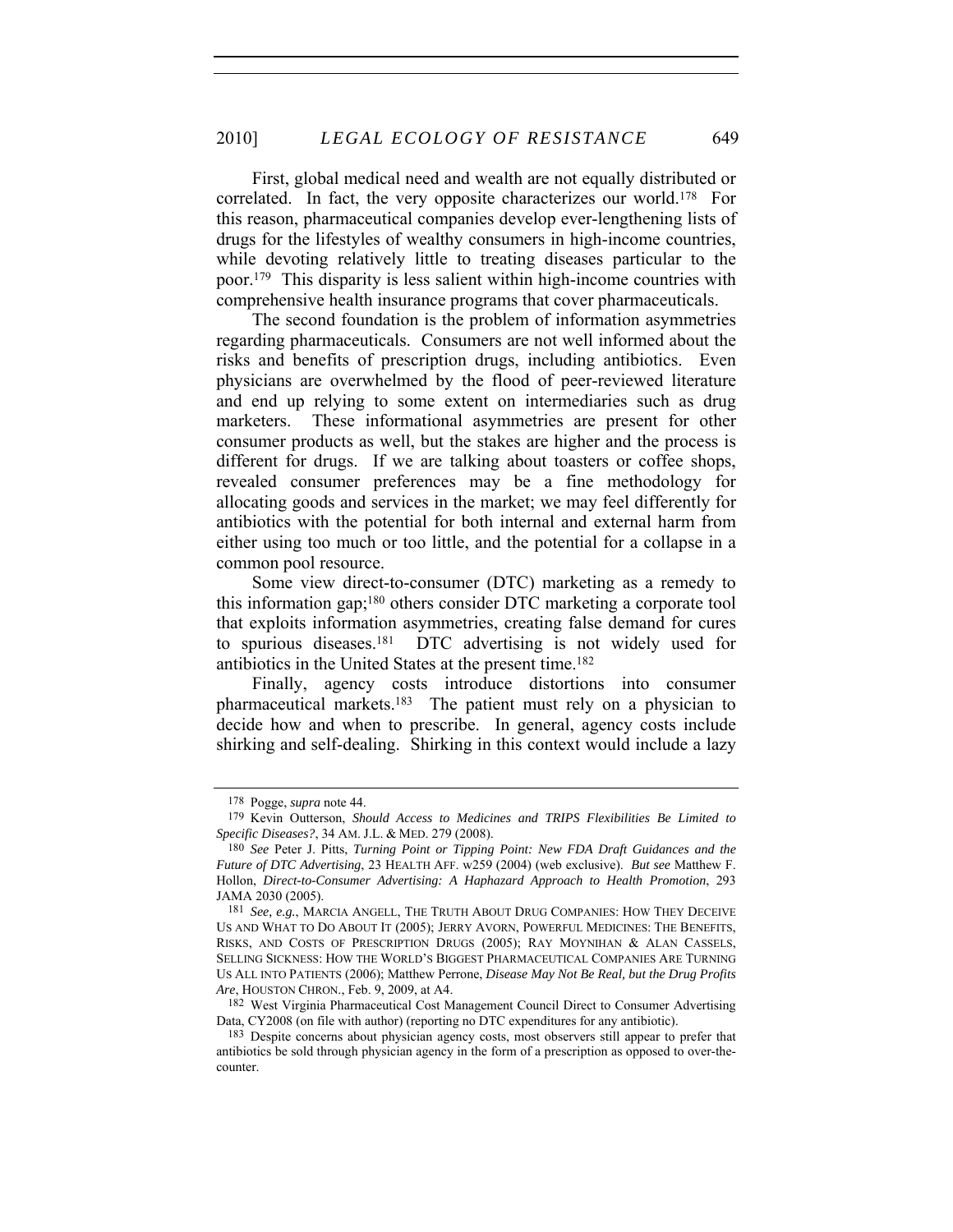650 *CARDOZO LAW REVIEW* [Vol. 31:3

decision to prescribe, without adequately considering all of the potential factors in this patient's case. Self-dealing would include direct or indirect financial rewards that come from prescribing. Both are present in antibiotic markets.184 One legal mechanism to address self-dealing in health care is the Stark II law. The theory behind Stark II is that physicians cannot be trusted to refer to an entity if they stand to gain financially from the transaction. Outpatient prescriptions are "designated health services" (DHS) under Stark II, and physicians are prohibited from making a referral for DHS if they have a financial relationship with the entity receiving the referral. Writing a prescription is a referral for Stark II purposes. Federal law thus effectively prohibits prescribing physicians from having financial interests in pharmacies located in their office buildings, out of fear that the physicians will be tempted to over prescribe in order to capture additional pharmacy sales.<sup>185</sup> Federal law considers agency costs in prescriptions to be quite significant. Reimbursement systems and the rules policing improper utilization should also be designed with agency costs in mind, with the knowledge that prescriptions might be influenced by considerations other than the patient's health.186

The health insurance market is a network of relationships rife with potential agency costs. The health plan sponsor (frequently an employer, association, or government entity) is an agent acting on behalf of the patient, but it may make cost saving decisions adverse to the patient's health.187 PBMs are themselves agents of the health plans, but have been troubled by conflict-of-interest allegations when taking secret discounts from drug companies to promote certain drugs.<sup>188</sup> Even

<sup>184</sup> Saver, *supra* note 35, at 431.

<sup>185 42</sup> U.S.C. §1395nn (2006).

<sup>186</sup> LAWRENCE P. CASALINO, PHYSICIAN SELF-REFERRAL AND PHYSICIAN-OWNED SPECIALTY FACILITIES 18 (Robert Wood Johnson Foundation, Research Synthesis Report No. 15, 2008) (finding agency cost issues in physician self-referral in specialty facilities and recommending changes in reimbursement and legal changes to address the problem); GOV'T ACCOUNTABILITY OFFICE, MEDICARE PART B IMAGING SERVICES: RAPID SPENDING GROWTH AND SHIFT TO PHYSICIAN OFFICES INDICATE NEED FOR CMS TO CONSIDER ADDITIONAL MANAGEMENT PRACTICES (2008), *available at* http://www.gao.gov/new.items/d08452.pdf (discussing agency cost issues in Part B); MEDICARE PAYMENT ADVISORY COMMISSION, REPORT TO CONGRESS: PHYSICIAN-OWNED SPECIALTY HOSPITALS (2005) (discussing agency costs in physician-owned hospitals).

<sup>187</sup> To a significant degree, the recent history of managed care is the struggle over agency costs. For a summary of the backlash against managed care, see Alain C. Enthoven, Helen H. Schauffler & Sara McMenamin, *Consumer Choice and the Managed Care Backlash*, 27 AM. J.L. & MED. 1 (2001).

<sup>188</sup> *See* Christy A. Rentmeester & Robert I. Garis, *Rebates and Spreads: Pharmacy Benefit Management Practices and Corporate Citizenship*, 33 J. HEALTH POL. POL'Y & L. 943 (2008); Allison Dabbs Garrett & Robert Garis, *Leveling the Playing Field in the Pharmacy Benefit Management Industry*, 42 VAL. U. L. REV. 33 (2007); Greg Radinsky, *The Spotlight on PBMs: Federal Enforcement of the Anti-Kickback Statute on the Pharmaceutical Benefit Management Industry*, 36 J. HEALTH L. 213 (2003).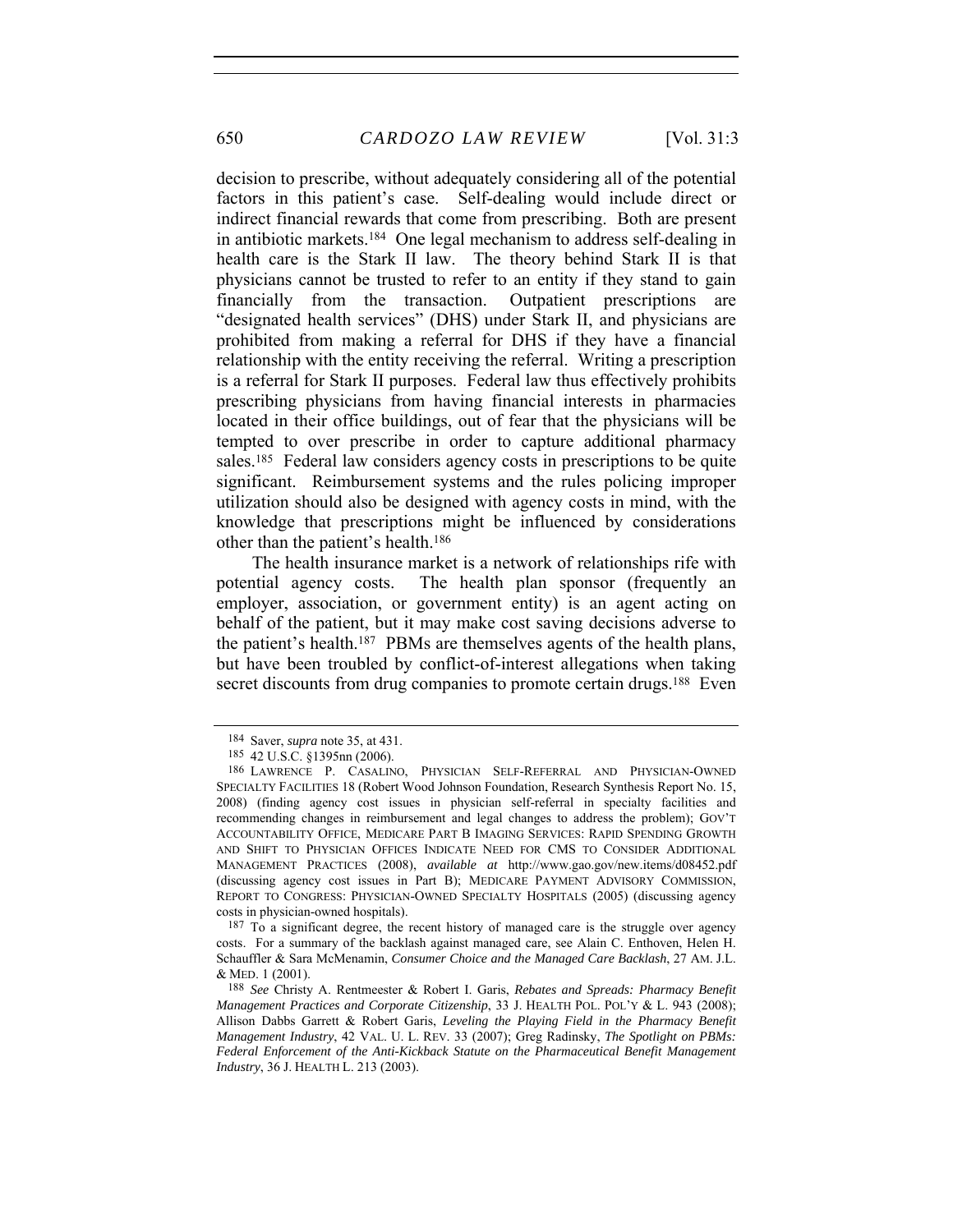patients do not act solely as principals, since insurance subsidizes drug spending at the point of care, increasing both appropriate and inappropriate purchases.189 This effect is magnified by direct-toconsumer advertising in the United States, boosting consumer demand for a product reimbursed by insurance.<sup>190</sup> While these agency costs have many effects, an important one is dilution of the effectiveness of the price mechanism. Pharmaceutical reimbursement in the United States should not be confused with market-based pricing.

The macroeconomic effect of non-market pricing could result in drug price levels that are either super- or sub-optimal from a social perspective.191 Antibiotics are a significant drug market, ranked as the third most profitable class of drugs in 2004.192 Nevertheless, a leading company researcher suggests that antibiotic reimbursement is suboptimal. Steve Projan suggests that three factors uniquely disfavor antibiotic reimbursement: (1) conservation reduces unit sales; (2) the short duration of therapy (two weeks or less, compared to decades for drugs like Lipitor®); and (3) low prices for antibiotics, driven by both administered pricing and generic drugs.193 The first factor is a core element in H5—conservation dampens production. As discussed in Part III.B *supra*, conservation reduces unit sales, but it may actually promote better types of production and yield net overall social welfare gains. The second and third factors (duration and price) support the argument that reimbursement is a key driver.

Drug companies could promote better reimbursement models for antibiotics. Consider the recent introduction of high-priced oncology drugs. As of 2009, more than ninety percent of the oncology drugs introduced in the prior four years cost more than \$20,000 for a twelveweek course of treatment.<sup>194</sup> These prices are defended by studies demonstrating their cost-effectiveness in terms of quality-adjusted life years (QALYs) or similar metrics. In another paper, Aaron Kesselheim and I make the normative claim that if antibiotics generate significant health returns, they should bear an appropriate price, without regard to the length of treatment.195 A comparative-effectiveness review of antibiotics might call for dramatically higher reimbursement to drug

<sup>189</sup> *See infra* Part III.C.3 and sources cited therein.

<sup>190</sup> *Id.*

<sup>191</sup> Outterson, *supra* note 39.

<sup>192</sup> Powers, *supra* note 72, at 25 ("Today, antimicrobials are the third most profitable class of drugs for pharmaceutical companies, surpassed only by central nervous system and cardiovascular drugs. The market for antimicrobials is between \$26 [billion] and \$45 [billion] per year.").

<sup>193</sup> Projan, *supra* note 74, at 428; *see also* BAD BUGS, *supra* note 10, at 17.

<sup>194</sup> Fojo & Grady, *supra* note 72, at 1045 n.17 & tbl.1.

<sup>195</sup> *See* Kesselheim & Outterson, *supra* note 30, at 12-13.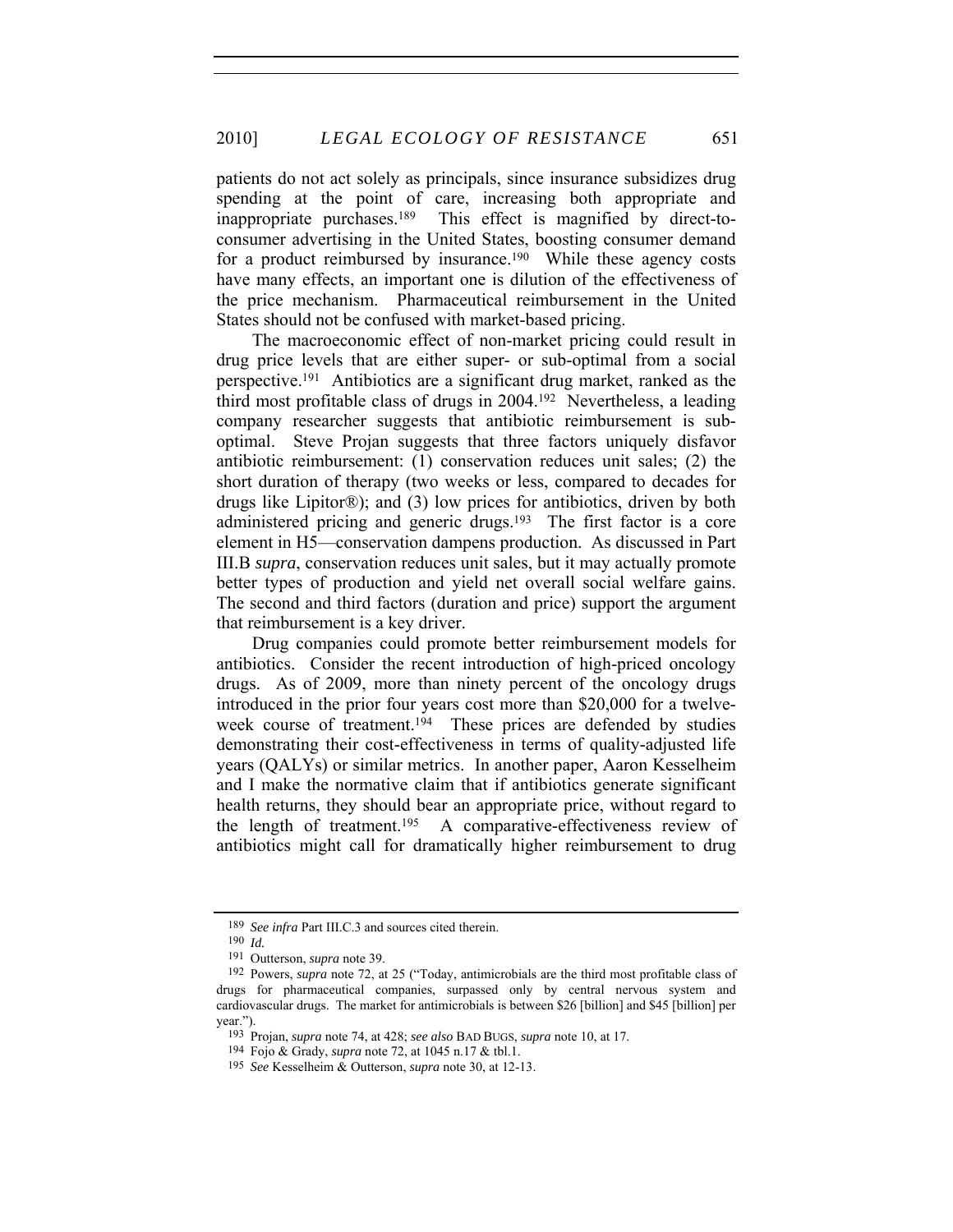companies,196 especially if drug companies only capture a small share of the social welfare generated from antibiotic usage.

If the only concern was production of new antibiotics, greater reimbursements and subsidies<sup>197</sup> might be effective. But conservation must also be considered. Deploying tax and reimbursement incentives to make production of antibiotics appear artificially cheap is a serious error, akin to subsidizing relatively cheap petroleum as supplies dwindle. If we were to analogize a carbon tax to antibiotics, government policy might consider making antibiotic production more expensive.198 And yet, leading groups suggest myriad tax and patent incentives to reduce the cost of antibiotic production.199 These may be rational strategies in normal pharmaceutical markets, but may yield social welfare losses when applied to exhaustible resources like antibiotics.

#### 2. Provider Incentives for Hospitals and Physicians

Despite the strong case for conservation and stewardship, many U.S. academic medical centers do not sustain effective programs.<sup>200</sup> One significant factor is reimbursement: Historically, hospitals have had few economic incentives to invest in antibiotic conservation. Infection control has generally been an unreimbursed cost,<sup>201</sup> even when proven effective.202 Appropriate use and careful stewardship may drive

<sup>196</sup> Outterson et al., *Antimicrobial Patents*, *supra* note 4, at 564-65 ("The most market-based remedy for inadequate innovation is to pay more for outstanding innovation.").

<sup>197</sup> Drug company reimbursement can come through other channels as well. Some government policies can be considered indirect reimbursement as they reduce the cost of R&D and production. Tax incentives, orphan drug credits, and government support for early-stage research can be considered indirect reimbursement mechanisms as they reduce the cost for companies to bring products to market.

<sup>198</sup> By contrast, Kades proposed making antibiotic consumption rather than production more expensive. Kades, *supra* note 4, at 635-52.

<sup>199</sup> *See, e.g.*, BAD BUGS, *supra* note 10, at 4-5.

<sup>200</sup> Pakyz, *supra* note 125; Richard P. Wenzel, *Health Care-Associated Infections: Major Issues in the Early Years of the 21st Century*, 45 CLINICAL INFECTIOUS DISEASES S85, S87 (2007) ("With respect to basic infection control, there needs to be little tolerance for any lack of hand hygiene. The lack of hygiene compliance is a major failing of modern physicians and other health care workers that implies both medical and ethical breaches. It cannot be tolerated, because it is a key quality-of-care issue, and it should be made unacceptable, a part of the annual review process, and a reason for disciplinary action in hospitals.").

<sup>201</sup> *See* Kesselheim & Outterson, *supra* note 30, at 6-7.

<sup>202</sup> Susan S. Huang et al., *Impact of Routine Intensive Care Unit Surveillance Cultures and Resultant Barrier Precautions on Hospital-Wide Methicillin-Resistant* Staphylococcus aureus *Bacteremia*, 43 CLINICAL INFECTIOUS DISEASES 971 (2006) (finding that routine surveillance for MRSA in the ICU followed by contact isolation of MRSA cases yielded a large and statistically significant reduction in MRSA bacteremia).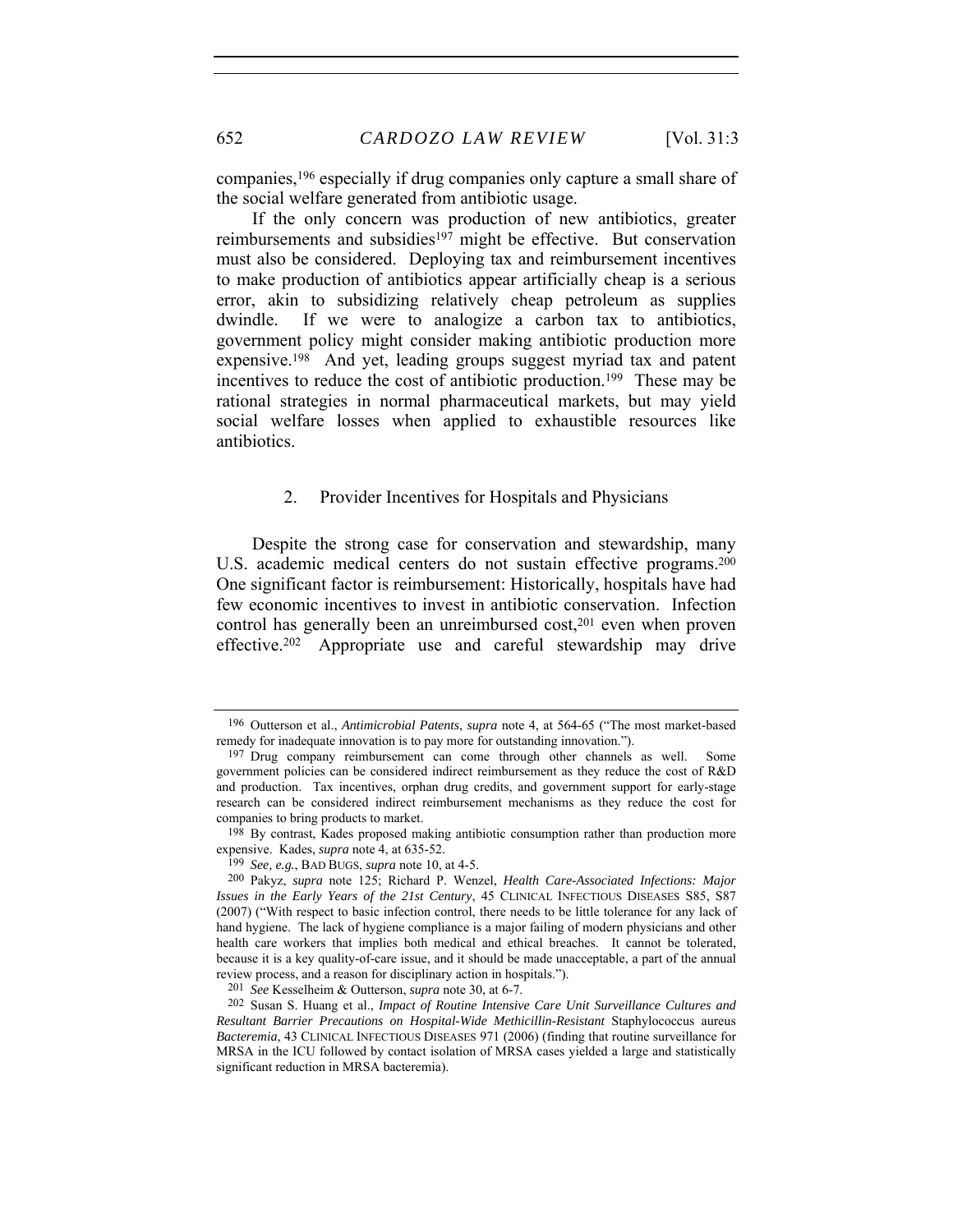unhappy doctors and patients away,  $203$  and infection control programs are not inexpensive to create and sustain. In fact, hospitals and doctors have generally gained revenues from additional infections, whether acquired in the community or the hospital. Most of the economic incentives do not favor conservation by providers.204

Economic incentives are powerful in hospital reimbursement. In fiscal year 1983, Congress switched hospitals from cost-based reimbursement to prospective payment. The program is now called the inpatient prospective payment system (IPPS).205 IPPS has led to remarkable changes in the average length of stay and the delivery of medical services.206 Under IPPS, patients need to be moved out of hospitals more quickly for financial reasons. These pressures select for antibiotics, such as linezolid,<sup>207</sup> that can be started intravenously and then switched to oral doses for post-discharge use, creating unknown effects on resistance.

Reporting infection data is one way to force a hospital to internalize some of the costs of nosocomial (hospital-associated) infection. Some states, notably Pennsylvania, require reporting of some of this data.208 Medicare is also moving in this direction as a condition for reimbursement.209 Routine testing of patients for MRSA on admission may also illustrate another negative externality: Hospitals

<sup>203</sup> Sage & Hyman, *supra* note 3, at 15; Saver, *supra* note 35, at 431.

<sup>204</sup> Outterson, *supra* note 100.

<sup>205</sup> Social Security Act § 1886(d), 42 U.S.C. § 1395ww(d) (2006). In 1997, Congress created a special exception for 1100 rural hospitals (called critical access hospitals). MEDICARE PAYMENT ADVISORY COMM'N, REPORT TO CONGRESS: ISSUES IN A MODERNIZED MEDICARE PROGRAM ch. 7 (2005), *available at* http://www.medpac.gov/publications/congressional\_reports/ June05 ch7.pdf. Critical access hospitals are now exempt from IPPS and are reimbursed on a cost basis.

<sup>206</sup> Jack Ashby, Stuart Guterman & Tim Greene, *An Analysis of Hospital Productivity and Product Change*, 19 HEALTH AFF. 197, 202-04 (2000) (discussing the role of Medicare prospective payment on declining length of stay in hospitals). *But see* Gerard F. Anderson, Uwe E. Reinhardt, Peter S. Hussey & Varduhi Petrosyan, *It's the Prices, Stupid: Why the United States Is So Different from Other Countries*, 22 HEALTH AFF. 89 ex. 5 (2003) (finding U.S. average length of stay in 2000 to be only slightly below the Organization for Economic Co-Operation and Development (OECD) median).

 <sup>207</sup> Paterson, *supra* note 85, at 487 ("The availability of both intravenous and oral formulations has facilitated switch therapy, whereby intravenous therapy is commenced and oral therapy is substituted upon hospital discharge.").

<sup>208</sup> *See* Pennsylvania Health Care Cost Containment Council, Hospital-Acquired Infections in Pennsylvania, http://www.phc4.org/hai (last visited Jan. 15, 2010) (containing interactive databases of hospital-acquired infections).

<sup>209</sup> In the Medicare Modernization Act of 2003, Congress offered a "pay for reporting" bonus to hospitals, paying additional Medicare reimbursement (through the Annual Payment Update or APU) in exchange for reporting some hospital quality measures, including some hospitalassociated infection data. Medicare Prescription Drug, Improvement, and Modernization Act of 2003, Pub. L. No. 108-173, 117 Stat. 2066. The law was amended through the Deficit Reduction Act of 2005, Pub. L. No. 109-171, § 5001(a), 120 Stat. 4 (amending section 1886(d)(3)(B) of the Social Security Act, 42 U.S.C. §1395ww(d)(4) (2002)). The first ten hospital quality measures were proposed for reporting as of November 1, 2003.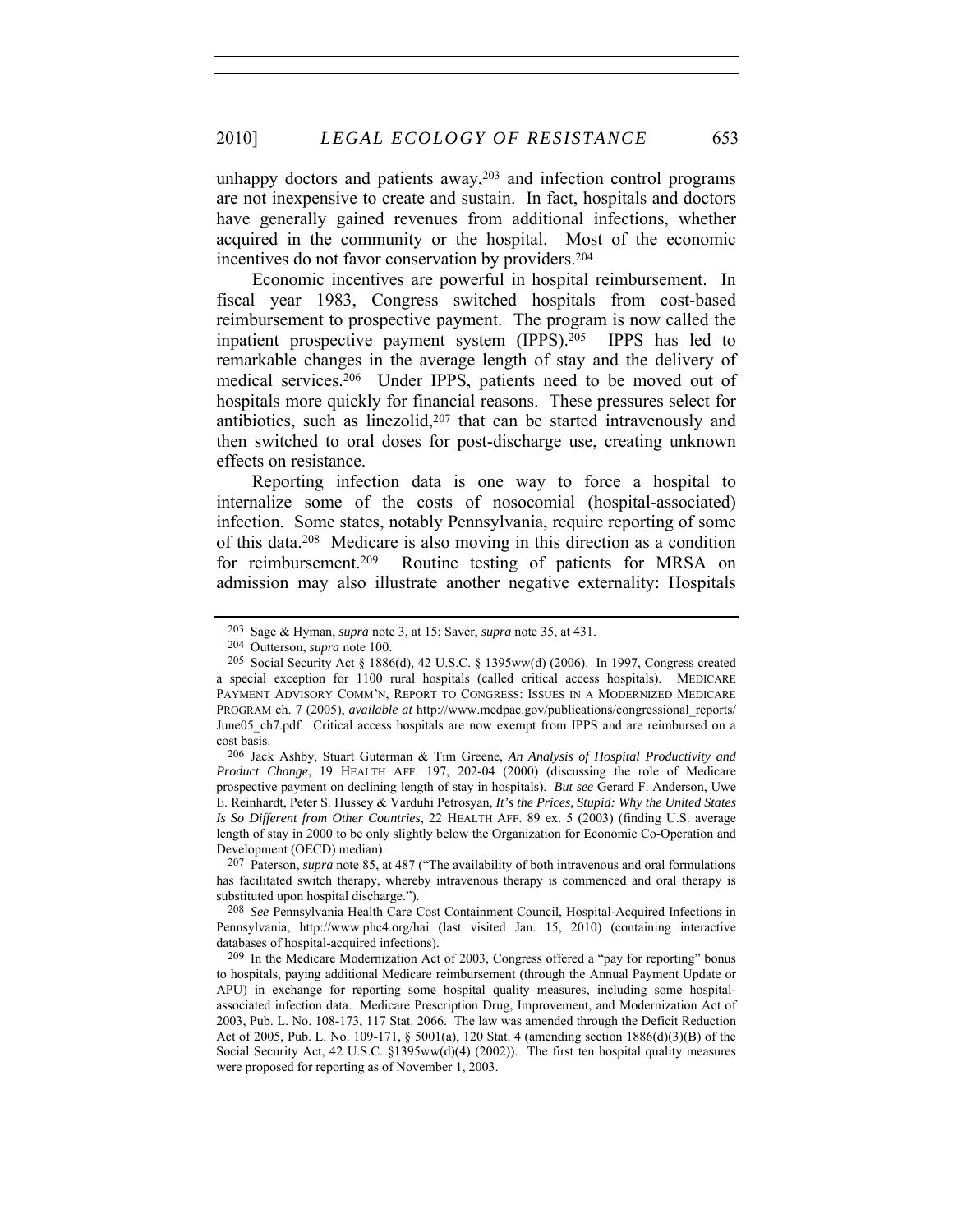and long-term care facilities with poor records of infection control may be exporting MRSA to other hospitals, economically damaging the competition, as discussed in Part II.C *supra* concerning hypothesis H7 (antibiotic externalities are predominantly negative).

Physicians are also subject to pressures to prescribe antibiotics in the community, especially empirical (best-guess) therapy while waiting for a diagnostic test result to confirm bacterial origin. As Richard Saver has recently described, the cultural, legal, and financial incentives in the United States support overutilization rather than rational use or conservation, leading to premature resistance.210 Since physicians write prescriptions, any plan to socially optimize antibiotic use must overcome these barriers.

## 3. Consumer Pricing Through Insurance

Most U.S. drug purchases are paid through health insurance. Health insurance changes the price elasticities of prescription drugs, making them more affordable to the patient at the point of care. Flattening the price elasticity curve increases consumer demand for prescription drugs, which, on balance, may be a good thing. But increased demand can be counterproductive if the drugs are used inappropriately (wasted); are unsafe for that patient (internal costs); or contribute to resistance generally (internal and external costs). The structure of consumer out-of-pocket payments may encourage inappropriate use. Pricing systems that make antibiotics cheap at the point of care may stimulate unnecessary demand.211 For example, Wal-Mart's \$4 generics program is problematic if it stimulates inappropriate overutilization of antibiotics.212 Pharmacies at the Publix grocery chain announced a rival offer of free generic antibiotics, including amoxicillin, cephalexin, sulfamethoxazole/trimethoprim, ciprofloxacin, penicillin, ampicillin, and erythromycin.213 Free antibiotics are the opposite of Pigovian taxes to correct for antibiotic negative externalities.<sup>214</sup>

<sup>210</sup> Saver, *supra* note 35, at 431.

<sup>211</sup> LAXMINARAYAN ET AL., *supra* note 3, at 69-70 (discussing the policy option of increasing co-pays to discourage inappropriate antibiotic use).

<sup>212</sup> Posting of Sarah Rubenstein to the Wall Street Journal Health Blog, http://blogs.wsj.com/health/2009/05/04/wal-mart-tries-to-step-on-pharmacy-benefit-managersturf/ (May 4, 2009, 10:55 EST).

<sup>213</sup> Press Release, Publix, Publix Pharmacies Launch Free Prescription Drug Program in All Operating Areas (Aug. 6, 2007), *available at* http://www.publix.com/about/newsroom/ NewsReleaseItem.do?newsReleaseItemPK=2636.

<sup>214</sup> *See* Outterson, *Vanishing Public Domain*, *supra* note 4, at 80, and sources cited therein; Sage & Hyman, *supra* note 3, at 16.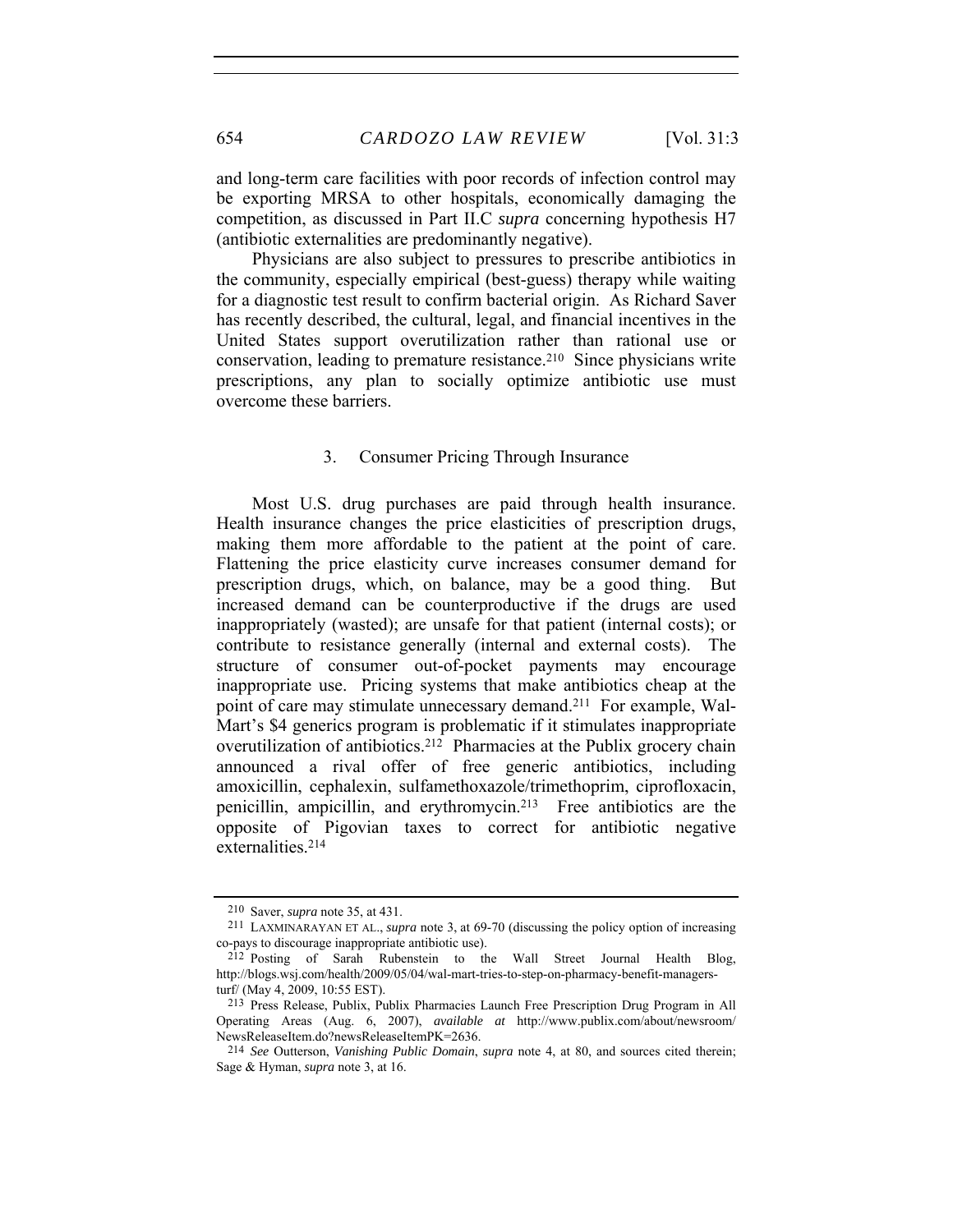In summation, this Part III has argued that: (1) resistance stimulates innovation (H4); (2) conservation should be increasingly favored over production of new antibiotics with more dangerous side effect profiles; and (3) insurance reimbursement systems are a key policy lever for antibiotic effectiveness and may be more effective than patent law. We now proceed to the case study on vancomycin.

# IV. TESTING THE PREDICTIONS: A CASE STUDY OF VANCOMYCIN

Vancomycin is a major antibiotic with a relatively well-developed literature on resistance.<sup>215</sup> A recent study found vancomycin to be the single most commonly used antibacterial in U.S. hospitals.<sup>216</sup> Two other antibiotics experienced significant increases in utilization during the study period, namely carbapenems (fifty-nine percent increase) and piperacillin-tazobactam (eighty-four percent increase).217 Among the three, only vancomycin was fully off patent and thus directly relevant for this Article. Accordingly, the focus will be on vancomycin, with references to other drugs as appropriate.218

A major public health concern is the potential emergence of vancomycin-resistant Enterococci (VRE) and vancomycin-resistant *Staphylococcus aureus* (VRSA).219 A review study on vancomycin introduced the situation: "*Staphylococcus aureus* resistance to vancomycin is one of the greatest concerns in infectious diseases. Over the past 50 years this common pathogen has demonstrated a remarkable ability to overcome many classes of antibiotics; however, vancomycin has largely remained unscathed."220

This Part IV.A compares the case history of vancomycin with the seven hypotheses described in Table 2 *supra*. The biological focus will be on two major infections treated by vancomycin: *Clostridium difficile*associated disease (CDAD) treated with oral vancomycin, and methicillin-resistant *Staphylococcus aureus* (MRSA) treated with intravenous vancomycin.221 The institutional focus will be on two

<sup>215</sup> A PubMed search for "vancomycin and resistance" yielded 8092 articles, including 1123 review articles. PubMed, http://preview.ncbi.nlm.nih.gov/pubmed (last visited Jan. 25, 2010).

<sup>216</sup> Pakyz et al., *supra* note 126, at 2258.

<sup>217</sup> *Id.*

<sup>218</sup> Given the significant increases in utilization of carbapenems and piperacillin-tazobactam, these examples should be explored in a future study as possible examples of patent holder waste.

<sup>219</sup> *See, e.g.*, BAD BUGS, *supra* note 10.

<sup>220</sup> James S. Lewis II & Michael W. Ellis, *Approaches to Serious Methicillin-Resistant*  Staphylococcus aureus *Infections with Decreased Susceptibility to Vancomycin: Clinical Significance and Options for Management*, 20 CURRENT OPINION INFECTIOUS DISEASES 568 (2007).

<sup>221</sup> We will also explore important infections other than MRSA and CDAD in certain contexts, including VRE.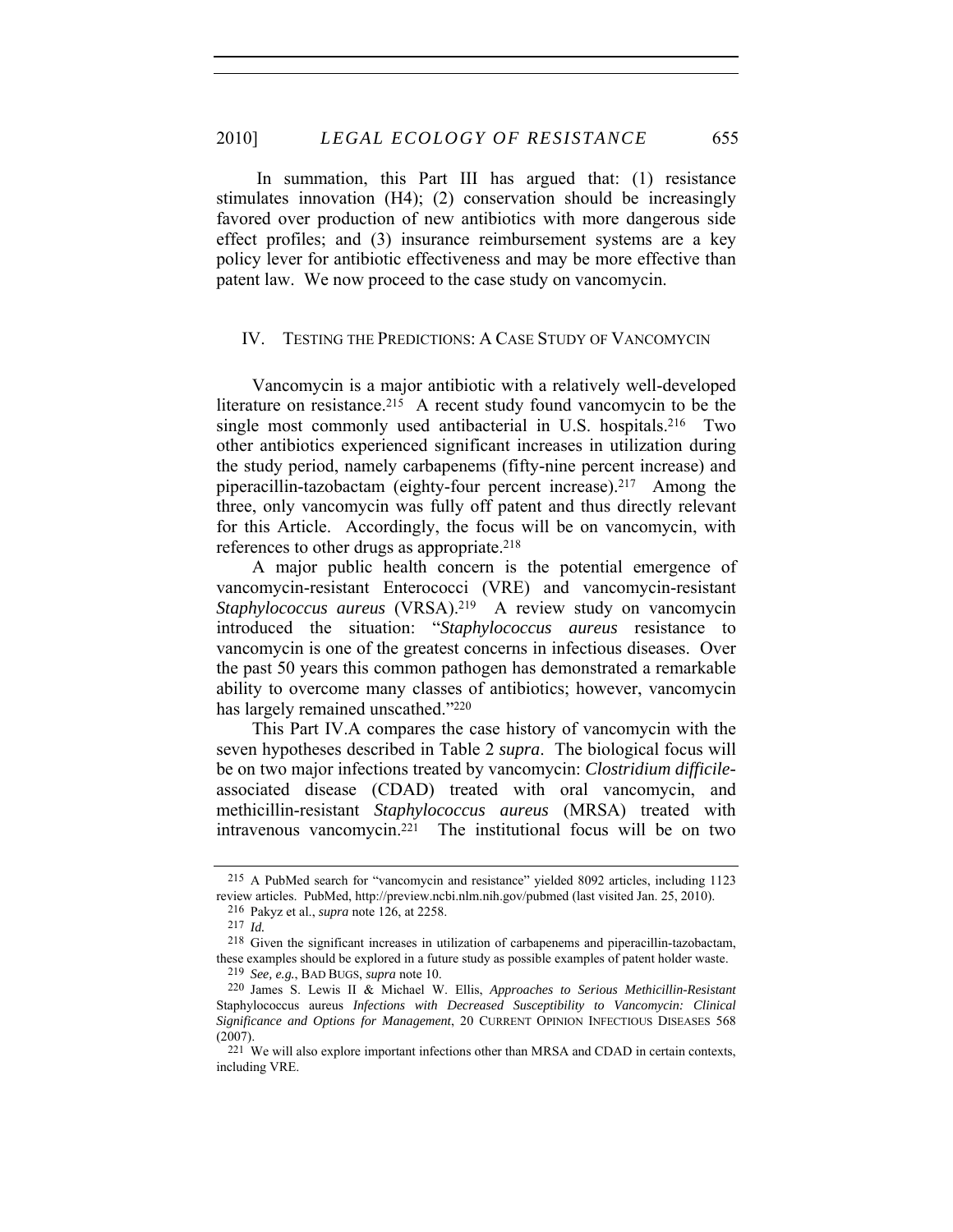actors: drug companies and hospitals.222 We begin by exploring the market for vancomycin, including its patent history, to uncover the relationships between resistance, conservation, and production. Part IV.B then explores some unique questions about antibiotic class coordination. Part IV.C offers some conclusions regarding the seven hypotheses.

#### A*. The Market for Vancomycin*

Vancomycin may be a natural experiment in the merits of limited antibiotic use in a drug's early years, preserving bacterial susceptibility (non-resistance) for times of greater clinical necessity. Vancomycin retains significant clinical effectiveness more than fifty years after its introduction, due in part to modest sales in its first decades.



**Chart 2. U.S. Vancomycin Sales, in Kilograms, 1975-2007**<sup>223</sup>

Vancomycin remains a major antibiotic today, and is often an antibiotic of last resort. Eli Lilly & Company introduced vancomycin in 1958 to treat infections no longer susceptible to penicillin.224 Shortly after its introduction, vancomycin was suspected of various toxicities and was

<sup>222</sup> While many studies of antibiotics also focus on community prescription by doctors, Saver, *supra* note 35, vancomycin is generally prescribed in hospitals and institutions in the United States.

<sup>223</sup> Data from 1997 to 2007 are from *IMS Data*, *supra* note 127 (U.S. R&H, Antibiotics J1X1); data from 1975-1996 are from Herbert A. Kirst et al., *Historical Yearly Usage of Vancomycin*, 42 ANTIMICROBIAL AGENTS & CHEMOTHERAPY 1303 (1998).

<sup>224</sup> Ruth Brown & Richard Wise, *Vancomycin: A Reappraisal*, 284 BRITISH MED. J. 1508 (1982).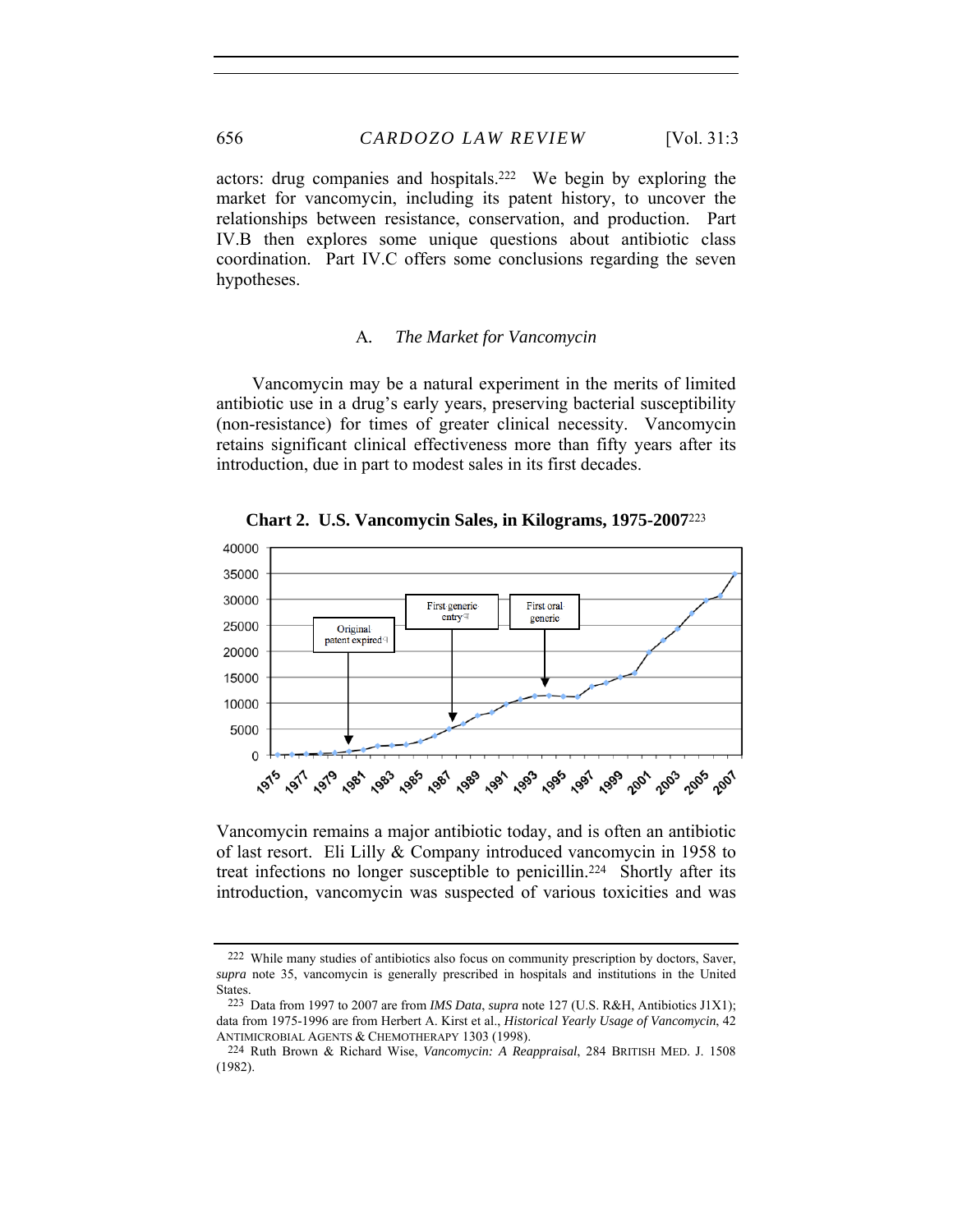quickly overtaken in the market by methicillin and other synthetic penicillins.225 Limited utilization in the 1960s and 1970s conserved vancomycin for important uses that emerged in the 1980s and beyond. In 1982, an article in the *British Medical Journal* suggested exactly this linkage: "Probably the high cost and potential toxicity will help to preserve this very useful agent from abuse, which experience shows usually leads to resistance emerging—a rare problem as yet with vancomycin."226

Note that the successful initial conservation of vancomycin was largely a medical accident rather than a deliberate patent holder strategy (compare H2, patent holder conservation).<sup>227</sup> The key was vancomycin's relative clinical profile during the first two and a half decades following its introduction in 1958.228 The early preservation of vancomycin was not due to thoughtful conservation efforts. Guidelines came much later, beginning in 1995 with the publications by the CDC and the Hospital Infection Control Practices Advisory Committee.<sup>229</sup> These guidelines, and others that followed, encouraged clinicians to use metronidazole as the first-line treatment for CDAD, primarily to slow resistance to vancomycin.230

Vancomycin's sales and patent data do not fit the patent holder waste hypothesis (H1). The U.S. Patent and Trademark Office issued the first vancomycin patent to Eli Lilly & Company in 1962. During the patent period, vancomycin was a relatively poor seller. Sales became significant only after the original patent expired in December 1979.231 From patent expiration until first competitive entry, vancomycin sales grew as medical needs changed, especially after 1984. The growing sales of patent-expired vancomycin attracted the attention of other companies. The first intravenous vancomycin Abbreviated

<sup>225</sup> *Id.*; Donald P. Levine, *Vancomycin: A History*, 42 CLINICAL INFECTIOUS DISEASES S5 (2006).

<sup>226</sup> Brown & Wise, *supra* note 224, at 1509.

<sup>227</sup> Perhaps a major first-in-class antibiotic patent should be purchased in every country and held in strategic reserve for the protection of future global public health. The analogy is to the Strategic Petroleum Reserve. The concept of a Strategic Antibiotic Reserve will be explored in a future article.

<sup>228</sup> Patents may have kept the cost higher than substitutable alternatives, but Eli Lilly could have experimented with pricing elasticities to stimulate demand. Vancomycin's medical limitations were the key market constraint.

<sup>229</sup> Centers for Disease Control and Prevention, *Recommendations for Preventing the Spread of Vancomycin Resistance: Recommendations of the Hospital Infection Control Practices Advisory Committee (HICPAC)*, MORBIDITY & MORTALITY WKLY. REP. (RECOMMENDATIONS & REP.), Sept. 22, 1995, *available at* http://www.cdc.gov/mmwr/PDF/RR/RR4412.pdf.

<sup>230</sup> Dale N. Gerding, *Metronidazole for* Clostridium difficile*-Associated Disease—Is It Okay for Mom?*, 40 CLINICAL INFECTIOUS DISEASES 1598, 1598 (2005) (reserving oral vancomycin for 'severe, potentially life-threatening cases or when oral metronidazole cannot be used").

<sup>231</sup> Levine, *supra* note 225, at S7; U.S. Patent No. 3,067,099 (filed Sept. 16, 1955) (issued Dec. 4, 1962).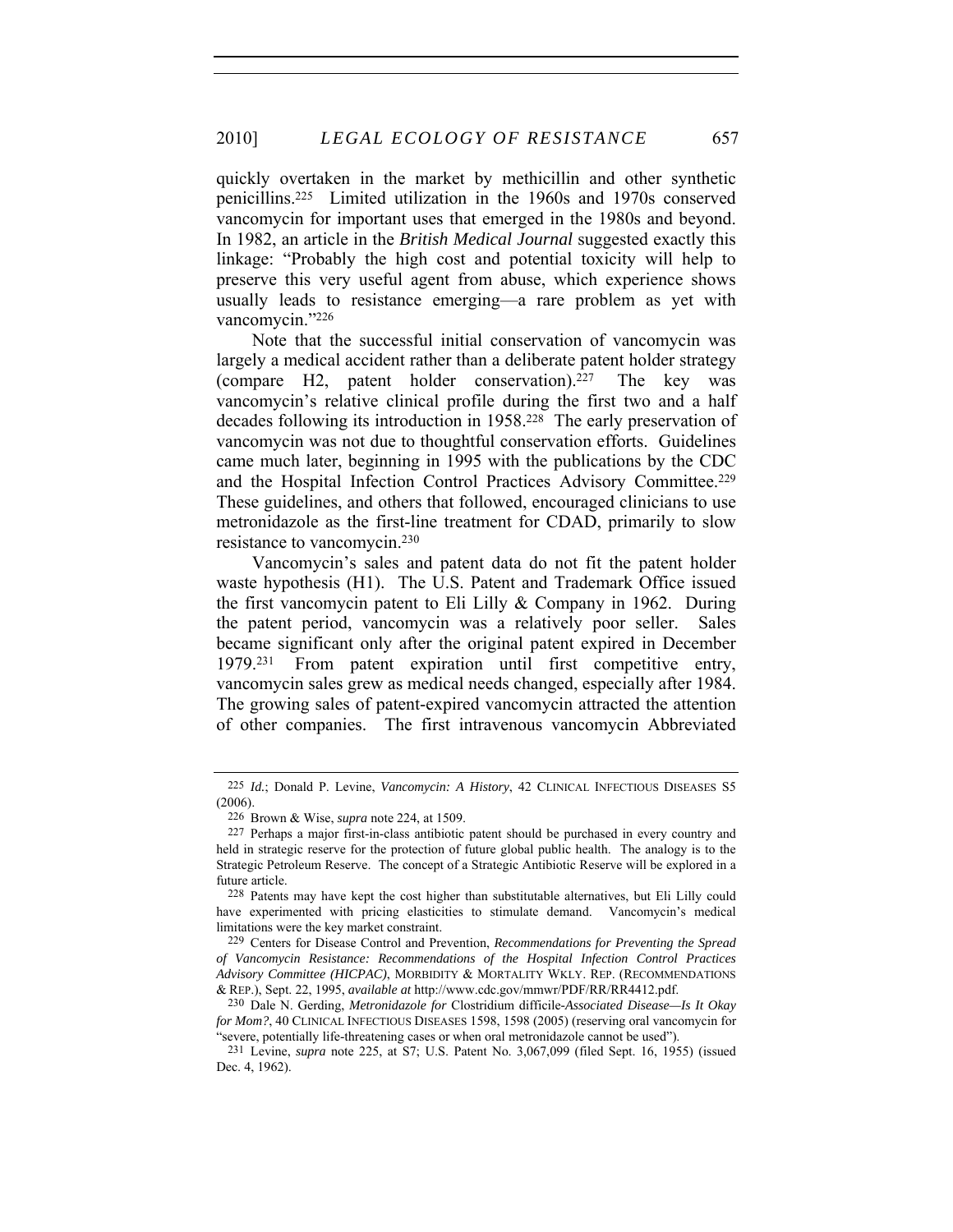New Drug Application (ANDA) was approved on March 17, 1987,<sup>232</sup> nearly eight years after vancomycin's patent expiration. Another competitor received five intravenous vancomycin ANDA approvals from 1988 to 1992.233 While sales continued to grow in the following decades, the upward trend line was already firmly established prior to competitive generic entry. Sales leveled off in the mid-1990s, corresponding with entry of the first oral generic.234 In the last decade, vancomycin sales have experienced significant growth. As described in Parts IV.A.1 and IV.A.2 *infra*, medical need, rather than clever marketing, drove sales.

Other explanations are possible as well. One could argue that the upturn in sales after patent expiration was a last-ditch attempt by Eli Lilly to obtain profits from a disappointing drug. If that was the case, sales should have spiked *prior* to expiration, as an example of patent holder waste (H1). But the sales data in Chart 2 demonstrate relatively flat sales until 1980, after patent expiration. Another complicating factor is that patent expiration did not lead to immediate generic competition in the years prior to the Hatch-Waxman Act.235 Perhaps patent holder waste is only a problem after Hatch-Waxman, which suggests a more limited reform to antibiotic patents.

Levine identifies two medical developments explaining the remarkable growth in vancomycin use in the early 1980s: expansion of the clinical indications for oral vancomycin against intestinal infections such as CDAD; and the emergence of MRSA driving demand for intravenous vancomycin.236 These two environmental changes radically altered the market for both forms of vancomycin. As described in the following Parts, vancomycin sales were a response to medical need, not a marketing or patent story. If so, then vancomycin is not a good example of patent holder waste (H1).

<sup>232</sup> ANDA 062663 (APP Pharmaceuticals); *see* U.S. Food and Drug Administration, Drugs@FDA, http://www.accessdata.fda.gov/scripts/cder/drugsatfda/index.cfm [hereinafter Drugs@FDA] (search "Search by Drug Name, Active Ingredient, or Application Number" for "062663").

<sup>233</sup> ANDAs 062911, 062912, 062931, 062933, and 063076 were filed by Hospira during this period for injectible vancomycin. *See* U.S. Food and Drug Administration, Orange Book Active Ingredient Search, http://www.accessdata.fda.gov/scripts/cder/ob/docs/queryai.cfm [hereinafter U.S. FDA, Orange Book] (search "Search by Active Ingredient" for "vancomycin").

<sup>234</sup> Due to the high cost of oral vancomycin, some physicians administered the intravenous version orally. Kirst et al., *supra* note 223.

<sup>235</sup> *See* Kevin Outterson, *Pharmaceutical Arbitrage: Balancing Access and Innovation in International Prescription Drug Markets*, 5 YALE J. HEALTH POL'Y L. & ETHICS 193, 215-16 (2005).

<sup>236</sup> Levine, *supra* note 225.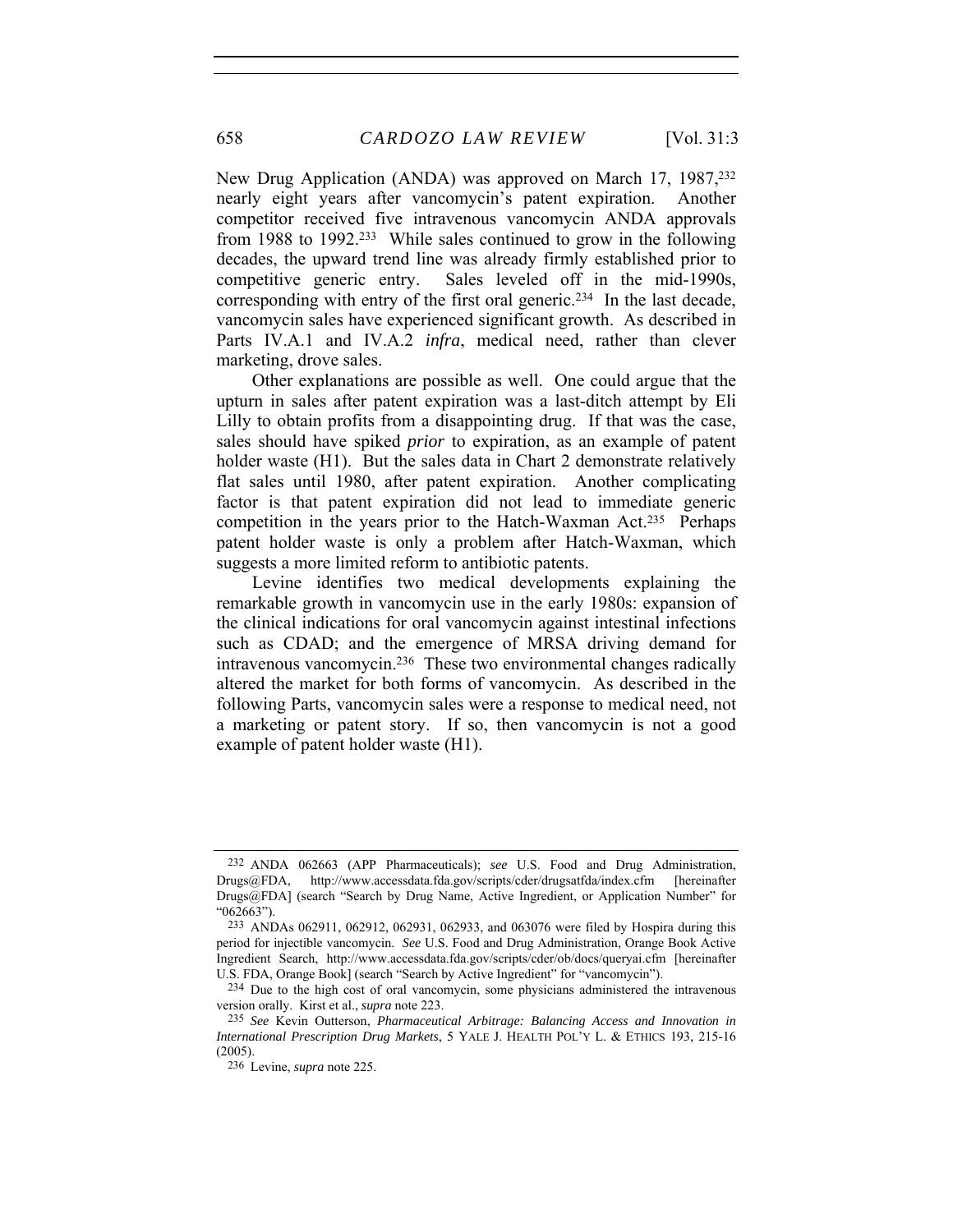#### 1. Oral Use of Vancomycin for CDAD

Vancomycin is not well absorbed in the body. For most infections it must be given intravenously. For some infections in the intestinal tract, oral use is appropriate. The FDA has approved oral vancomycin to treat two intestinal conditions: *Clostridium difficile-*associated disease (CDAD), and enterocolitis caused by *Staphylococcus aureus*, including methicillin-resistant strains.237 CDAD is a painful, longlasting, and potentially deadly diarrheal disease. Medical expenses related to CDAD are significant, in the range of \$2,400 to \$7,100 per case,238 with over 250,000 cases in 2005.239 The market was worth \$600 million to \$1.7 billion in 2005. Today, CDAD remains a billion dollar business<sup>240</sup> and is primarily associated with antibiotic use.<sup>241</sup>

Prior broad-spectrum antibiotic use dramatically alters the natural flora in the intestines, permitting more virulent and toxic strains of *Clostridium difficile* to flourish in the vacant ecological niche. Antibiotic use is a frequent cause of CDAD, which makes it a nosocomial (hospital-associated) infection.242 Oral vancomycin is the only drug approved by the FDA for the treatment of this condition, but

<sup>237</sup> The label for Eli Lilly's oral vancomycin includes treatment of staphylococcal enterocolitis and antibiotic-associated pseudomembranous colitis caused by *Clostridium difficile*. See the FDA-approved drug label for Vancocin HCl (vancomycin), *available at* http://www.accessdata.fda.gov/drugsatfda\_docs/label/2004/50606slr020\_vancocin\_lbl.pdf (last visited Jan. 15, 2010). *See also* Dale N. Gerding, *Is There a Relationship Between Vancomycin-Resistant* Enterococcal *Infection and* Clostridium difficile *Infection?*, 25 CLINICAL INFECTIOUS DISEASES S206 (1997); ViroPharma Inc., Annual Report (Form 10-K), at 1 (Mar. 2, 2006).

<sup>238</sup> Erik R. Dubberke et al., *Short- and Long-Term Attributable Costs of* Clostridium difficile*-Associated Disease in Nonsurgical Inpatients*, 46 CLINICAL INFECTIOUS DISEASES 497 (2008).

<sup>239</sup> L. Clifford McDonald, *Confronting* Clostridium difficile *in Inpatient Health Care Facilities*, 45 CLINICAL INFECTIOUS DISEASES 1274 (2007). Only a small portion of these expenses are for drugs; the largest component is longer hospitalizations and medical services.

<sup>240</sup> The patent holder for oritavancin estimates the U.S. cost of nosocomial diarrhea at over \$1.1 billion annually, primarily as a result of increased hospital stays. Targanta Therapeutics, Pipeline—Oritavancin Program, http://www.targanta.com/pipeline/oritavancin.html (last visited Jan. 15, 2010).

<sup>241</sup> David B. Blossom & L. Clifford McDonald, *The Challenges Posed by Reemerging*  Clostridium difficile *Infection*, 45 CLINICAL INFECTIOUS DISEASES 222 (2007) (noting that CDAD is a health care-associated disease associated with antibiotic use in the hospital).

<sup>242</sup> Gaetano Privitera et al., *Prospective Study of* Clostridium difficile *Intestinal Colonization and Disease Following Single-Dose Antibiotic Prophylaxis in Surgery*, 35 ANTIMICROBIAL AGENTS AND CHEMOTHERAPY 208 (1991). Oral vancomycin use is also a risk factor for intestinal fungal infections by *Candida* species. Ines Zollner-Schwetz et al., *Oral and Intestinal*  Candida *Colonization in Patients Undergoing Hematopoietic Stem-Cell Transplantation*, 198 J. INFECTIOUS DISEASES 150 (2008). Other studies have found similar effects from metronidazole and ciprofloxacin. Robert Krause et al., *Role of* Candida *in Antibiotic-Associated Diarrhea*, 184 J. INFECTIOUS DISEASES 1065 (2001).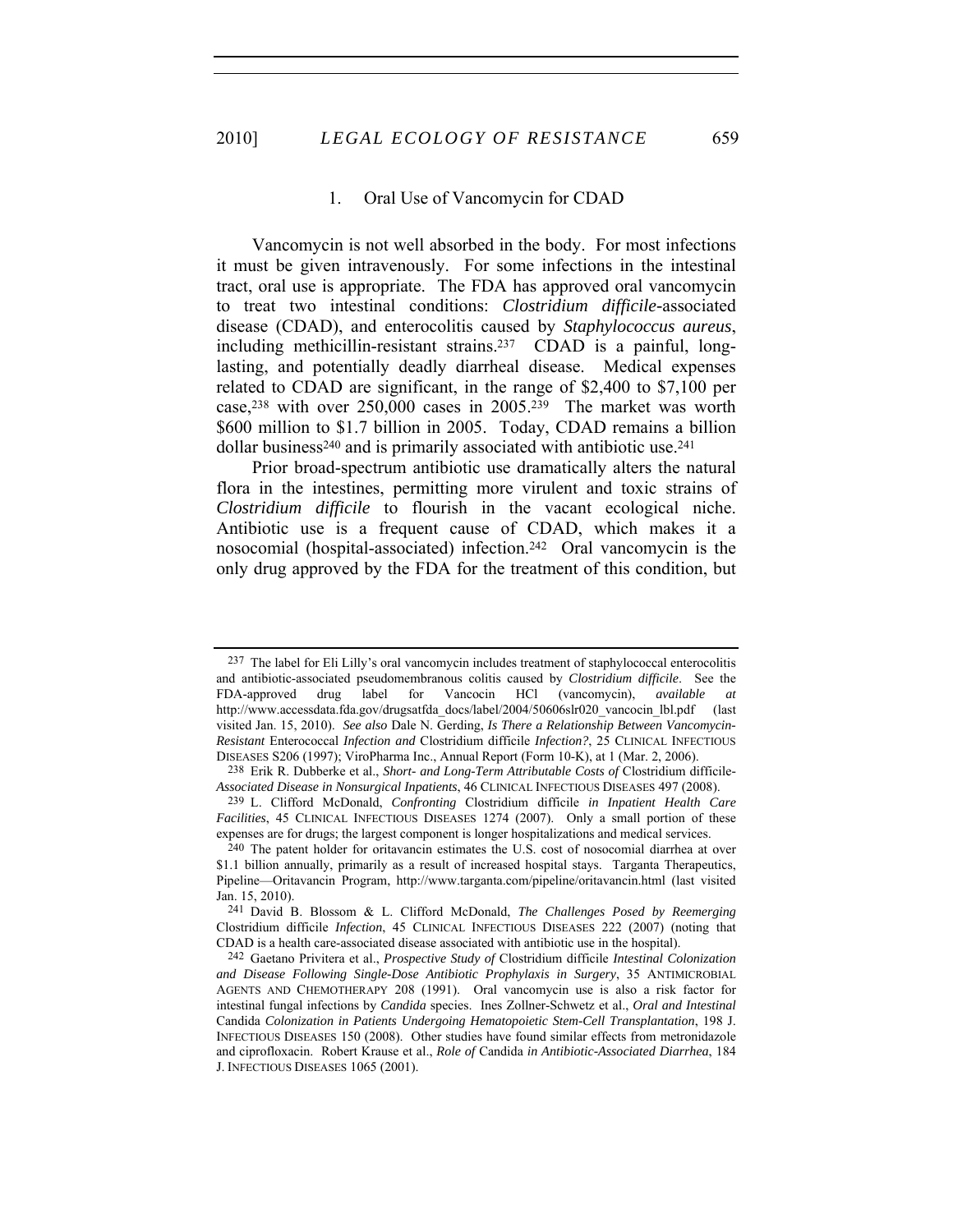generic metronidazole is used off-label as the first-line treatment for CDAD.243

The FDA has approved only two New Drug Applications (NDAs) for oral forms of vancomycin: Eli Lilly's Vancocin® and Lederle's Vancoled.244 Eli Lilly was the first to market, receiving approval from the FDA on April 15, 1986.245 Lederle's oral vancomycin was approved on October 15, 1993, but sales were disappointing.246 The bloom was off the rose for oral vancomycin in the mid-1990s as concerns mounted about vancomycin-resistant Enterococci (VRE). The volume of medical literature on vancomycin exploded from 1994 to 1997, and hospital clinicians increasingly restricted its use.

Oral vancomycin was historically a relatively small portion of total vancomycin consumption in the United States,<sup>247</sup> but a larger percentage of the sales revenues due to higher unit prices, peaking at about eighty percent of the glycopeptide class revenues in FY 1994.248 Eli Lilly's oral Vancocin® sales peaked in 1994, declining significantly until 2003.249 The peak in 1994 coincided with published guidelines suggesting restrictions on the use of oral vancomycin for CDAD in order to limit the spread of VRE.250 This Sector 3 conservation program appears to have reduced sales in the 1990s, consistent with H5, conservation dampens production. Sales in the last decade are shown in Chart 3:

<sup>243</sup> ViroPharma Inc., Annual Report (Form 10-K), at 2 (Mar. 2, 2006).

<sup>244</sup> *See* Drugs@FDA, *supra* note 232 (search for "vancocin" and "vancoled"); U.S. FDA, Orange Book, *supra* note 233 (search for "vancomycin"). Eli Lilly transferred the rights to Vancocin to Baxter Healthcare, which was awarded NDA 050606 on April 15, 1986, and subsequently to ViroPharma, which received NDA 050671 on April 29, 1993.

<sup>245</sup> *See* Drugs@FDA, *supra* note 232 (search for "vancocin"; follow "VANCOCIN HYDROCHLORIDE" hyperlink; then follow "NDA #050606" hyperlink; then follow "Approval History, Letters, Reviews, and Related Documents" hyperlink); Levine, *supra* note 225, at S7 fig.2. Apparently, some oral consumption occurred prior to approval in 1985.

<sup>246</sup> *See* Drugs@FDA, *supra* note 232 (search for "vancoled"; follow "ANDA #063321" hyperlink; then follow "Approval History, Letters, Reviews, and Related Documents" hyperlink); Levine, *supra* note 225, at S7 fig.2.

<sup>247</sup> *IMS Data*, *supra* note 127 (Antibiotics ATC Level 4, J1C1); *see also* Kirst et al., *supra* note 223, at 1303 (noting that the intravenous version of vancomycin could be given orally as well); Levine, *supra* note 225, at S7.

<sup>248</sup> *IMS Data*, *supra* note 127 (Antibiotics ATC Level 4, J1C1, FYE Oct. 1994).

<sup>249</sup> *Id.*

<sup>250</sup> Hospital Infection Control Practices Advisory Committee, *Recommendations for Preventing the Spread of Vancomycin Resistance*, 16 INFECTION CONTROL & HOSP. EPIDEMIOLOGY 105 (1995).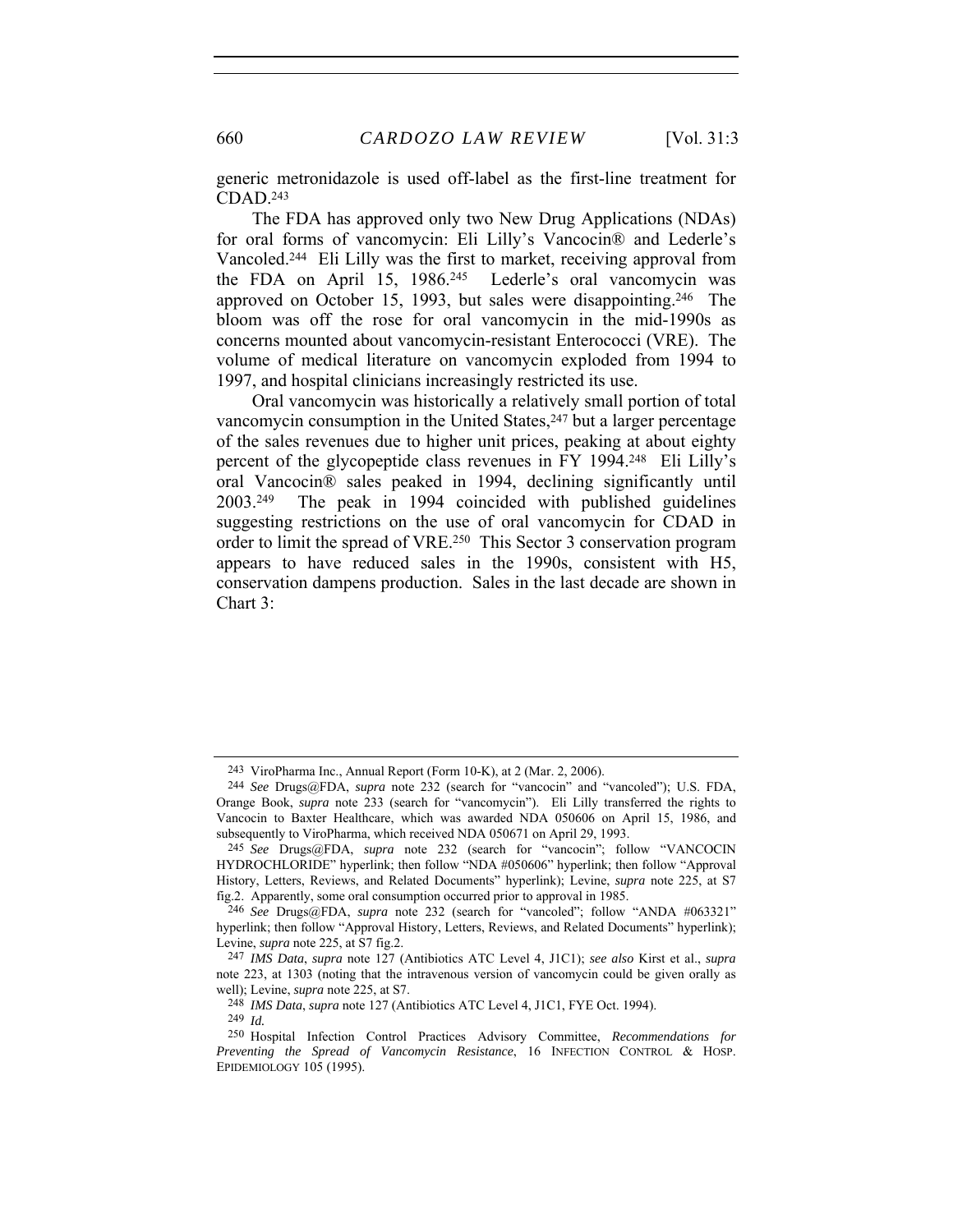

# **Chart 3. Oral Vancomycin**<sup>251</sup> **and Oral Metronidazole Sales,**<sup>252</sup> **U.S. Sales 1993-2007**<sup>253</sup> **(in Thousands of 1997 U.S. Dollars)**

The patent holder waste hypothesis (H1) suggests, by analogy, that competitive market entry by Lederle in 1993 would have resulted in overzealous marketing and waste.254 That does not seem to have been the case here. Perhaps Lederle's timing was poor, but overall constant dollar sales of oral vancomycin declined from 1993-2003.255 Sales of Lederle's oral vancomycin (Vancoled) were very small, less than seven percent of the glycopeptide class in 1994 and falling rapidly thereafter.256 Vancoled sales dwindled through the next decade, falling to \$183,000 in 2002 before Lederle discontinued its product.257

The market for oral vancomycin changed dramatically in 2004. Eli Lilly followed Lederle by exiting the U.S. oral vancomycin market in November 2004, selling its U.S. rights to ViroPharma for \$116 million

<sup>251</sup> *IMS Data*, *supra* note 127 (Antibiotics ATC Level 4, J1C1, J1X1 Vancocin and Vancoled).

<sup>252</sup> *IMS Data*, *supra* note 127 (Antibiotics ATC Level 4, J1C1, Metronidazole G1A1 Trichomonacides and A2B4 Bismuth antiulcerants). Since metronidazole is not approved for CDAD, it is difficult to know exactly what IMS category is appropriate, but I excluded the topical uses, leaving primarily tablet forms.

<sup>253</sup> Oral metronidazole sales prior to 1997 are not available and have been estimated by the author. Dollar amounts were adjusted by the author according to the Consumer Price Index: All Urban Consumers, U.S. City Average. *See* U.S. Dep't of Labor, Bureau of Labor Statistics, Consumer Price Index: All Urban Consumers (CPI-U), U.S. City Average, ftp://ftp.bls.gov/pub/special.requests/cpi/cpiai.txt (last visited Jan. 15, 2010).

<sup>254</sup> *See supra* Part II.C.

<sup>255</sup> *IMS Data*, *supra* note 127 (FYE Oct. 2004); *see also* Levine, *supra* note 225, at S7 fig.2.

<sup>256</sup> *IMS Data*, *supra* note 127 (FYE Oct. 1994).

<sup>257</sup> *IMS Data*, *supra* note 127 (FYE Oct. 2002).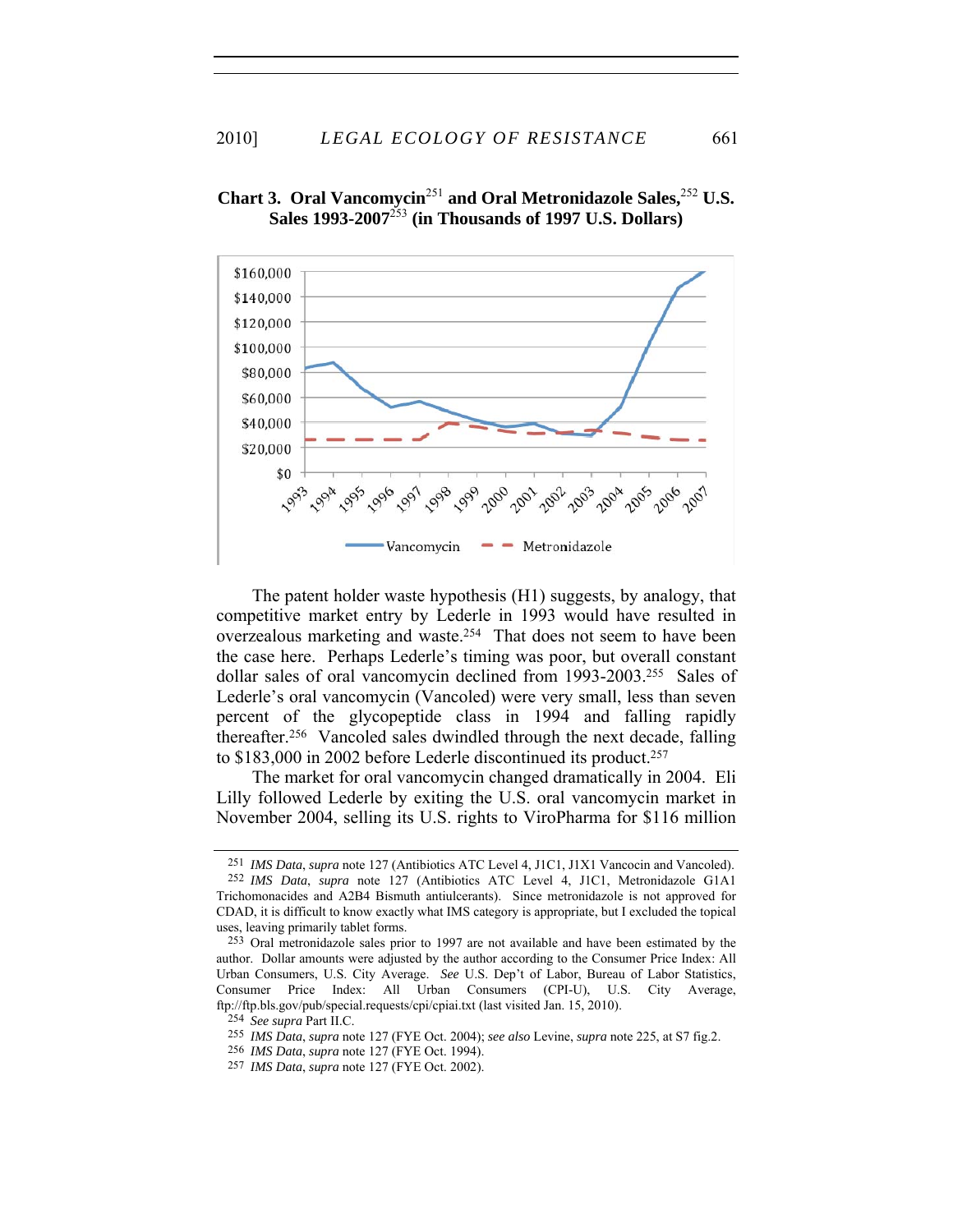cash plus royalties on future sales.258 The royalty structure gave ViroPharma a strong financial incentive to keep sales above \$65 million.259 ViroPharma was remarkably successful, almost doubling the sales targets in 2005, with net sales exceeding \$125 million.<sup>260</sup> This was by far the best sales year in the history of oral vancomycin. In nominal dollars, sales reached \$166.7 million in 2006,261 \$203.7 million in 2007,262 and \$232.3 million in 2008, driven by both unit sales and price increases.263 The dramatic jump in sales of oral vancomycin certainly looks like patent holder waste (H1) and perhaps also a negation of patent holder conservation (H2), but on closer examination the facts do not fit the theory.

Two possible explanations will now be explored for these dramatic sales figures. The first is a property rights story, driven by aggressive marketing. The second is a medical story, driven by epidemiological factors beyond the company's control.

Certainly the royalty structure gave ViroPharma a strong incentive to keep sales above \$65 million per year. Until October 2008, ViroPharma was completely dependent on sales of Vancocin®.264 While other products are in development, Vancocin® accounts for one hundred percent of the company's current product sales.<sup>265</sup> And yet, as late as December 31, 2006, ViroPharma did not have a sales staff.266 Doctors prescribe Vancocin® primarily in hospitals and long term care facilities, and a very small marketing staff of six people achieved the tremendous increase in sales:

We currently have a limited marketing staff and do not have a sales staff. We focus on educational initiatives, including thought leader development, physician education, and the targeted education of health professionals, by utilizing a small number of regional medical

<sup>258</sup> ViroPharma Inc., Annual Report (Form 10-K), at 1, 6, 40 (Mar. 15, 2005). ViroPharma acquired the U.S. rights to Vancocin from Eli Lilly & Company in November 2004. Eli Lilly retained rights in the rest of the world and continued to produce the active pharmaceutical ingredient under contract with ViroPharma until 2006. The royalty structure is found on page 40, and models sales in the range of \$44-\$65 million per year. *Id.*

<sup>259</sup> ViroPharma paid a fifty percent royalty in 2005 on sales between \$44 million and \$65 million, but no royalty for sales above or below that corridor. The royalty percentage falls to thirty-five percent from 2006 to 2011, when it expires. ViroPharma Inc., Annual Report (Form 10-K), at 4 (Mar. 2, 2006).

<sup>260</sup> *Id.* at 36 (without adjustment for inflation).

<sup>261</sup> ViroPharma Inc., Annual Report (Form 10-K), at 36 (Feb. 28, 2007).

<sup>262</sup> ViroPharma Inc., Annual Report (Form 10-K), at 36 (Feb. 28, 2008).

<sup>263</sup> ViroPharma Inc., Annual Report (Form 10-K), at 47 (Mar. 2, 2009).

<sup>264</sup> ViroPharma Inc., Annual Report (Form 10-K), at 17 (Mar. 2, 2006); ViroPharma Inc. Quarterly Report (Form 10-Q), at 7 (May 4, 2009) (describing acquisition of Lev Pharmaceuticals, Inc. and their drug, Cinryze).

<sup>265</sup> ViroPharma Inc., Annual Report (Form 10-K), at 51 (Mar. 2, 2009).

<sup>266</sup> ViroPharma Inc., Annual Report (Form 10-K), at 8 (Feb. 28, 2007).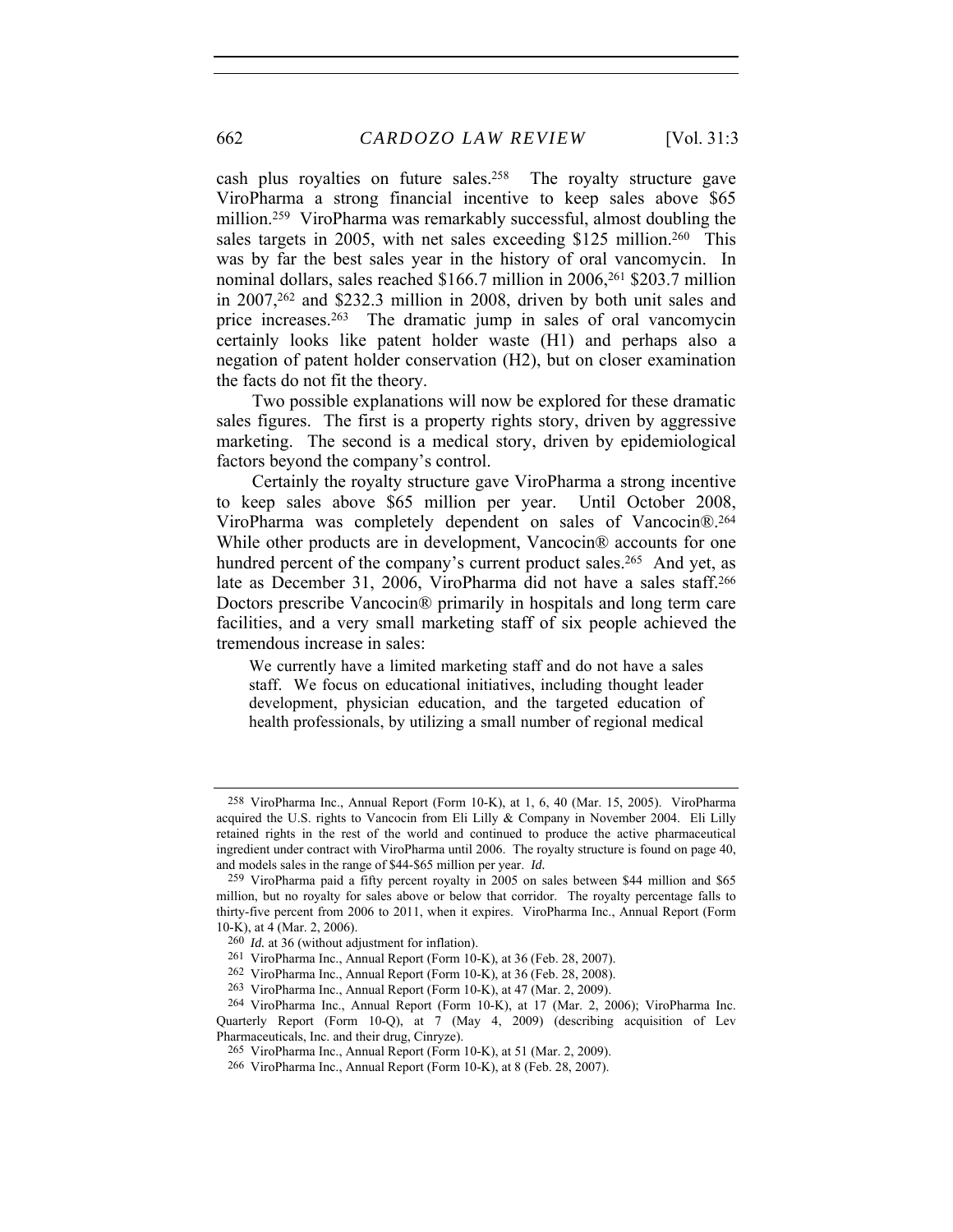science liaisons. As of December 31, 2006, we have six members in our regional medical scientist team.267

In the first quarter of 2008, ViroPharma finally spent \$2.7 million for a hospital sales force to promote Vancocin®.268 By the end of 2008, these expenses had grown to \$12.6 million for the Vancocin® sales force.269 Sales growth has declined even as marketing expenses have significantly increased, and the great bulk of sales growth occurred before any marketing began. Vancocin<sup>®</sup> is not a marketing-driven story.

The more likely explanation for this dramatic growth lies in the CDAD market and growing resistance to metronidazole. Some strains of *Clostridium difficile* evolved into a "hypervirulent" pathogen of growing concern since 2001, driving the demand for therapy.270 Researchers have not yet identified the mutation responsible for this more dangerous form of *Clostridium difficile*. The primary alternative to oral vancomycin has been metronidazole, but it faces increasing treatment failure for this severe form of CDAD.272 Hospitalizations affected by CDAD have grown from 98,000 in 2000 to an estimated 250,000 in 2005.273 This accounts for the majority of Vancocin®'s growth274:

Vancocin has been reserved by physicians for patients who have failed metronidazole therapy, who have relapsed or who are suffering from severe forms of CDAD. We believe that the epidemiological shift that has contributed to increased incidence and severity of CDAD has led to an increase in the use of Vancocin.<sup>275</sup>

<sup>267</sup> *Id.*

<sup>268</sup> ViroPharma Inc., Annual Report (Form 10-K), at 8 (Feb. 28, 2008); ViroPharma Inc., Quarterly Report (Form 10-Q), at 20 (Apr. 30, 2008).

<sup>269</sup> ViroPharma Inc., Annual Report (Form 10-K), at 49 (Mar. 2, 2009).

<sup>270</sup> McDonald, *supra* note 239, at 1274 (noting that the hypervirulent strain of *Clostridium difficile* emerged in 2001 when it developed high levels of fluoroquinolone resistance); Dale N. Gerding, Carlene A. Muto & Robert C. Owens, Jr., *Measures to Control and Prevent* Clostridium difficile *Infection*, 46 CLINICAL INFECTIOUS DISEASES S43, S43 (2008).

<sup>271</sup> Ruth Murray et al., *Truncation in the tcdC Region of the* Clostridium difficile *PathLoc of Clinical Isolates Does Not Predict Increased Biological Activity of Toxin B or Toxin A*, 9 BMC INFECTIOUS DISEASES 103 (2009).

<sup>272</sup> Gerding is quite careful in his evaluation of the recent data on metronidazole treatment failure. Gerding, *supra* note 230, at 1600. The marketer of Vancocin® is less cautious. ViroPharma Inc., Annual Report (Form 10-K), at 2 (Feb. 28, 2008) ("We believe that changes in the epidemiology of CDI, in particular the increasing frequency of severe disease, and data suggesting that failure or relapse occur more commonly in patients treated with metronidazole have led to an increase in the use of Vancocin.").

<sup>273</sup> McDonald, *supra* note 239. Research in 2009 confirms that CDAD continues to be a serious problem. Jyotsna Jagai & Elena Naumova, *Clostridium difficile-associated Disease in the Elderly, United States*, 15 EMERGING INFECTIOUS DISEASES 343 (2009).

<sup>274</sup> ViroPharma Inc., Annual Report (Form 10-K), at 1 (Feb. 28, 2007).

<sup>275</sup> ViroPharma Inc., Annual Report (Form 10-K), at 2 (Mar. 2, 2006).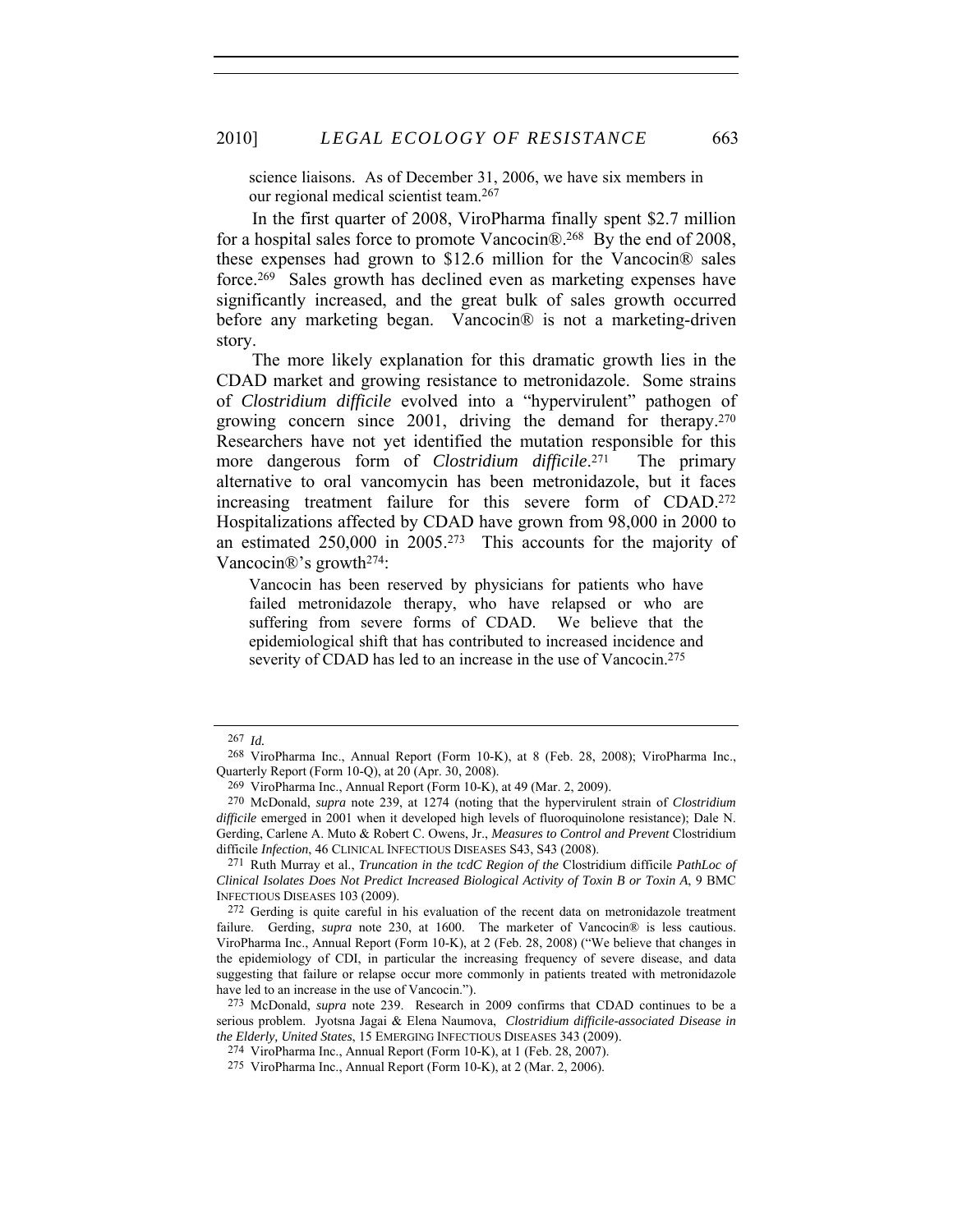This finding is consistent with the claim that resistance stimulates innovation  $(H4)$ . A product's obsolescence through resistance<sup>276</sup> creates a market for another substitutable product. Here, for example, resistance created CDAD, and wrought destruction on existing treatments such as metronidazole, opening the way for oral vancomycin.277 Of course oral vancomycin was not a new treatment, but it had been temporarily sidelined due to its side effects and cost. Metronidazole was originally the better drug, but with resistance metronidazole lost absolute efficacy, and at some point metronidazole became relatively less effective than oral vancomycin, especially for the hypervirulent form of CDAD.278

Several other observations can be drawn that contrast with some theoretical predictions. A key assumption in the patent holder waste hypothesis (H1) is the threat of competitive entry by generic firms, leading to a tragedy of the antibiotic commons.279 The oral vancomycin (Vancocin®) story is quite different. First, despite generic entry in 1993 and the expiration of the last core oral patent in 1996, Vancocin® remains the only oral form of vancomycin on the U.S. market today.280 But sales at current levels attract competitive attention. In March 2006, ViroPharma filed an administrative petition to stay the approval of a competitive oral vancomycin product on the grounds of inadequate bioequivalence.281 ViroPharma is relying on non-patent intellectual property and regulatory barriers to defend its lucrative market from

<sup>276</sup> It appears that metronidazole's growing treatment failure is not a result of resistance to metronidazole itself, but due to increased use of other antibiotics. Daniel M. Musher et al., *Relatively Poor Outcomes After Treatment of* Clostridium difficile *Colitis with Metronidazole*, 40 CLINICAL INFECTIOUS DISEASES 1586, 1589 (2005) ("Specific resistance to metronidazole was probably not a factor, because strains of *C. difficile* resistant to this drug have not been identified at our medical center."). For fluoroquinolones, the mechanism is accumulated resistance. McDonald, *supra* note 239.

<sup>277</sup> Evidence-based guidelines from the Society for Healthcare Epidemiology of America (SHEA) and the Infectious Diseases Society of American (IDSA) have noted the shifting need for oral vancomycin to treat severe or recurrent CDAD. *See* ViroPharma Inc., Annual Report (Form 10-K), at 2 (Feb. 28, 2008). The triggering event was the emergence in 2001 of the hypervirulent strain exhibiting high levels of fluoroquinolone resistance. McDonald, *supra* note 239; Rocco Ricciardi et al., *Increasing Prevalence and Severity of* Clostridium difficile *Colitis in Hospitalized Patients in the United States*, 142 ARCHIVES SURGERY 624 (2007).

<sup>278</sup> *See supra* Part III.A.1.

<sup>279</sup> *See supra* Part II.C.

<sup>280</sup> ViroPharma Inc., Annual Report (Form 10-K), at 2, 11, 25 (Mar. 2, 2009).

<sup>281</sup> Letter from Michel de Rosen, Chief Executive Officer, ViroPharma Inc., to Andrew C. von Eschenbach, Acting Commissioner of Food and Drugs, FDA (Mar. 17, 2006), *available at* http://www.fda.gov/OHRMS/DOCKETS/dockets/06p0124/06p-0124-let0001.pdf. The petition was filed pursuant to 21 C.F.R. § 10.35. *See also* ViroPharma Inc., Annual Report (Form 10-Q), at 9 (Apr. 30, 2008). This filing compelled the company to evaluate an impairment or change in the useful life of its vancomycin-related intangibles under SFAS No. 144. *Id.* I resist the urge to explore the impact of U.S. public accounting standards on antibiotic resistance, but perhaps someone else will engage in such an exploration.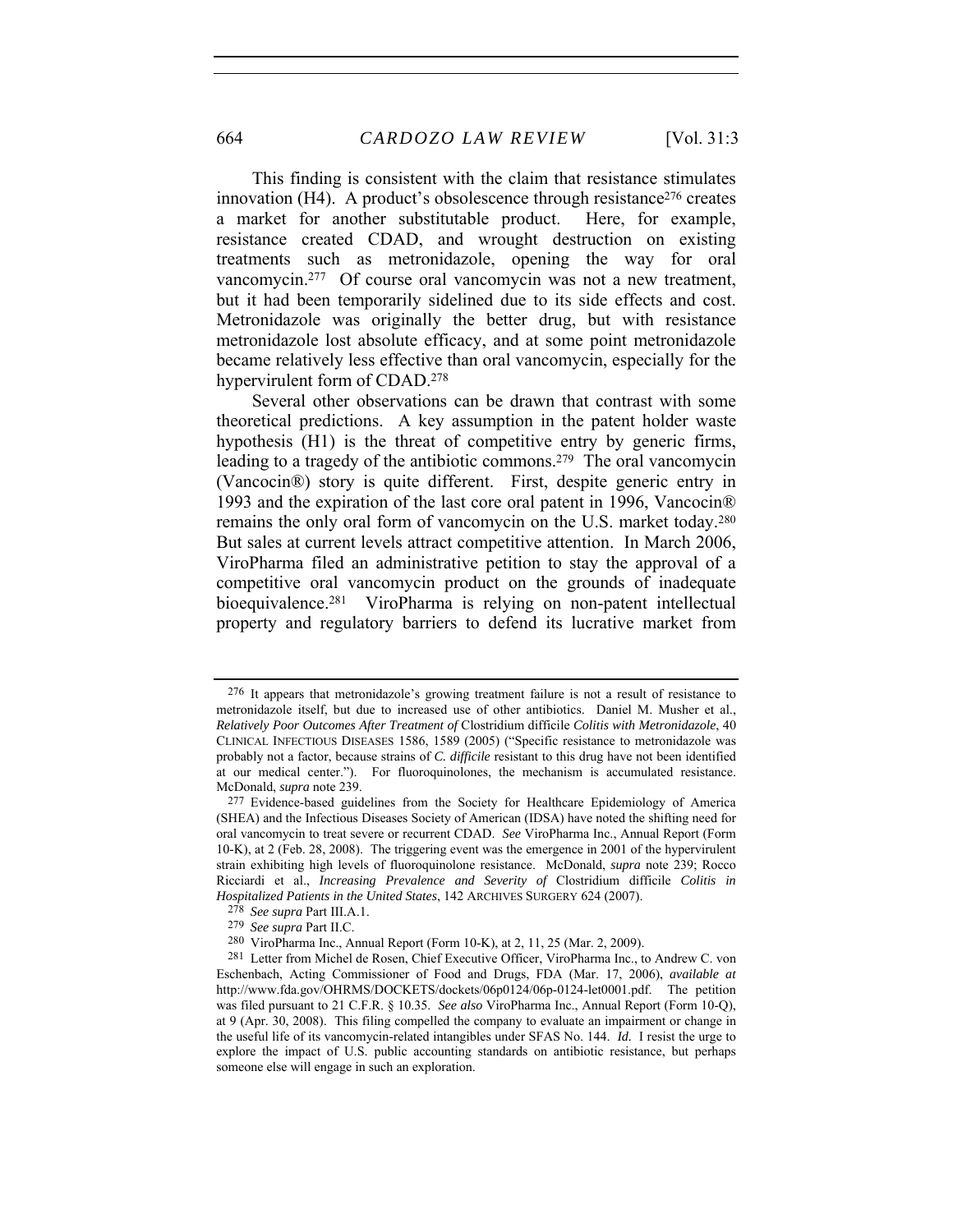generic competition.282 In 2009, ViroPharma devoted millions of dollars in legal fees to continue to delay market entry by this potential competitor.283 Non-patent barriers can significantly delay generic entry.

Second, the threat of competitive generic entry has stimulated paradigm-breaking R&D at ViroPharma. The company has begun a research program to isolate non-toxigenic strains of *Clostridium difficile*  to be used as a re-colonization treatment after oral vancomycin.284 This is an interesting project, headed by a leading *Clostridium difficile*  scientist, Dr. Dale Gerding. This small research program might side step the entire question of resistance by colonizing the ecological space with non-toxic *Clostridium difficile* bacteria.<sup>285</sup> Phase I trials should begin in 2009.286 Not all responses to the threat of competitive generic entry waste the antibiotic commons, a point that is relevant to both H4 (resistance stimulates innovation) and H1 (patent holder waste).

Third, while H2 (patent holder conservation) suggests private coordination under a single patent holder, Eli Lilly chose to fragment its rights to oral vancomycin by a license to ViroPharma, diminishing its ability to coordinate on a global basis. This license occurred just as oral vancomycin sales took off. Eli Lilly retained the rights outside the United States, and also continued to produce (for a time) intravenous vancomycin. This property fragmentation occurred despite concerns that oral vancomycin might contribute significantly to resistance. Available data suggests that oral prescriptions of vancomycin may create proportionately higher risks of VRE, but the datasets are remarkably small.287 If the case is to be made for patent-based coordination as an effective conservation strategy, oral vancomycin for CDAD is not a good example. If scholars proffer other antibiotics as

<sup>282</sup> Of course, Vancocin® has faced generic competition from metronidazole for years. My statement refers to generic vancomycin.

<sup>283</sup> ViroPharma Inc., Annual Report (Form 10-K), at 49 (Mar. 2, 2009) (noting that legal fees to delay the ANDA were \$3.3 million in 2007, \$4 million in 2008, and the company will spend at "higher levels in future periods"). If generic entry boosted sales, then this litigation might still be socially desirable as a conservation tool (H2). As seen above, generic entry does not necessarily increase unit sales, since marketing tapers off with generic entry. *See* Lichtenberg & Duflos, *supra* note 68.

<sup>284</sup> ViroPharma Inc., Annual Report (Form 10-K), at 4 (Feb. 28, 2008).

<sup>285</sup> For a careful caution on probiotic commensal therapies, see Bernard Dixon, *It's a Little Bit More Complicated than That*, 9 LANCET INFECTIOUS DISEASES 399 (2009).

<sup>286</sup> ViroPharma Inc., Annual Report (Form 10-K), at 6 (Mar. 2, 2009).

<sup>287</sup> In 1997, Gerding tried to suggest that oral vancomycin contributed modestly to VRE overall, given the small volume of oral prescriptions at the time, but he did not deny the relatively greater effect. Gerding, *supra* note 239 (noting as unclear the relationship between route of administration and resistance); Levine, *supra* note 225, at S7. Other studies also raise concerns, *e.g.*, Philippe Van der Auwera et al., *Influence of Oral Glycopeptides on the Fecal Flora of Human Volunteers: Selection of Highly Glycopeptide-Resistant Enterococci*, 173 J. INFECTIOUS DISEASES 1129 (1996), but the relationships remain unclear. Neil Woodford, *Glycopeptide-Resistant Enterococci: A Decade of Experience*, 47 J. MED. MICROBIOLOGY 849 (1998). All of these studies occurred before the explosion of oral vancomycin use since 2004.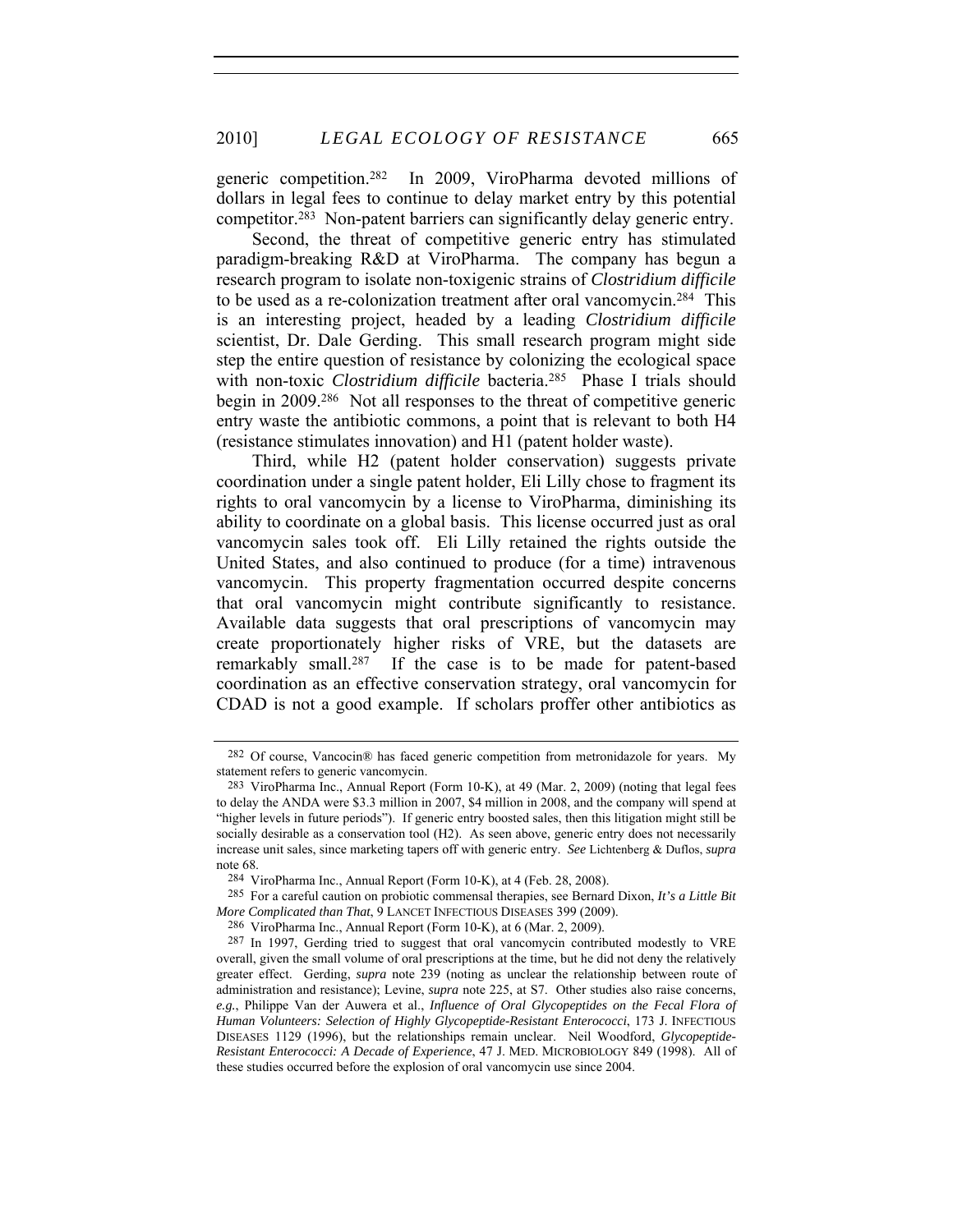examples of patent holder waste (H1), this study of oral vancomycin suggests that we must carefully study the patent holder's incentives before reaching any conclusions. Next, we turn to another major use of vancomycin, as an intravenous treatment for MRSA.

#### 2. Intravenous Vancomycin for MRSA

Methicillin-resistant *Staphylococcus aureus* (MRSA) is a major public health hazard with growing significance.288 The infectious disease community has been tracking the rise of MRSA for decades,<sup>289</sup> and vancomycin is today the most frequently chosen antibiotic for MRSA.290 The increased prevalence of MRSA increases demand for vancomycin291 and other useful antibiotics. While antibiotic innovation in general is said to be moribund,292 MRSA innovation appears to be flourishing, with many compounds in clinical trials.<sup>293</sup> This is a plausible example of hypothesis H4 (resistance stimulates innovation).294 The multibillion-dollar MRSA market has attracted significant market entrants with new products in the pipeline. In the 2009 "Fierce 15" list of the most promising small biotech companies, four were working on anti-infective therapies, including novel treatments for multi-drug resistant gram-negative bacteria, MRSA, *Pseudomonas aeruginosa*, and novel vaccines for genital herpes and

<sup>288</sup> Eili Klein, David L. Smith & Ramanan Laxminarayan, *Hospitalizations and Deaths Caused by Methicillin-Resistant* Staphylococcus aureus*, United States, 1999-2005*, 13 EMERGING INFECTIOUS DISEASES 1840 (2007); R. Monina Klevens et al., *Invasive Methicillin-Resistant*  Staphylococcus aureus *Infections in the United States*, 298 JAMA 1763 (2007).

<sup>289</sup> *See, e.g.*, BAD BUGS, *supra* note 10; ALLIANCE FOR THE PRUDENT USE OF ANTIBIOTICS, SHADOW EPIDEMIC: THE GROWING MENACE OF DRUG RESISTANCE 6 (2004), *available at* http://www.tufts.edu/med/apua/print/GAARD.pdf.For examples abroad, see COMM. ON SCI. & TECH., HOUSE OF LORDS, SCIENCE AND TECHNOLOGY—SEVENTH REPORT: RESISTANCE TO ANTIBIOTICS AND OTHER ANTIMICROBIAL AGENTS ¶ 1.5 (1998), *available at* http:// www.parliament.the-stationery-office.co.uk/pa/ld199798/ldselect/ldsctech/081vii/st0702.htm; and Nordberg et al., *supra* note 2.

<sup>290</sup> Klevens et al., *supra* note 288*.*

<sup>291</sup> Klein et al., *supra* note 288, at 1844; Donald P Levine, *Vancomycin: Understanding Its Past and Preserving Its Future*, 101 S. MED. J. 284 (2008) (noting that the increased use of vancomycin in the 1980s to treat MRSA has led to the emergence of VRE and VRSA).

<sup>292</sup> BAD BUGS, *supra* note 10; Norrby et al., *supra* note 78; Talbot et al., *supra* note 40; Wenzel, *supra* note 2. *But see* Outterson et al., *Antimicrobial Patents*, *supra* note 4, at 562.

<sup>293</sup> Ursula Theuretzbacher, *Future Antibiotics Scenarios: Is the Tide Starting to Turn?*, 34 INT'L J. ANTIMICROBIAL AGENTS 15 (2009) (finding in the past decade a wave of Gram-positive innovation driven by resistance, especially MRSA, and predicting a coming wave of Gramnegative innovation, also driven by resistance); Klein et al., *supra* note 288, at 1844.

<sup>294</sup> Theuretzbacher, *supra* note 293, at 15 ("Still, many years passed before an ever-increasing mass of critical public health concerns regarding the rapid rise of MRSA forced open a market niche window leading to a wave of anti-Gram-positive R&D mainly in small companies.").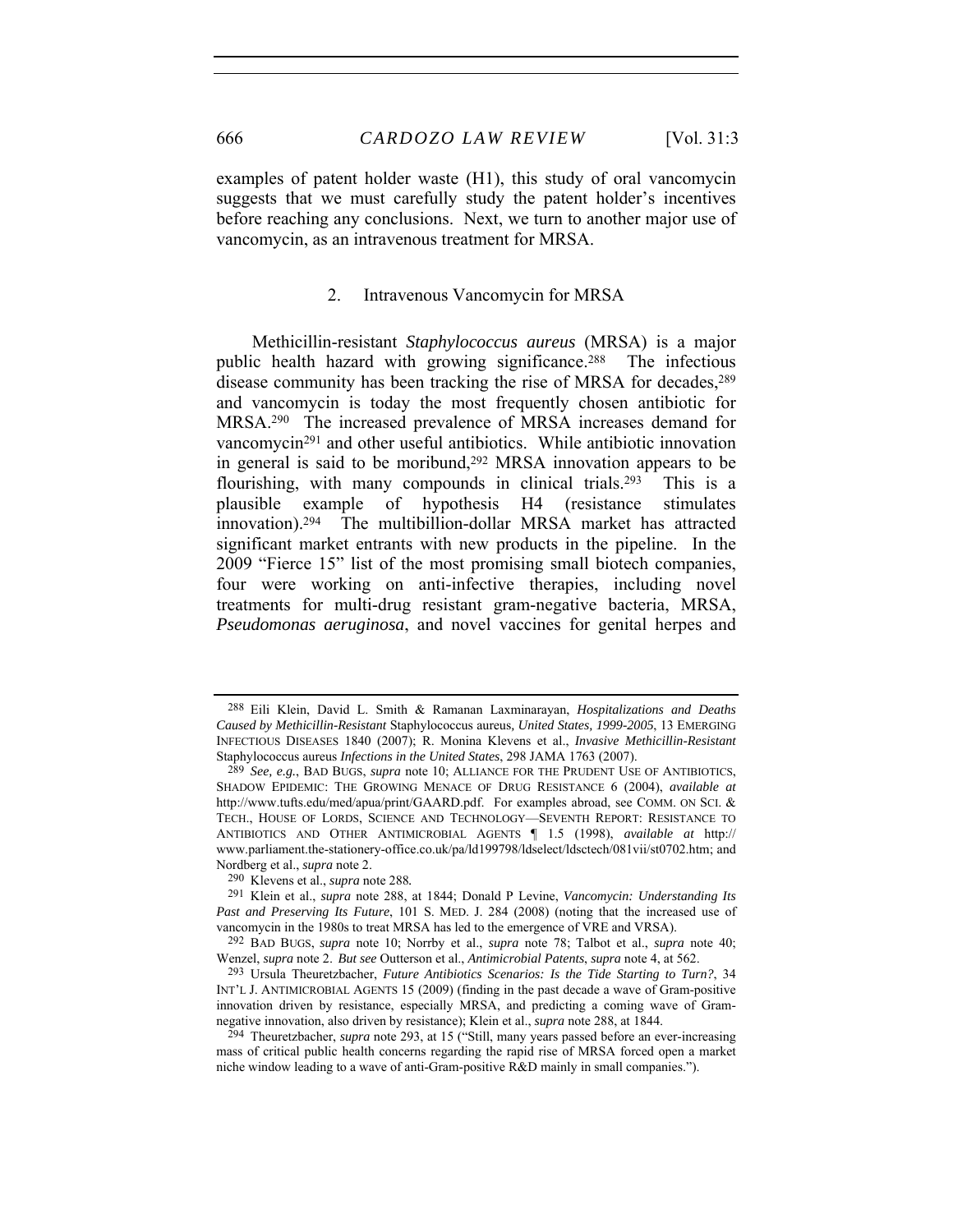2010] *LEGAL ECOLOGY OF RESISTANCE* 667

pandemic and seasonal influenza.295 Drug companies are attracted to these markets.

A recent article by Klein, Smith, and Laxminarayan reviewed the costs of MRSA in the United States. They drew similar conclusions on the relationship between MRSA and demand for vancomycin:

Another important implication of our analysis is that the increasing incidence of MRSA in hospitalized patients, whether the infection was acquired in the hospital or the community, is likely to increase the demand for vancomycin. Despite several new (daptomycin, linezolid, tigecycline) and old (trimethoprim-sulfamethoxazole, clindamycin) antimicrobial drugs available for treatment of MRSA infections, vancomycin has remained the first-line drug for treating MRSA. This pattern has broad implications for the future control of MRSA as well as other pathogens. S. aureus infections resistant to vancomycin are already emerging, and vancomycin-resistant enterococci are already a major problem in hospitals. Vancomycin use should be restricted to methicillin-resistant S. aureus infections and used only for MRSA infections in situations where other drugs are not appropriate.296

Note the interesting relationship between VRE and emerging MRSA markets. If vancomycin were not showing some signs of resistance, the incentive to create new compounds would be weakened.297 Of course, if vancomycin were immune to resistance, the medical need for new antibiotics would be much less pressing. The potential obsolescence of vancomycin and other antibacterial agents is a very important factor in creating new markets for MRSA drugs.298 Prominent examples include telavancin, a glycopeptide patented by Theravance.299 Researchers have reported Phase 3 trials demonstrating noninferiority of telavancin against vancomycin for hospital-associated pneumonia (HAP) caused by MRSA and complicated skin and skin structure infections (cSSSI) caused by MRSA.300 If approved by the

<sup>295</sup> Posting of Christopher P. Singer to Patent Docs: Biotech and Pharma Patent Law and News Blog, http://www.patentdocs.org/2009/06/fiercebiotech-announces-fierce-15-for-2009.html (June 30, 2009).

<sup>296</sup> Klein et al., *supra* note 288, at 1844 (citations omitted).

<sup>297</sup> Indeed, in the words of Theravance's scientists, "[t]he emergence and spread of bacterial resistance to vancomycin, in important antibiotic to treat serious infections caused by grampositive bacteria, has prompted active research to discover new glycopeptides and semisynthetic analogs with improved antimicrobial properties." Deborah L. Higgins et al., *Telavancin, a Multifunctional Lipoglycopeptide, Disrupts Both Cell Wall Synthesis and Cell Membrane Integrity in Methicillin-Resistant* Staphylococcus aureus, 49 ANTIMICROBIAL AGENTS & CHEMOTHERAPY 1127 (2005).

<sup>298</sup> Theuretzbacher, *supra* note 293, at 15 ("Antibiotics focused on Gram-positive bacteria, including MRSA, are proving to be commercially attractive and are encouraging investment in R&D, as has been shown with the commercial success of Pfizer's linezolid and later Cubist's daptomycin in the USA.").

<sup>299</sup> Higgins et al., *supra* note 297.

<sup>300</sup> Samuel E. Wilson et al., *Telavancin Versus Vancomycin for the Treatment of Complicated*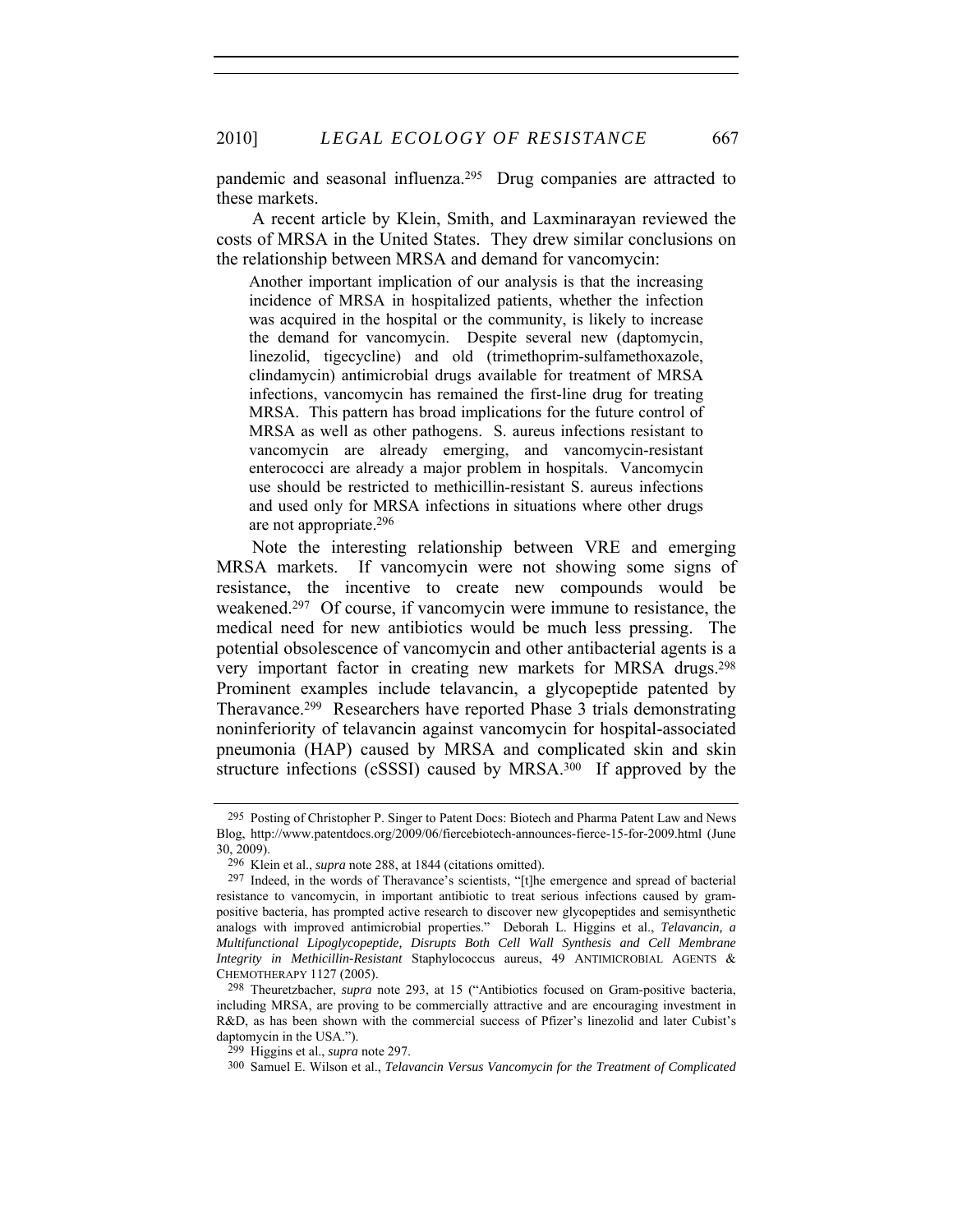FDA, the market for telavancin will have been created, in large part, by growing resistance to vancomycin and the fear of a widespread outbreak of vancomycin-resistant *S. aureus* (VRSA). Similar concerns motivated the research programs for daptomycin, tigecycline, and linezolid, three first-in-class antibiotics.<sup>301</sup> But none of these drugs work better than vancomycin against MRSA,302 at least not yet.

Conversely, effective conservation methods dampen the immediate need for new antibiotics.303 Linezolid is a new first-in-class antibiotic that is increasingly used in lieu of vancomycin for ventilator-associated pneumonia.304 As Paterson notes, the clinical evidence for preferring linezolid to vancomycin is subject to important questions,<sup>305</sup> another way of saying that, absent resistance, vancomycin might be the better drug. Linezolid is still under patent, which means the company can attempt to persuade doctors to switch to linezolid based on these studies. If intravenous vancomycin were still patented, it is likely that the patent holder would market to physicians to point out the weaknesses in these studies and to try to curtail the switch to linezolid.<sup>306</sup> In this case, becoming generic may actually reduce the marketing pressures to prescribe vancomycin and allow the patented competitor to market without contradiction. From a medical standpoint, this may mean less than optimal prescribing, as physicians act on a biased version of the medical evidence. These marketing practices also weaken the patent holder conservation hypothesis (H2), since preserving linezolid for future use might better serve social welfare so long as vancomycin remains effective. This is an interesting cross-class effect: In order for patent holder conservation (H2) to work, a single

304 Paterson, *supra* note 85.

*Skin and Skin-Structure Infections Associated with Surgical Procedures*, 197 AM. J. SURGERY 791 (2009). For a summary of the ATTAIN 1 and ATTAIN 2 clinical studies, see *Theravance Announces FDA Acceptance of Telavancin NDA for the Treatment of Hospital-Acquired Pneumonia*, MED. NEWS TODAY, Apr. 12, 2009, http://www.medicalnewstoday.com/articles/ 145436.php.

<sup>301</sup> Theuretzbacher, *supra* note 293; Outterson et al., *Antimicrobial Patents*, *supra* note 4, at 560-61.

<sup>302</sup> Arias & Murray, *supra* note 110, at 440-41.

<sup>303</sup> *See, e.g.*, Huang et al., *supra* note 202 (finding that routine surveillance for MRSA in the ICU followed by contact isolation of MRSA cases yielded a large and statistically significant reduction in MRSA bacteremia).

<sup>305</sup> *Id.* at 487 ("However, there are two important caveats to these findings. Firstly, these results are a subgroup analysis of a larger study that showed no overall difference between linezolid and vancomycin for hospital-acquired pneumonia. Indeed, the FDA does not recognize claims of superiority of linezolid over vancomycin for this condition. Secondly, the vancomycin dosage used in these studies was 1 g every 12 h given intravenously. Many clinicians are now using larger doses of vancomycin and aiming for trough concentrations of vancomycin of  $\leq 20$ mg/L. A randomized trial is now underway comparing linezolid with higher doses of vancomycin for hospital-acquired pneumonia.").

<sup>306</sup> In the U.S. market, generic drug manufacturers do not market to physicians or consumers. Pharmacies generally dispense only one generic version of a particular drug.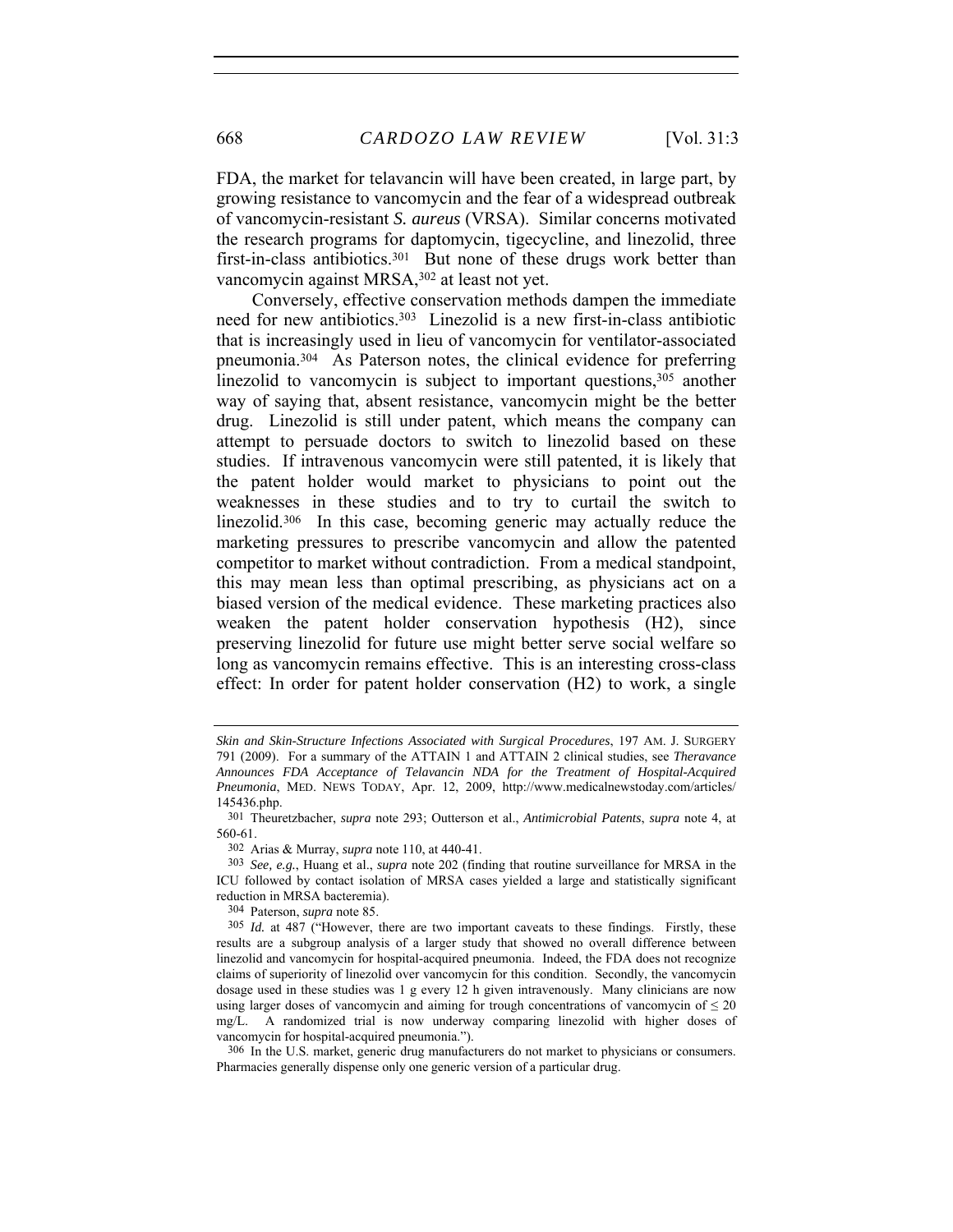company would need to hold exclusive rights to both vancomycin and linezolid. Since intravenous vancomycin has been off patent since 1980, patent holder conservation (H2) does not appear to be possible for linezolid.

Other interesting incentive effects were at play with vancomycin and MRSA which support the resistance stimulates innovation hypothesis (H4). The original patent ('099) was filed on September 16, 1955.307 For many other successful drugs, the innovator company and others race to file follow-on patents for incremental improvements to the drug. These drugs are sometimes derisively labeled "me-too" or "evergreen" drugs, but follow-on antibiotic innovation can improve important characteristics, such as reducing toxicity or improving mechanisms against resistance. Vancomycin was not a successful drug at launch, or indeed for its first twenty-five years. Eli Lilly apparently did not file follow-on patent applications for vancomycin until the early 1980s.308 Eli Lilly resurrected a moribund research program as MRSA began to emerge. The new patents included both process patents<sup>309</sup> and compound patents on novel glycopeptides.310 As of 2009, vancomycin was still the only glycopeptide approved for use in the United States. The FDA recently denied Targanta's application for a second glycopeptide (oritavancin), and that compound's future remains uncertain.311 MRSA was responsible for resurrecting intravenous vancomycin.

Veterinary use of glycopeptides (e.g., avoparcin) weakens the patent holder conservation hypothesis (H2), suggesting that a patent holder may not make decisions to maximize human health. The small human market for vancomycin in the 1960s and 1970s led Eli Lilly to

<sup>307</sup> U.S. Patent No. 3,067,099 (filed Sept. 16, 1955) (issued Dec. 4, 1962).

<sup>308</sup> Most of the early patents citing the '099 patent were from Eli Lilly & Company, including the first fourteen: U.S. Patent No. 4,440,753 (filed Mar. 15, 1982); U.S. Patent No. 4,462,942 (filed July 30, 1982); U.S. Patent No. 4,495,179 (filed Dec. 16, 1983); U.S. Patent No. 4,537,770 (filed Oct. 18, 1984); U.S. Patent No. 4,547,488 (filed Apr. 16, 1984); U.S. Patent No. 4,548,924 (filed Apr. 16, 1984); U.S. Patent No. 4,548,925 (filed Apr. 16, 1984); U.S. Patent No. 4,552,701 (filed Apr. 16, 1984); U.S. Patent No. 4,558,008 (filed Dec. 13, 1983); U.S. Patent No. 4,558,009 (filed Dec. 27, 1983); U.S. Patent No. 4,559,323 (filed Aug. 2, 1984); U.S. Patent No. 4,604,239 (filed June 11, 1985); U.S. Patent No. 4,639,433 (filed Aug. 14, 1985); U.S. Patent No. 4,643,987 (filed Aug. 14, 1985). All of these were filed in the early 1980s and issued from 1984 to 1987.

<sup>309</sup> Including the '753, '942, and '179 patents. All of these patents were issued to Eli Lilly & Company.

<sup>310</sup> These included the '488, '924, '925, '701, '008, '433, and '987 patents and U.S. Patent No. 4,698,327 (filed Apr. 18, 1986). All of these patents were issued to Eli Lilly & Company.

<sup>311</sup> Reuters, *Targanta Drug Appears Similar to Rival—US FDA Staff*, FORBES.COM, Nov. 17, 2008, http://www.forbes.com/feeds/afx/2008/11/17/afx5703072.html. Oritavancin was initially developed by Lilly, then out-licensed to InterMune, who finally sold it to Targanta. Oritavancin was rejected by FDA in December 2008 due to lack of evidence of effectiveness in one of their studies that was done many years ago by Eli Lilly. Targanta has been recently acquired by The Medicines Company and may (or not) plan a new Phase 3 program for oritavancin.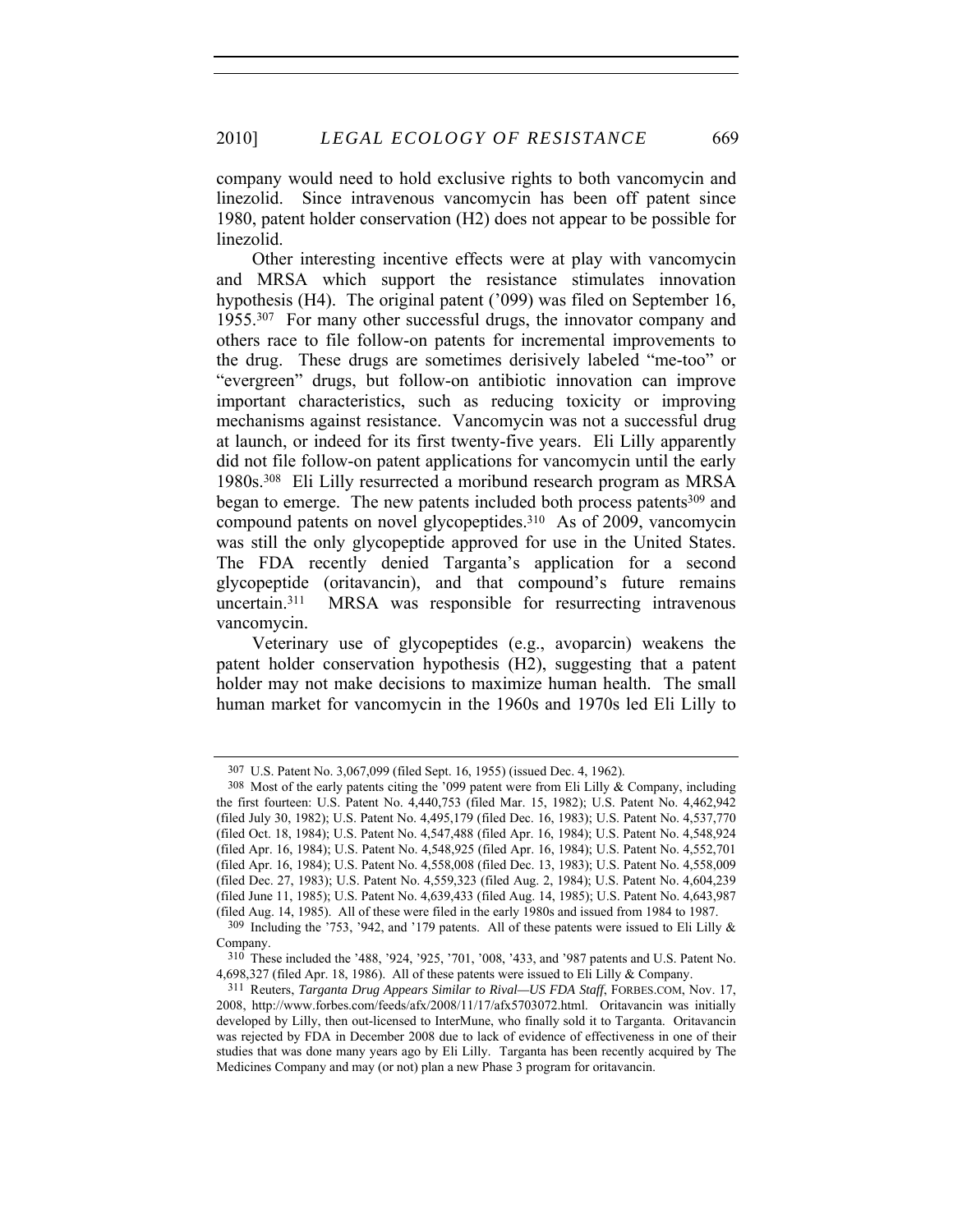focus more on animal uses of glycopeptides, especially in Europe.312 Eli Lilly's research teams were focused on antibiotics for use in animal feeds, resulting in several patents filed in the mid- to late-1970s.313 In addition, several of the 1984-1987 flurry of Eli Lilly patents citing '099 were for animal growth promotion with low-dose antibiotics in feed.<sup>314</sup> Researchers have identified these growth promotion uses of glycopeptide antibiotics as troublesome for resistance.315 Europe has now banned their use, and the FDA also restricted the off-label use of glycopeptides in animals.316

Eli Lilly deployed scientific uncertainty to claim they were not deliberately wasting glycopeptides through the sale of avoparcin animal feeds. The company raised skeptical questions about the scientific evidence for human resistance through the animal feed mechanism. In 1998, three Lilly scientists wrote: "In view of these data, the need to invoke a second mechanism for the spread of vancomycin-resistant bacteria in humans due to avoparcin use in Europe remains open to debate."<sup>317</sup> Eli Lilly eventually lost this debate.<sup>318</sup> These events weaken

<sup>312</sup> Kirst et al., *supra* note 223, at 1303 (noting that avoparcin, an animal feed glycopeptide, was never approved in the United States but was widely used in Europe).

<sup>313</sup> U.S. Patent No. 4,083,964 (filed Sept. 13, 1976) (issued Apr. 11, 1978) (increasing feed efficiency through antibiotics in animal feed); U.S. Patent No. 4,122,168 (filed May 23, 1977) (issued Oct. 24, 1978) (detailing new antibiotic A-35512, useful as an antibiotic against dental caries and for growth promotion in animal feed); U.S. Patent No. 4,331,594 (filed Nov. 14, 1980) (issued May 25, 1982) (detailing new antibiotic A-21978, an antibacterial agent and useful in growth promotion in poultry). All of these patents were assigned to Eli Lilly and Company.

<sup>314</sup> Including the '770, '323, '239, '545, and '331 patents. All of these patents were issued to Eli Lilly & Company.

<sup>315</sup> Frank Møller Aarestrup et al., *Glycopeptide Susceptibility Among Danish* Enterococcus faecium *and* Enterococcus faecalis *Isolates of Animal and Human Origin and PCR Identification of Genes Within the VanA Cluster*, 40 ANTIMICROBIAL AGENTS & CHEMOTHERAPY 1938 (1996); A.E. Van den Bogaard et al., *High Prevalence of Colonization with Vancomycin- and Pristinamycin-Resistant Enterococci in Healthy Humans and Pigs in the Netherlands: Is the Addition of Antibiotics to Animal Feeds to Blame?*, 40 J. ANTIMICROBIAL CHEMOTHERAPY 454 (1997); W. Witte, *Impact of Antibiotic Use in Animal Feeding on Resistance of Bacterial Pathogens in Humans*, *in* ANTIBIOTIC RESISTANCE: ORIGINS, EVOLUTION, SELECTION AND SPREAD (Derek Chadwick & Jaime Goode eds., 1997). *But see* Kirst et al., *supra* note 223, at 1303 (noting the lack of relationship between animal glycopeptide use in Europe and resistance to vancomycin). For studies on other antibiotic classes used in animal feeds, see H. GREGG CLAYCAMP & BARRY H. HOOBERMAN, FDA CENTER FOR VETERINARY MEDICINE, VIRGINIAMYCIN RISK ASSESSMENT: RISK ASSESSMENT OF STREPTOGRAMIN RESISTANCE IN *ENTEROCOCCUS FAECIUM* ATTRIBUTABLE TO THE USE OF STREPTOGRAMINS IN ANIMALS (Nov. 23, 2004) (draft for comment), http://www.fda.gov/downloads/AnimalVeterinary/NewsEvents/ CVMUpdates/UCM054722.pdf.

<sup>316</sup> Extralabel Animal Drug Use; Fluoroquinolones and Glycopeptides; Order of Prohibition, 62 Fed. Reg. 27,944 (May 22, 1997) (codified as amended at 21 C.F.R. § 530.41 (2009)). For a recent overview, see Terence J. Centner, *Regulating the Use of Non-Therapeutic Antibiotics in Food Animals*, 21 GEO. INT'L ENVTL. L. REV. 1 (2008); *see also* David L. Smith et al., *Animal Antibiotic Use Has an Early but Important Impact on the Emergence of Antibiotic Resistance in Human Commensal Bacteria*, 99 PROC. NAT'L ACAD. SCI. 6343 (2002).

<sup>317</sup> Kirst et al., *supra* note 223, at 1304.

<sup>318</sup> The evidence is stronger today on the linkage between antibiotic use in animals and the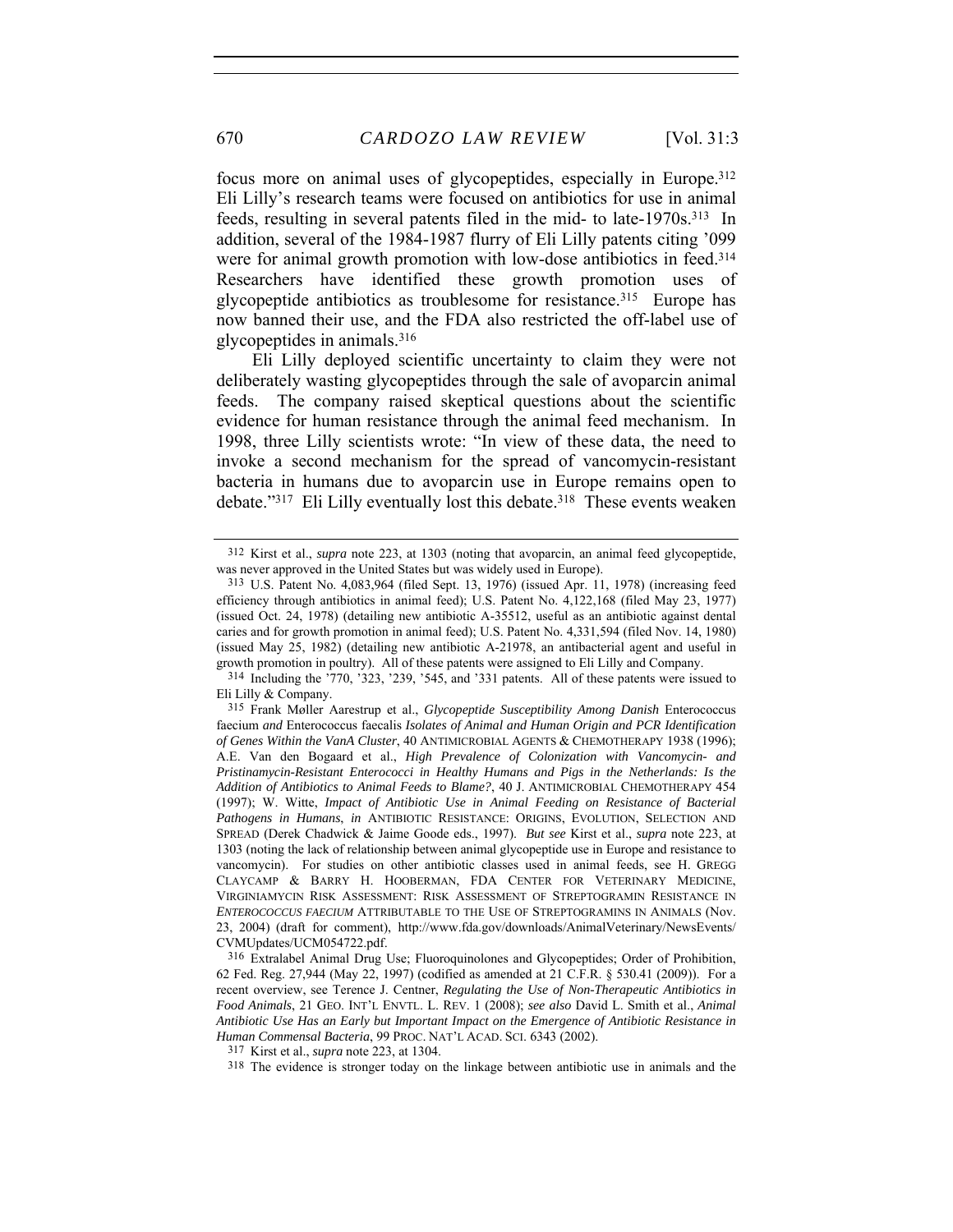the patent holder conservation hypothesis (H2). Drug companies may not be trustworthy as long-term stewards of antibiotics, even in the absence of generic competition.

Eli Lilly's animal feed research program also requires a modification to the patent holder waste hypothesis (H1): Facing a small and temporarily unimportant human market, the company had no reason to conserve vancomycin and could profit from sales in animal feeds. If waste occurred here,<sup>319</sup> the cause was the small human market, not the time-limited nature of patents. A longer term on the '099 patent would not have delayed Eli Lilly's diversification given the small human market. This is an important constraint on using this data to support longer patent terms.

#### B*. Class Coordination*

Vancomycin also presents a natural illustration of the difficulties of class coordination, which would be required for patent holder conservation (H2). A solution to the resistance problem discussed by some is to expand antibiotic patent scope to encompass the entire class, giving full ownership of the class to a single company or a group of companies operating a patent pool under an antitrust waiver.<sup>320</sup> In this world, Eli Lilly would have had a perpetual patent on all glycopeptides.321 These proposals raise a host of issues, some of which I have discussed previously.322 Class-based patents are an unwieldy path to continued antibiotic effectiveness.

transfer of mobile genetic elements of resistance to the human population through the global food trade. Remi M. Ajiboye et al., *Global Spread of Mobile Antimicrobial Drug Resistance Determinants in Human and Animal* Escherichia coli *and* Salmonella *Strains Causing Community-Acquired Infections*, 49 CLINICAL INFECTIOUS DISEASES 365, 370 (2009) ("These data suggest that food-producing animals are a major reservoir for integrons carrying antimicrobial drug-resistant genes."); Ellie Herschberger et al., *Quinupristin-Dalfopristin Resistance in Gram-Positive Bacteria: Mechanism of Resistance and Epidemiology*, 38 CLINICAL INFECTIOUS DISEASES 92, 96 (2004) ("Considering the effect that antimicrobial resistance as on human health and also its economic impact, measures to preserve these agents and delay the development of resistance are urgently needed. This includes judicial use of antibiotics for infection in humans, control measures to prevent the spread of resistant pathogens in health care facilities, and the decrease of resistance in reservoirs such as the environment and animal husbandry.").

<sup>319</sup> Waste is difficult to prove in agricultural uses because the relationship between agricultural use and human infection with resistant bacteria is complex and occasionally counterintuitive. *See* Marc Lipsitch, Randall S. Singer & Bruce R. Levin, *Antibiotics in Agriculture: When Is It Time to Close the Barn Door?*, 99 PROC. NAT'L ACAD. SCI. 5752 (2002).

<sup>320</sup> LAXMINARAYAN ET AL., *supra* note 3, at 13; Laxminarayan, *Scope of Antibiotic Patents*, *supra* note 51. For prior critiques of this concept, see Outterson, *Vanishing Public Domain*, *supra* note 4, at 94-99; and Outterson et al., *Antimicrobial Patents*, *supra* note 4, at 563.

<sup>321</sup> Ironically, Eli Lilly discovered and out-licensed vancomycin, oritavancin, and daptomycin.

<sup>322</sup> Outterson, *Vanishing Public Domain*, *supra* note 4, at 94-99; Outterson et al.,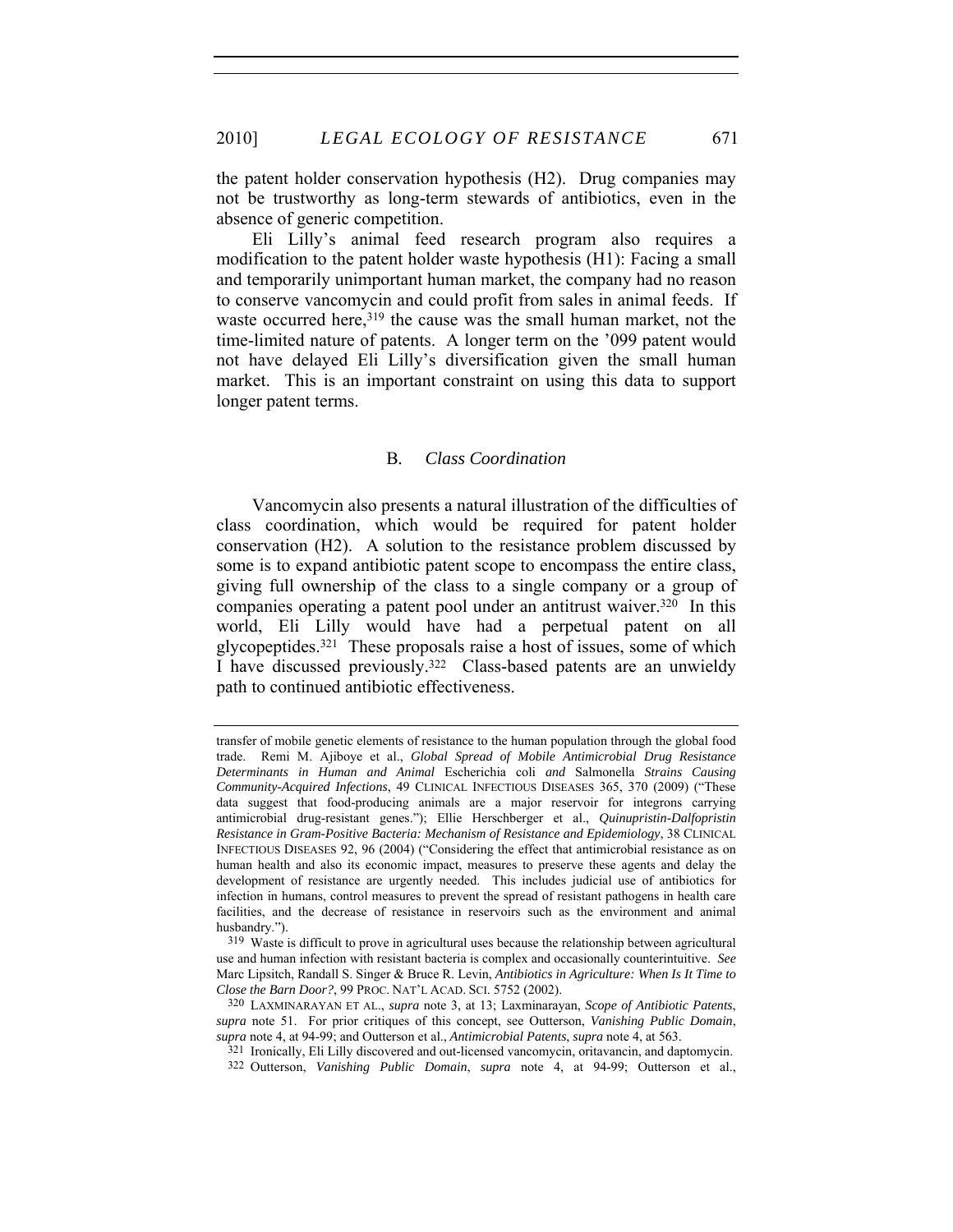As discussed in Part IV.A.1 *supra*, Eli Lilly effectively controlled the glycopeptide class but did not act to conserve it. To the contrary, it fragmented property rights in the class through licensing. Nevertheless, it might be possible empirically to test patent holder conservation (H2) with vancomycin. In the United States, vancomycin has never faced patented competition within the glycopeptide class,<sup>323</sup> but in Europe, a second glycopeptide has been marketed for several years. If patent holder conservation (H2) on a class basis was an effective strategy, one hypothesis worth testing would be a comparison of the U.S. and E.U. glycopeptide markets. The patent holder conservation hypothesis (H2) would predict less resistance in the United States and more resistance within the glycopeptide class in Europe over the past decades since Europe has faced competition within the class. Older data on comparative glycopeptide resistance levels in the United States and Europe do not give a clear result.<sup>324</sup> Perhaps other factors such as conservation efforts in Europe have offset any patent holder waste effect.325 An empirical study should be undertaken to resolve this question.

Class-based resistance also afflicts fluoroquinolones. The leading hospital antibiotic, levofloxacin, is a member of the fluoroquinolone class,326 as is ciprofloxacin (Cipro®), a major generic antibiotic. From current medical evidence on resistance, a patent-based conservation strategy to protect levofloxacin may well require the "re-patenting" of ciprofloxacin,327 which recently entered the public domain, and perhaps other members of the fluoroquinolone class. While this would be a boon to levofloxacin's patent owner (Ortho McNeil), it would raise many legal and practical problems. First, granting class-based antibiotic patents is a quite radical departure from existing practice, dramatically widening the scope of patents. Second, re-patenting public domain ciprofloxacin might be quite difficult. Generic ciprofloxacin is a global best seller, with many manufacturers in multiple countries. Third,

*Antimicrobial Patents*, *supra* note 4, at 563.

<sup>323</sup> Oritavancin is not yet approved in the United States. U.S. FDA, Orange Book, *supra* note 233 (searching for "oritavancin" returns no hits) (last visited Jan. 15, 2010). Another glycopeptides is teicoplanin (marketed in Europe by sanofi-aventis as Targocid®). It has been used for many years outside the United States.

<sup>324</sup> *Compare* Kirst et al., *supra* note 223, at 1303-04, *with* Henrik Caspar Wegener, *Historical Yearly Usage of Glycopeptides for Animals and Humans: The American-European Paradox Revisited*, 42 ANTIMICROBIAL AGENTS & CHEMOTHERAPY 3049 (1998).

<sup>325</sup> Kirst et al., *supra* note 223, at 1303-04 (explaining that Europe controls the hospital use of vancomycin more tightly than the United States).

<sup>326</sup> Levofloxacin is the leading antibiotic used in U.S. hospitals. MacDougall & Polk, *supra* note 125.

<sup>327</sup> Re-patenting is not possible under existing law; this discussion is theoretical. Bayer would also need to control its copyrights and trademarks in Cipro®, even if it had allowed them to lapse during the unpatented period.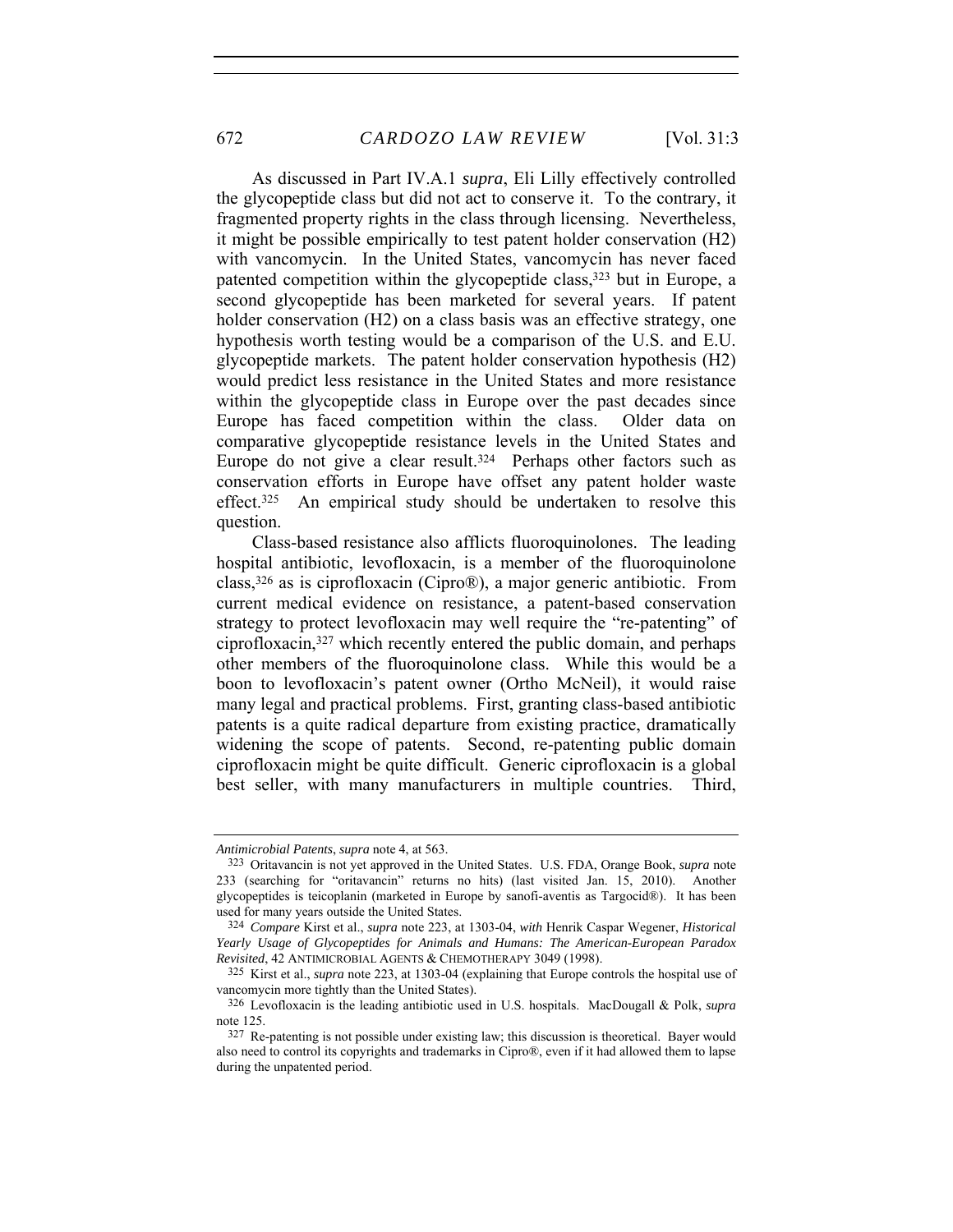mathematical models of resistance do not clearly specify the best course of action for class coordination; it seems likely that class coordination actions designed to minimize resistance would expand the risk of treatment failure in particular patients, an unsavory dilemma.328 Finally, the Constitutional basis for re-patenting the public domain seems open to challenge. As interesting as these issues are, we will save them for another day, for at present Congress does not appear interested in classbased patents or re-patenting the public domain.

One complicating factor for patent holder conservation is the ability of drugs to create resistance in other antibiotic classes.329 Vancomycin is associated with increased resistance to daptomycin.330 Daptomycin is the first-in-class lipopeptide, also discovered by Eli Lilly, but now licensed to Cubist Pharmaceuticals; daptomycin entered the U.S. market in 2003 as Cubicin®.331 These two drugs (vancomycin and daptomycin) are in different classes (glycopeptides and lipopeptides, respectively), and vancomycin has been generic for decades. Patent-based coordination would be very difficult between these drugs. Class-based coordination to protect daptomycin would require giving Cubist Pharmaceuticals patent control over both lipopeptides and glycopeptides, privatizing both the public domain (vancomycin) and taking by eminent domain or compulsory license all ongoing research projects by other companies in these classes, such as Theravance's telavancin, a glycopeptide for which Theravance is currently seeking FDA approval, and oritavancin, a glycopeptide controlled by Targanta for which the company is also seeking FDA approval.

A final interesting point is that the need to coordinate resistance between vancomycin and daptomycin could have been avoided: Eli Lilly & Company discovered both compounds but chose to fragment the rights—licensing oral vancomycin to ViroPharma for U.S. use only (geographical fragmentation), and licensing daptomycin to Cubist Pharmaceuticals (class-based fragmentation). In both cases, it may be presumed that Eli Lilly was well positioned to understand these drugs; in fact, it probably had the best information available concerning its discoveries. And yet Lilly chose to fragment its rights voluntarily. It is hard to reconcile this history with H2 (patent holder conservation); at the very least, we cannot assume that a single patent holder will conserve an antibiotic class through superior coordination.

<sup>328</sup> Y. Claire Wang & Marc Lipsitch, *Upgrading Antibiotic Use Within a Class: Tradeoff Between Resistance and Treatment Success*, 103 PROC. NAT'L ACAD. SCI. 9655 (2006).

<sup>329</sup> *See* Outterson, *Vanishing Public Domain*, *supra* note 4, at 94-99 (collecting sources).

<sup>330</sup> Pakyz et al., *supra* note 125; Jean B. Patel et al., *An Association Between Reduced Susceptibility to Daptomycin and Reduced Susceptibility to Vancomycin in* Staphylococcus aureus, 42 CLINICAL INFECTIOUS DISEASES 1652 (2006).

<sup>331</sup> Outterson et al., *Antimicrobial Patents*, *supra* note 4, at 560.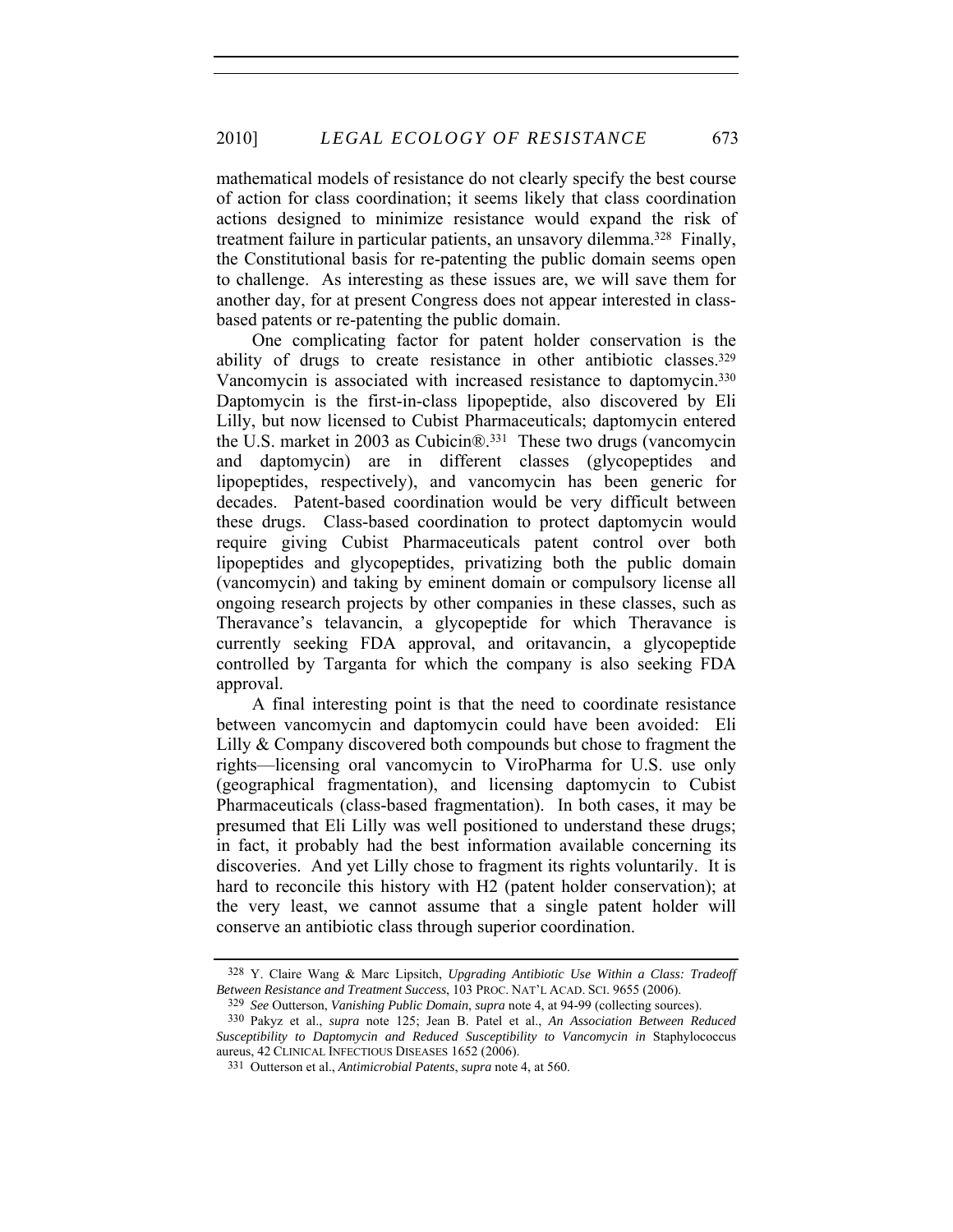C*. Comparing Hypotheses to the Vancomycin Case Study* 

From the foregoing discussion of vancomycin, we can summarize in Table 3 several conclusions about the seven hypotheses.

| Hypothesis                | Case Study Results                                                         |
|---------------------------|----------------------------------------------------------------------------|
| H1. Patent holder waste   | holders'<br>with<br>Patent<br>actions<br>$\bullet$                         |
|                           | vancomycin do not appear to fit the                                        |
|                           | patent holder waste paradigm, as the                                       |
|                           | patent had already expired                                                 |
|                           | Even with non-patent barriers, the                                         |
|                           | actions of the sole marketer<br>of                                         |
|                           | vancomycin were not consistent with                                        |
|                           | patent holder waste                                                        |
|                           | Drug companies may have sold some<br>antibiotics without much regard<br>to |
|                           | resistance, but<br>the<br>impact<br>on                                     |
|                           | vancomycin resistance<br>the<br>during                                     |
|                           | patent term was small, so waste was                                        |
|                           | not created                                                                |
|                           | Marketing by the patent<br>owner                                           |
|                           | typically declines in the last few years                                   |
|                           | of patent life, which is contrary to H1                                    |
| H2. Patent holder         | Little evidence was found that patent                                      |
| conservation              | holders<br>long-term<br>exercised                                          |
|                           | stewardship to conserve vancomycin                                         |
|                           | Eli Lilly did not promote class-based                                      |
|                           | conservation, but fragmented property                                      |
|                           | rights<br>Generic entry might actually decrease                            |
|                           | sales when brand name marketing is                                         |
|                           | suspended                                                                  |
| H3. Patent incentives are | Market demand and medical need for<br>$\bullet$                            |
| inadequate for production | vancomycin were more important than                                        |
|                           | patent incentives                                                          |
|                           | Reimbursement<br>may<br>be<br>a<br>more                                    |
|                           | effective policy lever than patent law                                     |
|                           | Non-patent barriers to free-riding can                                     |
|                           | be important                                                               |

# **Table 3. Case Study Results Regarding Vancomycin and Other Antibiotics**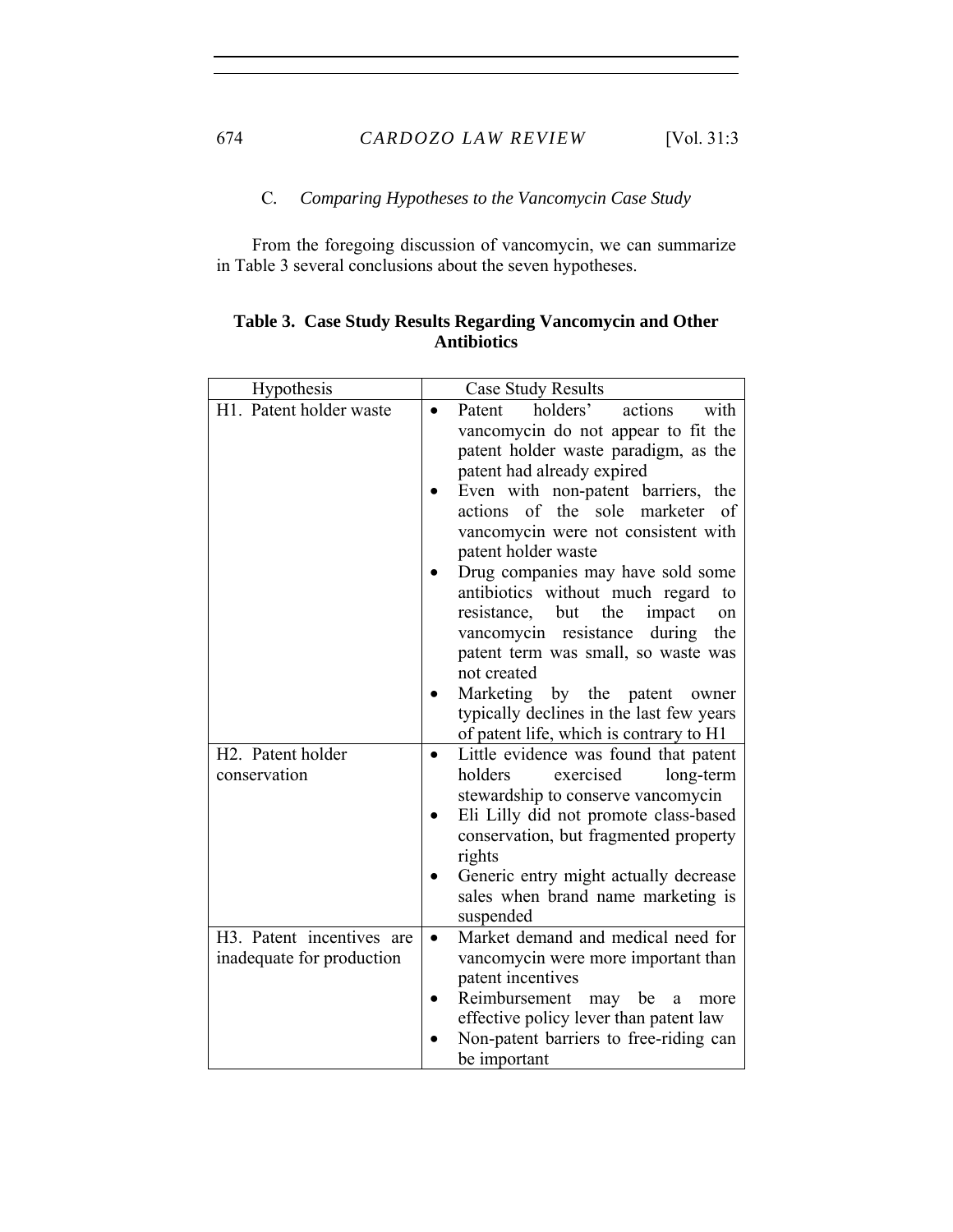|  | 2010] | LEGAL ECOLOGY OF RESISTANCE |  | 675 |
|--|-------|-----------------------------|--|-----|
|--|-------|-----------------------------|--|-----|

| H4. Resistance stimulates<br>innovation | Penicillin and methicillin resistance<br>$\bullet$<br>the<br>stimulated<br>development<br>οf<br>vancomycin<br>MRSA and CDAD greatly stimulated<br>the vancomycin market<br>MRSA stimulated many new research<br>programs, anticipating resistance to<br>vancomycin |
|-----------------------------------------|--------------------------------------------------------------------------------------------------------------------------------------------------------------------------------------------------------------------------------------------------------------------|
| H5. Conservation                        | Conservation reduces unit sales, but<br>$\bullet$                                                                                                                                                                                                                  |
| dampens production                      | may promote overall social welfare                                                                                                                                                                                                                                 |
|                                         | of the<br>Most<br>conservation<br>of                                                                                                                                                                                                                               |
|                                         | vancomycin was not deliberate policy,                                                                                                                                                                                                                              |
|                                         | but the result of environmental factors                                                                                                                                                                                                                            |
|                                         | such as available substitutes in the                                                                                                                                                                                                                               |
|                                         | early years with fewer side effects                                                                                                                                                                                                                                |
| H6. Excessive regulation                | Not examined here, as the FDA<br>$\bullet$                                                                                                                                                                                                                         |
| dampens production                      | regulations in question arose largely                                                                                                                                                                                                                              |
|                                         | after vancomycin reached the market                                                                                                                                                                                                                                |
| H7. Antibiotic                          | CDAD, and to a lesser extent, MRSA<br>$\bullet$                                                                                                                                                                                                                    |
| externalities are                       | are negative effects of antibiotic use                                                                                                                                                                                                                             |
| predominantly negative                  | that directly harm the patient taking<br>antibiotics                                                                                                                                                                                                               |
|                                         | Both CDAD and MRSA also generate                                                                                                                                                                                                                                   |
|                                         | negative<br>externalities<br>beyond                                                                                                                                                                                                                                |
|                                         | particular patients and institutions as                                                                                                                                                                                                                            |
|                                         | resistant infections spread to others                                                                                                                                                                                                                              |
|                                         | Proper internalization of antibiotic                                                                                                                                                                                                                               |
|                                         | costs to the patient often fails due to                                                                                                                                                                                                                            |
|                                         | information deficiencies                                                                                                                                                                                                                                           |
|                                         | Some MRSA-<br>and CDAD-related                                                                                                                                                                                                                                     |
|                                         | germ-shed externalities<br>will<br>be                                                                                                                                                                                                                              |
|                                         | positive under conservation programs                                                                                                                                                                                                                               |

Patent holder waste (H1) and patent holder conservation (H2) emerge from this case study having sustained significant damage. Patent holders did not appear to engage in waste near the end of the patent term, but they also did not carefully nurture important antibiotics for the long-term good of society. Generic entry may not be the resistance disaster that some assume, as marketing pressures subside in the last few years of patent life and thereafter. In any case, one cannot make a case for longer patents as a conservation tool based on the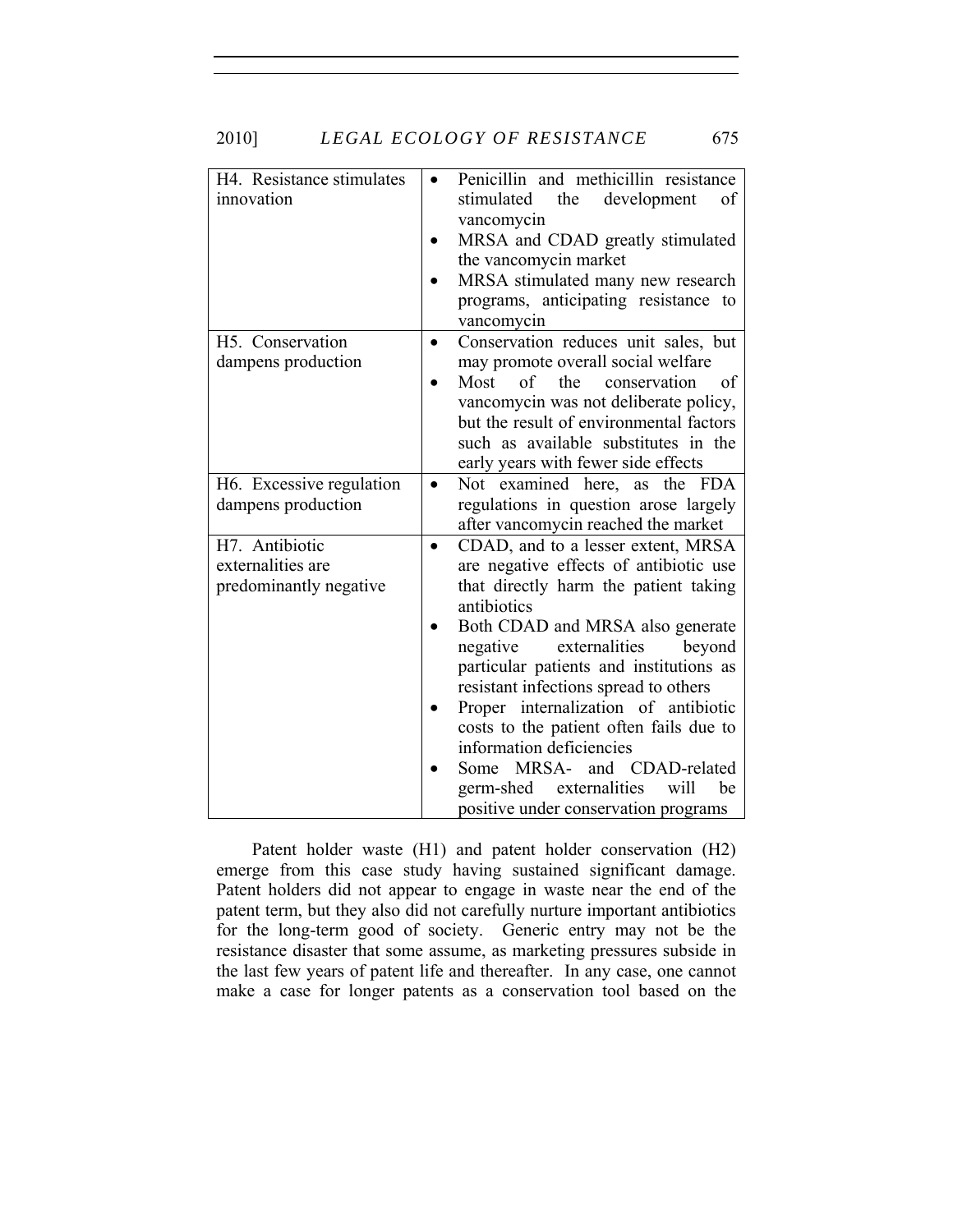676 *CARDOZO LAW REVIEW* [Vol. 31:3

vancomycin experience. Sales data from other leading hospital antibiotics bolstered the conclusions from vancomycin.332

The vancomycin case study strongly challenges the third hypothesis (H3, patent incentives are inadequate for production). The shorter seventeen-year patent term333 was sufficient for the discovery and commercialization of vancomycin without additional incentives,  $334$ and non-patent incentives such as FDA rules relating to marketing approval protected follow-on innovation. More importantly, market demand was more significant than patent status for vancomycin. Patents proved inadequate when medical need did not materialize, and once the medical need was clear, the patents had expired. This evidence should be considered in light of the broken market linkages between medical need and actual reimbursement to drug companies, as discussed in Part III.C. If the goal is improved health on a population basis, modifying patents will have little benefit so long as reimbursement is not sufficiently tied to medical need.<sup>335</sup> The vancomycin case study suggests that if reimbursement is sufficient, patents will be less important. Perhaps H3 should be modified with three plausible extensions for antibiotic markets:

- H3a: Reimbursement incentives are inadequate for production;
- H3b: Reimbursement is a powerful policy lever for production; and
- H3c: Reimbursement policy is more important than patent policy.

This Article does not go so far as to claim to have firmly established any of these alternative hypotheses, but it offers them for further study in light of the vancomycin experience.

The evidence is strong for the hypothesis that resistance stimulates innovation (H4), which indeed is central to the history of vancomycin for both CDAD and MRSA. These results are consistent with the theoretical analysis in Part III.A, and they upend conventional wisdom from the IDSA and similar policy advisors. Resistance is not a hindrance to innovation, but actually promotes it.

The fifth hypothesis (H5, conservation dampens production) appears to be correct, but most of the U.S. market response to vancomycin followed external environmental factors other than policydriven conservation. The experience with vancomycin is not inconsistent with this claim; this claim is simply unproven. The

<sup>332</sup> *See supra* Chart 1 and accompanying text.

<sup>333</sup> At the time, patent terms in the United States were seventeen years from issue. After adoption of the World Trade Organization TRIPS Agreement in 1994, the United States changed its patent term to twenty years from filing.

<sup>334</sup> This statement approaches a tautology in a study of a commercialized drug.

<sup>335</sup> *See* Projan, *supra* note 74; Wenzel, *supra* note 2.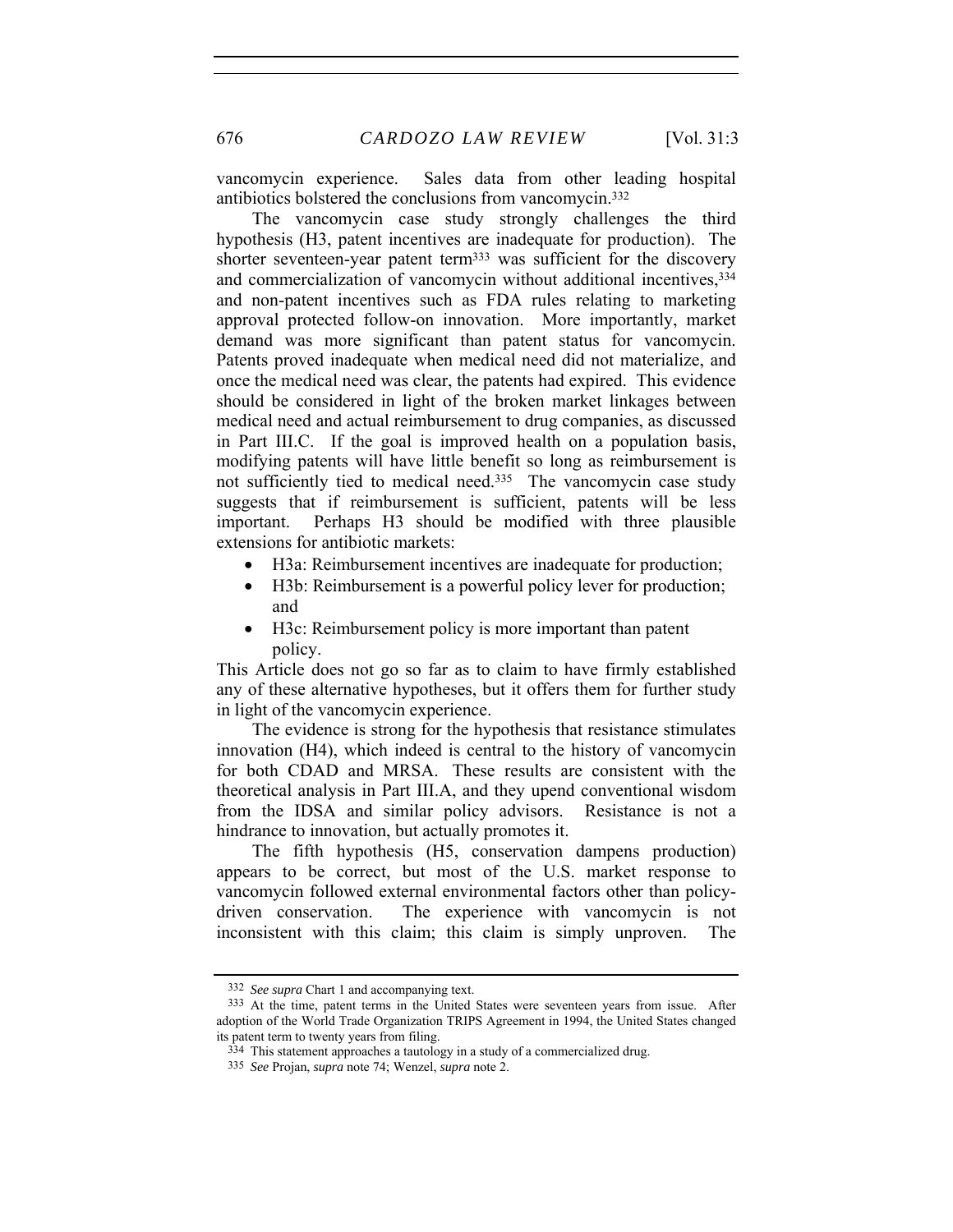theoretical analysis in Part III.B also challenges the policy impact of H5, suggesting that conservation may actually promote socially valuable outcomes.

Through an accident of history, vancomycin was set aside for decades. The tantalizing question is whether we can deliberately replicate these conditions for other important antibiotics. One possible approach would be a public purchase of the patent at a generous price commensurate with the value of the drug. The companies would be paid for their valuable patents based on a prize model rather than through current sales. For a generic drug like vancomycin, to the extent we are concerned about post-patent waste, the federal government could assert control without the need to compensate a patent holder. A few important antibiotics should be put on the shelf for decades and reserved only for the most extreme cases, creating a Strategic Antibiotic Reserve.336

The sixth hypothesis (H6, excessive regulation dampens production) was not a significant factor with vancomycin, as vancomycin reached the market many years before the relevant FDA regulations.

Finally, hypothesis H7 (antibiotic externalities are largely negative) remains an open question, although some interesting questions have been raised. If Medicare begins to punish hospitals financially for MRSA infections, the externalities of hospital infection control will become a much more salient topic. It also appears that some major costs are actually internal but go unrecognized by patients, physicians, and institutions due to a lack of information. The solution here would be better information on the negative consequences of consuming antibiotics; this information is not likely to come from the patent holders. Finally, some conservation programs will generate positive externalities within a germ-shed.<sup>337</sup>

#### **CONCLUSION**

This Article reminds us to test theory against experience. It is said that battle plans often fail to survive first contact with the enemy. In the present study, the case study with vancomycin calls for significant changes to our theoretical models.

When faced with a common pool resource problem, context matters. We should not reflexively choose solutions from our favorite

<sup>336</sup> *See supra* note 46 and sources cited therein.

<sup>337</sup> *See supra* note 100 and sources cited therein.